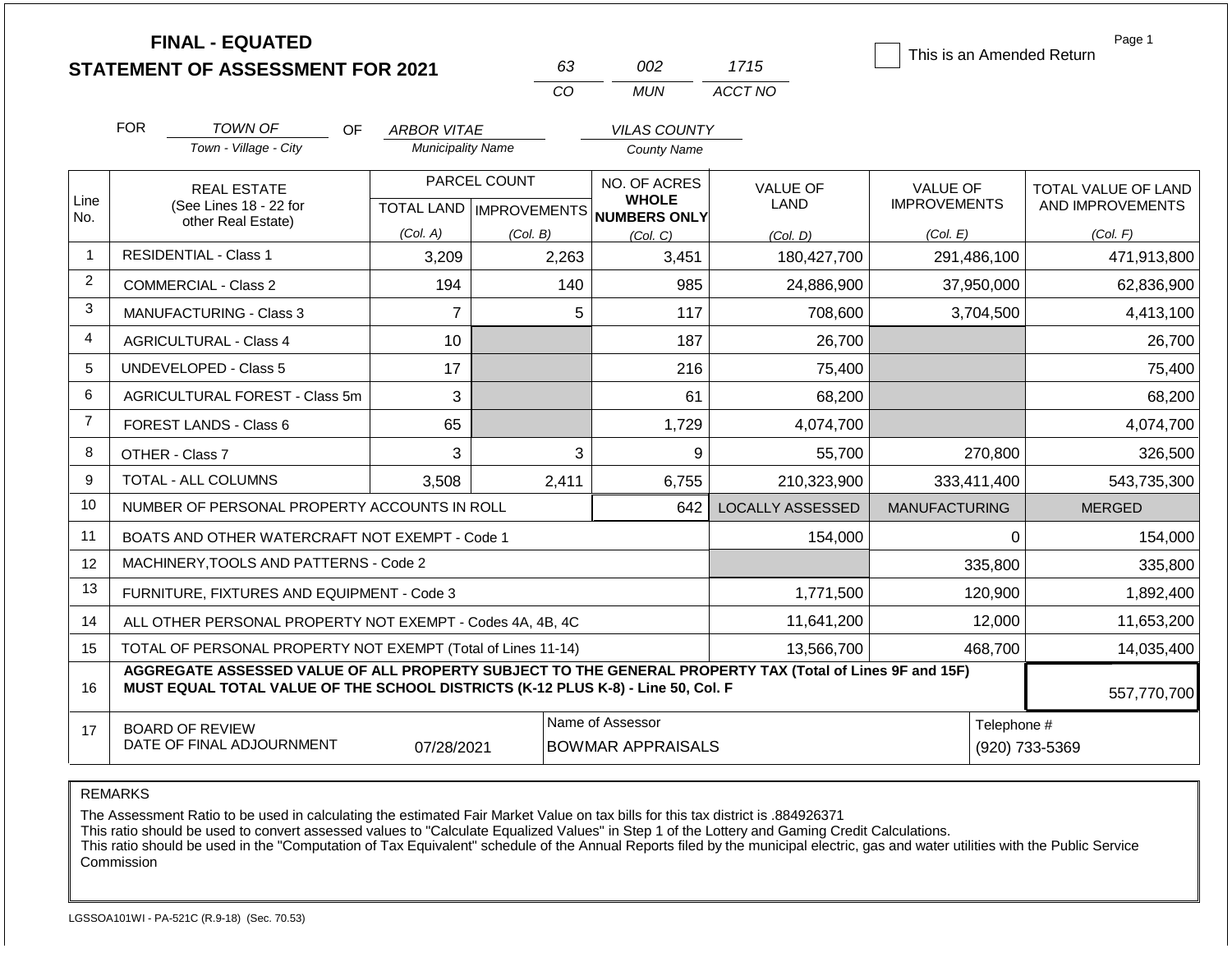2021 63 002 1715 Page 2

FOREST LANDS (Line 7) and FOREST CROPS (in this section) - are **NOT** the same *YEAR CO MUN ACCT NO*

|    |                                                            |                                                                                              | Private Forest Crop - Reg Class @ 10¢ per acre |                                                                                | Private Forest Crop - Reg Class @ \$2.52 per acre |                                                       |                  |                                                                 |                                                                    |                                                                              |  |
|----|------------------------------------------------------------|----------------------------------------------------------------------------------------------|------------------------------------------------|--------------------------------------------------------------------------------|---------------------------------------------------|-------------------------------------------------------|------------------|-----------------------------------------------------------------|--------------------------------------------------------------------|------------------------------------------------------------------------------|--|
|    | (a) PARCELS                                                | (b) ACRES                                                                                    |                                                | (c) ASSESSED VALUE                                                             |                                                   | (d) PARCELS                                           |                  | (e) ACRES                                                       |                                                                    | (f) ASSESSED VALUE                                                           |  |
| 18 |                                                            |                                                                                              |                                                |                                                                                |                                                   |                                                       |                  |                                                                 |                                                                    |                                                                              |  |
|    |                                                            |                                                                                              |                                                |                                                                                |                                                   |                                                       |                  |                                                                 |                                                                    |                                                                              |  |
|    |                                                            |                                                                                              |                                                | Private Forest Crop - Special Class @ 20¢ per acre                             |                                                   |                                                       |                  |                                                                 |                                                                    | Entered Before 2005 Managed Forest - Ferrous Mining CLOSED @ \$7.87 per acre |  |
| 19 | (a) PARCELS                                                | (b) ACRES                                                                                    |                                                | (c) ASSESSED VALUE                                                             |                                                   | (d) PARCELS                                           |                  | (e) ACRES                                                       |                                                                    | (f) ASSESSED VALUE                                                           |  |
|    |                                                            |                                                                                              |                                                |                                                                                |                                                   |                                                       |                  |                                                                 |                                                                    |                                                                              |  |
|    |                                                            |                                                                                              |                                                |                                                                                | Entered Before 2005 Managed Forest - CLOSED @     |                                                       | $$1.75$ per acre |                                                                 |                                                                    |                                                                              |  |
| 20 | (a) PARCELS                                                | Entered Before 2005 Managed Forest - OPEN @ 74 ¢ per acre<br>(b) ACRES<br>(c) ASSESSED VALUE |                                                | (d) PARCELS                                                                    |                                                   | (e) ACRES                                             |                  | (f) ASSESSED VALUE                                              |                                                                    |                                                                              |  |
|    |                                                            |                                                                                              |                                                |                                                                                |                                                   |                                                       |                  |                                                                 |                                                                    |                                                                              |  |
|    |                                                            |                                                                                              |                                                |                                                                                | 5                                                 |                                                       | 179              |                                                                 | 482.200                                                            |                                                                              |  |
|    | Entered After 2004 Managed Forest - OPEN @ \$2.04 per acre |                                                                                              |                                                |                                                                                |                                                   |                                                       |                  | Entered After 2004 Managed Forest - CLOSED @ \$ 10.20 per acre  |                                                                    |                                                                              |  |
| 21 | (a) PARCELS                                                | (b) ACRES                                                                                    |                                                | (c) ASSESSED VALUE                                                             |                                                   | (d) PARCELS                                           |                  | (e) ACRES                                                       |                                                                    | (f) ASSESSED VALUE                                                           |  |
|    |                                                            |                                                                                              |                                                |                                                                                |                                                   |                                                       |                  |                                                                 |                                                                    |                                                                              |  |
|    | 17                                                         | 649.41                                                                                       |                                                | 2,215,800                                                                      |                                                   | 23                                                    |                  | 921.44                                                          |                                                                    | 6,388,900                                                                    |  |
|    | (a) County Forest Cropland Acres                           |                                                                                              |                                                | (b) Federal Acres                                                              |                                                   | (d) County (NOT FOREST CROP) Acres<br>(c) State Acres |                  |                                                                 |                                                                    | (e) Other Acres                                                              |  |
| 22 |                                                            |                                                                                              |                                                |                                                                                |                                                   |                                                       |                  |                                                                 |                                                                    |                                                                              |  |
|    |                                                            |                                                                                              |                                                |                                                                                |                                                   | 26,714.99                                             |                  |                                                                 |                                                                    | 74.03                                                                        |  |
|    |                                                            |                                                                                              |                                                | Assessed Value of Omitted Property From Prior Years (Sec. 70.44)               |                                                   |                                                       |                  | Assessed Value of Sec. 70.43 Corrections of Errors by Assessors |                                                                    |                                                                              |  |
|    |                                                            | (a) REAL ESTATE                                                                              |                                                | (b) PERSONAL                                                                   |                                                   |                                                       |                  | (c1) REAL ESTATE                                                |                                                                    | (c2) PERSONAL                                                                |  |
| 23 |                                                            |                                                                                              |                                                |                                                                                |                                                   |                                                       |                  |                                                                 |                                                                    |                                                                              |  |
|    |                                                            |                                                                                              |                                                | Manufacturing Equated Value of Omitted Property From Prior Years (Sec. 70.995) |                                                   |                                                       |                  |                                                                 | Mfg. Equated Value of Sec.70.43 Corrections of Errors by Assessors |                                                                              |  |
|    |                                                            | (d) REAL ESTATE                                                                              |                                                | (e) PERSONAL                                                                   |                                                   |                                                       |                  | (f1) REAL ESTATE                                                | (f2) PERSONAL                                                      |                                                                              |  |
|    |                                                            |                                                                                              |                                                |                                                                                |                                                   |                                                       |                  |                                                                 |                                                                    |                                                                              |  |
|    |                                                            |                                                                                              |                                                |                                                                                |                                                   |                                                       |                  |                                                                 |                                                                    |                                                                              |  |

### **SPECIAL DISTRICTS**

| Line<br>No. | Enter 6-digit<br>Special District<br>Code (Col. A) | <b>Account</b><br><b>Number</b><br>(Col. B) | <b>Special District Name</b><br>(Col. C)     | <b>Locally Assessed Value</b><br>of Real Estate and<br>Personal Property (Col. D) | Mfg Value of Real Estate<br>and Personal Property<br>(Col. E) | <b>Merged Value of</b><br><b>Real Estate and</b><br>Personal Property (Col. F) |
|-------------|----------------------------------------------------|---------------------------------------------|----------------------------------------------|-----------------------------------------------------------------------------------|---------------------------------------------------------------|--------------------------------------------------------------------------------|
| 24          | 437070                                             | 0264                                        | LAKELAND SANITARY DISTRICT #1 (ONEIDA)       | 34,188,600                                                                        | 1,039,700                                                     | 35,228,300                                                                     |
| 25          | 638020                                             | 0397                                        | LITTLE ARBOR VITAE LAKE PRO & REHAB DISTRICT | 23,401,500                                                                        |                                                               | 23,401,500                                                                     |
| 26          |                                                    |                                             |                                              |                                                                                   |                                                               |                                                                                |
| 27          |                                                    |                                             |                                              |                                                                                   |                                                               |                                                                                |
| 28          |                                                    |                                             |                                              |                                                                                   |                                                               |                                                                                |
| 29          |                                                    |                                             |                                              |                                                                                   |                                                               |                                                                                |
| 30          |                                                    |                                             |                                              |                                                                                   |                                                               |                                                                                |
| 31          |                                                    |                                             |                                              |                                                                                   |                                                               |                                                                                |
| 32          |                                                    |                                             |                                              |                                                                                   |                                                               |                                                                                |
| 33          |                                                    |                                             |                                              |                                                                                   |                                                               |                                                                                |
| 34          |                                                    |                                             |                                              |                                                                                   |                                                               |                                                                                |
| 35          |                                                    |                                             |                                              |                                                                                   |                                                               |                                                                                |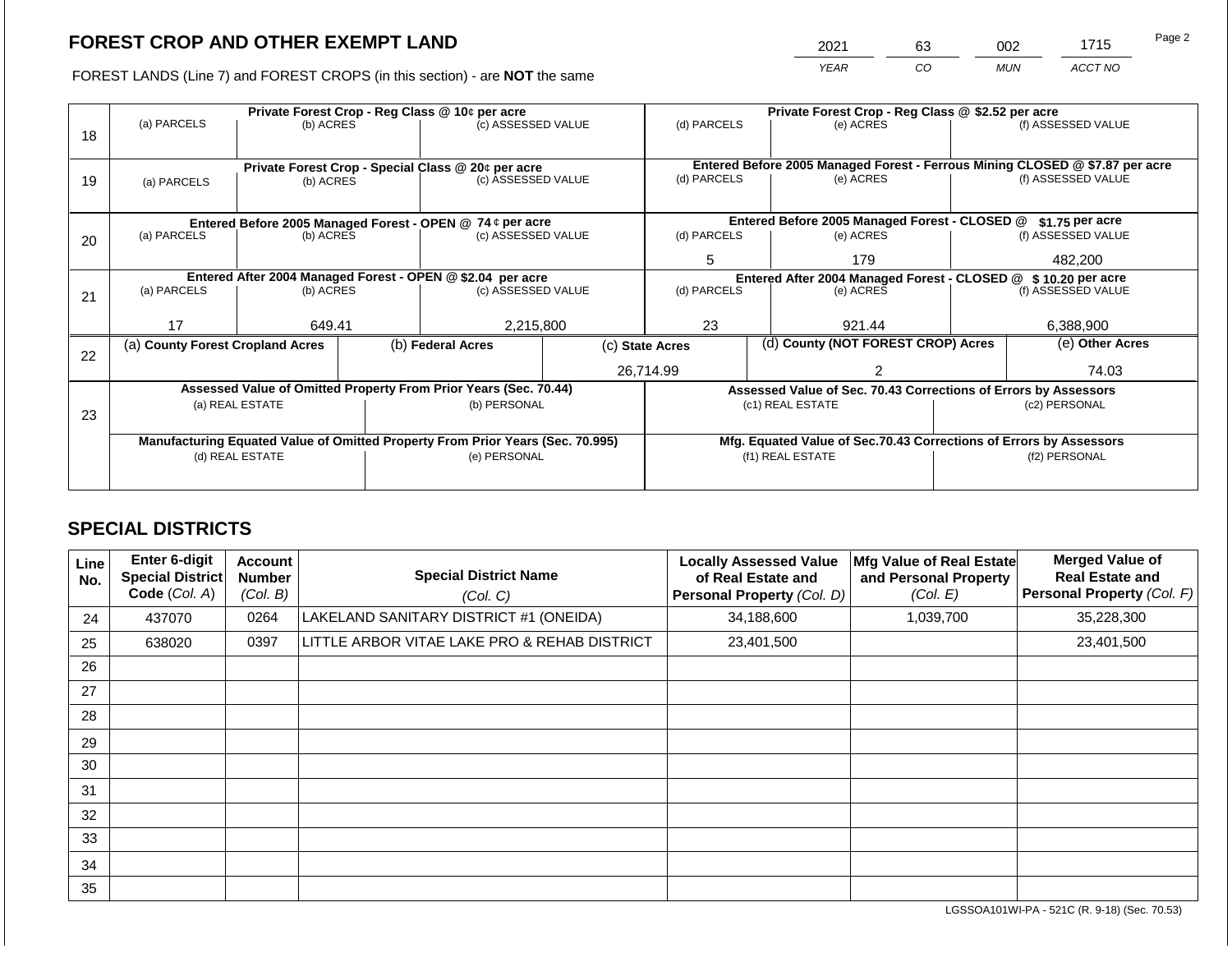#### *YEAR CO MUN ACCT NO*  **Line No. Enter 6-digit School District Code** *(Col. A)* **Account Number** *(Col. B)* **School District Name** *(Col. C)* **Locally Assessed Value of Real Estate and Personal Property** *(Col. D)* **Mfg Value of Real Estate and Personal Property** *(Col. E)* **Merged Value of Real Estate and Personal Property** *(Col. F)* **A. SCHOOL DISTRICTS (K-8 and K-12)** 36 37 38 39 40 41 42 43 44 45 46 47 48 49 50 TOTAL ASSESSED VALUE OF SCHOOL DISTRICTS (K-8 and K-12) **B. UNION HIGH SCHOOL DISTRICTS** 51 52 53 54 55 **C. TECHNICAL COLLEGE DISTRICTS** 56 57 58 59 TOTAL ASSESSED VALUE OF TECHNICAL COLLEGES TOTAL ASSESSED VALUE OF UNION HIGH SCHOOLS 636720 0264 SCH D OF WOODRUFF J 1 552,888,900 552,888,900 433647 0261 UHS D OF LAKELAND UNION HIGH 552,888,900 001600 | 0015 | NICOLET TECHNICAL COLLEGE RHIN 552,888,900 552,888,900 4,881,800 557,770,700 4,881,800 557,770,700 4,881,800 557,770,700 4,881,800 557,770,700 4,881,800 557,770,700 552,888,900 4,881,800 557,770,700

 *I hereby certify, to the best of my knowledge and belief, this form is complete and correct.*

| Name                 |                          | Title | Submission date  |
|----------------------|--------------------------|-------|------------------|
| <b>CRISTA MCCRUM</b> |                          |       | 18<br>2021<br>08 |
| Phone                | Email address            |       |                  |
| 715<br>3696<br>479   | CRMCCR@VILASCOUNTYWI.GOV |       |                  |

LGSSOA101WI -PA-521C (R. 9-18) (Sec. 70.53)

Page 3

| <b>SCHOOL DISTRICTS</b> |  |
|-------------------------|--|
|-------------------------|--|

| 2021 | 63 | 002        | 1715    |
|------|----|------------|---------|
| YEAR | CO | <b>MUN</b> | ACCT NO |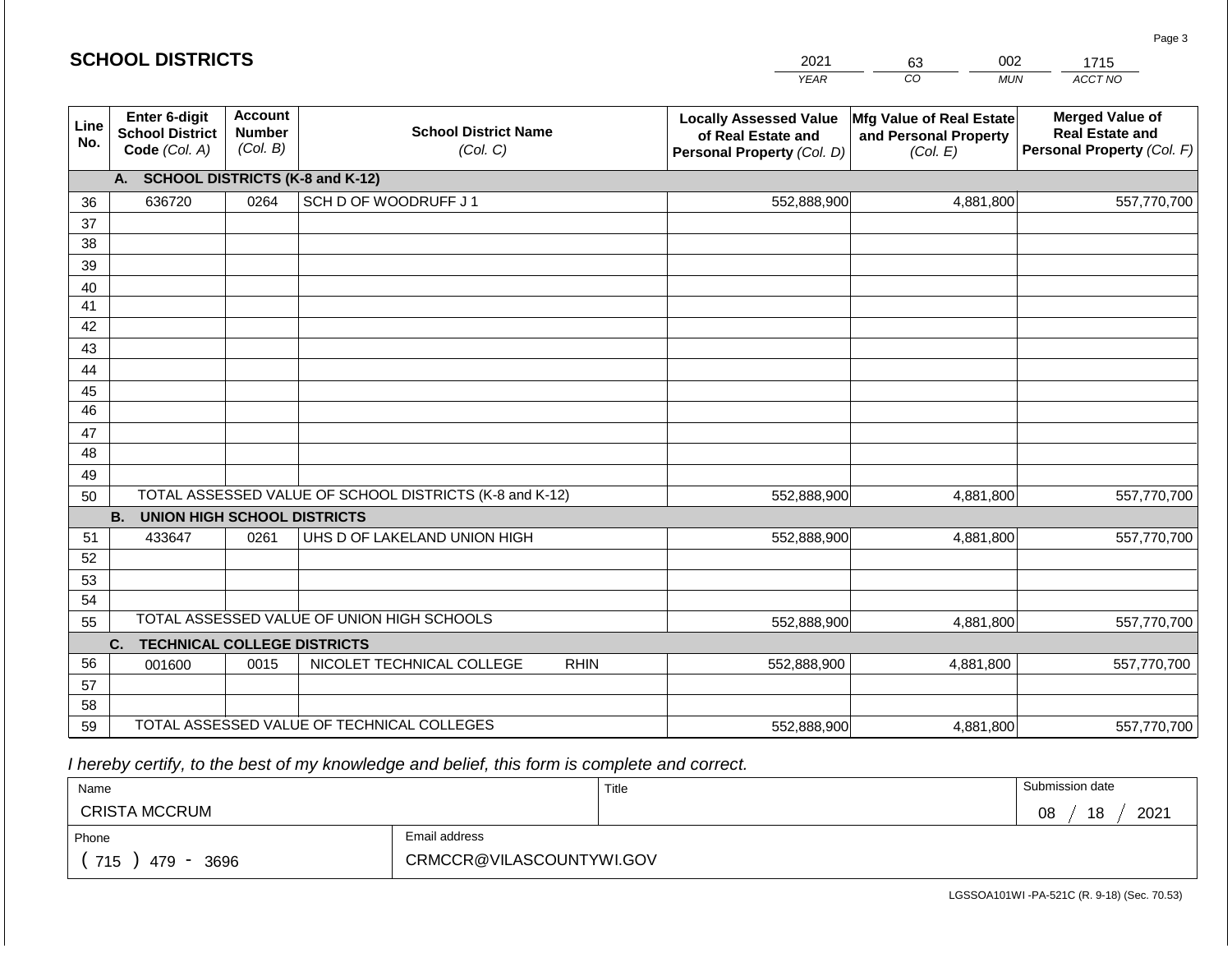- Each municipality's SOA is completed after the Board of Review and includes any changes made to the locally assessed values, under state law (sec. 70.53, Wis. Stats.)
- The Wisconsin Department of Revenue (DOR) merges the locally assessed values with the state assessed manufacturing values
- DOR provides the information regarding district names and codes. If a district is not listed, contact DOR.

Note: If you submit an amended SOA to DOR after your municipality's SOA is equated and posted to our website, we will process the SOA. However, DOR will not recalculate the *aggregate ratio or update the final SOA posted on our website. You should use the corrected values to calculate your tax rates.*

#### **Page 1: Real Estate and Personal Property**

- Lines 1-9 assessed real estate values, parcel counts and acres by classification
- Lines 10-15 assessed personal property values and number of accounts by class
- Line 16 aggregate assessed value of all property subject to general property; use to calculate tax rates. Note: This line equals the total assessed value of K-8 and K-12 school districts (Line 50) and total assessed value of technical colleges (Line 59).
- Remarks assessment ratio used to calculate estimated fair market value on property tax bills

#### **Page 2: Forest Crop, Other Exempt Land and Special Districts**

- Lines 18-21 private forest crop and managed forest lands assessed values
- Line  $22 -$  tax exempt land acres
- Line 23 prior years assessed value of omitted property under sec. 70.44 and correction of errors under sec. 70.43 shown by locally assessed or manufacturing real estate and personal property. Note: If there is an amount on this line, report the corresponding tax in the Statement of Taxes, Sections J or K.
- Lines 24-35 special district assessed values. These values are used to calculate tax rates for the special districts.

#### **Page 3: School Districts**

- Lines 36-50 school districts (K-8 and K-12) assessed values. These values are used to calculate tax rates for school districts.
- Lines 51-55 union high school district assessed values. These values are used to calculate tax rates for union high school districts.
- Lines 56-59 technical college assessed values. These values are used to calculate tax rates for technical colleges.

If you have questions: Email: lgs@wisconsin.gov

 Phone: (608) 266-2569 or (608) 264-6892 Fax: (608) 264-6887

ARBOR VITAE, WI 54568 - 9707 ARBOR VITAE, WI 54568 - 9707 $\mathsf{B}$ 10672 BIG ARBOR VITAE DR MARY R REULAND<br>TOWN OF ARBOR VITAE<br>10672 BIG ARBOR VITAE D TOWN OF ARBOR VITAE MARY R REULAND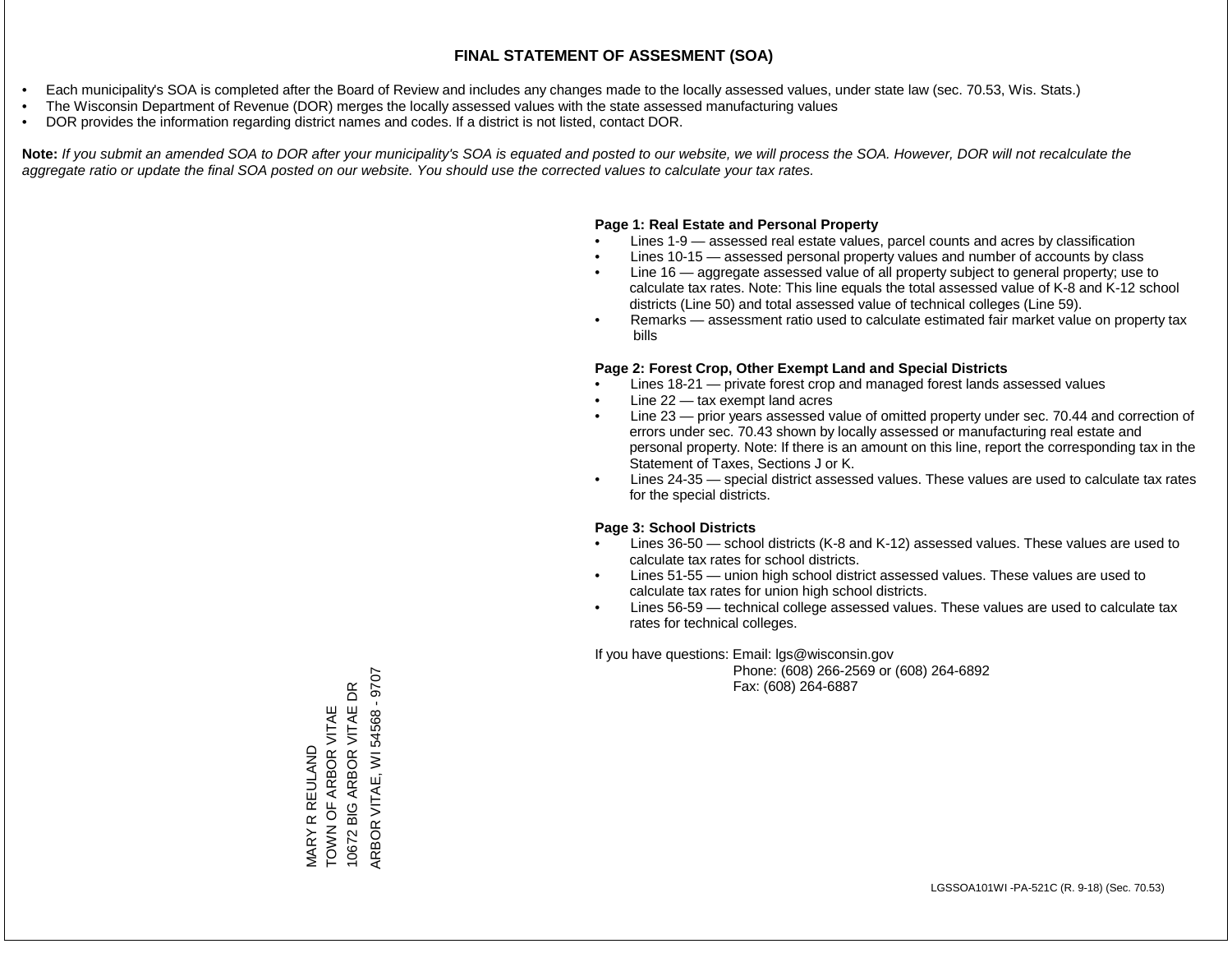|                |            | <b>FINAL - EQUATED</b><br><b>STATEMENT OF ASSESSMENT FOR 2021</b>                                                                                                                            |                                              |                                                  | 63                                      | 004                                                 | 1716                    |                                 |             | Page 1<br>This is an Amended Return     |  |
|----------------|------------|----------------------------------------------------------------------------------------------------------------------------------------------------------------------------------------------|----------------------------------------------|--------------------------------------------------|-----------------------------------------|-----------------------------------------------------|-------------------------|---------------------------------|-------------|-----------------------------------------|--|
|                |            |                                                                                                                                                                                              |                                              |                                                  | CO                                      | <b>MUN</b>                                          | ACCT NO                 |                                 |             |                                         |  |
|                | <b>FOR</b> | <b>TOWN OF</b><br>OF.                                                                                                                                                                        | <b>BOULDER JUNCTION</b>                      |                                                  |                                         | <b>VILAS COUNTY</b>                                 |                         |                                 |             |                                         |  |
|                |            | Town - Village - City                                                                                                                                                                        | <b>Municipality Name</b>                     |                                                  |                                         | <b>County Name</b>                                  |                         |                                 |             |                                         |  |
| Line<br>No.    |            | <b>REAL ESTATE</b><br>(See Lines 18 - 22 for                                                                                                                                                 |                                              | PARCEL COUNT<br><b>TOTAL LAND   IMPROVEMENTS</b> |                                         | NO. OF ACRES<br><b>WHOLE</b><br><b>NUMBERS ONLY</b> | <b>VALUE OF</b><br>LAND | VALUE OF<br><b>IMPROVEMENTS</b> |             | TOTAL VALUE OF LAND<br>AND IMPROVEMENTS |  |
|                |            | other Real Estate)                                                                                                                                                                           | (Col. A)<br>(Col. B)<br>(Col, C)<br>(Col. D) |                                                  |                                         | (Col. E)                                            |                         | (Col. F)                        |             |                                         |  |
| $\mathbf{1}$   |            | <b>RESIDENTIAL - Class 1</b>                                                                                                                                                                 | 1,785                                        |                                                  | 1,236                                   | 8,229                                               | 233,906,500             |                                 | 215,697,500 | 449,604,000                             |  |
| $\overline{2}$ |            | <b>COMMERCIAL - Class 2</b>                                                                                                                                                                  | 153                                          |                                                  | 86                                      | 748                                                 | 13,587,900              |                                 | 29,702,100  | 43,290,000                              |  |
| 3              |            | <b>MANUFACTURING - Class 3</b>                                                                                                                                                               | $\mathbf 0$                                  |                                                  | $\mathbf 0$                             | $\mathbf 0$                                         | 0                       |                                 | 0           | 0                                       |  |
| 4              |            | <b>AGRICULTURAL - Class 4</b>                                                                                                                                                                | 4                                            |                                                  |                                         | 74                                                  | 21,000                  |                                 |             | 21,000                                  |  |
| 5              |            | UNDEVELOPED - Class 5                                                                                                                                                                        | 0                                            |                                                  |                                         | 0                                                   | $\Omega$                |                                 |             | 0                                       |  |
| 6              |            | <b>AGRICULTURAL FOREST - Class 5m</b>                                                                                                                                                        | 0                                            |                                                  |                                         | $\overline{0}$                                      | $\Omega$                |                                 |             | $\Omega$                                |  |
| $\overline{7}$ |            | <b>FOREST LANDS - Class 6</b>                                                                                                                                                                | 21                                           |                                                  |                                         | 818                                                 | 2,064,700               |                                 |             | 2,064,700                               |  |
| 8              |            | OTHER - Class 7                                                                                                                                                                              | 3                                            |                                                  | 3                                       | 13                                                  | 60,000                  |                                 | 491,300     | 551,300                                 |  |
| 9              |            | <b>TOTAL - ALL COLUMNS</b>                                                                                                                                                                   | 1,966                                        |                                                  | 1,325                                   | 9,882                                               | 249,640,100             |                                 | 245.890.900 | 495,531,000                             |  |
| 10             |            | NUMBER OF PERSONAL PROPERTY ACCOUNTS IN ROLL                                                                                                                                                 |                                              |                                                  |                                         | 106                                                 | <b>LOCALLY ASSESSED</b> | <b>MANUFACTURING</b>            |             | <b>MERGED</b>                           |  |
| 11             |            | BOATS AND OTHER WATERCRAFT NOT EXEMPT - Code 1                                                                                                                                               |                                              |                                                  |                                         |                                                     | 0                       |                                 | 0           | $\Omega$                                |  |
| 12             |            | MACHINERY, TOOLS AND PATTERNS - Code 2                                                                                                                                                       |                                              |                                                  |                                         |                                                     |                         |                                 | 0           | $\Omega$                                |  |
| 13             |            | FURNITURE, FIXTURES AND EQUIPMENT - Code 3                                                                                                                                                   |                                              |                                                  |                                         |                                                     | 1,903,100               |                                 | $\mathbf 0$ | 1,903,100                               |  |
| 14             |            | ALL OTHER PERSONAL PROPERTY NOT EXEMPT - Codes 4A, 4B, 4C                                                                                                                                    |                                              |                                                  |                                         |                                                     | 886,500                 |                                 | $\mathbf 0$ | 886,500                                 |  |
| 15             |            | TOTAL OF PERSONAL PROPERTY NOT EXEMPT (Total of Lines 11-14)                                                                                                                                 |                                              |                                                  | 2,789,600                               | 0                                                   |                         | 2,789,600                       |             |                                         |  |
| 16             |            | AGGREGATE ASSESSED VALUE OF ALL PROPERTY SUBJECT TO THE GENERAL PROPERTY TAX (Total of Lines 9F and 15F)<br>MUST EQUAL TOTAL VALUE OF THE SCHOOL DISTRICTS (K-12 PLUS K-8) - Line 50, Col. F |                                              |                                                  |                                         |                                                     |                         |                                 |             | 498,320,600                             |  |
| 17             |            | <b>BOARD OF REVIEW</b><br>DATE OF FINAL ADJOURNMENT                                                                                                                                          | 08/31/2021                                   |                                                  | Name of Assessor<br><b>PAUL CARLSON</b> |                                                     |                         |                                 |             | Telephone #<br>(715) 686-7738           |  |

The Assessment Ratio to be used in calculating the estimated Fair Market Value on tax bills for this tax district is .93883223

This ratio should be used to convert assessed values to "Calculate Equalized Values" in Step 1 of the Lottery and Gaming Credit Calculations.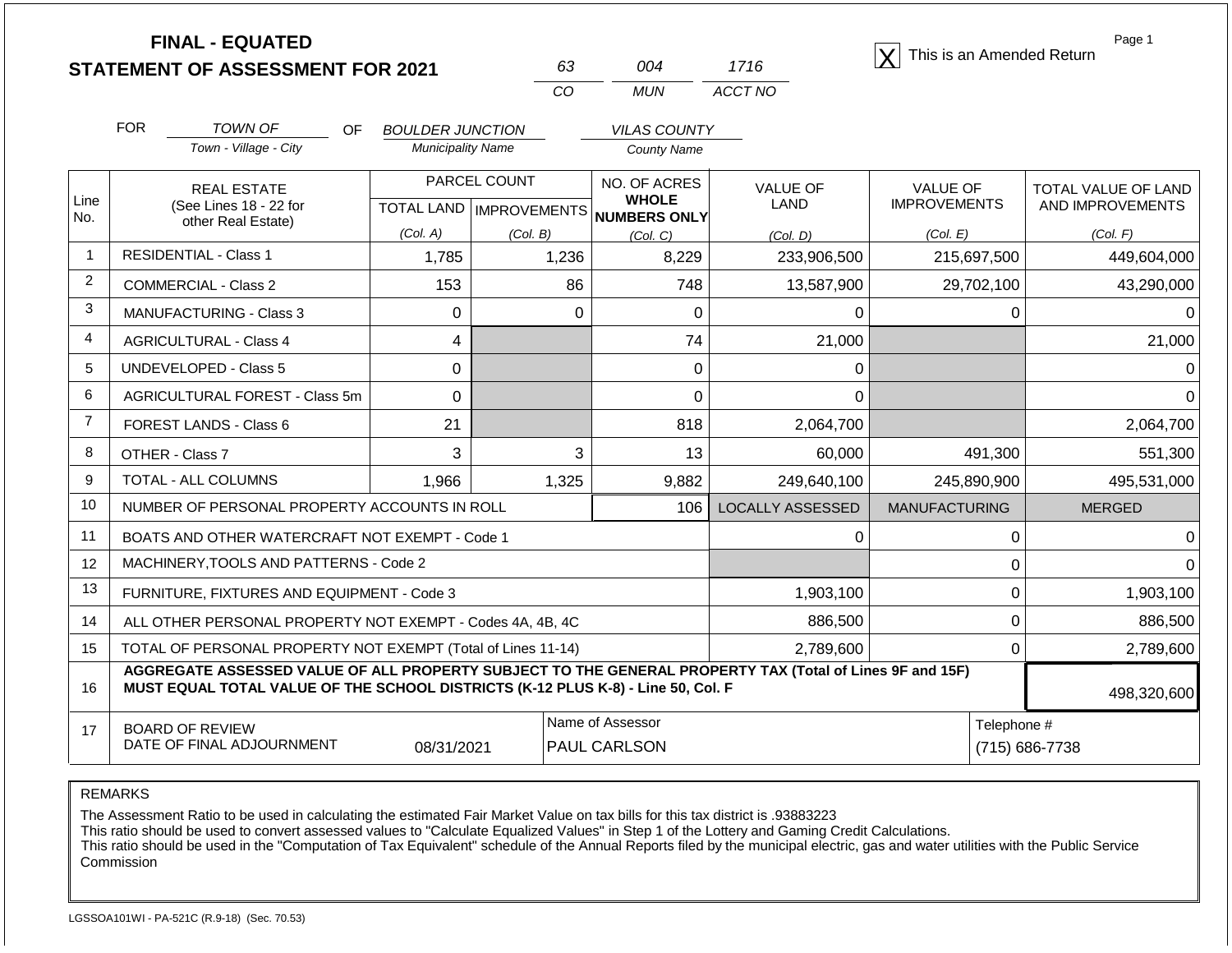2021 63 004 1716

FOREST LANDS (Line 7) and FOREST CROPS (in this section) - are **NOT** the same *YEAR CO MUN ACCT NO*

|    |                                                            |                 |  | Private Forest Crop - Reg Class @ 10¢ per acre                                 |                                                               | Private Forest Crop - Reg Class @ \$2.52 per acre     |     |                                                                    |                    |                                                                              |
|----|------------------------------------------------------------|-----------------|--|--------------------------------------------------------------------------------|---------------------------------------------------------------|-------------------------------------------------------|-----|--------------------------------------------------------------------|--------------------|------------------------------------------------------------------------------|
| 18 | (a) PARCELS                                                | (b) ACRES       |  | (c) ASSESSED VALUE                                                             |                                                               | (d) PARCELS                                           |     | (e) ACRES                                                          |                    | (f) ASSESSED VALUE                                                           |
|    |                                                            |                 |  | Private Forest Crop - Special Class @ 20¢ per acre                             |                                                               |                                                       |     |                                                                    |                    | Entered Before 2005 Managed Forest - Ferrous Mining CLOSED @ \$7.87 per acre |
| 19 | (a) PARCELS                                                | (b) ACRES       |  |                                                                                | (c) ASSESSED VALUE                                            |                                                       |     | (e) ACRES                                                          |                    | (f) ASSESSED VALUE                                                           |
|    |                                                            |                 |  | Entered Before 2005 Managed Forest - OPEN @ 74 ¢ per acre                      |                                                               |                                                       |     | Entered Before 2005 Managed Forest - CLOSED @                      |                    | \$1.75 per acre                                                              |
|    | (a) PARCELS                                                | (b) ACRES       |  | (c) ASSESSED VALUE                                                             |                                                               | (d) PARCELS                                           |     | (e) ACRES                                                          |                    | (f) ASSESSED VALUE                                                           |
| 20 |                                                            |                 |  |                                                                                |                                                               |                                                       |     |                                                                    |                    |                                                                              |
|    |                                                            | 16              |  | 41,500                                                                         | 8                                                             |                                                       | 142 |                                                                    | 353,000            |                                                                              |
|    | Entered After 2004 Managed Forest - OPEN @ \$2.04 per acre |                 |  |                                                                                | Entered After 2004 Managed Forest - CLOSED @ \$10.20 per acre |                                                       |     |                                                                    |                    |                                                                              |
| 21 | (a) PARCELS                                                | (b) ACRES       |  | (c) ASSESSED VALUE                                                             |                                                               | (d) PARCELS                                           |     | (e) ACRES                                                          | (f) ASSESSED VALUE |                                                                              |
|    |                                                            |                 |  |                                                                                |                                                               |                                                       |     |                                                                    |                    |                                                                              |
|    | っ                                                          | 46.52           |  | 131,900                                                                        |                                                               | 15                                                    |     | 427.5                                                              |                    | 1,402,400                                                                    |
| 22 | (a) County Forest Cropland Acres                           |                 |  | (b) Federal Acres                                                              |                                                               | (d) County (NOT FOREST CROP) Acres<br>(c) State Acres |     |                                                                    | (e) Other Acres    |                                                                              |
|    |                                                            |                 |  |                                                                                |                                                               | 39,454.97                                             |     | 14.82                                                              |                    | 48.16                                                                        |
|    |                                                            |                 |  | Assessed Value of Omitted Property From Prior Years (Sec. 70.44)               |                                                               |                                                       |     | Assessed Value of Sec. 70.43 Corrections of Errors by Assessors    |                    |                                                                              |
|    |                                                            | (a) REAL ESTATE |  | (b) PERSONAL                                                                   |                                                               |                                                       |     | (c1) REAL ESTATE                                                   |                    | (c2) PERSONAL                                                                |
| 23 |                                                            |                 |  |                                                                                |                                                               |                                                       |     |                                                                    |                    |                                                                              |
|    |                                                            |                 |  | Manufacturing Equated Value of Omitted Property From Prior Years (Sec. 70.995) |                                                               |                                                       |     | Mfg. Equated Value of Sec.70.43 Corrections of Errors by Assessors |                    |                                                                              |
|    |                                                            | (d) REAL ESTATE |  | (e) PERSONAL                                                                   |                                                               | (f1) REAL ESTATE                                      |     |                                                                    | (f2) PERSONAL      |                                                                              |
|    |                                                            |                 |  |                                                                                |                                                               |                                                       |     |                                                                    |                    |                                                                              |
|    |                                                            |                 |  |                                                                                |                                                               |                                                       |     |                                                                    |                    |                                                                              |

### **SPECIAL DISTRICTS**

| Line<br>No. | <b>Enter 6-digit</b><br>Special District | <b>Account</b><br><b>Number</b> | <b>Special District Name</b> | <b>Locally Assessed Value</b><br>of Real Estate and | Mfg Value of Real Estate<br>and Personal Property | <b>Merged Value of</b><br><b>Real Estate and</b> |
|-------------|------------------------------------------|---------------------------------|------------------------------|-----------------------------------------------------|---------------------------------------------------|--------------------------------------------------|
|             | Code (Col. A)                            | (Col. B)                        | (Col. C)                     | Personal Property (Col. D)                          | (Col. E)                                          | <b>Personal Property (Col. F)</b>                |
| 24          |                                          |                                 |                              |                                                     |                                                   |                                                  |
| 25          |                                          |                                 |                              |                                                     |                                                   |                                                  |
| 26          |                                          |                                 |                              |                                                     |                                                   |                                                  |
| 27          |                                          |                                 |                              |                                                     |                                                   |                                                  |
| 28          |                                          |                                 |                              |                                                     |                                                   |                                                  |
| 29          |                                          |                                 |                              |                                                     |                                                   |                                                  |
| 30          |                                          |                                 |                              |                                                     |                                                   |                                                  |
| 31          |                                          |                                 |                              |                                                     |                                                   |                                                  |
| 32          |                                          |                                 |                              |                                                     |                                                   |                                                  |
| 33          |                                          |                                 |                              |                                                     |                                                   |                                                  |
| 34          |                                          |                                 |                              |                                                     |                                                   |                                                  |
| 35          |                                          |                                 |                              |                                                     |                                                   |                                                  |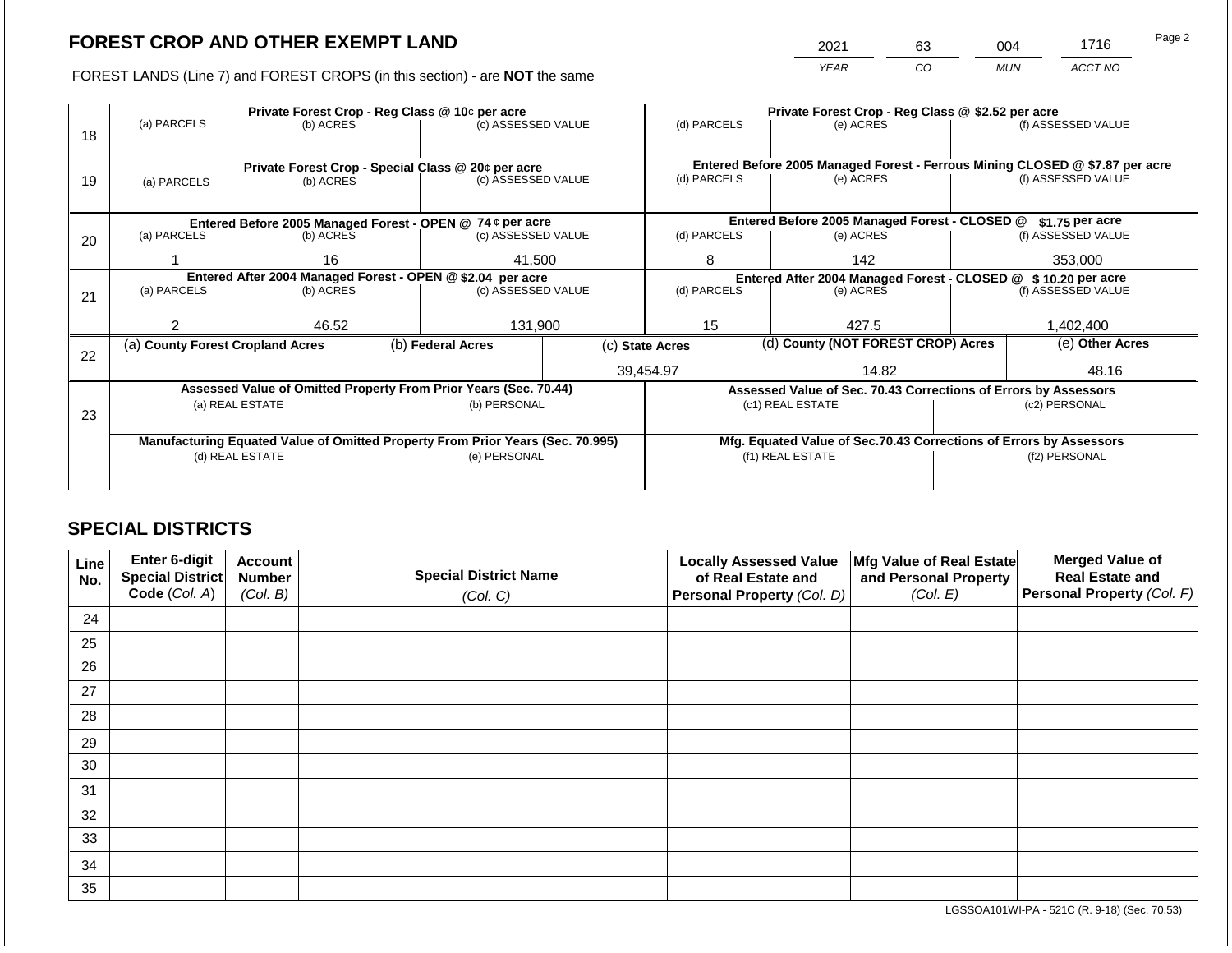|             | <b>SCHOOL DISTRICTS</b>                                  |                                             |                                                         | 2021                                                                              | 63                                                            | 004        | 1716                                                                           |
|-------------|----------------------------------------------------------|---------------------------------------------|---------------------------------------------------------|-----------------------------------------------------------------------------------|---------------------------------------------------------------|------------|--------------------------------------------------------------------------------|
|             |                                                          |                                             |                                                         | <b>YEAR</b>                                                                       | CO                                                            | <b>MUN</b> | ACCT NO                                                                        |
| Line<br>No. | Enter 6-digit<br><b>School District</b><br>Code (Col. A) | <b>Account</b><br><b>Number</b><br>(Col. B) | <b>School District Name</b><br>(Col. C)                 | <b>Locally Assessed Value</b><br>of Real Estate and<br>Personal Property (Col. D) | Mfg Value of Real Estate<br>and Personal Property<br>(Col. E) |            | <b>Merged Value of</b><br><b>Real Estate and</b><br>Personal Property (Col. F) |
|             | A.                                                       |                                             | <b>SCHOOL DISTRICTS (K-8 and K-12)</b>                  |                                                                                   |                                                               |            |                                                                                |
| 36          | 630616                                                   | 0371                                        | SCH D OF NORTH LAKELAND                                 | 498,320,600                                                                       |                                                               |            | 498,320,600                                                                    |
| 37          |                                                          |                                             |                                                         |                                                                                   |                                                               |            |                                                                                |
| 38          |                                                          |                                             |                                                         |                                                                                   |                                                               |            |                                                                                |
| 39          |                                                          |                                             |                                                         |                                                                                   |                                                               |            |                                                                                |
| 40          |                                                          |                                             |                                                         |                                                                                   |                                                               |            |                                                                                |
| 41<br>42    |                                                          |                                             |                                                         |                                                                                   |                                                               |            |                                                                                |
| 43          |                                                          |                                             |                                                         |                                                                                   |                                                               |            |                                                                                |
| 44          |                                                          |                                             |                                                         |                                                                                   |                                                               |            |                                                                                |
| 45          |                                                          |                                             |                                                         |                                                                                   |                                                               |            |                                                                                |
| 46          |                                                          |                                             |                                                         |                                                                                   |                                                               |            |                                                                                |
| 47          |                                                          |                                             |                                                         |                                                                                   |                                                               |            |                                                                                |
| 48          |                                                          |                                             |                                                         |                                                                                   |                                                               |            |                                                                                |
| 49          |                                                          |                                             |                                                         |                                                                                   |                                                               |            |                                                                                |
| 50          |                                                          |                                             | TOTAL ASSESSED VALUE OF SCHOOL DISTRICTS (K-8 and K-12) | 498,320,600                                                                       |                                                               |            | 498,320,600                                                                    |
|             | <b>B.</b><br><b>UNION HIGH SCHOOL DISTRICTS</b>          |                                             |                                                         |                                                                                   |                                                               |            |                                                                                |
| 51          | 433647                                                   | 0261                                        | UHS D OF LAKELAND UNION HIGH                            | 498,320,600                                                                       |                                                               |            | 498,320,600                                                                    |
| 52          |                                                          |                                             |                                                         |                                                                                   |                                                               |            |                                                                                |
| 53<br>54    |                                                          |                                             |                                                         |                                                                                   |                                                               |            |                                                                                |
| 55          |                                                          |                                             | TOTAL ASSESSED VALUE OF UNION HIGH SCHOOLS              | 498,320,600                                                                       |                                                               |            | 498,320,600                                                                    |
|             | C.<br><b>TECHNICAL COLLEGE DISTRICTS</b>                 |                                             |                                                         |                                                                                   |                                                               |            |                                                                                |
| 56          | 001600                                                   | 0015                                        | NICOLET TECHNICAL COLLEGE<br><b>RHIN</b>                | 498,320,600                                                                       |                                                               |            | 498,320,600                                                                    |
| 57          |                                                          |                                             |                                                         |                                                                                   |                                                               |            |                                                                                |
| 58          |                                                          |                                             |                                                         |                                                                                   |                                                               |            |                                                                                |
| 59          |                                                          |                                             | TOTAL ASSESSED VALUE OF TECHNICAL COLLEGES              | 498,320,600                                                                       |                                                               |            | 498,320,600                                                                    |

 *I hereby certify, to the best of my knowledge and belief, this form is complete and correct.*

| Name                                           |                          | Title | Submission date           |
|------------------------------------------------|--------------------------|-------|---------------------------|
| <b>CRISTA MCCRUM</b>                           |                          |       | 2021<br>$\sim$<br>10<br>- |
| Phone                                          | Email address            |       |                           |
| 715<br>3696<br>479<br>$\overline{\phantom{0}}$ | CRMCCR@VILASCOUNTYWI.GOV |       |                           |

LGSSOA101WI -PA-521C (R. 9-18) (Sec. 70.53)

Page 3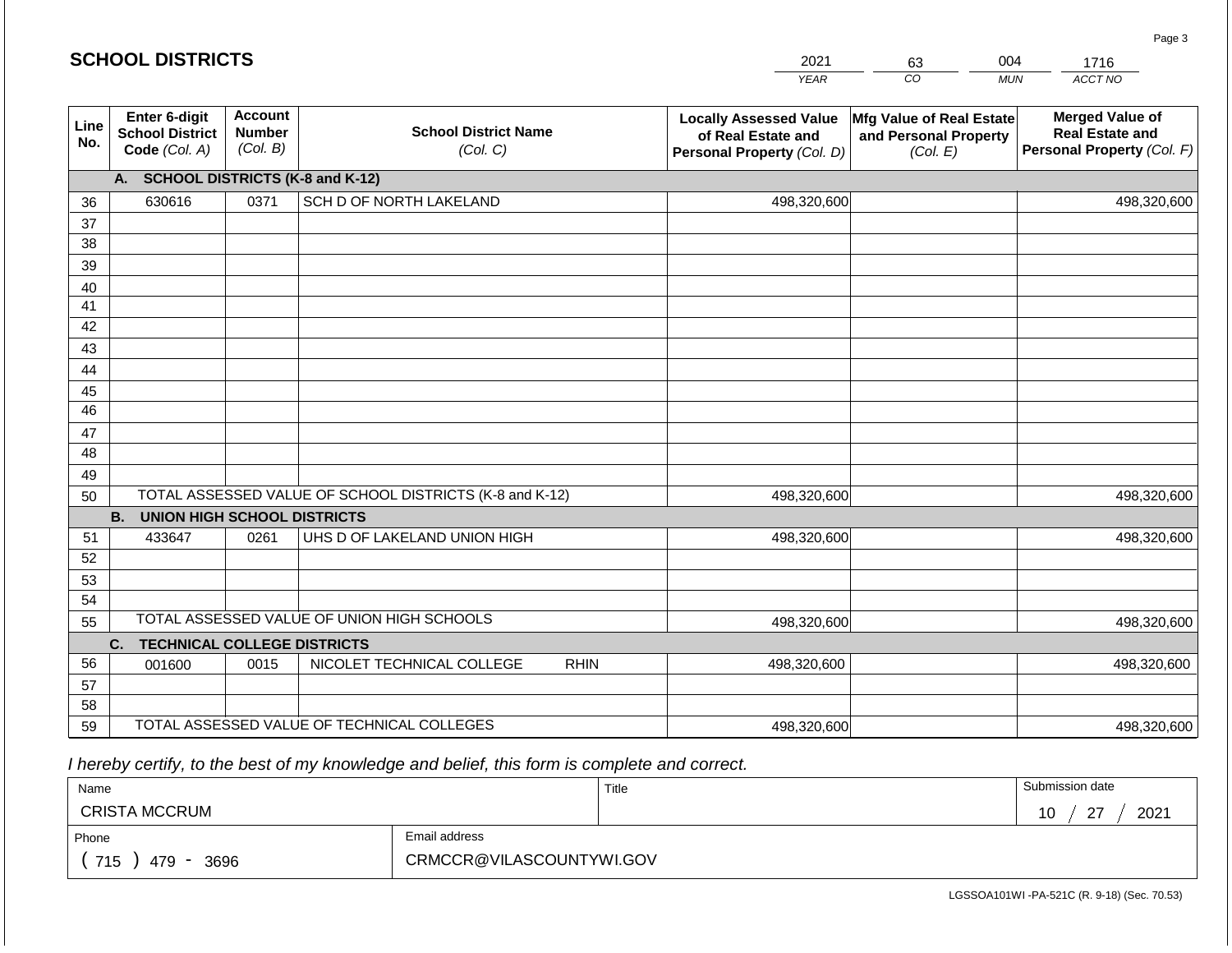- Each municipality's SOA is completed after the Board of Review and includes any changes made to the locally assessed values, under state law (sec. 70.53, Wis. Stats.)
- The Wisconsin Department of Revenue (DOR) merges the locally assessed values with the state assessed manufacturing values
- DOR provides the information regarding district names and codes. If a district is not listed, contact DOR.

Note: If you submit an amended SOA to DOR after your municipality's SOA is equated and posted to our website, we will process the SOA. However, DOR will not recalculate the *aggregate ratio or update the final SOA posted on our website. You should use the corrected values to calculate your tax rates.*

### **Page 1: Real Estate and Personal Property**

- Lines 1-9 assessed real estate values, parcel counts and acres by classification
- Lines 10-15 assessed personal property values and number of accounts by class
- Line 16 aggregate assessed value of all property subject to general property; use to calculate tax rates. Note: This line equals the total assessed value of K-8 and K-12 school districts (Line 50) and total assessed value of technical colleges (Line 59).
- Remarks assessment ratio used to calculate estimated fair market value on property tax bills

### **Page 2: Forest Crop, Other Exempt Land and Special Districts**

- Lines 18-21 private forest crop and managed forest lands assessed values
- Line  $22 -$  tax exempt land acres
- Line 23 prior years assessed value of omitted property under sec. 70.44 and correction of errors under sec. 70.43 shown by locally assessed or manufacturing real estate and personal property. Note: If there is an amount on this line, report the corresponding tax in the Statement of Taxes, Sections J or K.
- Lines 24-35 special district assessed values. These values are used to calculate tax rates for the special districts.

### **Page 3: School Districts**

- Lines 36-50 school districts (K-8 and K-12) assessed values. These values are used to calculate tax rates for school districts.
- Lines 51-55 union high school district assessed values. These values are used to calculate tax rates for union high school districts.
- Lines 56-59 technical college assessed values. These values are used to calculate tax rates for technical colleges.

If you have questions: Email: lgs@wisconsin.gov

 Phone: (608) 266-2569 or (608) 264-6892 Fax: (608) 264-6887

3OULDER JUNCTION, WI 54512 - 0616 BOULDER JUNCTION, WI 54512 - 0616TOWN OF BOULDER JOHN DAN DRISCOLL<br>TOWN OF BOULDER JUNCTION PARK ST., PO BOX 616 5392 PARK ST., PO BOX 616 DAN DRISCOLL 5392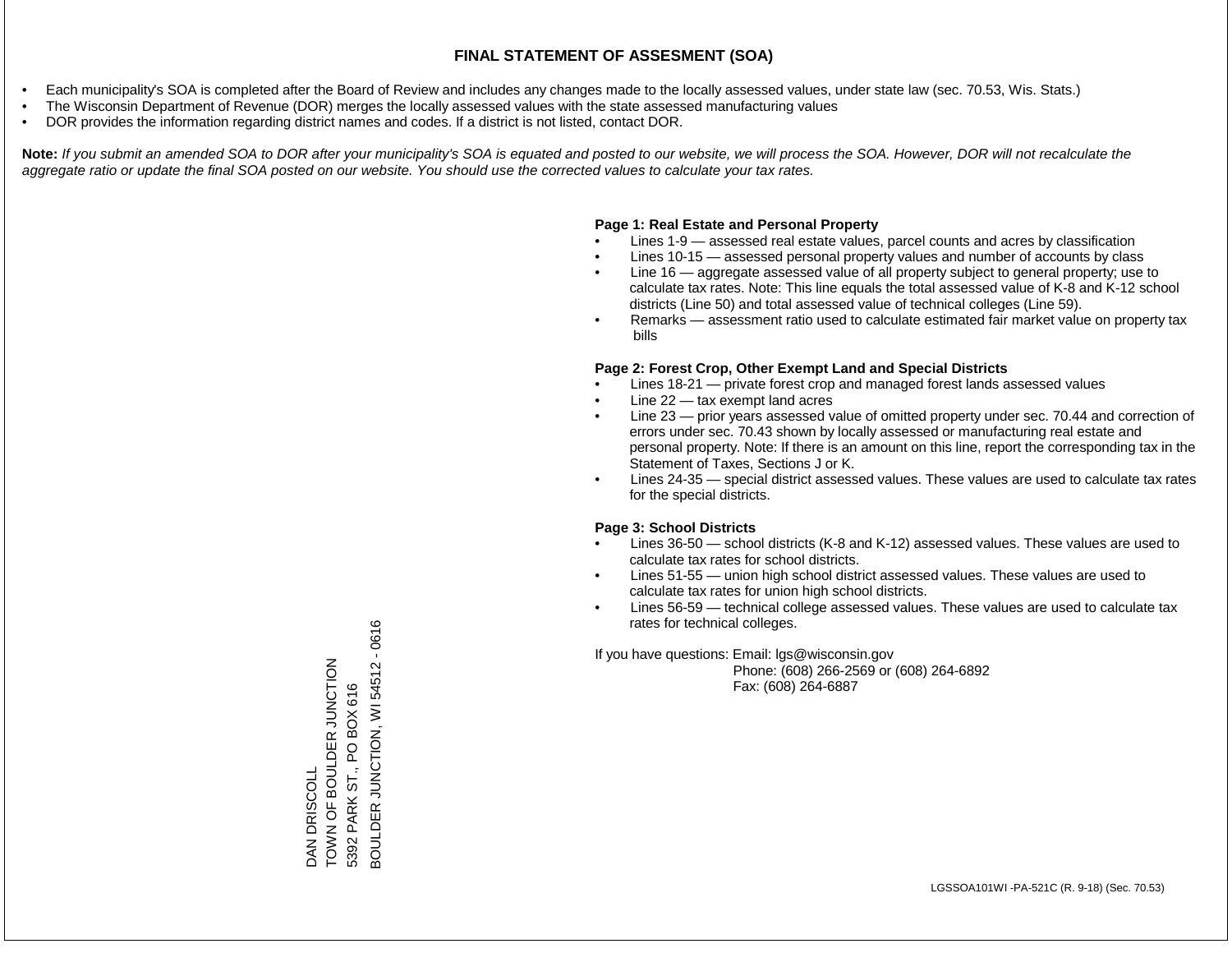|                |                                                                                                                                   | <b>FINAL - EQUATED</b><br><b>STATEMENT OF ASSESSMENT FOR 2021</b>                                                                                                                            |                          | 63           | 006                                                                 | 1717                           | This is an Amended Return              | Page 1                                         |
|----------------|-----------------------------------------------------------------------------------------------------------------------------------|----------------------------------------------------------------------------------------------------------------------------------------------------------------------------------------------|--------------------------|--------------|---------------------------------------------------------------------|--------------------------------|----------------------------------------|------------------------------------------------|
|                |                                                                                                                                   |                                                                                                                                                                                              |                          | CO           | <b>MUN</b>                                                          | ACCT NO                        |                                        |                                                |
|                | <b>FOR</b>                                                                                                                        | <b>TOWN OF</b><br><b>OF</b>                                                                                                                                                                  | <b>CLOVERLAND</b>        |              | <b>VILAS COUNTY</b>                                                 |                                |                                        |                                                |
|                |                                                                                                                                   | Town - Village - City                                                                                                                                                                        | <b>Municipality Name</b> |              | <b>County Name</b>                                                  |                                |                                        |                                                |
| Line           |                                                                                                                                   | <b>REAL ESTATE</b><br>(See Lines 18 - 22 for                                                                                                                                                 |                          | PARCEL COUNT | NO. OF ACRES<br><b>WHOLE</b><br>TOTAL LAND MPROVEMENTS NUMBERS ONLY | <b>VALUE OF</b><br><b>LAND</b> | <b>VALUE OF</b><br><b>IMPROVEMENTS</b> | <b>TOTAL VALUE OF LAND</b><br>AND IMPROVEMENTS |
| No.            |                                                                                                                                   | other Real Estate)                                                                                                                                                                           | (Col. A)                 | (Col. B)     | (Col, C)                                                            | (Col. D)                       | (Col. E)                               | (Col. F)                                       |
| $\mathbf{1}$   |                                                                                                                                   | <b>RESIDENTIAL - Class 1</b>                                                                                                                                                                 | 1,744                    | 1,162        | 4,813                                                               | 111,369,100                    | 125,038,700                            | 236,407,800                                    |
| 2              |                                                                                                                                   | <b>COMMERCIAL - Class 2</b>                                                                                                                                                                  | 13                       |              | 11<br>74                                                            | 1,555,400                      | 956,200                                | 2,511,600                                      |
| 3              |                                                                                                                                   | <b>MANUFACTURING - Class 3</b>                                                                                                                                                               | 0                        |              | 0<br>$\Omega$                                                       | 0                              | $\mathbf{0}$                           | $\Omega$                                       |
| 4              |                                                                                                                                   | <b>AGRICULTURAL - Class 4</b>                                                                                                                                                                | $\overline{2}$           |              | 21                                                                  | 3,600                          |                                        | 3,600                                          |
| 5              |                                                                                                                                   | <b>UNDEVELOPED - Class 5</b>                                                                                                                                                                 | 57                       |              | 792                                                                 | 265,100                        |                                        | 265,100                                        |
| 6              |                                                                                                                                   | AGRICULTURAL FOREST - Class 5m                                                                                                                                                               | $\mathbf{1}$             |              | 26                                                                  | 19,500                         |                                        | 19,500                                         |
| $\overline{7}$ |                                                                                                                                   | <b>FOREST LANDS - Class 6</b>                                                                                                                                                                | 185                      |              | 4,025                                                               | 8,632,600                      |                                        | 8,632,600                                      |
| 8              |                                                                                                                                   | OTHER - Class 7                                                                                                                                                                              | $\Omega$                 |              | $\Omega$<br>$\Omega$                                                | $\Omega$                       | 0                                      | $\Omega$                                       |
| 9              |                                                                                                                                   | TOTAL - ALL COLUMNS                                                                                                                                                                          | 2.002                    | 1,173        | 9,751                                                               | 121,845,300                    | 125,994,900                            | 247,840,200                                    |
| 10             |                                                                                                                                   | NUMBER OF PERSONAL PROPERTY ACCOUNTS IN ROLL                                                                                                                                                 |                          |              | 11                                                                  | <b>LOCALLY ASSESSED</b>        | <b>MANUFACTURING</b>                   | <b>MERGED</b>                                  |
| 11             |                                                                                                                                   | BOATS AND OTHER WATERCRAFT NOT EXEMPT - Code 1                                                                                                                                               |                          |              |                                                                     | 4,500                          | $\mathbf{0}$                           | 4,500                                          |
| 12             |                                                                                                                                   | MACHINERY, TOOLS AND PATTERNS - Code 2                                                                                                                                                       |                          |              |                                                                     |                                | $\mathbf 0$                            | $\Omega$                                       |
| 13             |                                                                                                                                   | FURNITURE, FIXTURES AND EQUIPMENT - Code 3                                                                                                                                                   |                          |              |                                                                     | 13,900                         | $\mathbf 0$                            | 13,900                                         |
| 14             |                                                                                                                                   | ALL OTHER PERSONAL PROPERTY NOT EXEMPT - Codes 4A, 4B, 4C                                                                                                                                    |                          |              |                                                                     | 37,400                         | $\mathbf 0$                            | 37,400                                         |
| 15             |                                                                                                                                   | TOTAL OF PERSONAL PROPERTY NOT EXEMPT (Total of Lines 11-14)                                                                                                                                 |                          |              |                                                                     | 55,800                         | $\mathbf{0}$                           | 55,800                                         |
| 16             |                                                                                                                                   | AGGREGATE ASSESSED VALUE OF ALL PROPERTY SUBJECT TO THE GENERAL PROPERTY TAX (Total of Lines 9F and 15F)<br>MUST EQUAL TOTAL VALUE OF THE SCHOOL DISTRICTS (K-12 PLUS K-8) - Line 50, Col. F |                          |              |                                                                     |                                |                                        | 247,896,000                                    |
| 17             | Name of Assessor<br>Telephone #<br><b>BOARD OF REVIEW</b><br>DATE OF FINAL ADJOURNMENT<br><b>HOFFMAN APPRAISALS</b><br>08/17/2021 |                                                                                                                                                                                              |                          |              |                                                                     |                                |                                        | (715) 536-6236                                 |

The Assessment Ratio to be used in calculating the estimated Fair Market Value on tax bills for this tax district is .868450563

This ratio should be used to convert assessed values to "Calculate Equalized Values" in Step 1 of the Lottery and Gaming Credit Calculations.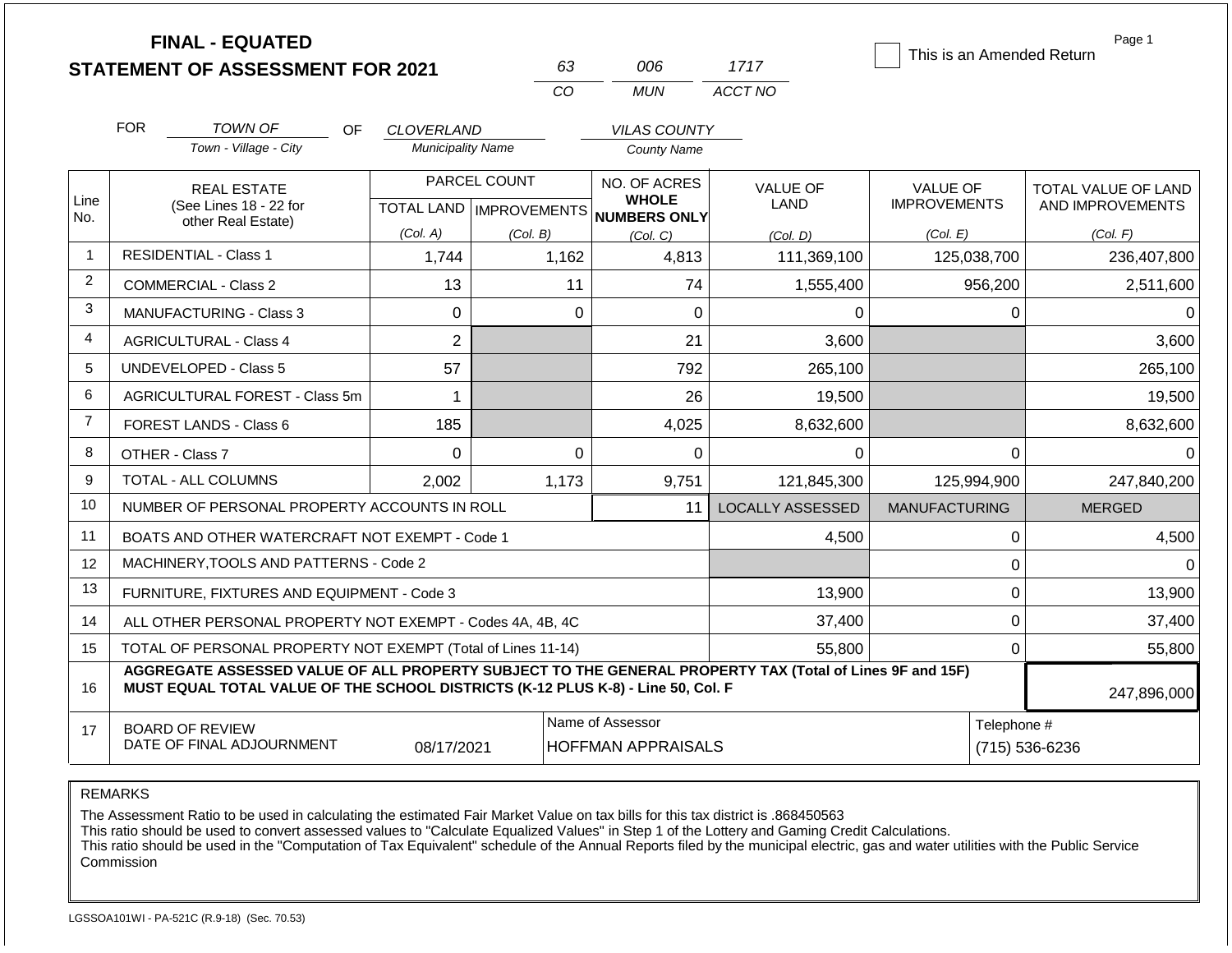FOREST LANDS (Line 7) and FOREST CROPS (in this section) - are NOT the same

| 2021 | 63 | 006        | 1717    | Page 2 |
|------|----|------------|---------|--------|
| YFAR | CO | <b>MUN</b> | ACCT NO |        |

|    | Private Forest Crop - Reg Class @ 10¢ per acre                                 |                 |  |                                                                  |                                                               | Private Forest Crop - Reg Class @ \$2.52 per acre     |                                                                    |                                                                 |                 |                                                                              |  |
|----|--------------------------------------------------------------------------------|-----------------|--|------------------------------------------------------------------|---------------------------------------------------------------|-------------------------------------------------------|--------------------------------------------------------------------|-----------------------------------------------------------------|-----------------|------------------------------------------------------------------------------|--|
| 18 | (a) PARCELS                                                                    | (b) ACRES       |  | (c) ASSESSED VALUE                                               |                                                               | (d) PARCELS                                           |                                                                    | (e) ACRES                                                       |                 | (f) ASSESSED VALUE                                                           |  |
|    |                                                                                |                 |  |                                                                  |                                                               | 2                                                     |                                                                    | 80                                                              |                 | 204,600                                                                      |  |
|    |                                                                                |                 |  | Private Forest Crop - Special Class @ 20¢ per acre               |                                                               |                                                       |                                                                    |                                                                 |                 | Entered Before 2005 Managed Forest - Ferrous Mining CLOSED @ \$7.87 per acre |  |
| 19 | (a) PARCELS                                                                    | (b) ACRES       |  | (c) ASSESSED VALUE                                               |                                                               | (d) PARCELS                                           |                                                                    | (e) ACRES                                                       |                 | (f) ASSESSED VALUE                                                           |  |
|    |                                                                                |                 |  |                                                                  |                                                               |                                                       |                                                                    |                                                                 |                 |                                                                              |  |
|    |                                                                                |                 |  | Entered Before 2005 Managed Forest - OPEN @ 74 ¢ per acre        |                                                               |                                                       |                                                                    | Entered Before 2005 Managed Forest - CLOSED @                   |                 | \$1.75 per acre                                                              |  |
| 20 | (a) PARCELS                                                                    | (b) ACRES       |  | (c) ASSESSED VALUE                                               |                                                               | (d) PARCELS                                           |                                                                    | (e) ACRES                                                       |                 | (f) ASSESSED VALUE                                                           |  |
|    |                                                                                |                 |  |                                                                  |                                                               |                                                       |                                                                    |                                                                 |                 |                                                                              |  |
|    | 2                                                                              | 80              |  | 176,000                                                          |                                                               | 12                                                    |                                                                    | 434.67                                                          |                 | 1,055,100                                                                    |  |
|    | Entered After 2004 Managed Forest - OPEN @ \$2.04 per acre                     |                 |  |                                                                  | Entered After 2004 Managed Forest - CLOSED @ \$10.20 per acre |                                                       |                                                                    |                                                                 |                 |                                                                              |  |
| 21 | (a) PARCELS                                                                    | (b) ACRES       |  | (c) ASSESSED VALUE                                               |                                                               | (d) PARCELS<br>(e) ACRES                              |                                                                    | (f) ASSESSED VALUE                                              |                 |                                                                              |  |
|    |                                                                                |                 |  |                                                                  |                                                               |                                                       |                                                                    |                                                                 |                 |                                                                              |  |
|    |                                                                                | 38              |  | 97,900                                                           |                                                               | 22                                                    |                                                                    | 596.9                                                           |                 | 3,167,700                                                                    |  |
| 22 | (a) County Forest Cropland Acres                                               |                 |  | (b) Federal Acres                                                |                                                               | (d) County (NOT FOREST CROP) Acres<br>(c) State Acres |                                                                    |                                                                 | (e) Other Acres |                                                                              |  |
|    | 7,566.19                                                                       |                 |  |                                                                  |                                                               | 474<br>164.2                                          |                                                                    | 125.04                                                          |                 |                                                                              |  |
|    |                                                                                |                 |  | Assessed Value of Omitted Property From Prior Years (Sec. 70.44) |                                                               |                                                       |                                                                    | Assessed Value of Sec. 70.43 Corrections of Errors by Assessors |                 |                                                                              |  |
|    |                                                                                | (a) REAL ESTATE |  | (b) PERSONAL                                                     |                                                               |                                                       | (c1) REAL ESTATE                                                   |                                                                 |                 | (c2) PERSONAL                                                                |  |
| 23 |                                                                                |                 |  |                                                                  |                                                               |                                                       |                                                                    |                                                                 |                 |                                                                              |  |
|    | Manufacturing Equated Value of Omitted Property From Prior Years (Sec. 70.995) |                 |  |                                                                  |                                                               |                                                       | Mfg. Equated Value of Sec.70.43 Corrections of Errors by Assessors |                                                                 |                 |                                                                              |  |
|    | (d) REAL ESTATE                                                                |                 |  | (e) PERSONAL                                                     |                                                               |                                                       | (f1) REAL ESTATE                                                   |                                                                 | (f2) PERSONAL   |                                                                              |  |
|    |                                                                                |                 |  |                                                                  |                                                               |                                                       |                                                                    |                                                                 |                 |                                                                              |  |
|    |                                                                                |                 |  |                                                                  |                                                               |                                                       |                                                                    |                                                                 |                 |                                                                              |  |

### **SPECIAL DISTRICTS**

| Line<br>No. | <b>Enter 6-digit</b><br>Special District<br>Code (Col. A) | <b>Account</b><br><b>Number</b><br>(Col. B) | <b>Special District Name</b><br>(Col. C)    | <b>Locally Assessed Value</b><br>of Real Estate and<br>Personal Property (Col. D) | Mfg Value of Real Estate<br>and Personal Property<br>(Col. E) | <b>Merged Value of</b><br><b>Real Estate and</b><br>Personal Property (Col. F) |
|-------------|-----------------------------------------------------------|---------------------------------------------|---------------------------------------------|-----------------------------------------------------------------------------------|---------------------------------------------------------------|--------------------------------------------------------------------------------|
| 24          | 638030                                                    | 0398                                        | LITTLE ST GERMAIN LAKE PRO & REHAB DISTRICT | 5,785,700                                                                         |                                                               | 5,785,700                                                                      |
| 25          | 638040                                                    | 0399                                        | ALMA MOON LAKE PRO & REHAB DISTRICT         | 2,639,300                                                                         |                                                               | 2,639,300                                                                      |
| 26          |                                                           |                                             |                                             |                                                                                   |                                                               |                                                                                |
| 27          |                                                           |                                             |                                             |                                                                                   |                                                               |                                                                                |
| 28          |                                                           |                                             |                                             |                                                                                   |                                                               |                                                                                |
| 29          |                                                           |                                             |                                             |                                                                                   |                                                               |                                                                                |
| 30          |                                                           |                                             |                                             |                                                                                   |                                                               |                                                                                |
| 31          |                                                           |                                             |                                             |                                                                                   |                                                               |                                                                                |
| 32          |                                                           |                                             |                                             |                                                                                   |                                                               |                                                                                |
| 33          |                                                           |                                             |                                             |                                                                                   |                                                               |                                                                                |
| 34          |                                                           |                                             |                                             |                                                                                   |                                                               |                                                                                |
| 35          |                                                           |                                             |                                             |                                                                                   |                                                               |                                                                                |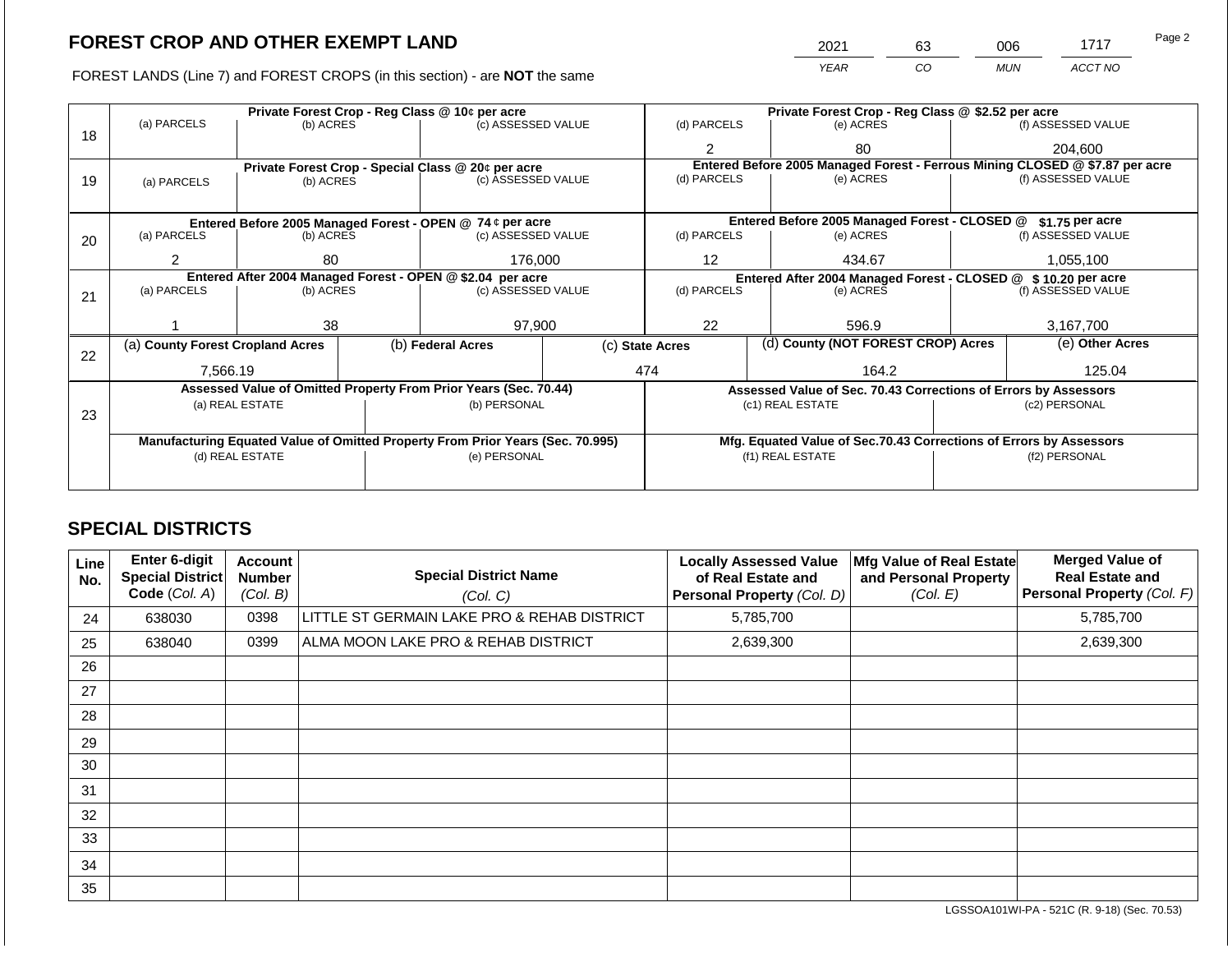| 2021 | 63 | 06  |         |
|------|----|-----|---------|
| VF∆R | CO | MUN | ACCT NO |

| Line<br>No. | Enter 6-digit<br><b>School District</b><br>Code (Col. A) | <b>Account</b><br><b>Number</b><br>(Col. B) | <b>School District Name</b><br>(Col. C)                 | <b>Locally Assessed Value</b><br>of Real Estate and<br>Personal Property (Col. D) | <b>Mfg Value of Real Estate</b><br>and Personal Property<br>(Col. E) | <b>Merged Value of</b><br><b>Real Estate and</b><br>Personal Property (Col. F) |  |  |  |  |  |
|-------------|----------------------------------------------------------|---------------------------------------------|---------------------------------------------------------|-----------------------------------------------------------------------------------|----------------------------------------------------------------------|--------------------------------------------------------------------------------|--|--|--|--|--|
|             | <b>SCHOOL DISTRICTS (K-8 and K-12)</b><br>А.             |                                             |                                                         |                                                                                   |                                                                      |                                                                                |  |  |  |  |  |
| 36          | 631526                                                   | 0372                                        | SCH D OF NORTHLAND PINES (EAGLE RIVER)                  | 247,896,000                                                                       |                                                                      | 247,896,000                                                                    |  |  |  |  |  |
| 37          |                                                          |                                             |                                                         |                                                                                   |                                                                      |                                                                                |  |  |  |  |  |
| 38          |                                                          |                                             |                                                         |                                                                                   |                                                                      |                                                                                |  |  |  |  |  |
| 39          |                                                          |                                             |                                                         |                                                                                   |                                                                      |                                                                                |  |  |  |  |  |
| 40          |                                                          |                                             |                                                         |                                                                                   |                                                                      |                                                                                |  |  |  |  |  |
| 41          |                                                          |                                             |                                                         |                                                                                   |                                                                      |                                                                                |  |  |  |  |  |
| 42          |                                                          |                                             |                                                         |                                                                                   |                                                                      |                                                                                |  |  |  |  |  |
| 43          |                                                          |                                             |                                                         |                                                                                   |                                                                      |                                                                                |  |  |  |  |  |
| 44          |                                                          |                                             |                                                         |                                                                                   |                                                                      |                                                                                |  |  |  |  |  |
| 45          |                                                          |                                             |                                                         |                                                                                   |                                                                      |                                                                                |  |  |  |  |  |
| 46          |                                                          |                                             |                                                         |                                                                                   |                                                                      |                                                                                |  |  |  |  |  |
| 47          |                                                          |                                             |                                                         |                                                                                   |                                                                      |                                                                                |  |  |  |  |  |
| 48          |                                                          |                                             |                                                         |                                                                                   |                                                                      |                                                                                |  |  |  |  |  |
| 49          |                                                          |                                             |                                                         |                                                                                   |                                                                      |                                                                                |  |  |  |  |  |
| 50          |                                                          |                                             | TOTAL ASSESSED VALUE OF SCHOOL DISTRICTS (K-8 and K-12) | 247,896,000                                                                       |                                                                      | 247,896,000                                                                    |  |  |  |  |  |
|             | <b>B.</b><br><b>UNION HIGH SCHOOL DISTRICTS</b>          |                                             |                                                         |                                                                                   |                                                                      |                                                                                |  |  |  |  |  |
| 51          |                                                          |                                             |                                                         |                                                                                   |                                                                      |                                                                                |  |  |  |  |  |
| 52          |                                                          |                                             |                                                         |                                                                                   |                                                                      |                                                                                |  |  |  |  |  |
| 53          |                                                          |                                             |                                                         |                                                                                   |                                                                      |                                                                                |  |  |  |  |  |
| 54          |                                                          |                                             |                                                         |                                                                                   |                                                                      |                                                                                |  |  |  |  |  |
| 55          |                                                          |                                             | TOTAL ASSESSED VALUE OF UNION HIGH SCHOOLS              |                                                                                   |                                                                      |                                                                                |  |  |  |  |  |
|             | C.<br><b>TECHNICAL COLLEGE DISTRICTS</b>                 |                                             |                                                         |                                                                                   |                                                                      |                                                                                |  |  |  |  |  |
| 56          | 001600                                                   | 0015                                        | NICOLET TECHNICAL COLLEGE<br><b>RHIN</b>                | 247,896,000                                                                       |                                                                      | 247,896,000                                                                    |  |  |  |  |  |
| 57          |                                                          |                                             |                                                         |                                                                                   |                                                                      |                                                                                |  |  |  |  |  |
| 58          |                                                          |                                             |                                                         |                                                                                   |                                                                      |                                                                                |  |  |  |  |  |
| 59          |                                                          |                                             | TOTAL ASSESSED VALUE OF TECHNICAL COLLEGES              | 247,896,000                                                                       |                                                                      | 247,896,000                                                                    |  |  |  |  |  |

 *I hereby certify, to the best of my knowledge and belief, this form is complete and correct.*

| Name                 |                          | Title | Submission date        |
|----------------------|--------------------------|-------|------------------------|
| <b>CRISTA MCCRUM</b> |                          |       | 2021<br>08<br>ററ<br>د∠ |
| Phone                | Email address            |       |                        |
| 715<br>479<br>3696   | CRMCCR@VILASCOUNTYWI.GOV |       |                        |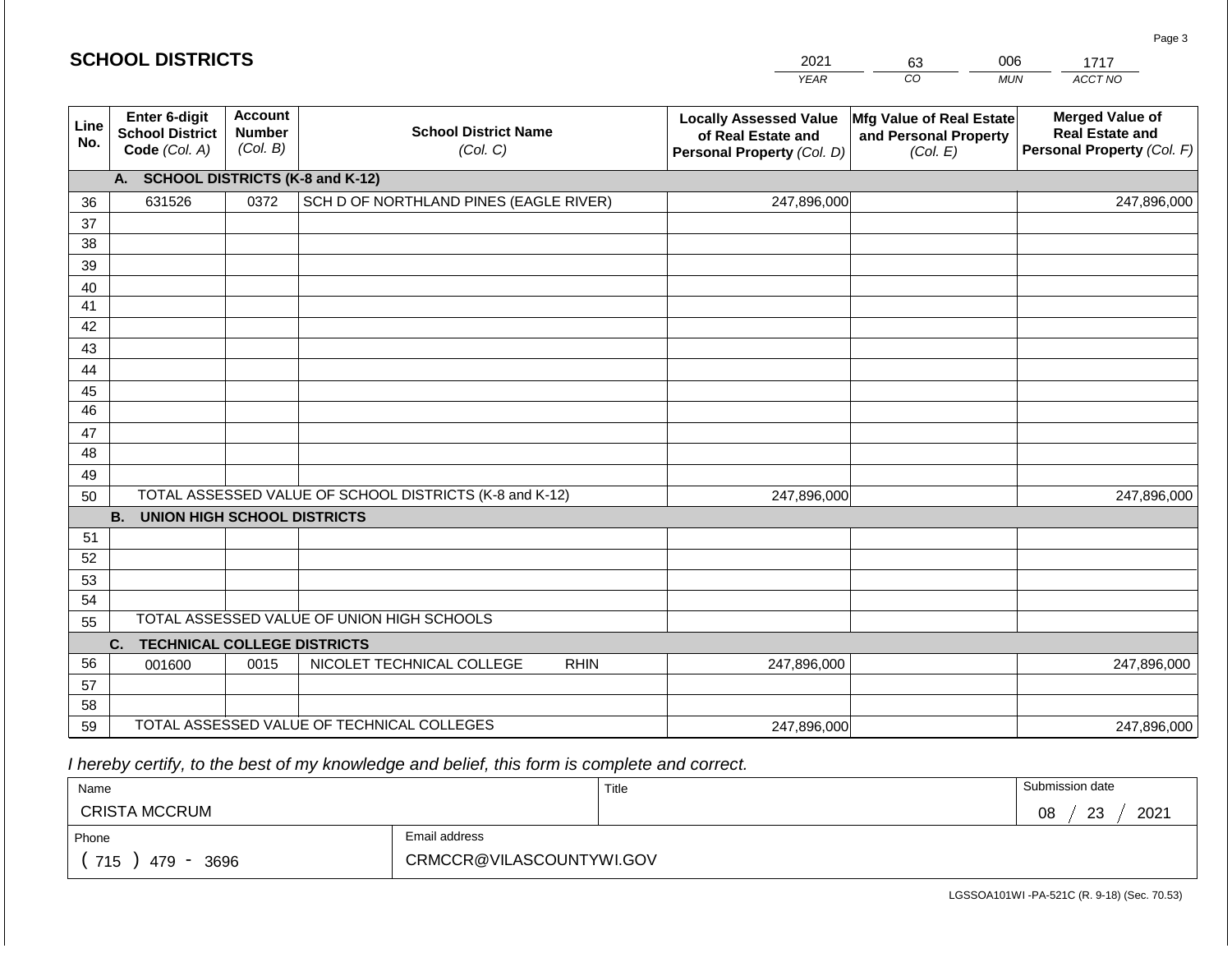- Each municipality's SOA is completed after the Board of Review and includes any changes made to the locally assessed values, under state law (sec. 70.53, Wis. Stats.)
- The Wisconsin Department of Revenue (DOR) merges the locally assessed values with the state assessed manufacturing values
- DOR provides the information regarding district names and codes. If a district is not listed, contact DOR.

Note: If you submit an amended SOA to DOR after your municipality's SOA is equated and posted to our website, we will process the SOA. However, DOR will not recalculate the *aggregate ratio or update the final SOA posted on our website. You should use the corrected values to calculate your tax rates.*

#### **Page 1: Real Estate and Personal Property**

- Lines 1-9 assessed real estate values, parcel counts and acres by classification
- Lines 10-15 assessed personal property values and number of accounts by class
- Line 16 aggregate assessed value of all property subject to general property; use to calculate tax rates. Note: This line equals the total assessed value of K-8 and K-12 school districts (Line 50) and total assessed value of technical colleges (Line 59).
- Remarks assessment ratio used to calculate estimated fair market value on property tax bills

#### **Page 2: Forest Crop, Other Exempt Land and Special Districts**

- Lines 18-21 private forest crop and managed forest lands assessed values
- Line  $22 -$  tax exempt land acres
- Line 23 prior years assessed value of omitted property under sec. 70.44 and correction of errors under sec. 70.43 shown by locally assessed or manufacturing real estate and personal property. Note: If there is an amount on this line, report the corresponding tax in the Statement of Taxes, Sections J or K.
- Lines 24-35 special district assessed values. These values are used to calculate tax rates for the special districts.

#### **Page 3: School Districts**

- Lines 36-50 school districts (K-8 and K-12) assessed values. These values are used to calculate tax rates for school districts.
- Lines 51-55 union high school district assessed values. These values are used to calculate tax rates for union high school districts.
- Lines 56-59 technical college assessed values. These values are used to calculate tax rates for technical colleges.

If you have questions: Email: lgs@wisconsin.gov

 Phone: (608) 266-2569 or (608) 264-6892 Fax: (608) 264-6887

 $-1565$ EAGLE RIVER, WI 54521 - 1565TOWN OF CLOVERLAND TRACY SCHILLING<br>TOWN OF CLOVERLAND PO BOX 1565<br>EAGLE RIVER, WI 54521 TRACY SCHILLING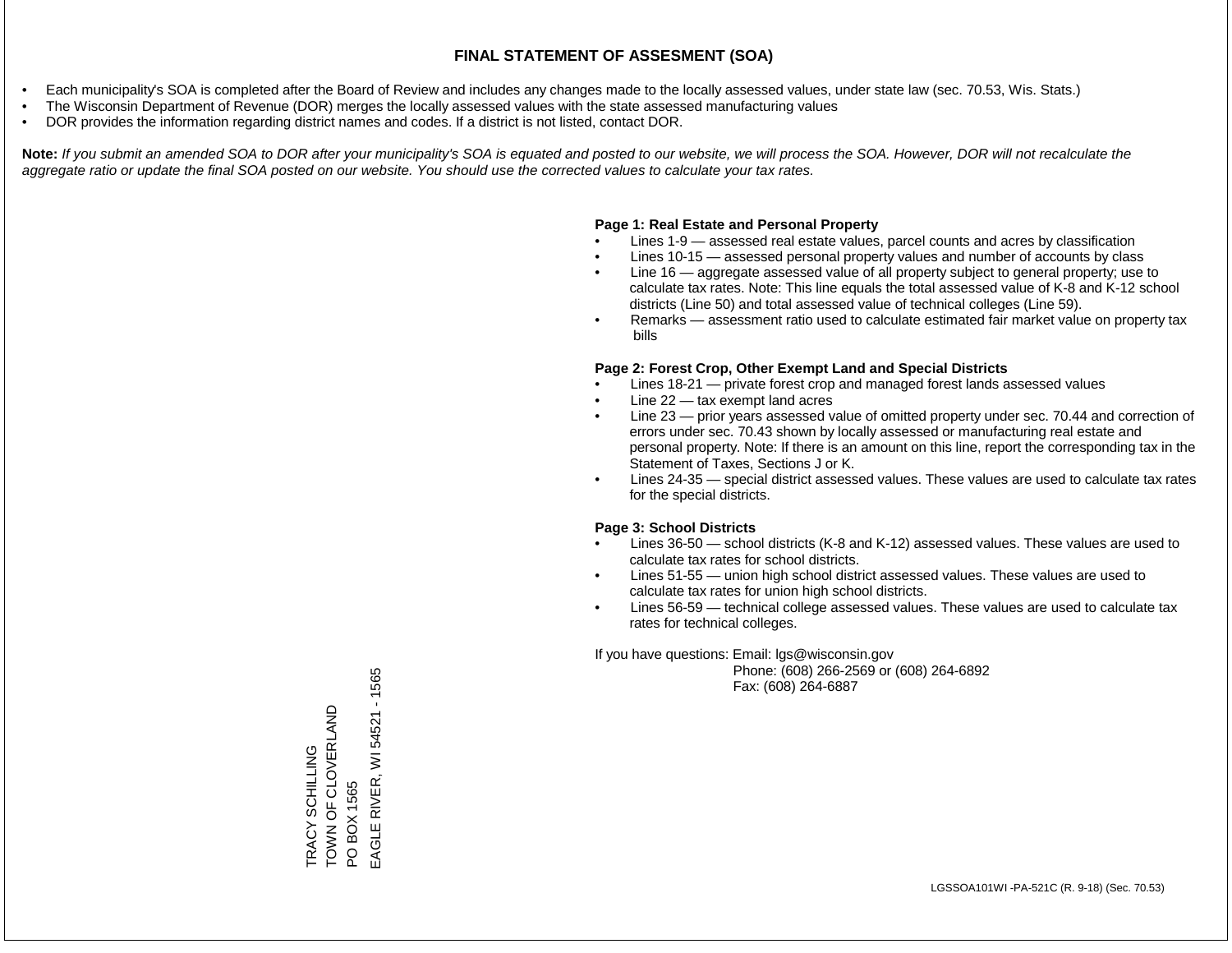|                |                                                                                                                                                                                              | <b>FINAL - EQUATED</b><br><b>STATEMENT OF ASSESSMENT FOR 2021</b> |                                            | 63<br>CO                  | 008<br><b>MUN</b>            | 1718<br>ACCT NO         | This is an Amended Return | Page 1                     |
|----------------|----------------------------------------------------------------------------------------------------------------------------------------------------------------------------------------------|-------------------------------------------------------------------|--------------------------------------------|---------------------------|------------------------------|-------------------------|---------------------------|----------------------------|
|                | <b>FOR</b>                                                                                                                                                                                   | TOWN OF<br><b>OF</b><br>Town - Village - City                     | <b>CONOVER</b><br><b>Municipality Name</b> |                           | <b>VILAS COUNTY</b>          |                         |                           |                            |
|                |                                                                                                                                                                                              |                                                                   |                                            |                           | <b>County Name</b>           |                         |                           |                            |
| Line           |                                                                                                                                                                                              | <b>REAL ESTATE</b>                                                |                                            | PARCEL COUNT              | NO. OF ACRES<br><b>WHOLE</b> | <b>VALUE OF</b>         | <b>VALUE OF</b>           | <b>TOTAL VALUE OF LAND</b> |
| No.            |                                                                                                                                                                                              | (See Lines 18 - 22 for<br>other Real Estate)                      |                                            | TOTAL LAND   IMPROVEMENTS | NUMBERS ONLY                 | LAND                    | <b>IMPROVEMENTS</b>       | AND IMPROVEMENTS           |
|                |                                                                                                                                                                                              |                                                                   | (Col. A)                                   | (Col. B)                  | (Col, C)                     | (Col. D)                | (Col. E)                  | (Col. F)                   |
| $\mathbf{1}$   |                                                                                                                                                                                              | <b>RESIDENTIAL - Class 1</b>                                      | 2,148                                      | 1,617                     | 4,220                        | 168,216,700             | 198,920,900               | 367,137,600                |
| $\overline{2}$ |                                                                                                                                                                                              | <b>COMMERCIAL - Class 2</b>                                       | 58                                         | 48                        | 222                          | 5,077,400               | 7,928,100                 | 13,005,500                 |
| 3              |                                                                                                                                                                                              | <b>MANUFACTURING - Class 3</b>                                    | 0                                          | 0                         | $\Omega$                     | $\Omega$                | 0                         |                            |
| 4              |                                                                                                                                                                                              | <b>AGRICULTURAL - Class 4</b>                                     | 5                                          |                           | 88                           | 6,000                   |                           | 6,000                      |
| 5              |                                                                                                                                                                                              | UNDEVELOPED - Class 5                                             | 263                                        |                           | 3,357                        | 867,500                 |                           | 867,500                    |
| 6              |                                                                                                                                                                                              | AGRICULTURAL FOREST - Class 5m                                    | 3                                          |                           | 40                           | 56,000                  |                           | 56,000                     |
| 7              |                                                                                                                                                                                              | FOREST LANDS - Class 6                                            | 436                                        |                           | 9,522                        | 25,233,900              |                           | 25,233,900                 |
| 8              |                                                                                                                                                                                              | OTHER - Class 7                                                   |                                            |                           |                              | 12,000                  | 13,700                    | 25,700                     |
| 9              |                                                                                                                                                                                              | TOTAL - ALL COLUMNS                                               | 2,914                                      | 1,666                     | 17,450                       | 199,469,500             | 206,862,700               | 406,332,200                |
| 10             |                                                                                                                                                                                              | NUMBER OF PERSONAL PROPERTY ACCOUNTS IN ROLL                      |                                            |                           | 201                          | <b>LOCALLY ASSESSED</b> | <b>MANUFACTURING</b>      | <b>MERGED</b>              |
| 11             |                                                                                                                                                                                              | BOATS AND OTHER WATERCRAFT NOT EXEMPT - Code 1                    |                                            |                           |                              | 27,000                  | 0                         | 27,000                     |
| 12             |                                                                                                                                                                                              | MACHINERY, TOOLS AND PATTERNS - Code 2                            |                                            |                           |                              |                         | 0                         | ∩                          |
| 13             | FURNITURE, FIXTURES AND EQUIPMENT - Code 3                                                                                                                                                   |                                                                   |                                            |                           |                              | 308,200                 | $\boldsymbol{0}$          | 308,200                    |
| 14             |                                                                                                                                                                                              | ALL OTHER PERSONAL PROPERTY NOT EXEMPT - Codes 4A, 4B, 4C         |                                            |                           |                              | 840,900                 | $\boldsymbol{0}$          | 840,900                    |
| 15             |                                                                                                                                                                                              | TOTAL OF PERSONAL PROPERTY NOT EXEMPT (Total of Lines 11-14)      |                                            |                           |                              | 1,176,100               | $\mathbf 0$               | 1,176,100                  |
| 16             | AGGREGATE ASSESSED VALUE OF ALL PROPERTY SUBJECT TO THE GENERAL PROPERTY TAX (Total of Lines 9F and 15F)<br>MUST EQUAL TOTAL VALUE OF THE SCHOOL DISTRICTS (K-12 PLUS K-8) - Line 50, Col. F | <b>107 508 300</b>                                                |                                            |                           |                              |                         |                           |                            |

16 17 BOARD OF REVIEW DATE OF FINAL ADJOURNMENT Name of Assessor **Name of Assessor** Telephone # 407,508,300 07/28/2021 BOWMAR APPRAISALS (920) 733-5369

REMARKS

The Assessment Ratio to be used in calculating the estimated Fair Market Value on tax bills for this tax district is .943927232

This ratio should be used to convert assessed values to "Calculate Equalized Values" in Step 1 of the Lottery and Gaming Credit Calculations.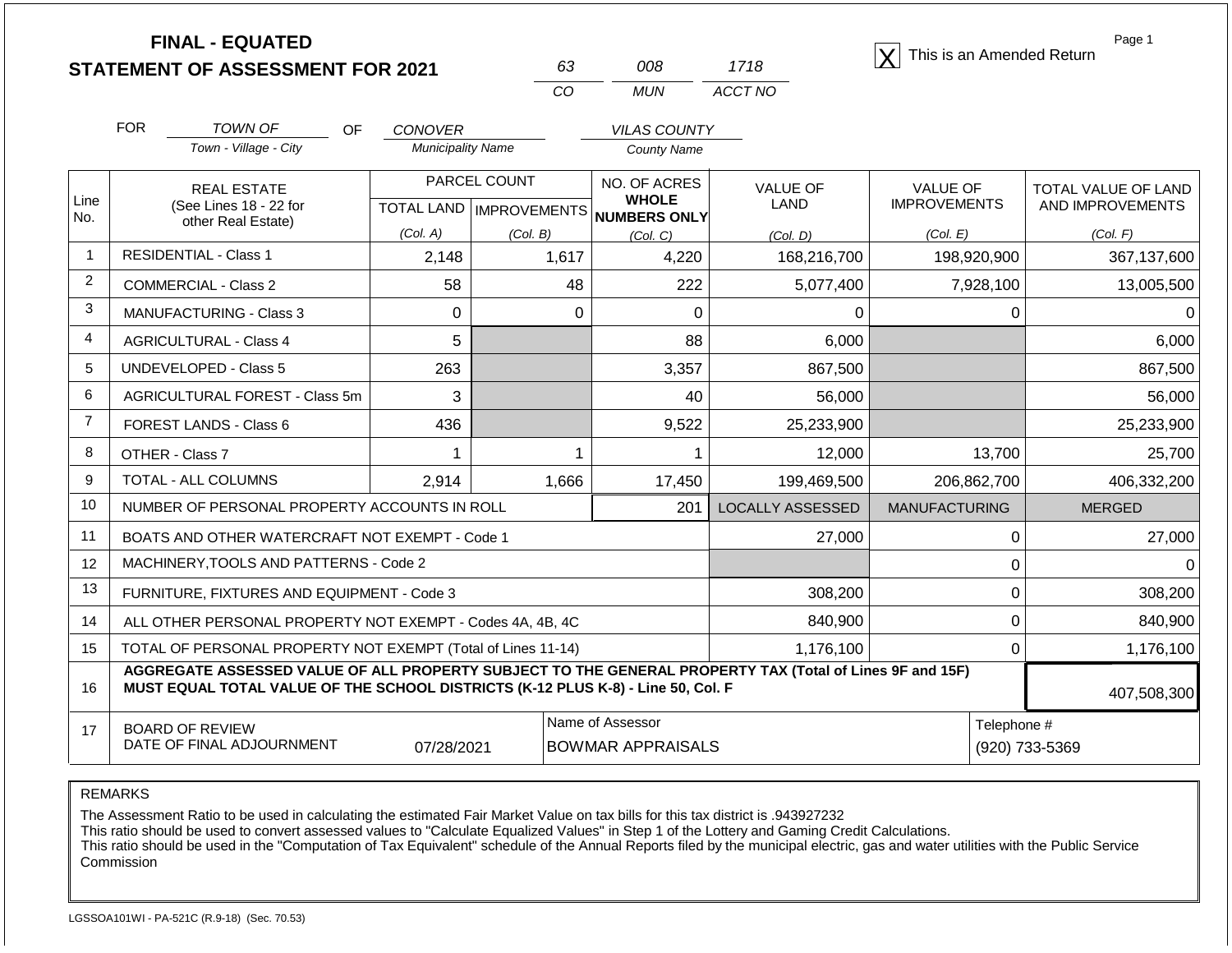2021 63 008 1718

FOREST LANDS (Line 7) and FOREST CROPS (in this section) - are **NOT** the same *YEAR CO MUN ACCT NO*

|    | Private Forest Crop - Reg Class @ 10¢ per acre |                                                            |  |                                                                                |                                              | Private Forest Crop - Reg Class @ \$2.52 per acre |                                                                              |                                                                    |               |                    |  |
|----|------------------------------------------------|------------------------------------------------------------|--|--------------------------------------------------------------------------------|----------------------------------------------|---------------------------------------------------|------------------------------------------------------------------------------|--------------------------------------------------------------------|---------------|--------------------|--|
| 18 | (a) PARCELS                                    | (b) ACRES                                                  |  | (c) ASSESSED VALUE                                                             |                                              | (d) PARCELS                                       |                                                                              | (e) ACRES                                                          |               | (f) ASSESSED VALUE |  |
|    |                                                |                                                            |  |                                                                                |                                              |                                                   |                                                                              | 40                                                                 |               | 280,000            |  |
|    |                                                |                                                            |  | Private Forest Crop - Special Class @ 20¢ per acre                             |                                              |                                                   | Entered Before 2005 Managed Forest - Ferrous Mining CLOSED @ \$7.87 per acre |                                                                    |               |                    |  |
| 19 | (a) PARCELS                                    | (b) ACRES                                                  |  | (c) ASSESSED VALUE                                                             |                                              | (d) PARCELS                                       |                                                                              | (e) ACRES                                                          |               | (f) ASSESSED VALUE |  |
|    |                                                |                                                            |  |                                                                                |                                              |                                                   |                                                                              |                                                                    |               |                    |  |
|    |                                                |                                                            |  | Entered Before 2005 Managed Forest - OPEN @ 74 ¢ per acre                      |                                              |                                                   |                                                                              | Entered Before 2005 Managed Forest - CLOSED @                      |               | \$1.75 per acre    |  |
| 20 | (a) PARCELS                                    | (b) ACRES                                                  |  | (c) ASSESSED VALUE                                                             |                                              | (d) PARCELS                                       |                                                                              | (e) ACRES                                                          |               | (f) ASSESSED VALUE |  |
|    |                                                |                                                            |  | 459,700                                                                        |                                              |                                                   |                                                                              |                                                                    |               |                    |  |
|    | 4                                              | 158.5                                                      |  |                                                                                |                                              | 21<br>726.36                                      |                                                                              |                                                                    |               | 2,477,000          |  |
|    |                                                | Entered After 2004 Managed Forest - OPEN @ \$2.04 per acre |  |                                                                                | Entered After 2004 Managed Forest - CLOSED @ |                                                   |                                                                              | \$10,20 per acre                                                   |               |                    |  |
| 21 | (a) PARCELS                                    | (b) ACRES                                                  |  | (c) ASSESSED VALUE                                                             |                                              | (d) PARCELS                                       |                                                                              | (e) ACRES                                                          |               | (f) ASSESSED VALUE |  |
|    |                                                |                                                            |  |                                                                                |                                              |                                                   |                                                                              |                                                                    |               |                    |  |
|    | 10 <sup>°</sup>                                | 564.97                                                     |  | 1,291,500                                                                      |                                              | 36                                                |                                                                              | 1,090.85                                                           |               | 4,281,800          |  |
| 22 | (a) County Forest Cropland Acres               |                                                            |  | (b) Federal Acres                                                              |                                              | (c) State Acres                                   |                                                                              | (d) County (NOT FOREST CROP) Acres                                 |               | (e) Other Acres    |  |
|    | 24.113.77                                      |                                                            |  | 508.11                                                                         |                                              | 1,782.46                                          |                                                                              | 468.55                                                             |               | 143.05             |  |
|    |                                                |                                                            |  | Assessed Value of Omitted Property From Prior Years (Sec. 70.44)               |                                              |                                                   |                                                                              | Assessed Value of Sec. 70.43 Corrections of Errors by Assessors    |               |                    |  |
|    |                                                | (a) REAL ESTATE                                            |  | (b) PERSONAL                                                                   |                                              | (c1) REAL ESTATE                                  |                                                                              |                                                                    | (c2) PERSONAL |                    |  |
| 23 |                                                |                                                            |  |                                                                                |                                              |                                                   |                                                                              |                                                                    |               |                    |  |
|    |                                                |                                                            |  | Manufacturing Equated Value of Omitted Property From Prior Years (Sec. 70.995) |                                              |                                                   |                                                                              | Mfg. Equated Value of Sec.70.43 Corrections of Errors by Assessors |               |                    |  |
|    |                                                | (d) REAL ESTATE                                            |  | (e) PERSONAL                                                                   |                                              |                                                   |                                                                              | (f1) REAL ESTATE                                                   |               | (f2) PERSONAL      |  |
|    |                                                |                                                            |  |                                                                                |                                              |                                                   |                                                                              |                                                                    |               |                    |  |
|    |                                                |                                                            |  |                                                                                |                                              |                                                   |                                                                              |                                                                    |               |                    |  |

### **SPECIAL DISTRICTS**

| Line<br>No. | <b>Enter 6-digit</b><br>Special District<br>Code (Col. A) | <b>Account</b><br><b>Number</b><br>(Col. B) | <b>Special District Name</b><br>(Col. C)      | <b>Locally Assessed Value</b><br>of Real Estate and<br>Personal Property (Col. D) | Mfg Value of Real Estate<br>and Personal Property<br>(Col. E) | <b>Merged Value of</b><br><b>Real Estate and</b><br>Personal Property (Col. F) |
|-------------|-----------------------------------------------------------|---------------------------------------------|-----------------------------------------------|-----------------------------------------------------------------------------------|---------------------------------------------------------------|--------------------------------------------------------------------------------|
| 24          | 638110                                                    | 0604                                        | LITTLE TAMARACK FLOWAGE BAKER SPRING LAKE PRO | 10,868,900                                                                        |                                                               | 10,868,900                                                                     |
| 25          | 638120                                                    | 0617                                        | NORTH AND SOUTH TWIN LAKES PRO & REHAB DIST   | 64,305,300                                                                        |                                                               | 64,305,300                                                                     |
| 26          |                                                           |                                             |                                               |                                                                                   |                                                               |                                                                                |
| 27          |                                                           |                                             |                                               |                                                                                   |                                                               |                                                                                |
| 28          |                                                           |                                             |                                               |                                                                                   |                                                               |                                                                                |
| 29          |                                                           |                                             |                                               |                                                                                   |                                                               |                                                                                |
| 30          |                                                           |                                             |                                               |                                                                                   |                                                               |                                                                                |
| 31          |                                                           |                                             |                                               |                                                                                   |                                                               |                                                                                |
| 32          |                                                           |                                             |                                               |                                                                                   |                                                               |                                                                                |
| 33          |                                                           |                                             |                                               |                                                                                   |                                                               |                                                                                |
| 34          |                                                           |                                             |                                               |                                                                                   |                                                               |                                                                                |
| 35          |                                                           |                                             |                                               |                                                                                   |                                                               |                                                                                |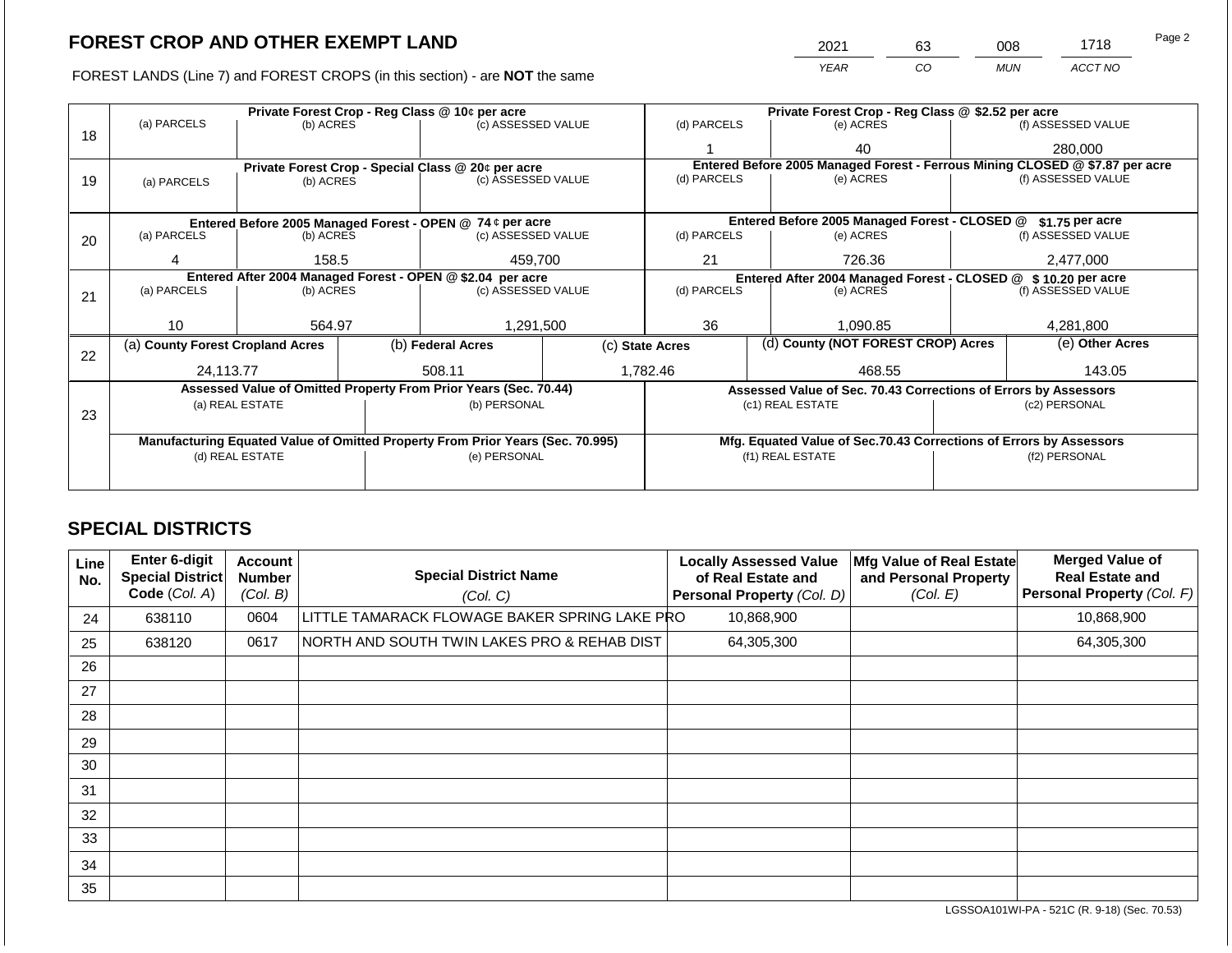|  | <b>SCHOOL DISTRICTS</b> |  |
|--|-------------------------|--|
|--|-------------------------|--|

| 2021 | 63 | 008 | 1718    |
|------|----|-----|---------|
| YFAR | CO | MUN | ACCT NO |

| Line<br>No.     | Enter 6-digit<br><b>School District</b><br>Code (Col. A) | <b>Account</b><br><b>Number</b><br>(Col. B) | <b>School District Name</b><br>(Col. C)                 | <b>Locally Assessed Value</b><br>of Real Estate and<br>Personal Property (Col. D) | Mfg Value of Real Estate<br>and Personal Property<br>(Col. E) | <b>Merged Value of</b><br><b>Real Estate and</b><br>Personal Property (Col. F) |  |  |  |  |
|-----------------|----------------------------------------------------------|---------------------------------------------|---------------------------------------------------------|-----------------------------------------------------------------------------------|---------------------------------------------------------------|--------------------------------------------------------------------------------|--|--|--|--|
|                 | A. SCHOOL DISTRICTS (K-8 and K-12)                       |                                             |                                                         |                                                                                   |                                                               |                                                                                |  |  |  |  |
| 36              | 631526                                                   | 0372                                        | SCH D OF NORTHLAND PINES (EAGLE RIVER)                  | 407,508,300                                                                       |                                                               | 407,508,300                                                                    |  |  |  |  |
| 37              |                                                          |                                             |                                                         |                                                                                   |                                                               |                                                                                |  |  |  |  |
| 38              |                                                          |                                             |                                                         |                                                                                   |                                                               |                                                                                |  |  |  |  |
| 39              |                                                          |                                             |                                                         |                                                                                   |                                                               |                                                                                |  |  |  |  |
| 40              |                                                          |                                             |                                                         |                                                                                   |                                                               |                                                                                |  |  |  |  |
| 41              |                                                          |                                             |                                                         |                                                                                   |                                                               |                                                                                |  |  |  |  |
| 42              |                                                          |                                             |                                                         |                                                                                   |                                                               |                                                                                |  |  |  |  |
| 43              |                                                          |                                             |                                                         |                                                                                   |                                                               |                                                                                |  |  |  |  |
| 44              |                                                          |                                             |                                                         |                                                                                   |                                                               |                                                                                |  |  |  |  |
| 45              |                                                          |                                             |                                                         |                                                                                   |                                                               |                                                                                |  |  |  |  |
| $\overline{46}$ |                                                          |                                             |                                                         |                                                                                   |                                                               |                                                                                |  |  |  |  |
| 47              |                                                          |                                             |                                                         |                                                                                   |                                                               |                                                                                |  |  |  |  |
| 48              |                                                          |                                             |                                                         |                                                                                   |                                                               |                                                                                |  |  |  |  |
| 49              |                                                          |                                             |                                                         |                                                                                   |                                                               |                                                                                |  |  |  |  |
| 50              |                                                          |                                             | TOTAL ASSESSED VALUE OF SCHOOL DISTRICTS (K-8 and K-12) | 407,508,300                                                                       |                                                               | 407,508,300                                                                    |  |  |  |  |
|                 | <b>B.</b><br><b>UNION HIGH SCHOOL DISTRICTS</b>          |                                             |                                                         |                                                                                   |                                                               |                                                                                |  |  |  |  |
| 51              |                                                          |                                             |                                                         |                                                                                   |                                                               |                                                                                |  |  |  |  |
| 52              |                                                          |                                             |                                                         |                                                                                   |                                                               |                                                                                |  |  |  |  |
| 53              |                                                          |                                             |                                                         |                                                                                   |                                                               |                                                                                |  |  |  |  |
| 54              |                                                          |                                             |                                                         |                                                                                   |                                                               |                                                                                |  |  |  |  |
| 55              | TOTAL ASSESSED VALUE OF UNION HIGH SCHOOLS               |                                             |                                                         |                                                                                   |                                                               |                                                                                |  |  |  |  |
|                 | C.<br><b>TECHNICAL COLLEGE DISTRICTS</b>                 |                                             |                                                         |                                                                                   |                                                               |                                                                                |  |  |  |  |
| 56              | 001600                                                   | 0015                                        | NICOLET TECHNICAL COLLEGE<br><b>RHIN</b>                | 407,508,300                                                                       |                                                               | 407,508,300                                                                    |  |  |  |  |
| 57              |                                                          |                                             |                                                         |                                                                                   |                                                               |                                                                                |  |  |  |  |
| 58              |                                                          |                                             |                                                         |                                                                                   |                                                               |                                                                                |  |  |  |  |
| 59              |                                                          |                                             | TOTAL ASSESSED VALUE OF TECHNICAL COLLEGES              | 407,508,300                                                                       |                                                               | 407,508,300                                                                    |  |  |  |  |

 *I hereby certify, to the best of my knowledge and belief, this form is complete and correct.*

| Name                 |                          | Title | Submission date        |
|----------------------|--------------------------|-------|------------------------|
| <b>CRISTA MCCRUM</b> |                          |       | 2021<br>09<br>ററ<br>20 |
| Phone                | Email address            |       |                        |
| 715<br>3696<br>479   | CRMCCR@VILASCOUNTYWI.GOV |       |                        |

Page 3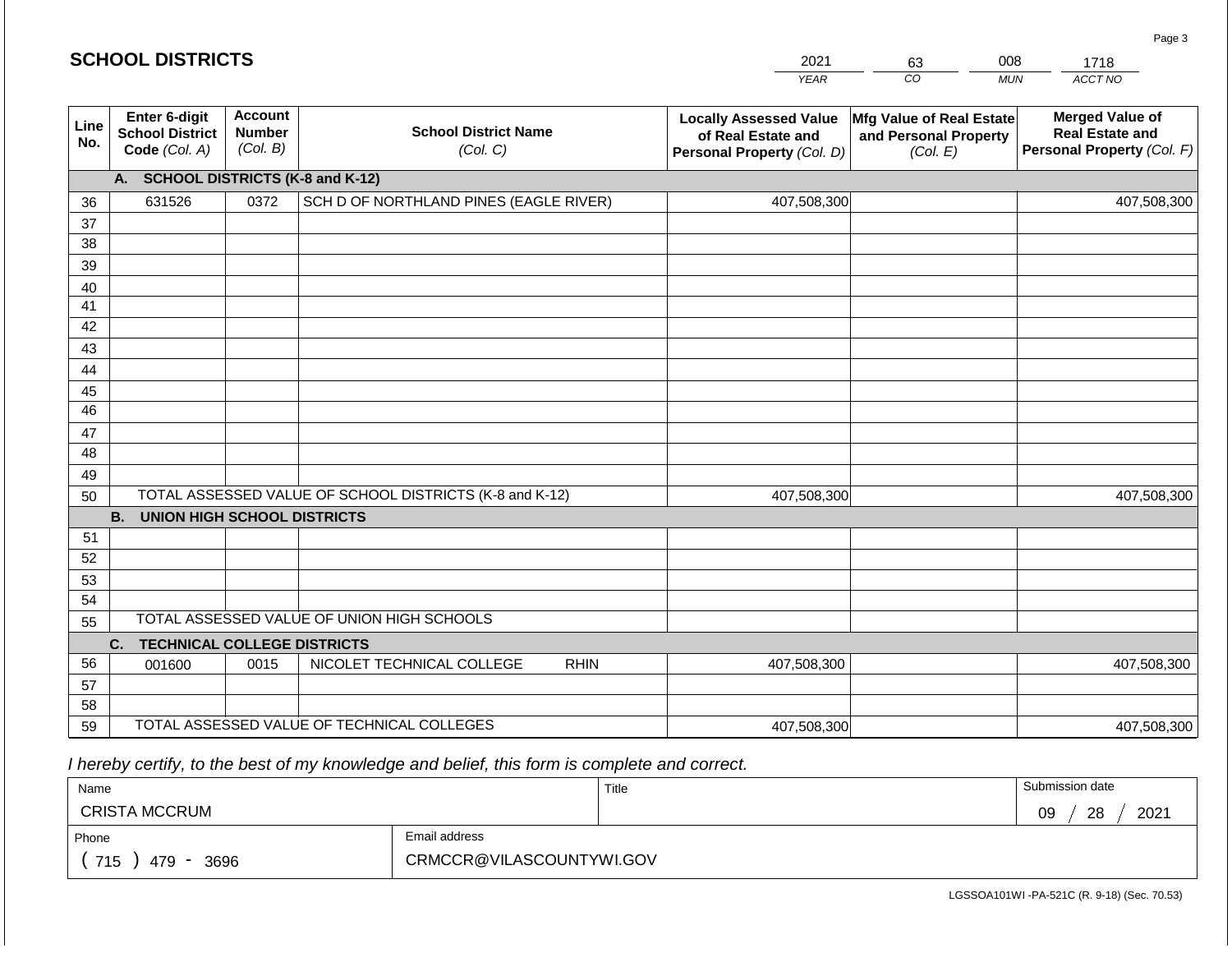- Each municipality's SOA is completed after the Board of Review and includes any changes made to the locally assessed values, under state law (sec. 70.53, Wis. Stats.)
- The Wisconsin Department of Revenue (DOR) merges the locally assessed values with the state assessed manufacturing values
- DOR provides the information regarding district names and codes. If a district is not listed, contact DOR.

Note: If you submit an amended SOA to DOR after your municipality's SOA is equated and posted to our website, we will process the SOA. However, DOR will not recalculate the *aggregate ratio or update the final SOA posted on our website. You should use the corrected values to calculate your tax rates.*

### **Page 1: Real Estate and Personal Property**

- Lines 1-9 assessed real estate values, parcel counts and acres by classification
- Lines 10-15 assessed personal property values and number of accounts by class
- Line 16 aggregate assessed value of all property subject to general property; use to calculate tax rates. Note: This line equals the total assessed value of K-8 and K-12 school districts (Line 50) and total assessed value of technical colleges (Line 59).
- Remarks assessment ratio used to calculate estimated fair market value on property tax bills

### **Page 2: Forest Crop, Other Exempt Land and Special Districts**

- Lines 18-21 private forest crop and managed forest lands assessed values
- Line  $22 -$  tax exempt land acres
- Line 23 prior years assessed value of omitted property under sec. 70.44 and correction of errors under sec. 70.43 shown by locally assessed or manufacturing real estate and personal property. Note: If there is an amount on this line, report the corresponding tax in the Statement of Taxes, Sections J or K.
- Lines 24-35 special district assessed values. These values are used to calculate tax rates for the special districts.

### **Page 3: School Districts**

- Lines 36-50 school districts (K-8 and K-12) assessed values. These values are used to calculate tax rates for school districts.
- Lines 51-55 union high school district assessed values. These values are used to calculate tax rates for union high school districts.
- Lines 56-59 technical college assessed values. These values are used to calculate tax rates for technical colleges.

If you have questions: Email: lgs@wisconsin.gov

 Phone: (608) 266-2569 or (608) 264-6892 Fax: (608) 264-6887

K EAST PO BOX 115, 4665 CTY RD K EAST RD  $\geq$ KENDRA LEDERER<br>TOWN OF CONOVER TOWN OF CONOVER PO BOX 115, 4665 CT CONOVER, WI 54519 CONOVER, WI 54519KENDRA LEDERER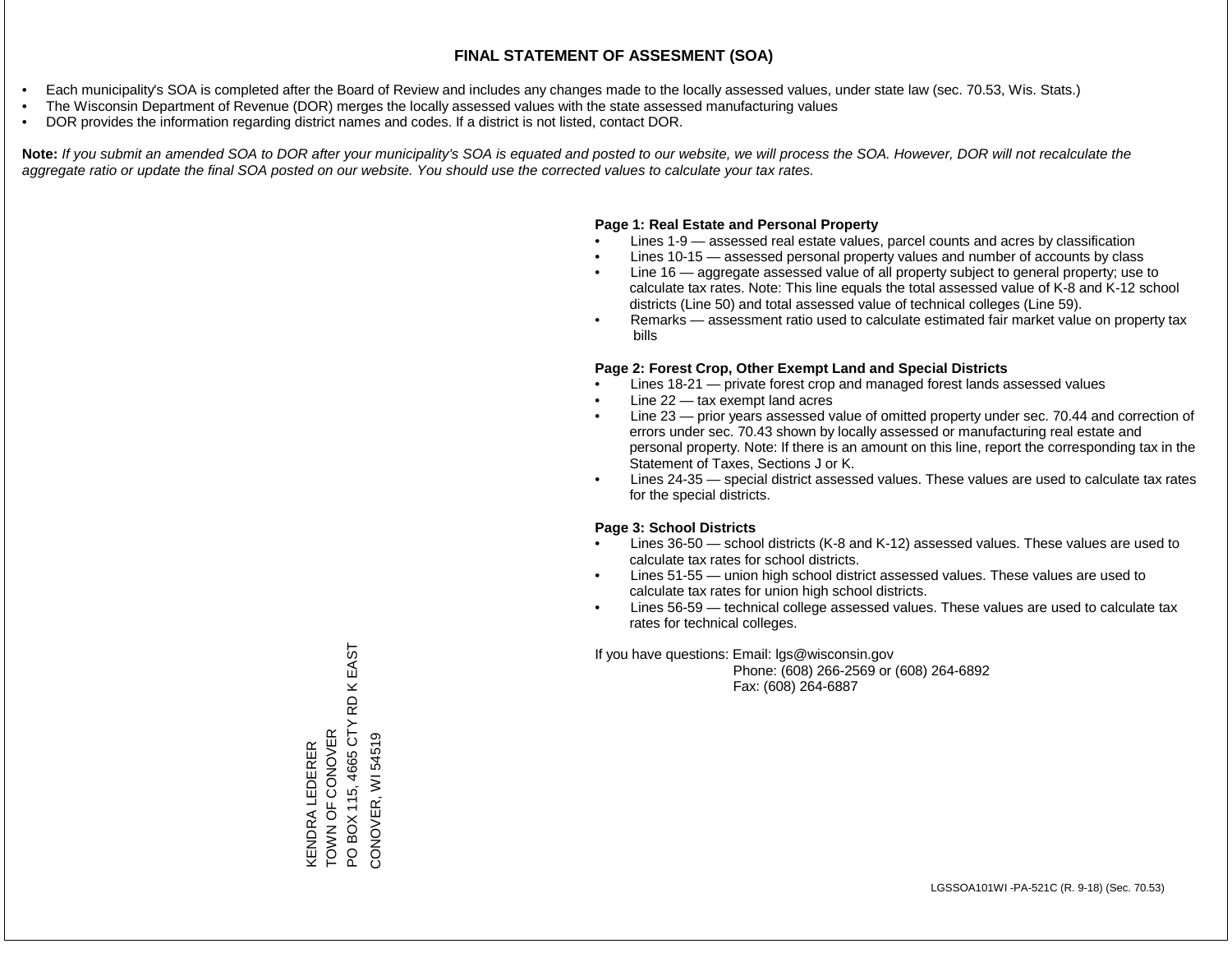|                |                                                                                                       | <b>FINAL - EQUATED</b><br><b>STATEMENT OF ASSESSMENT FOR 2021</b>                                                                                                                            |                          | 63                                                  |                | 010                          | 1719                    | This is an Amended Return              | Page 1                                         |
|----------------|-------------------------------------------------------------------------------------------------------|----------------------------------------------------------------------------------------------------------------------------------------------------------------------------------------------|--------------------------|-----------------------------------------------------|----------------|------------------------------|-------------------------|----------------------------------------|------------------------------------------------|
|                |                                                                                                       |                                                                                                                                                                                              |                          | CO                                                  |                | <b>MUN</b>                   | ACCT NO                 |                                        |                                                |
|                | <b>FOR</b>                                                                                            | <b>TOWN OF</b><br>OF.                                                                                                                                                                        | LAC DU FLAMBEAU          |                                                     |                | <b>VILAS COUNTY</b>          |                         |                                        |                                                |
|                |                                                                                                       | Town - Village - City                                                                                                                                                                        | <b>Municipality Name</b> |                                                     |                | <b>County Name</b>           |                         |                                        |                                                |
| Line<br>No.    |                                                                                                       | <b>REAL ESTATE</b><br>(See Lines 18 - 22 for                                                                                                                                                 |                          | PARCEL COUNT<br>TOTAL LAND MPROVEMENTS NUMBERS ONLY |                | NO. OF ACRES<br><b>WHOLE</b> | <b>VALUE OF</b><br>LAND | <b>VALUE OF</b><br><b>IMPROVEMENTS</b> | <b>TOTAL VALUE OF LAND</b><br>AND IMPROVEMENTS |
|                |                                                                                                       | other Real Estate)                                                                                                                                                                           | (Col. A)                 | (Col. B)                                            |                | (Col, C)                     | (Col. D)                | (Col. E)                               | (Col. F)                                       |
| $\overline{1}$ |                                                                                                       | <b>RESIDENTIAL - Class 1</b>                                                                                                                                                                 | 3,948                    | 2,517                                               |                | 12,836                       | 511,898,800             | 393,932,900                            | 905,831,700                                    |
| 2              |                                                                                                       | <b>COMMERCIAL - Class 2</b>                                                                                                                                                                  | 59                       |                                                     | 45             | 321                          | 5,344,100               | 10,648,900                             | 15,993,000                                     |
| 3              |                                                                                                       | MANUFACTURING - Class 3                                                                                                                                                                      | $\overline{2}$           |                                                     | $\overline{2}$ | 5                            | 39,500                  | 785,400                                | 824,900                                        |
| 4              |                                                                                                       | <b>AGRICULTURAL - Class 4</b>                                                                                                                                                                | 1                        |                                                     |                | 117                          | 35,100                  |                                        | 35,100                                         |
| 5              |                                                                                                       | UNDEVELOPED - Class 5                                                                                                                                                                        | 0                        |                                                     |                | 0                            | 0                       |                                        | 0                                              |
| 6              |                                                                                                       | AGRICULTURAL FOREST - Class 5m                                                                                                                                                               | 0                        |                                                     |                | 0                            | 0                       |                                        | $\Omega$                                       |
| $\overline{7}$ |                                                                                                       | <b>FOREST LANDS - Class 6</b>                                                                                                                                                                | 174                      |                                                     |                | 6,628                        | 12,064,800              |                                        | 12,064,800                                     |
| 8              |                                                                                                       | OTHER - Class 7                                                                                                                                                                              | 1                        |                                                     | 1              | 5                            | 20,000                  | 471,900                                | 491,900                                        |
| 9              |                                                                                                       | <b>TOTAL - ALL COLUMNS</b>                                                                                                                                                                   | 4.185                    | 2,565                                               |                | 19,912                       | 529,402,300             | 405,839,100                            | 935,241,400                                    |
| 10             |                                                                                                       | NUMBER OF PERSONAL PROPERTY ACCOUNTS IN ROLL                                                                                                                                                 |                          |                                                     |                | 75                           | <b>LOCALLY ASSESSED</b> | <b>MANUFACTURING</b>                   | <b>MERGED</b>                                  |
| 11             |                                                                                                       | BOATS AND OTHER WATERCRAFT NOT EXEMPT - Code 1                                                                                                                                               |                          |                                                     |                |                              | 0                       |                                        | $\Omega$<br>$\Omega$                           |
| 12             |                                                                                                       | MACHINERY, TOOLS AND PATTERNS - Code 2                                                                                                                                                       |                          |                                                     |                |                              |                         | 22,100                                 | 22,100                                         |
| 13             |                                                                                                       | FURNITURE, FIXTURES AND EQUIPMENT - Code 3                                                                                                                                                   |                          |                                                     |                |                              | 1,072,000               | 1,700                                  | 1,073,700                                      |
| 14             |                                                                                                       | ALL OTHER PERSONAL PROPERTY NOT EXEMPT - Codes 4A, 4B, 4C                                                                                                                                    |                          |                                                     |                |                              | 849,000                 | 500                                    | 849,500                                        |
| 15             |                                                                                                       | TOTAL OF PERSONAL PROPERTY NOT EXEMPT (Total of Lines 11-14)                                                                                                                                 |                          |                                                     |                |                              | 1,921,000               | 24,300                                 | 1,945,300                                      |
| 16             |                                                                                                       | AGGREGATE ASSESSED VALUE OF ALL PROPERTY SUBJECT TO THE GENERAL PROPERTY TAX (Total of Lines 9F and 15F)<br>MUST EQUAL TOTAL VALUE OF THE SCHOOL DISTRICTS (K-12 PLUS K-8) - Line 50, Col. F |                          |                                                     |                |                              |                         |                                        | 937,186,700                                    |
| 17             | Name of Assessor<br><b>BOARD OF REVIEW</b><br>DATE OF FINAL ADJOURNMENT<br>11/10/2021<br>PAUL CARLSON |                                                                                                                                                                                              |                          |                                                     |                |                              |                         |                                        | Telephone #<br>(715) 686-7738                  |

The Assessment Ratio to be used in calculating the estimated Fair Market Value on tax bills for this tax district is .917587517

This ratio should be used to convert assessed values to "Calculate Equalized Values" in Step 1 of the Lottery and Gaming Credit Calculations.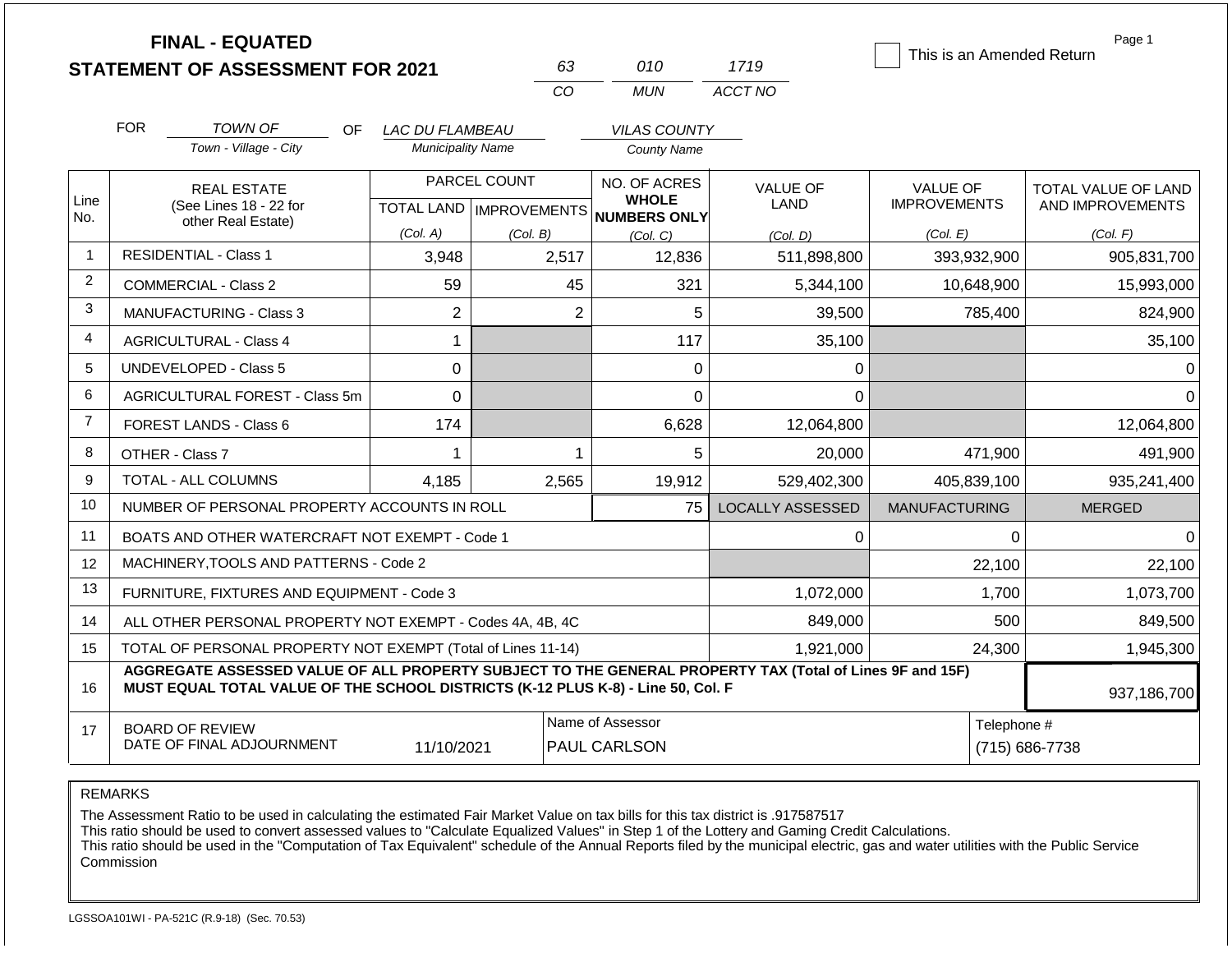FOREST LANDS (Line 7) and FOREST CROPS (in this section) - are NOT the same

| 2021 | 63 | 010 | 1719    | Page 2 |
|------|----|-----|---------|--------|
| YEAR | CO | MUN | ACCT NO |        |

|    |                                                                                        |                 |  | Private Forest Crop - Reg Class @ 10¢ per acre                                 |  | Private Forest Crop - Reg Class @ \$2.52 per acre                            |                                                                    |                 |                                        |  |
|----|----------------------------------------------------------------------------------------|-----------------|--|--------------------------------------------------------------------------------|--|------------------------------------------------------------------------------|--------------------------------------------------------------------|-----------------|----------------------------------------|--|
| 18 | (a) PARCELS                                                                            | (b) ACRES       |  | (c) ASSESSED VALUE                                                             |  | (d) PARCELS                                                                  | (e) ACRES                                                          |                 | (f) ASSESSED VALUE                     |  |
|    |                                                                                        |                 |  |                                                                                |  | 6                                                                            | 233.26                                                             |                 | 278,000                                |  |
|    |                                                                                        |                 |  | Private Forest Crop - Special Class @ 20¢ per acre                             |  | Entered Before 2005 Managed Forest - Ferrous Mining CLOSED @ \$7.87 per acre |                                                                    |                 |                                        |  |
| 19 | (a) PARCELS                                                                            | (b) ACRES       |  | (c) ASSESSED VALUE                                                             |  | (d) PARCELS                                                                  | (e) ACRES                                                          |                 | (f) ASSESSED VALUE                     |  |
|    |                                                                                        |                 |  |                                                                                |  |                                                                              |                                                                    |                 |                                        |  |
|    |                                                                                        |                 |  | Entered Before 2005 Managed Forest - OPEN @ 74 ¢ per acre                      |  |                                                                              | Entered Before 2005 Managed Forest - CLOSED @                      |                 | \$1.75 per acre                        |  |
| 20 | (a) PARCELS                                                                            | (b) ACRES       |  | (c) ASSESSED VALUE                                                             |  | (d) PARCELS                                                                  | (e) ACRES                                                          |                 | (f) ASSESSED VALUE                     |  |
|    | 8                                                                                      | 232.85          |  | 589,500                                                                        |  | 56                                                                           | 1,746.04                                                           |                 | 8,835,300                              |  |
|    |                                                                                        |                 |  |                                                                                |  |                                                                              |                                                                    |                 |                                        |  |
|    | Entered After 2004 Managed Forest - OPEN @ \$2.04 per acre<br>(a) PARCELS<br>(b) ACRES |                 |  | (c) ASSESSED VALUE                                                             |  | (d) PARCELS                                                                  | Entered After 2004 Managed Forest - CLOSED @<br>(e) ACRES          |                 | \$10,20 per acre<br>(f) ASSESSED VALUE |  |
| 21 |                                                                                        |                 |  |                                                                                |  |                                                                              |                                                                    |                 |                                        |  |
|    |                                                                                        |                 |  |                                                                                |  |                                                                              |                                                                    |                 |                                        |  |
|    | 19                                                                                     | 635.52          |  | 1,735,600                                                                      |  | 43<br>1.308.49                                                               |                                                                    |                 | 4,428,300                              |  |
|    | (a) County Forest Cropland Acres                                                       |                 |  | (b) Federal Acres                                                              |  | (d) County (NOT FOREST CROP) Acres<br>(c) State Acres                        |                                                                    | (e) Other Acres |                                        |  |
| 22 |                                                                                        |                 |  |                                                                                |  |                                                                              |                                                                    |                 |                                        |  |
|    |                                                                                        |                 |  | 7.059.15                                                                       |  | 1,160.38                                                                     | 4.17                                                               |                 | 33,584.98                              |  |
|    |                                                                                        |                 |  | Assessed Value of Omitted Property From Prior Years (Sec. 70.44)               |  |                                                                              | Assessed Value of Sec. 70.43 Corrections of Errors by Assessors    |                 |                                        |  |
|    |                                                                                        | (a) REAL ESTATE |  | (b) PERSONAL                                                                   |  |                                                                              | (c1) REAL ESTATE                                                   |                 | (c2) PERSONAL                          |  |
| 23 |                                                                                        |                 |  |                                                                                |  |                                                                              |                                                                    |                 |                                        |  |
|    |                                                                                        |                 |  | Manufacturing Equated Value of Omitted Property From Prior Years (Sec. 70.995) |  |                                                                              | Mfg. Equated Value of Sec.70.43 Corrections of Errors by Assessors |                 |                                        |  |
|    | (d) REAL ESTATE                                                                        |                 |  | (e) PERSONAL                                                                   |  | (f1) REAL ESTATE                                                             |                                                                    |                 | (f2) PERSONAL                          |  |
|    |                                                                                        |                 |  |                                                                                |  |                                                                              |                                                                    |                 |                                        |  |
|    |                                                                                        |                 |  |                                                                                |  |                                                                              |                                                                    |                 |                                        |  |

### **SPECIAL DISTRICTS**

| Line<br>No. | Enter 6-digit<br>Special District<br>Code (Col. A) | <b>Account</b><br><b>Number</b><br>(Col. B) | <b>Special District Name</b><br>(Col. C) | <b>Locally Assessed Value</b><br>of Real Estate and<br>Personal Property (Col. D) | Mfg Value of Real Estate<br>and Personal Property<br>(Col. E) | <b>Merged Value of</b><br><b>Real Estate and</b><br>Personal Property (Col. F) |
|-------------|----------------------------------------------------|---------------------------------------------|------------------------------------------|-----------------------------------------------------------------------------------|---------------------------------------------------------------|--------------------------------------------------------------------------------|
| 24          |                                                    |                                             |                                          |                                                                                   |                                                               |                                                                                |
| 25          |                                                    |                                             |                                          |                                                                                   |                                                               |                                                                                |
| 26          |                                                    |                                             |                                          |                                                                                   |                                                               |                                                                                |
| 27          |                                                    |                                             |                                          |                                                                                   |                                                               |                                                                                |
| 28          |                                                    |                                             |                                          |                                                                                   |                                                               |                                                                                |
| 29          |                                                    |                                             |                                          |                                                                                   |                                                               |                                                                                |
| 30          |                                                    |                                             |                                          |                                                                                   |                                                               |                                                                                |
| 31          |                                                    |                                             |                                          |                                                                                   |                                                               |                                                                                |
| 32          |                                                    |                                             |                                          |                                                                                   |                                                               |                                                                                |
| 33          |                                                    |                                             |                                          |                                                                                   |                                                               |                                                                                |
| 34          |                                                    |                                             |                                          |                                                                                   |                                                               |                                                                                |
| 35          |                                                    |                                             |                                          |                                                                                   |                                                               |                                                                                |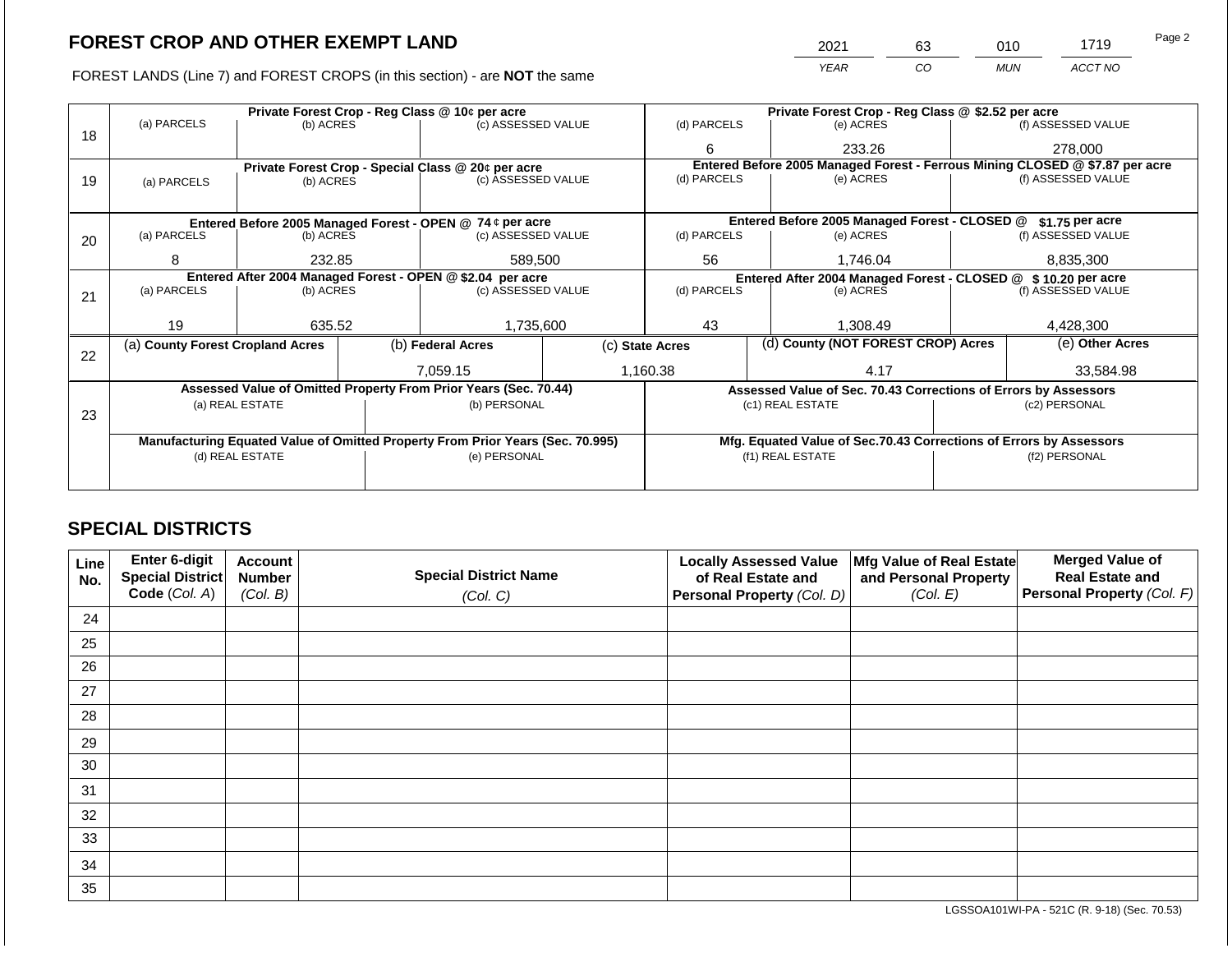# *YEAR*  2021 **SCHOOL DISTRICTS**

| Line<br>No. | Enter 6-digit<br><b>School District</b><br>Code (Col. A) | <b>Account</b><br><b>Number</b><br>(Col. B) | <b>School District Name</b><br>(Col. C)                 | <b>Locally Assessed Value</b><br>of Real Estate and<br>Personal Property (Col. D) | Mfg Value of Real Estate<br>and Personal Property<br>(Col. E) | <b>Merged Value of</b><br><b>Real Estate and</b><br>Personal Property (Col. F) |  |  |  |  |
|-------------|----------------------------------------------------------|---------------------------------------------|---------------------------------------------------------|-----------------------------------------------------------------------------------|---------------------------------------------------------------|--------------------------------------------------------------------------------|--|--|--|--|
|             | <b>SCHOOL DISTRICTS (K-8 and K-12)</b><br>А.             |                                             |                                                         |                                                                                   |                                                               |                                                                                |  |  |  |  |
| 36          | 631848                                                   | 0373                                        | SCH D OF LAC DU FLAMBEAU #1                             | 936,337,500                                                                       | 849,200                                                       | 937,186,700                                                                    |  |  |  |  |
| 37          |                                                          |                                             |                                                         |                                                                                   |                                                               |                                                                                |  |  |  |  |
| 38          |                                                          |                                             |                                                         |                                                                                   |                                                               |                                                                                |  |  |  |  |
| 39          |                                                          |                                             |                                                         |                                                                                   |                                                               |                                                                                |  |  |  |  |
| 40          |                                                          |                                             |                                                         |                                                                                   |                                                               |                                                                                |  |  |  |  |
| 41          |                                                          |                                             |                                                         |                                                                                   |                                                               |                                                                                |  |  |  |  |
| 42          |                                                          |                                             |                                                         |                                                                                   |                                                               |                                                                                |  |  |  |  |
| 43          |                                                          |                                             |                                                         |                                                                                   |                                                               |                                                                                |  |  |  |  |
| 44          |                                                          |                                             |                                                         |                                                                                   |                                                               |                                                                                |  |  |  |  |
| 45          |                                                          |                                             |                                                         |                                                                                   |                                                               |                                                                                |  |  |  |  |
| 46          |                                                          |                                             |                                                         |                                                                                   |                                                               |                                                                                |  |  |  |  |
| 47          |                                                          |                                             |                                                         |                                                                                   |                                                               |                                                                                |  |  |  |  |
| 48          |                                                          |                                             |                                                         |                                                                                   |                                                               |                                                                                |  |  |  |  |
| 49          |                                                          |                                             | TOTAL ASSESSED VALUE OF SCHOOL DISTRICTS (K-8 and K-12) |                                                                                   |                                                               |                                                                                |  |  |  |  |
| 50          | <b>UNION HIGH SCHOOL DISTRICTS</b><br><b>B.</b>          |                                             |                                                         | 936, 337, 500                                                                     | 849,200                                                       | 937,186,700                                                                    |  |  |  |  |
| 51          | 433647                                                   | 0261                                        | UHS D OF LAKELAND UNION HIGH                            | 936, 337, 500                                                                     | 849,200                                                       | 937,186,700                                                                    |  |  |  |  |
| 52          |                                                          |                                             |                                                         |                                                                                   |                                                               |                                                                                |  |  |  |  |
| 53          |                                                          |                                             |                                                         |                                                                                   |                                                               |                                                                                |  |  |  |  |
| 54          |                                                          |                                             |                                                         |                                                                                   |                                                               |                                                                                |  |  |  |  |
| 55          |                                                          |                                             | TOTAL ASSESSED VALUE OF UNION HIGH SCHOOLS              | 936,337,500                                                                       | 849,200                                                       | 937,186,700                                                                    |  |  |  |  |
|             | $C_{1}$<br><b>TECHNICAL COLLEGE DISTRICTS</b>            |                                             |                                                         |                                                                                   |                                                               |                                                                                |  |  |  |  |
| 56          | 001600                                                   | 0015                                        | NICOLET TECHNICAL COLLEGE<br><b>RHIN</b>                | 936,337,500                                                                       | 849,200                                                       | 937,186,700                                                                    |  |  |  |  |
| 57          |                                                          |                                             |                                                         |                                                                                   |                                                               |                                                                                |  |  |  |  |
| 58          |                                                          |                                             |                                                         |                                                                                   |                                                               |                                                                                |  |  |  |  |
| 59          |                                                          |                                             | TOTAL ASSESSED VALUE OF TECHNICAL COLLEGES              | 936,337,500                                                                       | 849,200                                                       | 937,186,700                                                                    |  |  |  |  |

 *I hereby certify, to the best of my knowledge and belief, this form is complete and correct.*

| Name                                           |                          | Title | Submission date              |
|------------------------------------------------|--------------------------|-------|------------------------------|
| <b>CRISTA MCCRUM</b>                           |                          |       | 2021<br>$\overline{A}$<br>44 |
| Phone                                          | Email address            |       |                              |
| 715<br>3696<br>479<br>$\overline{\phantom{a}}$ | CRMCCR@VILASCOUNTYWI.GOV |       |                              |

*ACCT NO*  1719

*CO*  63 *MUN*  010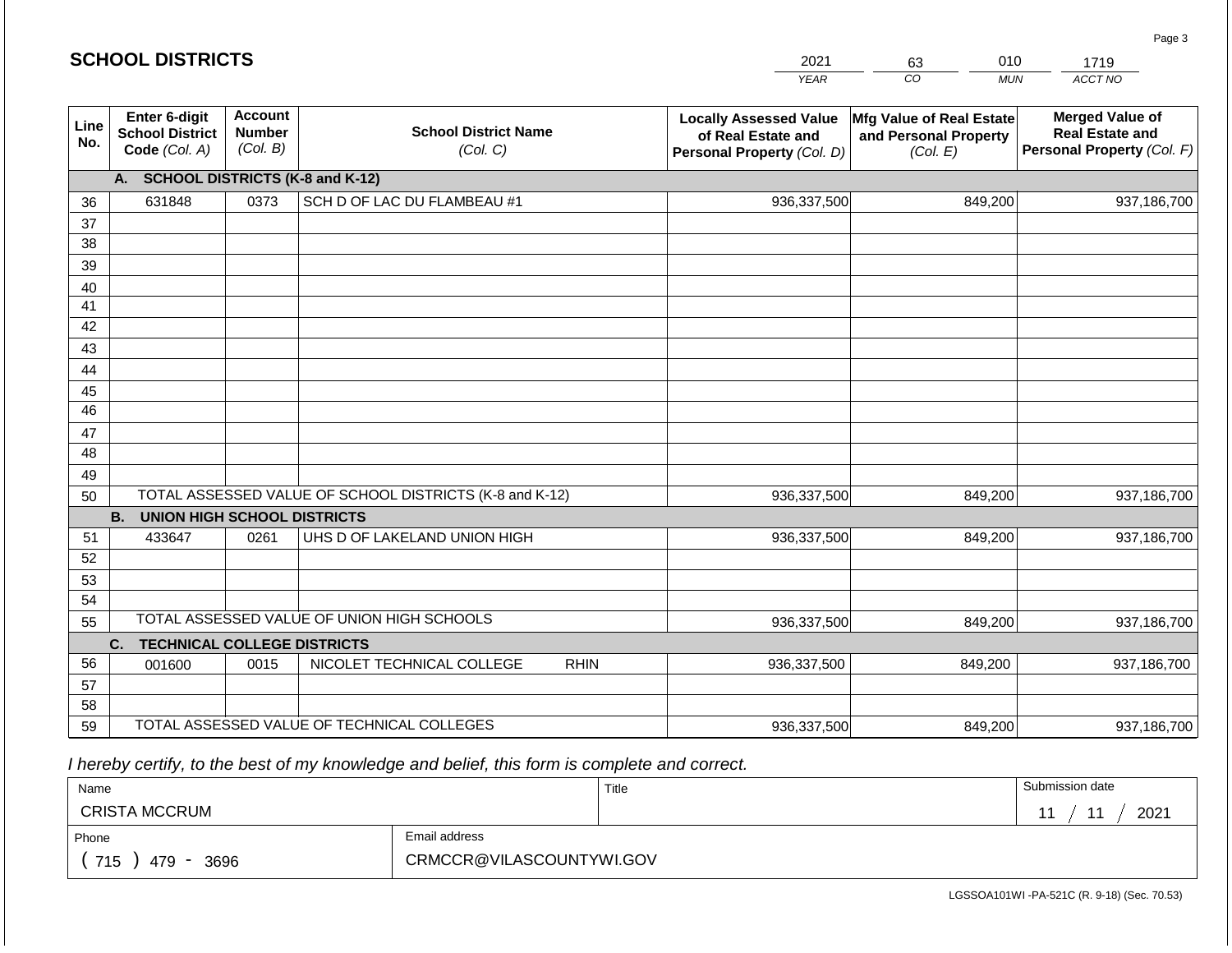- Each municipality's SOA is completed after the Board of Review and includes any changes made to the locally assessed values, under state law (sec. 70.53, Wis. Stats.)
- The Wisconsin Department of Revenue (DOR) merges the locally assessed values with the state assessed manufacturing values
- DOR provides the information regarding district names and codes. If a district is not listed, contact DOR.

Note: If you submit an amended SOA to DOR after your municipality's SOA is equated and posted to our website, we will process the SOA. However, DOR will not recalculate the *aggregate ratio or update the final SOA posted on our website. You should use the corrected values to calculate your tax rates.*

### **Page 1: Real Estate and Personal Property**

- Lines 1-9 assessed real estate values, parcel counts and acres by classification
- Lines 10-15 assessed personal property values and number of accounts by class
- Line 16 aggregate assessed value of all property subject to general property; use to calculate tax rates. Note: This line equals the total assessed value of K-8 and K-12 school districts (Line 50) and total assessed value of technical colleges (Line 59).
- Remarks assessment ratio used to calculate estimated fair market value on property tax bills

### **Page 2: Forest Crop, Other Exempt Land and Special Districts**

- Lines 18-21 private forest crop and managed forest lands assessed values
- Line  $22 -$  tax exempt land acres
- Line 23 prior years assessed value of omitted property under sec. 70.44 and correction of errors under sec. 70.43 shown by locally assessed or manufacturing real estate and personal property. Note: If there is an amount on this line, report the corresponding tax in the Statement of Taxes, Sections J or K.
- Lines 24-35 special district assessed values. These values are used to calculate tax rates for the special districts.

### **Page 3: School Districts**

- Lines 36-50 school districts (K-8 and K-12) assessed values. These values are used to calculate tax rates for school districts.
- Lines 51-55 union high school district assessed values. These values are used to calculate tax rates for union high school districts.
- Lines 56-59 technical college assessed values. These values are used to calculate tax rates for technical colleges.

If you have questions: Email: lgs@wisconsin.gov

 Phone: (608) 266-2569 or (608) 264-6892 Fax: (608) 264-6887

PO BOX 68<br>\_AC DU FLAMBEAU, WI 54538 - 0068 LAC DU FLAMBEAU, WI 54538 - 0068TOWN OF LAC DU FLAMBEAU NANCY EDWARDS<br>TOWN OF LAC DU FLAMBEAU NANCY EDWARDS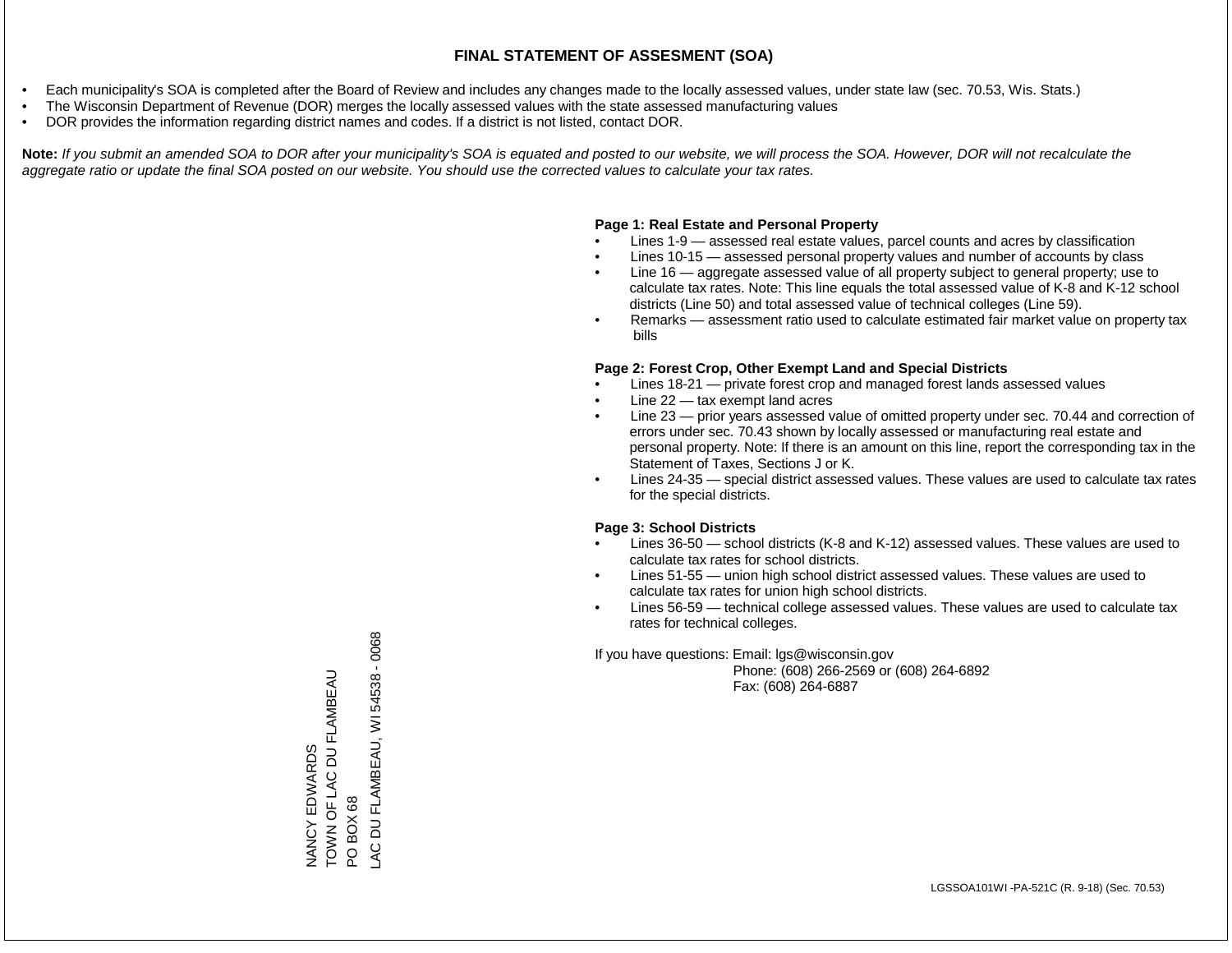|                |                               | <b>FINAL - EQUATED</b><br><b>STATEMENT OF ASSESSMENT FOR 2021</b>                                                                                                                            |                          | 63           | 012                                          | 1720                    | This is an Amended Return | Page 1                        |
|----------------|-------------------------------|----------------------------------------------------------------------------------------------------------------------------------------------------------------------------------------------|--------------------------|--------------|----------------------------------------------|-------------------------|---------------------------|-------------------------------|
|                |                               |                                                                                                                                                                                              |                          | CO           | <b>MUN</b>                                   | ACCT NO                 |                           |                               |
|                | <b>FOR</b>                    | <b>TOWN OF</b><br><b>OF</b>                                                                                                                                                                  | LAND O LAKES             |              | <b>VILAS COUNTY</b>                          |                         |                           |                               |
|                |                               | Town - Village - City                                                                                                                                                                        | <b>Municipality Name</b> |              | <b>County Name</b>                           |                         |                           |                               |
| Line           |                               | <b>REAL ESTATE</b>                                                                                                                                                                           |                          | PARCEL COUNT | NO. OF ACRES<br><b>WHOLE</b>                 | <b>VALUE OF</b>         | <b>VALUE OF</b>           | <b>TOTAL VALUE OF LAND</b>    |
| No.            |                               | (See Lines 18 - 22 for<br>other Real Estate)                                                                                                                                                 |                          |              | TOTAL LAND MPROVEMENTS NUMBERS ONLY          | <b>LAND</b>             | <b>IMPROVEMENTS</b>       | AND IMPROVEMENTS              |
| $\mathbf{1}$   |                               |                                                                                                                                                                                              | (Col. A)                 | (Col. B)     | (Col, C)                                     | (Col. D)                | (Col. E)                  | (Col. F)                      |
|                |                               | <b>RESIDENTIAL - Class 1</b>                                                                                                                                                                 | 2,184                    | 1,360        | 7,877                                        | 208,052,700             | 181,474,000               | 389,526,700                   |
| 2              |                               | <b>COMMERCIAL - Class 2</b>                                                                                                                                                                  | 142                      | 104          | 431                                          | 6,073,700               | 16,877,700                | 22,951,400                    |
| 3              | MANUFACTURING - Class 3       |                                                                                                                                                                                              | $\mathbf{1}$             |              | 5<br>1                                       | 47,900                  | 250,400                   | 298,300                       |
| 4              | <b>AGRICULTURAL - Class 4</b> |                                                                                                                                                                                              | 0                        |              | $\overline{0}$                               | 0                       |                           | $\Omega$                      |
| 5              |                               | <b>UNDEVELOPED - Class 5</b>                                                                                                                                                                 | 80                       |              | 2,617                                        | 705,200                 |                           | 705,200                       |
| 6              |                               | AGRICULTURAL FOREST - Class 5m                                                                                                                                                               | 0                        |              | $\mathbf 0$                                  | 0                       |                           | $\Omega$                      |
| $\overline{7}$ |                               | <b>FOREST LANDS - Class 6</b>                                                                                                                                                                | 467                      |              | 17,184                                       | 37,451,500              |                           | 37,451,500                    |
| 8              |                               | OTHER - Class 7                                                                                                                                                                              | $\Omega$                 |              | $\Omega$<br>$\Omega$                         | $\Omega$                | 0                         | $\Omega$                      |
| 9              |                               | TOTAL - ALL COLUMNS                                                                                                                                                                          | 2.874                    | 1,465        | 28,114                                       | 252,331,000             | 198,602,100               | 450,933,100                   |
| 10             |                               | NUMBER OF PERSONAL PROPERTY ACCOUNTS IN ROLL                                                                                                                                                 |                          |              | 162                                          | <b>LOCALLY ASSESSED</b> | <b>MANUFACTURING</b>      | <b>MERGED</b>                 |
| 11             |                               | BOATS AND OTHER WATERCRAFT NOT EXEMPT - Code 1                                                                                                                                               |                          |              |                                              | 33,900                  | $\Omega$                  | 33,900                        |
| 12             |                               | MACHINERY, TOOLS AND PATTERNS - Code 2                                                                                                                                                       |                          |              |                                              |                         | 4,300                     | 4,300                         |
| 13             |                               | FURNITURE, FIXTURES AND EQUIPMENT - Code 3                                                                                                                                                   |                          |              |                                              | 819,900                 | 800                       | 820,700                       |
| 14             |                               | ALL OTHER PERSONAL PROPERTY NOT EXEMPT - Codes 4A, 4B, 4C                                                                                                                                    |                          |              |                                              | 5,660,600               | 200                       | 5,660,800                     |
| 15             |                               | TOTAL OF PERSONAL PROPERTY NOT EXEMPT (Total of Lines 11-14)                                                                                                                                 |                          |              |                                              | 6,514,400               | 5,300                     | 6,519,700                     |
| 16             |                               | AGGREGATE ASSESSED VALUE OF ALL PROPERTY SUBJECT TO THE GENERAL PROPERTY TAX (Total of Lines 9F and 15F)<br>MUST EQUAL TOTAL VALUE OF THE SCHOOL DISTRICTS (K-12 PLUS K-8) - Line 50, Col. F |                          |              |                                              |                         |                           | 457,452,800                   |
| 17             |                               | <b>BOARD OF REVIEW</b><br>DATE OF FINAL ADJOURNMENT                                                                                                                                          | 07/28/2021               |              | Name of Assessor<br><b>BOWMAR APPRAISALS</b> |                         |                           | Telephone #<br>(920) 733-5369 |

The Assessment Ratio to be used in calculating the estimated Fair Market Value on tax bills for this tax district is .92505288

This ratio should be used to convert assessed values to "Calculate Equalized Values" in Step 1 of the Lottery and Gaming Credit Calculations.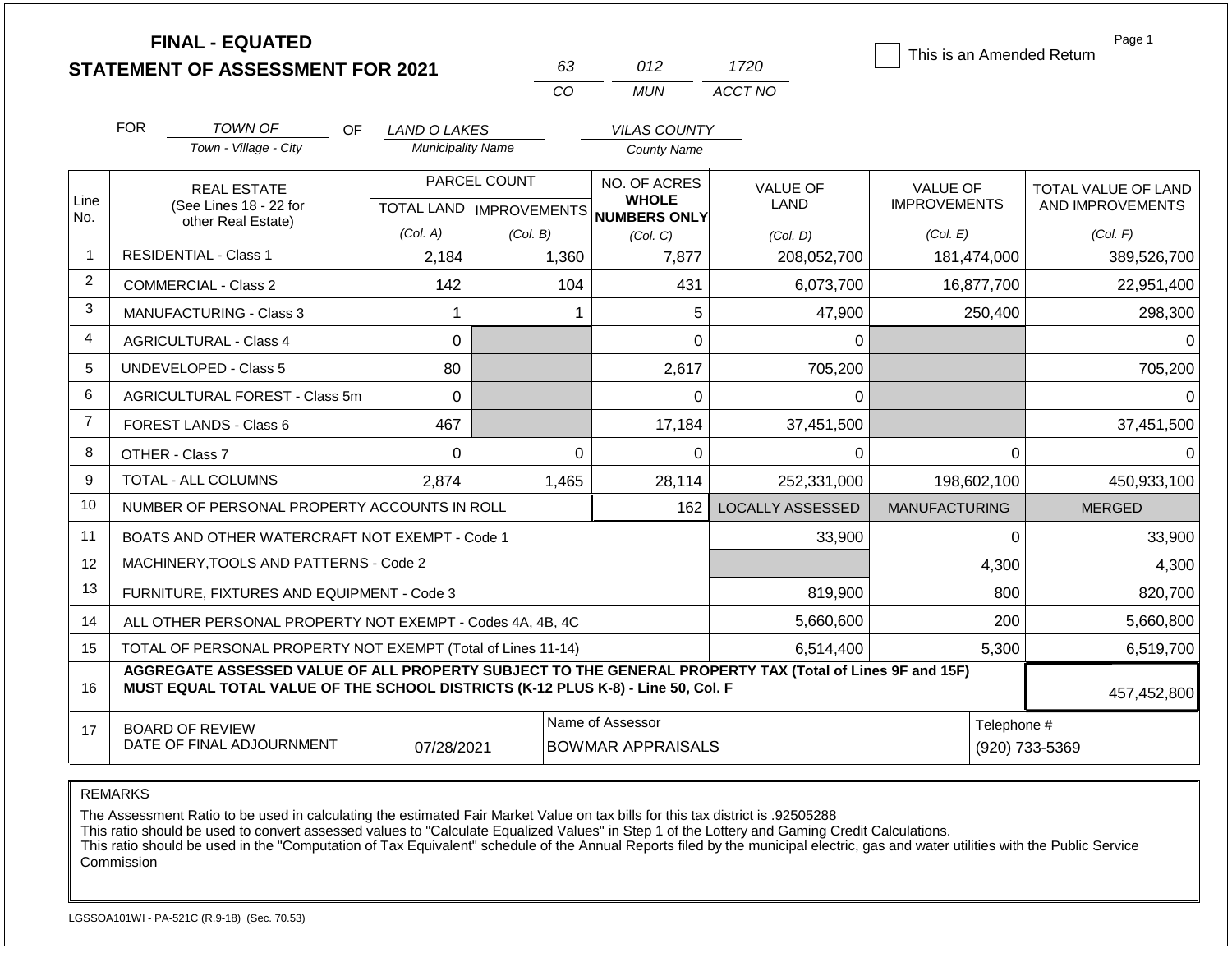FOREST LANDS (Line 7) and FOREST CROPS (in this section) - are NOT the same

| 2021 | 63 | N1 2       | '720    | Page 2 |
|------|----|------------|---------|--------|
| YFAR | 0∵ | <b>MUN</b> | ACCT NO |        |

|    |                                                            |                 |  | Private Forest Crop - Reg Class @ 10¢ per acre                                 |                 | Private Forest Crop - Reg Class @ \$2.52 per acre                            |                                                                    |                                    |                    |  |
|----|------------------------------------------------------------|-----------------|--|--------------------------------------------------------------------------------|-----------------|------------------------------------------------------------------------------|--------------------------------------------------------------------|------------------------------------|--------------------|--|
|    | (a) PARCELS                                                | (b) ACRES       |  | (c) ASSESSED VALUE                                                             |                 | (d) PARCELS                                                                  | (e) ACRES                                                          |                                    | (f) ASSESSED VALUE |  |
| 18 |                                                            |                 |  |                                                                                |                 |                                                                              | 40                                                                 |                                    | 146,000            |  |
|    |                                                            |                 |  | Private Forest Crop - Special Class @ 20¢ per acre                             |                 | Entered Before 2005 Managed Forest - Ferrous Mining CLOSED @ \$7.87 per acre |                                                                    |                                    |                    |  |
| 19 | (a) PARCELS                                                | (b) ACRES       |  | (c) ASSESSED VALUE                                                             |                 | (d) PARCELS                                                                  | (e) ACRES                                                          |                                    | (f) ASSESSED VALUE |  |
|    |                                                            |                 |  |                                                                                |                 |                                                                              |                                                                    |                                    |                    |  |
|    |                                                            |                 |  | Entered Before 2005 Managed Forest - OPEN @ 74 ¢ per acre                      |                 |                                                                              | Entered Before 2005 Managed Forest - CLOSED @                      |                                    | \$1.75 per acre    |  |
| 20 | (a) PARCELS                                                | (b) ACRES       |  | (c) ASSESSED VALUE                                                             |                 | (d) PARCELS                                                                  | (e) ACRES                                                          |                                    | (f) ASSESSED VALUE |  |
|    |                                                            |                 |  |                                                                                |                 |                                                                              |                                                                    |                                    |                    |  |
|    | 23                                                         | 837.12          |  | 1,296,000                                                                      |                 | 737.49<br>19                                                                 |                                                                    |                                    | 2,080,000          |  |
|    | Entered After 2004 Managed Forest - OPEN @ \$2.04 per acre |                 |  |                                                                                |                 | Entered After 2004 Managed Forest - CLOSED @ \$10.20 per acre                |                                                                    |                                    |                    |  |
| 21 | (a) PARCELS                                                | (b) ACRES       |  | (c) ASSESSED VALUE                                                             |                 | (d) PARCELS                                                                  | (e) ACRES                                                          |                                    | (f) ASSESSED VALUE |  |
|    |                                                            |                 |  |                                                                                |                 |                                                                              |                                                                    |                                    |                    |  |
|    | 97                                                         | 3,116.89        |  | 5,837,900                                                                      |                 | 56                                                                           | 1,566.83                                                           |                                    | 3,323,200          |  |
|    | (a) County Forest Cropland Acres                           |                 |  | (b) Federal Acres                                                              | (c) State Acres |                                                                              |                                                                    | (d) County (NOT FOREST CROP) Acres |                    |  |
| 22 |                                                            |                 |  |                                                                                |                 |                                                                              |                                                                    |                                    |                    |  |
|    | 2,188.97                                                   |                 |  |                                                                                |                 | 14,874.32                                                                    | 26.58                                                              |                                    | 2,696.39           |  |
|    |                                                            |                 |  | Assessed Value of Omitted Property From Prior Years (Sec. 70.44)               |                 |                                                                              | Assessed Value of Sec. 70.43 Corrections of Errors by Assessors    |                                    |                    |  |
|    |                                                            | (a) REAL ESTATE |  | (b) PERSONAL                                                                   |                 |                                                                              | (c1) REAL ESTATE                                                   |                                    | (c2) PERSONAL      |  |
| 23 |                                                            |                 |  |                                                                                |                 |                                                                              |                                                                    |                                    |                    |  |
|    |                                                            |                 |  | Manufacturing Equated Value of Omitted Property From Prior Years (Sec. 70.995) |                 |                                                                              | Mfg. Equated Value of Sec.70.43 Corrections of Errors by Assessors |                                    |                    |  |
|    |                                                            | (d) REAL ESTATE |  | (e) PERSONAL                                                                   |                 |                                                                              | (f1) REAL ESTATE                                                   |                                    | (f2) PERSONAL      |  |
|    |                                                            |                 |  |                                                                                |                 |                                                                              |                                                                    |                                    |                    |  |
|    |                                                            |                 |  |                                                                                |                 |                                                                              |                                                                    |                                    |                    |  |

### **SPECIAL DISTRICTS**

| Line<br>No. | <b>Enter 6-digit</b><br>Special District<br>Code (Col. A) | <b>Account</b><br><b>Number</b><br>(Col. B) | <b>Special District Name</b><br>(Col. C) | <b>Locally Assessed Value</b><br>of Real Estate and<br>Personal Property (Col. D) | Mfg Value of Real Estate<br>and Personal Property<br>(Col. E) | <b>Merged Value of</b><br><b>Real Estate and</b><br>Personal Property (Col. F) |
|-------------|-----------------------------------------------------------|---------------------------------------------|------------------------------------------|-----------------------------------------------------------------------------------|---------------------------------------------------------------|--------------------------------------------------------------------------------|
| 24          | 637020                                                    | 0395                                        | LAND O LAKES SANITARY DISTRICT #1        | 22,052,700                                                                        |                                                               | 22,052,700                                                                     |
| 25          | 638130                                                    | 0621                                        | <b>CISCO CHAIN LAKE DISTRICT</b>         | 57,957,400                                                                        |                                                               | 57,957,400                                                                     |
| 26          |                                                           |                                             |                                          |                                                                                   |                                                               |                                                                                |
| 27          |                                                           |                                             |                                          |                                                                                   |                                                               |                                                                                |
| 28          |                                                           |                                             |                                          |                                                                                   |                                                               |                                                                                |
| 29          |                                                           |                                             |                                          |                                                                                   |                                                               |                                                                                |
| 30          |                                                           |                                             |                                          |                                                                                   |                                                               |                                                                                |
| 31          |                                                           |                                             |                                          |                                                                                   |                                                               |                                                                                |
| 32          |                                                           |                                             |                                          |                                                                                   |                                                               |                                                                                |
| 33          |                                                           |                                             |                                          |                                                                                   |                                                               |                                                                                |
| 34          |                                                           |                                             |                                          |                                                                                   |                                                               |                                                                                |
| 35          |                                                           |                                             |                                          |                                                                                   |                                                               |                                                                                |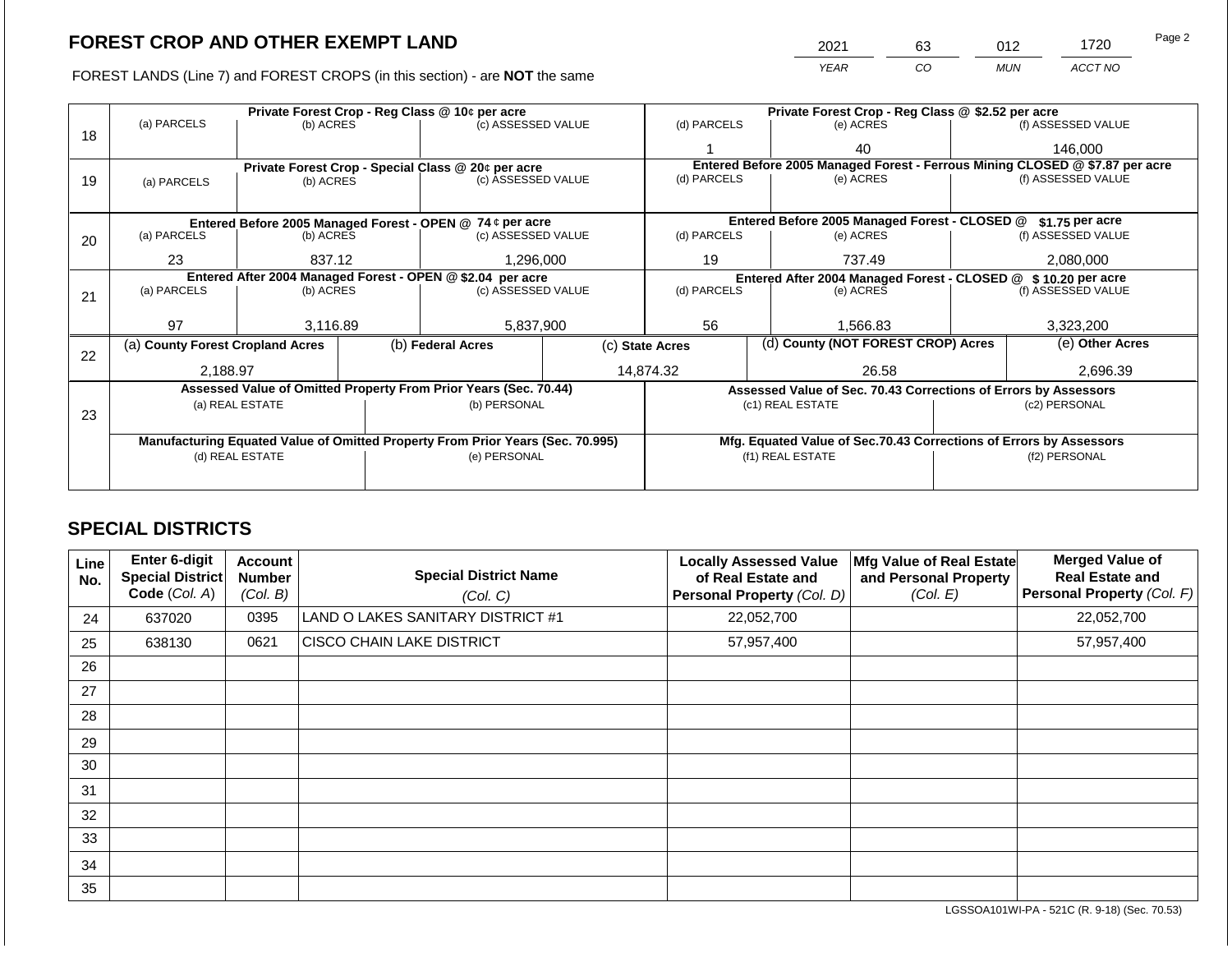|             | <b>SCHOOL DISTRICTS</b>                                         |                                      |                                         | 2021<br><b>YEAR</b>                                                                      | 012<br>63<br><sub>CO</sub><br><b>MUN</b>                      | 1720<br>ACCT NO                                                                |
|-------------|-----------------------------------------------------------------|--------------------------------------|-----------------------------------------|------------------------------------------------------------------------------------------|---------------------------------------------------------------|--------------------------------------------------------------------------------|
| Line<br>No. | <b>Enter 6-digit</b><br><b>School District</b><br>Code (Col. A) | Account<br><b>Number</b><br>(Col. B) | <b>School District Name</b><br>(Col. C) | <b>Locally Assessed Value</b><br>of Real Estate and<br><b>Personal Property (Col. D)</b> | Mfg Value of Real Estate<br>and Personal Property<br>(Col. E) | <b>Merged Value of</b><br><b>Real Estate and</b><br>Personal Property (Col. F) |
|             | А.                                                              |                                      | <b>SCHOOL DISTRICTS (K-8 and K-12)</b>  |                                                                                          |                                                               |                                                                                |
| 36          | 630616                                                          | 0371                                 | SCH D OF NORTH LAKELAND                 | 21,817,600                                                                               |                                                               | 21,817,600                                                                     |
| 37          | 631526                                                          | 0372                                 | SCH D OF NORTHLAND PINES (EAGLE RIVER)  | 435,331,600                                                                              | 303,600                                                       | 435,635,200                                                                    |
| 38          |                                                                 |                                      |                                         |                                                                                          |                                                               |                                                                                |
| 39          |                                                                 |                                      |                                         |                                                                                          |                                                               |                                                                                |
| $\Lambda$   |                                                                 |                                      |                                         |                                                                                          |                                                               |                                                                                |

| 37 | 631526                                          | 0372 | SCH D OF NORTHLAND PINES (EAGLE RIVER)                  | 435,331,600 | 303,600 | 435,635,200 |  |  |
|----|-------------------------------------------------|------|---------------------------------------------------------|-------------|---------|-------------|--|--|
| 38 |                                                 |      |                                                         |             |         |             |  |  |
| 39 |                                                 |      |                                                         |             |         |             |  |  |
| 40 |                                                 |      |                                                         |             |         |             |  |  |
| 41 |                                                 |      |                                                         |             |         |             |  |  |
| 42 |                                                 |      |                                                         |             |         |             |  |  |
| 43 |                                                 |      |                                                         |             |         |             |  |  |
| 44 |                                                 |      |                                                         |             |         |             |  |  |
| 45 |                                                 |      |                                                         |             |         |             |  |  |
| 46 |                                                 |      |                                                         |             |         |             |  |  |
| 47 |                                                 |      |                                                         |             |         |             |  |  |
| 48 |                                                 |      |                                                         |             |         |             |  |  |
| 49 |                                                 |      |                                                         |             |         |             |  |  |
| 50 |                                                 |      | TOTAL ASSESSED VALUE OF SCHOOL DISTRICTS (K-8 and K-12) | 457,149,200 | 303,600 | 457,452,800 |  |  |
|    | <b>UNION HIGH SCHOOL DISTRICTS</b><br><b>B.</b> |      |                                                         |             |         |             |  |  |
| 51 | 433647                                          | 0261 | UHS D OF LAKELAND UNION HIGH                            | 21,817,600  |         | 21,817,600  |  |  |
| 52 |                                                 |      |                                                         |             |         |             |  |  |
| 53 |                                                 |      |                                                         |             |         |             |  |  |
| 54 |                                                 |      |                                                         |             |         |             |  |  |
| 55 |                                                 |      | TOTAL ASSESSED VALUE OF UNION HIGH SCHOOLS              | 21,817,600  |         | 21,817,600  |  |  |
|    | <b>TECHNICAL COLLEGE DISTRICTS</b><br>C.        |      |                                                         |             |         |             |  |  |
| 56 | 001600                                          | 0015 | NICOLET TECHNICAL COLLEGE<br><b>RHIN</b>                | 457,149,200 | 303,600 | 457,452,800 |  |  |
| 57 |                                                 |      |                                                         |             |         |             |  |  |
| 58 |                                                 |      |                                                         |             |         |             |  |  |
| 59 |                                                 |      | TOTAL ASSESSED VALUE OF TECHNICAL COLLEGES              | 457,149,200 | 303,600 | 457,452,800 |  |  |

 *I hereby certify, to the best of my knowledge and belief, this form is complete and correct.*

| Name                   |  | Title                    | Submission date  |  |  |  |
|------------------------|--|--------------------------|------------------|--|--|--|
| <b>CRISTA MCCRUM</b>   |  |                          | 16<br>2021<br>08 |  |  |  |
| Email address<br>Phone |  |                          |                  |  |  |  |
| 715<br>479<br>3696     |  | CRMCCR@VILASCOUNTYWI.GOV |                  |  |  |  |

Page 3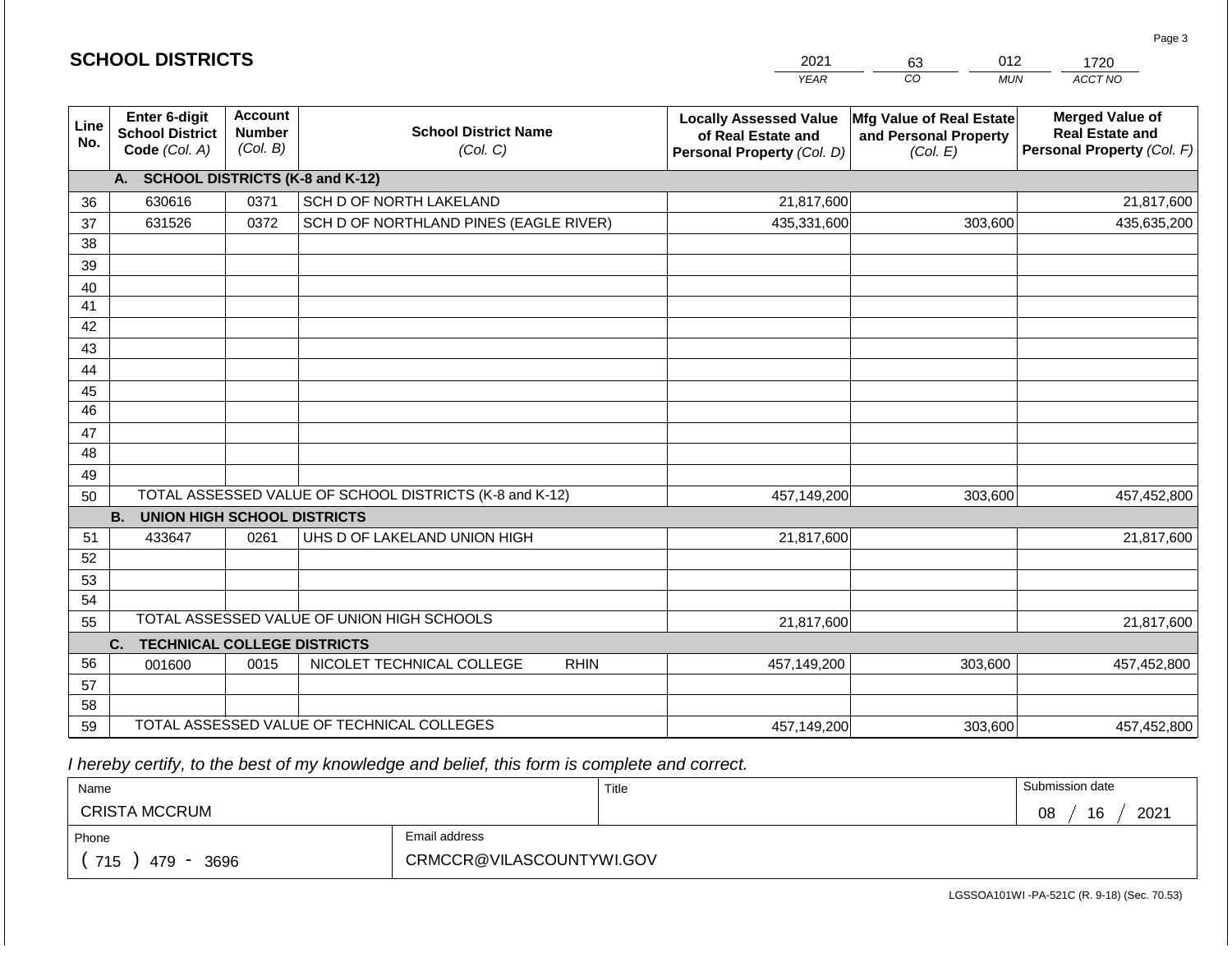- Each municipality's SOA is completed after the Board of Review and includes any changes made to the locally assessed values, under state law (sec. 70.53, Wis. Stats.)
- The Wisconsin Department of Revenue (DOR) merges the locally assessed values with the state assessed manufacturing values
- DOR provides the information regarding district names and codes. If a district is not listed, contact DOR.

Note: If you submit an amended SOA to DOR after your municipality's SOA is equated and posted to our website, we will process the SOA. However, DOR will not recalculate the *aggregate ratio or update the final SOA posted on our website. You should use the corrected values to calculate your tax rates.*

### **Page 1: Real Estate and Personal Property**

- Lines 1-9 assessed real estate values, parcel counts and acres by classification
- Lines 10-15 assessed personal property values and number of accounts by class
- Line 16 aggregate assessed value of all property subject to general property; use to calculate tax rates. Note: This line equals the total assessed value of K-8 and K-12 school districts (Line 50) and total assessed value of technical colleges (Line 59).
- Remarks assessment ratio used to calculate estimated fair market value on property tax bills

### **Page 2: Forest Crop, Other Exempt Land and Special Districts**

- Lines 18-21 private forest crop and managed forest lands assessed values
- Line  $22 -$  tax exempt land acres
- Line 23 prior years assessed value of omitted property under sec. 70.44 and correction of errors under sec. 70.43 shown by locally assessed or manufacturing real estate and personal property. Note: If there is an amount on this line, report the corresponding tax in the Statement of Taxes, Sections J or K.
- Lines 24-35 special district assessed values. These values are used to calculate tax rates for the special districts.

### **Page 3: School Districts**

- Lines 36-50 school districts (K-8 and K-12) assessed values. These values are used to calculate tax rates for school districts.
- Lines 51-55 union high school district assessed values. These values are used to calculate tax rates for union high school districts.
- Lines 56-59 technical college assessed values. These values are used to calculate tax rates for technical colleges.

If you have questions: Email: lgs@wisconsin.gov

 Phone: (608) 266-2569 or (608) 264-6892 Fax: (608) 264-6887

LYNN BYBEE PO BOX 660 TOWN OF LAND O LAKES LAND O LAKES, WI 54540 - 0660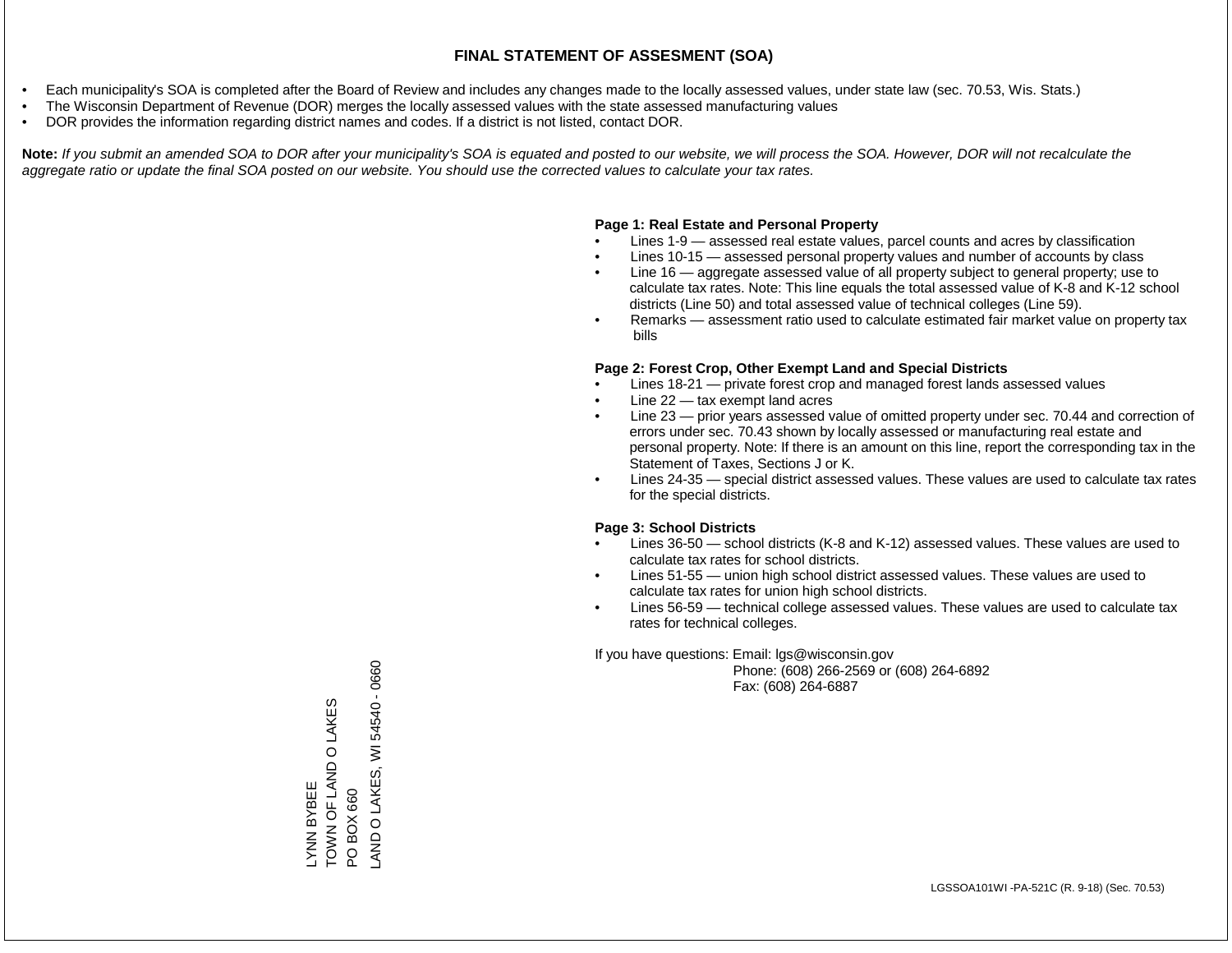| <b>FINAL - EQUATED</b>                  |  | This is an Amended Return |
|-----------------------------------------|--|---------------------------|
| <b>STATEMENT OF ASSESSMENT FOR 2021</b> |  |                           |

| 63 | 014   | 1721    |
|----|-------|---------|
| Γn | MI IN | ACCT NO |

Page 1

|                | <b>FOR</b>                                                                            | <b>TOWN OF</b><br><b>OF</b>                                                                                                                                                                  | <b>LINCOLN</b>           |              | <b>VILAS COUNTY</b>                                 |                         |                      |                     |
|----------------|---------------------------------------------------------------------------------------|----------------------------------------------------------------------------------------------------------------------------------------------------------------------------------------------|--------------------------|--------------|-----------------------------------------------------|-------------------------|----------------------|---------------------|
|                |                                                                                       | Town - Village - City                                                                                                                                                                        | <b>Municipality Name</b> |              | County Name                                         |                         |                      |                     |
|                |                                                                                       | <b>REAL ESTATE</b>                                                                                                                                                                           |                          | PARCEL COUNT | NO. OF ACRES                                        | <b>VALUE OF</b>         | <b>VALUE OF</b>      | TOTAL VALUE OF LAND |
| Line<br>No.    |                                                                                       | (See Lines 18 - 22 for<br>other Real Estate)                                                                                                                                                 |                          |              | <b>WHOLE</b><br>TOTAL LAND MPROVEMENTS NUMBERS ONLY | <b>LAND</b>             | <b>IMPROVEMENTS</b>  | AND IMPROVEMENTS    |
|                |                                                                                       |                                                                                                                                                                                              | (Col. A)                 | (Col. B)     | (Col, C)                                            | (Col. D)                | (Col. E)             | (Col. F)            |
| $\mathbf{1}$   |                                                                                       | <b>RESIDENTIAL - Class 1</b>                                                                                                                                                                 | 2,536                    | 2,019        | 5,388                                               | 203,293,800             | 287,276,600          | 490,570,400         |
| 2              |                                                                                       | <b>COMMERCIAL - Class 2</b>                                                                                                                                                                  | 194                      | 167          | 609                                                 | 17,330,200              | 32,541,100           | 49,871,300          |
| 3              |                                                                                       | <b>MANUFACTURING - Class 3</b>                                                                                                                                                               | 4                        | 3            | 53                                                  | 365,200                 | 777,100              | 1,142,300           |
| 4              |                                                                                       | <b>AGRICULTURAL - Class 4</b>                                                                                                                                                                | 26                       |              | 897                                                 | 167,900                 |                      | 167,900             |
| 5              |                                                                                       | <b>UNDEVELOPED - Class 5</b>                                                                                                                                                                 | 228                      |              | 3,228                                               | 1,390,800               |                      | 1,390,800           |
| 6              |                                                                                       | AGRICULTURAL FOREST - Class 5m                                                                                                                                                               | 14                       |              | 459                                                 | 572,100                 |                      | 572,100             |
| $\overline{7}$ |                                                                                       | FOREST LANDS - Class 6                                                                                                                                                                       | 315                      |              | 6,482                                               | 17,701,700              |                      | 17,701,700          |
| 8              | OTHER - Class 7                                                                       |                                                                                                                                                                                              | 9                        | 9            | 41                                                  | 138,600                 | 957,600              | 1,096,200           |
| 9              |                                                                                       | TOTAL - ALL COLUMNS                                                                                                                                                                          | 3,326                    | 2,198        | 17,157                                              | 240,960,300             | 321,552,400          | 562,512,700         |
| 10             |                                                                                       | NUMBER OF PERSONAL PROPERTY ACCOUNTS IN ROLL                                                                                                                                                 |                          |              | 224                                                 | <b>LOCALLY ASSESSED</b> | <b>MANUFACTURING</b> | <b>MERGED</b>       |
| 11             |                                                                                       | BOATS AND OTHER WATERCRAFT NOT EXEMPT - Code 1                                                                                                                                               |                          |              |                                                     | 57,000                  | $\Omega$             | 57,000              |
| 12             |                                                                                       | MACHINERY, TOOLS AND PATTERNS - Code 2                                                                                                                                                       |                          |              |                                                     |                         | 47,300               | 47,300              |
| 13             |                                                                                       | FURNITURE, FIXTURES AND EQUIPMENT - Code 3                                                                                                                                                   |                          |              |                                                     | 1,522,400               | 4,000                | 1,526,400           |
| 14             |                                                                                       | ALL OTHER PERSONAL PROPERTY NOT EXEMPT - Codes 4A, 4B, 4C                                                                                                                                    |                          |              |                                                     | 1,855,600               | 9,100                | 1,864,700           |
| 15             | TOTAL OF PERSONAL PROPERTY NOT EXEMPT (Total of Lines 11-14)<br>3,435,000             |                                                                                                                                                                                              |                          |              |                                                     |                         | 60,400               | 3,495,400           |
| 16             |                                                                                       | AGGREGATE ASSESSED VALUE OF ALL PROPERTY SUBJECT TO THE GENERAL PROPERTY TAX (Total of Lines 9F and 15F)<br>MUST EQUAL TOTAL VALUE OF THE SCHOOL DISTRICTS (K-12 PLUS K-8) - Line 50, Col. F |                          |              |                                                     |                         |                      | 566,008,100         |
| 17             | Name of Assessor<br><b>BOARD OF REVIEW</b><br>DATE OF FINAL ADJOURNMENT<br>08/17/2021 |                                                                                                                                                                                              |                          |              | PETERSON APPRAISALS                                 |                         | Telephone #          | (715) 369-2952      |

REMARKS

The Assessment Ratio to be used in calculating the estimated Fair Market Value on tax bills for this tax district is .883505142

This ratio should be used to convert assessed values to "Calculate Equalized Values" in Step 1 of the Lottery and Gaming Credit Calculations.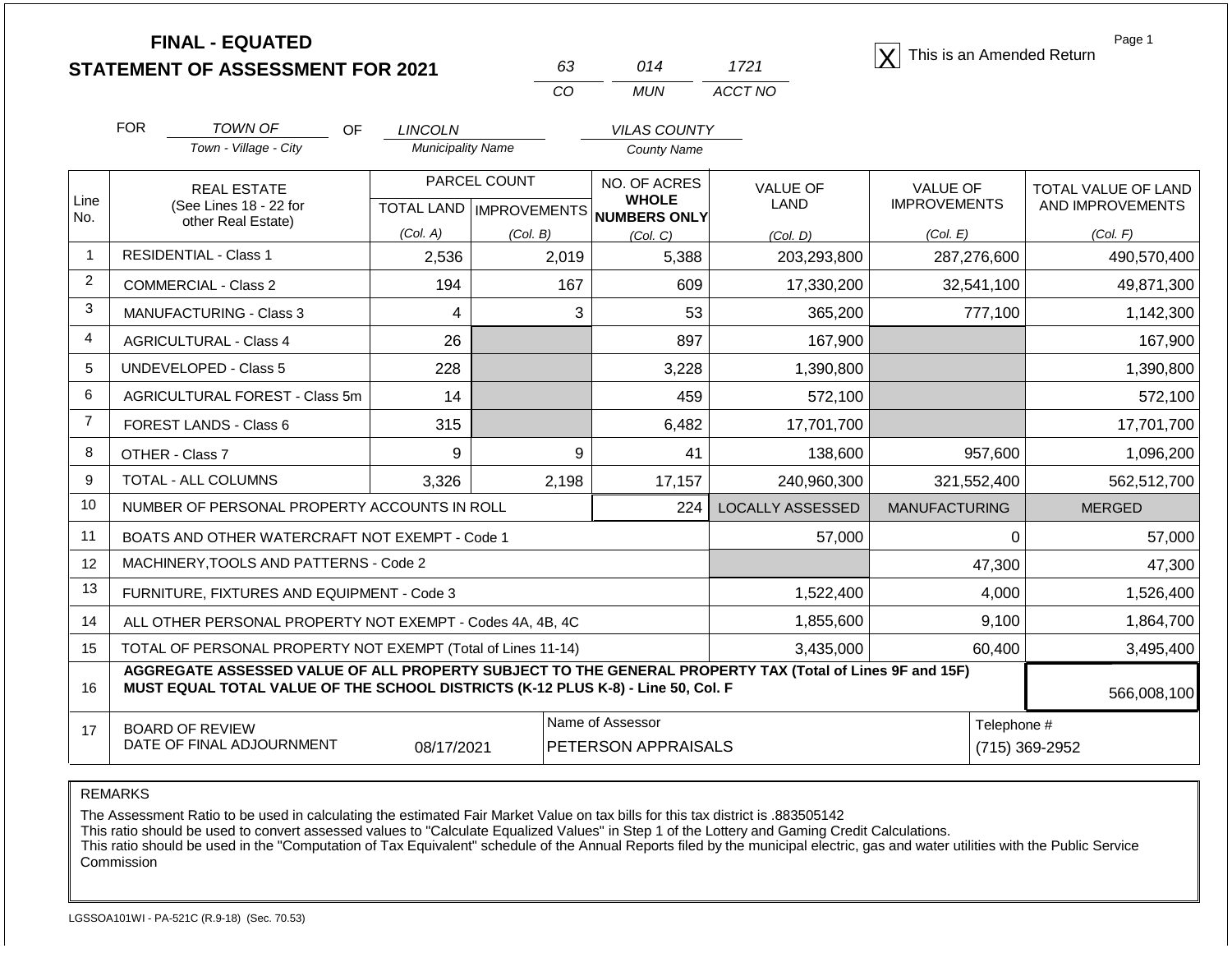2021 63 014 1721

FOREST LANDS (Line 7) and FOREST CROPS (in this section) - are **NOT** the same *YEAR CO MUN ACCT NO*

|    | Private Forest Crop - Reg Class @ 10¢ per acre                                 |                 |                                                                  |                                                                  |  | Private Forest Crop - Reg Class @ \$2.52 per acre     |                          |                                                                              |                    |                    |
|----|--------------------------------------------------------------------------------|-----------------|------------------------------------------------------------------|------------------------------------------------------------------|--|-------------------------------------------------------|--------------------------|------------------------------------------------------------------------------|--------------------|--------------------|
|    | (a) PARCELS                                                                    | (b) ACRES       |                                                                  | (c) ASSESSED VALUE                                               |  | (d) PARCELS                                           |                          | (e) ACRES                                                                    |                    | (f) ASSESSED VALUE |
| 18 |                                                                                |                 |                                                                  |                                                                  |  |                                                       |                          | 40.44                                                                        |                    | 40,200             |
|    |                                                                                |                 |                                                                  | Private Forest Crop - Special Class @ 20¢ per acre               |  |                                                       |                          | Entered Before 2005 Managed Forest - Ferrous Mining CLOSED @ \$7.87 per acre |                    |                    |
| 19 | (a) PARCELS                                                                    | (b) ACRES       |                                                                  | (c) ASSESSED VALUE                                               |  | (d) PARCELS                                           |                          | (e) ACRES                                                                    |                    | (f) ASSESSED VALUE |
|    |                                                                                |                 |                                                                  |                                                                  |  |                                                       |                          |                                                                              |                    |                    |
|    |                                                                                |                 |                                                                  | Entered Before 2005 Managed Forest - OPEN @ 74 ¢ per acre        |  |                                                       |                          | Entered Before 2005 Managed Forest - CLOSED @                                |                    | $$1.75$ per acre   |
| 20 | (a) PARCELS                                                                    | (b) ACRES       |                                                                  | (c) ASSESSED VALUE                                               |  | (d) PARCELS                                           |                          | (e) ACRES                                                                    |                    | (f) ASSESSED VALUE |
|    |                                                                                |                 |                                                                  |                                                                  |  |                                                       |                          |                                                                              |                    |                    |
|    |                                                                                | 41              |                                                                  | 75,900                                                           |  | 210.43                                                |                          |                                                                              |                    | 473,300            |
|    | Entered After 2004 Managed Forest - OPEN @ \$2.04 per acre                     |                 | Entered After 2004 Managed Forest - CLOSED @<br>\$10.20 per acre |                                                                  |  |                                                       |                          |                                                                              |                    |                    |
| 21 | (a) PARCELS                                                                    | (b) ACRES       |                                                                  | (c) ASSESSED VALUE                                               |  |                                                       | (d) PARCELS<br>(e) ACRES |                                                                              | (f) ASSESSED VALUE |                    |
|    |                                                                                |                 |                                                                  |                                                                  |  |                                                       |                          |                                                                              |                    |                    |
|    |                                                                                |                 |                                                                  |                                                                  |  | 8                                                     |                          | 270.93                                                                       |                    | 636,000            |
|    | (a) County Forest Cropland Acres                                               |                 |                                                                  | (b) Federal Acres                                                |  | (d) County (NOT FOREST CROP) Acres<br>(c) State Acres |                          | (e) Other Acres                                                              |                    |                    |
| 22 |                                                                                |                 |                                                                  |                                                                  |  |                                                       |                          |                                                                              |                    |                    |
|    | 888.22                                                                         |                 |                                                                  | 1.06                                                             |  | 704.22                                                |                          | 127.25                                                                       |                    | 180.89             |
|    |                                                                                |                 |                                                                  | Assessed Value of Omitted Property From Prior Years (Sec. 70.44) |  |                                                       |                          | Assessed Value of Sec. 70.43 Corrections of Errors by Assessors              |                    |                    |
| 23 |                                                                                | (a) REAL ESTATE |                                                                  | (b) PERSONAL                                                     |  |                                                       |                          | (c1) REAL ESTATE                                                             |                    | (c2) PERSONAL      |
|    |                                                                                |                 |                                                                  |                                                                  |  |                                                       |                          |                                                                              |                    |                    |
|    | Manufacturing Equated Value of Omitted Property From Prior Years (Sec. 70.995) |                 |                                                                  |                                                                  |  |                                                       |                          | Mfg. Equated Value of Sec.70.43 Corrections of Errors by Assessors           |                    |                    |
|    | (d) REAL ESTATE                                                                |                 |                                                                  | (e) PERSONAL                                                     |  |                                                       |                          | (f1) REAL ESTATE                                                             | (f2) PERSONAL      |                    |
|    |                                                                                |                 |                                                                  |                                                                  |  |                                                       |                          |                                                                              |                    |                    |
|    |                                                                                |                 |                                                                  |                                                                  |  |                                                       |                          |                                                                              |                    |                    |

### **SPECIAL DISTRICTS**

| Line<br>No. | Enter 6-digit<br>Special District<br>Code (Col. A) | <b>Account</b><br><b>Number</b><br>(Col. B) | <b>Special District Name</b><br>(Col. C) | <b>Locally Assessed Value</b><br>of Real Estate and<br>Personal Property (Col. D) | Mfg Value of Real Estate<br>and Personal Property<br>(Col. E) | <b>Merged Value of</b><br><b>Real Estate and</b><br>Personal Property (Col. F) |
|-------------|----------------------------------------------------|---------------------------------------------|------------------------------------------|-----------------------------------------------------------------------------------|---------------------------------------------------------------|--------------------------------------------------------------------------------|
| 24          |                                                    |                                             |                                          |                                                                                   |                                                               |                                                                                |
| 25          |                                                    |                                             |                                          |                                                                                   |                                                               |                                                                                |
| 26          |                                                    |                                             |                                          |                                                                                   |                                                               |                                                                                |
| 27          |                                                    |                                             |                                          |                                                                                   |                                                               |                                                                                |
| 28          |                                                    |                                             |                                          |                                                                                   |                                                               |                                                                                |
| 29          |                                                    |                                             |                                          |                                                                                   |                                                               |                                                                                |
| 30          |                                                    |                                             |                                          |                                                                                   |                                                               |                                                                                |
| 31          |                                                    |                                             |                                          |                                                                                   |                                                               |                                                                                |
| 32          |                                                    |                                             |                                          |                                                                                   |                                                               |                                                                                |
| 33          |                                                    |                                             |                                          |                                                                                   |                                                               |                                                                                |
| 34          |                                                    |                                             |                                          |                                                                                   |                                                               |                                                                                |
| 35          |                                                    |                                             |                                          |                                                                                   |                                                               |                                                                                |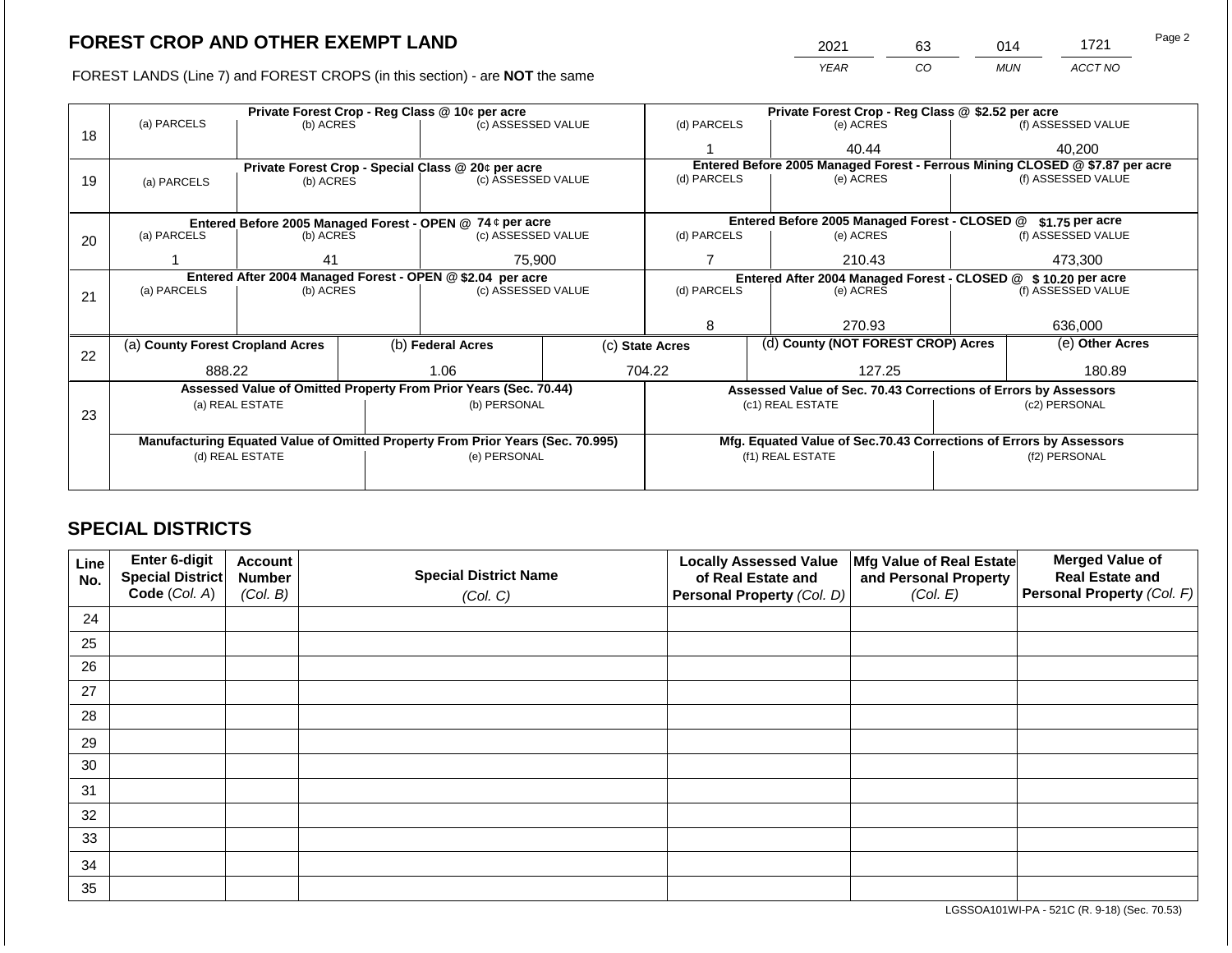| <b>SCHOOL DISTRICTS</b> |  |
|-------------------------|--|
|-------------------------|--|

| 2021        | 63 | )14 |         |
|-------------|----|-----|---------|
| <b>YFAR</b> | 30 | MUN | ACCT NO |

| Line<br>No. | Enter 6-digit<br><b>School District</b><br>Code (Col. A) | <b>Account</b><br><b>Number</b><br>(Col. B) | <b>School District Name</b><br>(Col. C)                 | <b>Locally Assessed Value</b><br>of Real Estate and<br>Personal Property (Col. D) | Mfg Value of Real Estate<br>and Personal Property<br>(Col. E) | <b>Merged Value of</b><br><b>Real Estate and</b><br>Personal Property (Col. F) |
|-------------|----------------------------------------------------------|---------------------------------------------|---------------------------------------------------------|-----------------------------------------------------------------------------------|---------------------------------------------------------------|--------------------------------------------------------------------------------|
|             | <b>SCHOOL DISTRICTS (K-8 and K-12)</b><br>А.             |                                             |                                                         |                                                                                   |                                                               |                                                                                |
| 36          | 631526                                                   | 0372                                        | SCH D OF NORTHLAND PINES (EAGLE RIVER)                  | 564,805,400                                                                       | 1,202,700                                                     | 566,008,100                                                                    |
| 37          |                                                          |                                             |                                                         |                                                                                   |                                                               |                                                                                |
| 38          |                                                          |                                             |                                                         |                                                                                   |                                                               |                                                                                |
| 39          |                                                          |                                             |                                                         |                                                                                   |                                                               |                                                                                |
| 40          |                                                          |                                             |                                                         |                                                                                   |                                                               |                                                                                |
| 41          |                                                          |                                             |                                                         |                                                                                   |                                                               |                                                                                |
| 42          |                                                          |                                             |                                                         |                                                                                   |                                                               |                                                                                |
| 43          |                                                          |                                             |                                                         |                                                                                   |                                                               |                                                                                |
| 44          |                                                          |                                             |                                                         |                                                                                   |                                                               |                                                                                |
| 45          |                                                          |                                             |                                                         |                                                                                   |                                                               |                                                                                |
| 46          |                                                          |                                             |                                                         |                                                                                   |                                                               |                                                                                |
| 47          |                                                          |                                             |                                                         |                                                                                   |                                                               |                                                                                |
| 48          |                                                          |                                             |                                                         |                                                                                   |                                                               |                                                                                |
| 49          |                                                          |                                             |                                                         |                                                                                   |                                                               |                                                                                |
| 50          |                                                          |                                             | TOTAL ASSESSED VALUE OF SCHOOL DISTRICTS (K-8 and K-12) | 564,805,400                                                                       | 1,202,700                                                     | 566,008,100                                                                    |
|             | <b>B.</b><br><b>UNION HIGH SCHOOL DISTRICTS</b>          |                                             |                                                         |                                                                                   |                                                               |                                                                                |
| 51          |                                                          |                                             |                                                         |                                                                                   |                                                               |                                                                                |
| 52          |                                                          |                                             |                                                         |                                                                                   |                                                               |                                                                                |
| 53          |                                                          |                                             |                                                         |                                                                                   |                                                               |                                                                                |
| 54          |                                                          |                                             |                                                         |                                                                                   |                                                               |                                                                                |
| 55          |                                                          |                                             | TOTAL ASSESSED VALUE OF UNION HIGH SCHOOLS              |                                                                                   |                                                               |                                                                                |
|             | C.<br><b>TECHNICAL COLLEGE DISTRICTS</b>                 |                                             |                                                         |                                                                                   |                                                               |                                                                                |
| 56          | 001600                                                   | 0015                                        | NICOLET TECHNICAL COLLEGE<br><b>RHIN</b>                | 564,805,400                                                                       | 1,202,700                                                     | 566,008,100                                                                    |
| 57          |                                                          |                                             |                                                         |                                                                                   |                                                               |                                                                                |
| 58          |                                                          |                                             |                                                         |                                                                                   |                                                               |                                                                                |
| 59          |                                                          |                                             | TOTAL ASSESSED VALUE OF TECHNICAL COLLEGES              | 564,805,400                                                                       | 1,202,700                                                     | 566,008,100                                                                    |

 *I hereby certify, to the best of my knowledge and belief, this form is complete and correct.*

| Name                 |                          | Title | Submission date  |  |  |
|----------------------|--------------------------|-------|------------------|--|--|
| <b>CRISTA MCCRUM</b> |                          |       | 09<br>02<br>2021 |  |  |
| Phone                | Email address            |       |                  |  |  |
| 715<br>479<br>3696   | CRMCCR@VILASCOUNTYWI.GOV |       |                  |  |  |

Page 3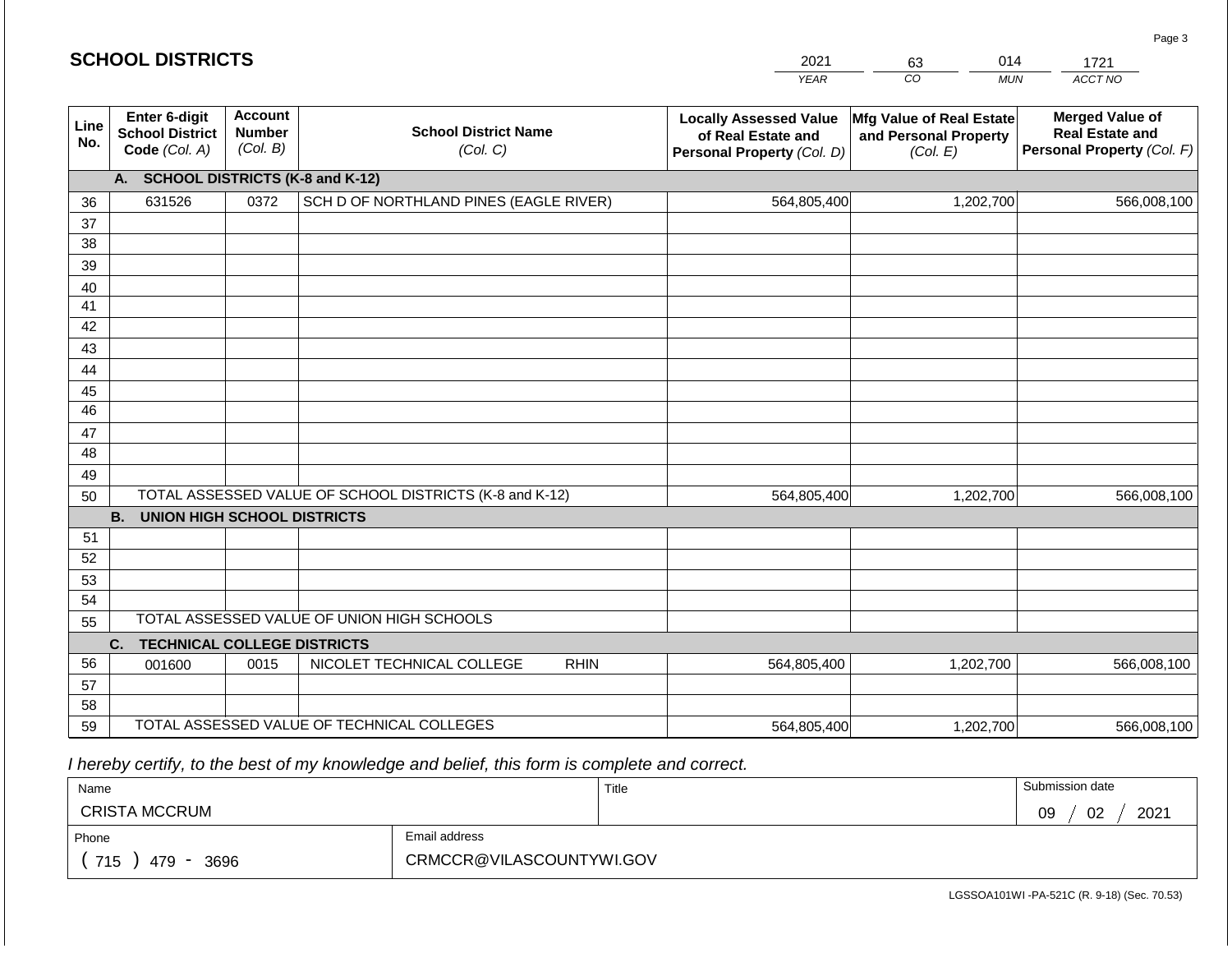- Each municipality's SOA is completed after the Board of Review and includes any changes made to the locally assessed values, under state law (sec. 70.53, Wis. Stats.)
- The Wisconsin Department of Revenue (DOR) merges the locally assessed values with the state assessed manufacturing values
- DOR provides the information regarding district names and codes. If a district is not listed, contact DOR.

Note: If you submit an amended SOA to DOR after your municipality's SOA is equated and posted to our website, we will process the SOA. However, DOR will not recalculate the *aggregate ratio or update the final SOA posted on our website. You should use the corrected values to calculate your tax rates.*

#### **Page 1: Real Estate and Personal Property**

- Lines 1-9 assessed real estate values, parcel counts and acres by classification
- Lines 10-15 assessed personal property values and number of accounts by class
- Line 16 aggregate assessed value of all property subject to general property; use to calculate tax rates. Note: This line equals the total assessed value of K-8 and K-12 school districts (Line 50) and total assessed value of technical colleges (Line 59).
- Remarks assessment ratio used to calculate estimated fair market value on property tax bills

#### **Page 2: Forest Crop, Other Exempt Land and Special Districts**

- Lines 18-21 private forest crop and managed forest lands assessed values
- Line  $22 -$  tax exempt land acres
- Line 23 prior years assessed value of omitted property under sec. 70.44 and correction of errors under sec. 70.43 shown by locally assessed or manufacturing real estate and personal property. Note: If there is an amount on this line, report the corresponding tax in the Statement of Taxes, Sections J or K.
- Lines 24-35 special district assessed values. These values are used to calculate tax rates for the special districts.

#### **Page 3: School Districts**

- Lines 36-50 school districts (K-8 and K-12) assessed values. These values are used to calculate tax rates for school districts.
- Lines 51-55 union high school district assessed values. These values are used to calculate tax rates for union high school districts.
- Lines 56-59 technical college assessed values. These values are used to calculate tax rates for technical colleges.

If you have questions: Email: lgs@wisconsin.gov

 Phone: (608) 266-2569 or (608) 264-6892 Fax: (608) 264-6887

SHELLY SAUVOLA<br>TOWN OF LINCOLN<br>PO BOX 9, 1205 SUNDSTEIN RD. PO BOX 9, 1205 SUNDSTEIN RD. EAGLE RIVER, WI 54521 - 0009 EAGLE RIVER, WI 54521 - 0009ZJOUN LIND NNOL SHELLY SAUVOLA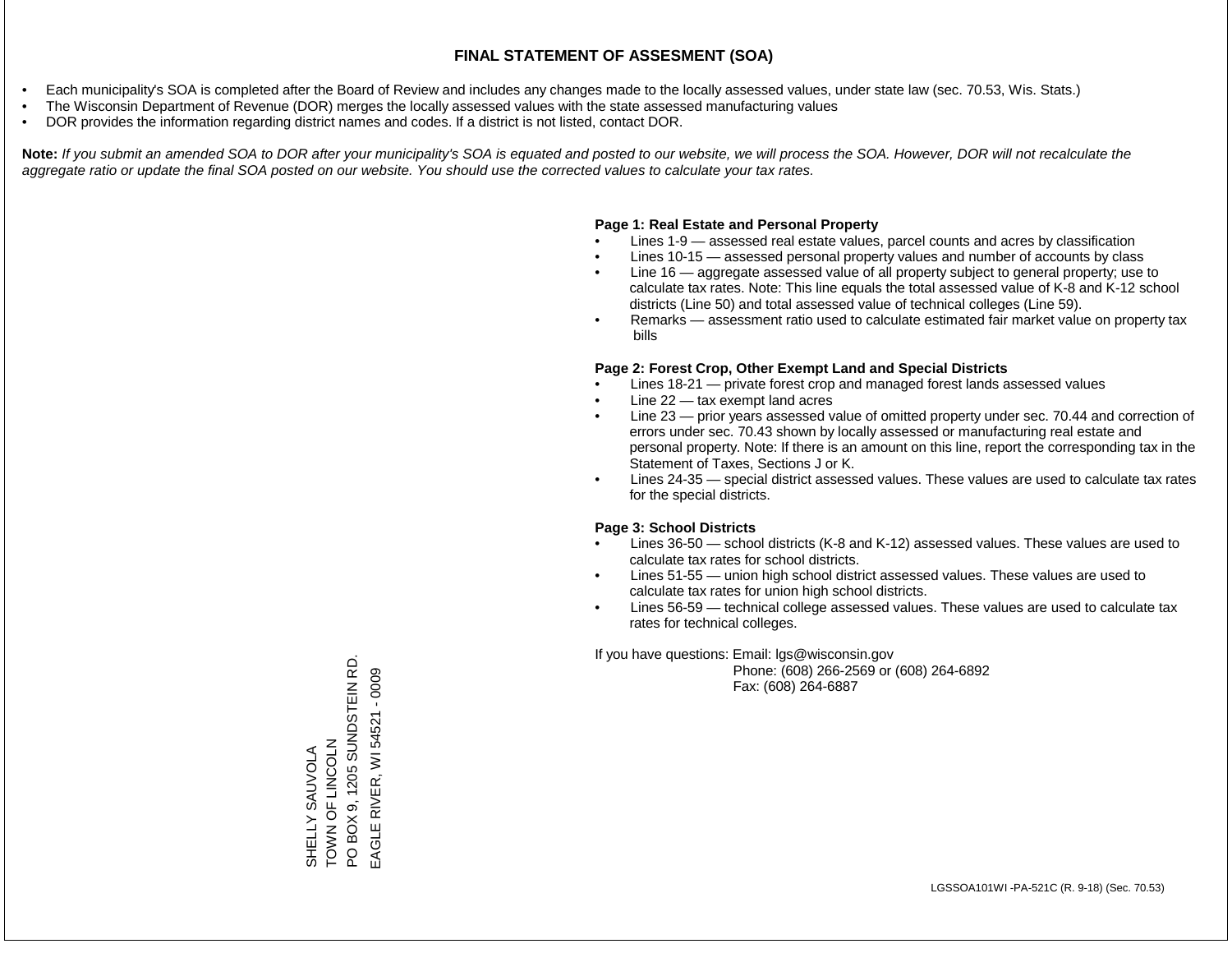|                |            | <b>FINAL - EQUATED</b><br><b>STATEMENT OF ASSESSMENT FOR 2021</b>                                                                                                                            |                          | 63       | 016                                 | 1722                    | This is an Amended Return | Page 1              |
|----------------|------------|----------------------------------------------------------------------------------------------------------------------------------------------------------------------------------------------|--------------------------|----------|-------------------------------------|-------------------------|---------------------------|---------------------|
|                |            |                                                                                                                                                                                              |                          | CO       | <b>MUN</b>                          | ACCT NO                 |                           |                     |
|                | <b>FOR</b> | <b>TOWN OF</b><br>OF.                                                                                                                                                                        | <b>MANITOWISH WATERS</b> |          | <b>VILAS COUNTY</b>                 |                         |                           |                     |
|                |            | Town - Village - City                                                                                                                                                                        | <b>Municipality Name</b> |          | <b>County Name</b>                  |                         |                           |                     |
| Line           |            | <b>REAL ESTATE</b>                                                                                                                                                                           | PARCEL COUNT             |          | NO. OF ACRES<br><b>WHOLE</b>        | <b>VALUE OF</b>         | <b>VALUE OF</b>           | TOTAL VALUE OF LAND |
| No.            |            | (See Lines 18 - 22 for<br>other Real Estate)                                                                                                                                                 |                          |          | TOTAL LAND MPROVEMENTS NUMBERS ONLY | LAND                    | <b>IMPROVEMENTS</b>       | AND IMPROVEMENTS    |
|                |            |                                                                                                                                                                                              | (Col. A)                 | (Col. B) | (Col, C)                            | (Col. D)                | (Col. E)                  | (Col. F)            |
| $\overline{1}$ |            | <b>RESIDENTIAL - Class 1</b>                                                                                                                                                                 | 1,714                    | 1,120    | 3,491                               | 280,366,300             | 243,122,700               | 523,489,000         |
| 2              |            | <b>COMMERCIAL - Class 2</b>                                                                                                                                                                  | 84                       | 64       | 274                                 | 11,317,700              | 21,276,900                | 32,594,600          |
| 3              |            | <b>MANUFACTURING - Class 3</b>                                                                                                                                                               | $\mathbf 1$              |          | 13<br>1                             | 97,000                  | 175,000                   | 272,000             |
| $\overline{4}$ |            | <b>AGRICULTURAL - Class 4</b>                                                                                                                                                                | 24                       |          | 851                                 | 183,500                 |                           | 183,500             |
| 5              |            | <b>UNDEVELOPED - Class 5</b>                                                                                                                                                                 | 0                        |          | 0                                   | 0                       |                           | $\Omega$            |
| 6              |            | AGRICULTURAL FOREST - Class 5m                                                                                                                                                               | 0                        |          | $\Omega$                            | $\Omega$                |                           | $\Omega$            |
| $\overline{7}$ |            | FOREST LANDS - Class 6                                                                                                                                                                       | 32                       |          | 1,364                               | 3,172,500               |                           | 3,172,500           |
| 8              |            | OTHER - Class 7                                                                                                                                                                              | 9                        |          | 9<br>452                            | 345,800                 | 4,750,200                 | 5,096,000           |
| 9              |            | <b>TOTAL - ALL COLUMNS</b>                                                                                                                                                                   | 1,864                    | 1,194    | 6,445                               | 295,482,800             | 269,324,800               | 564,807,600         |
| 10             |            | NUMBER OF PERSONAL PROPERTY ACCOUNTS IN ROLL                                                                                                                                                 |                          |          | 75                                  | <b>LOCALLY ASSESSED</b> | <b>MANUFACTURING</b>      | <b>MERGED</b>       |
| 11             |            | BOATS AND OTHER WATERCRAFT NOT EXEMPT - Code 1                                                                                                                                               |                          |          |                                     | 0                       | $\mathbf{0}$              | $\Omega$            |
| 12             |            | MACHINERY, TOOLS AND PATTERNS - Code 2                                                                                                                                                       |                          |          |                                     |                         | 5,600                     | 5,600               |
| 13             |            | FURNITURE, FIXTURES AND EQUIPMENT - Code 3                                                                                                                                                   |                          |          |                                     | 2,262,100               | 600                       | 2,262,700           |
| 14             |            | ALL OTHER PERSONAL PROPERTY NOT EXEMPT - Codes 4A, 4B, 4C                                                                                                                                    |                          |          |                                     | 1,954,500               | 7,400                     | 1,961,900           |
| 15             |            | TOTAL OF PERSONAL PROPERTY NOT EXEMPT (Total of Lines 11-14)                                                                                                                                 |                          |          |                                     | 4,216,600               | 13,600                    | 4,230,200           |
| 16             |            | AGGREGATE ASSESSED VALUE OF ALL PROPERTY SUBJECT TO THE GENERAL PROPERTY TAX (Total of Lines 9F and 15F)<br>MUST EQUAL TOTAL VALUE OF THE SCHOOL DISTRICTS (K-12 PLUS K-8) - Line 50, Col. F |                          |          |                                     |                         |                           | 569,037,800         |
| 17             |            | <b>BOARD OF REVIEW</b>                                                                                                                                                                       |                          |          | Name of Assessor                    |                         | Telephone #               |                     |
|                |            | DATE OF FINAL ADJOURNMENT                                                                                                                                                                    | 08/11/2021               |          | PAUL CARLSON                        |                         |                           | (715) 686-7738      |

The Assessment Ratio to be used in calculating the estimated Fair Market Value on tax bills for this tax district is .929180467

This ratio should be used to convert assessed values to "Calculate Equalized Values" in Step 1 of the Lottery and Gaming Credit Calculations.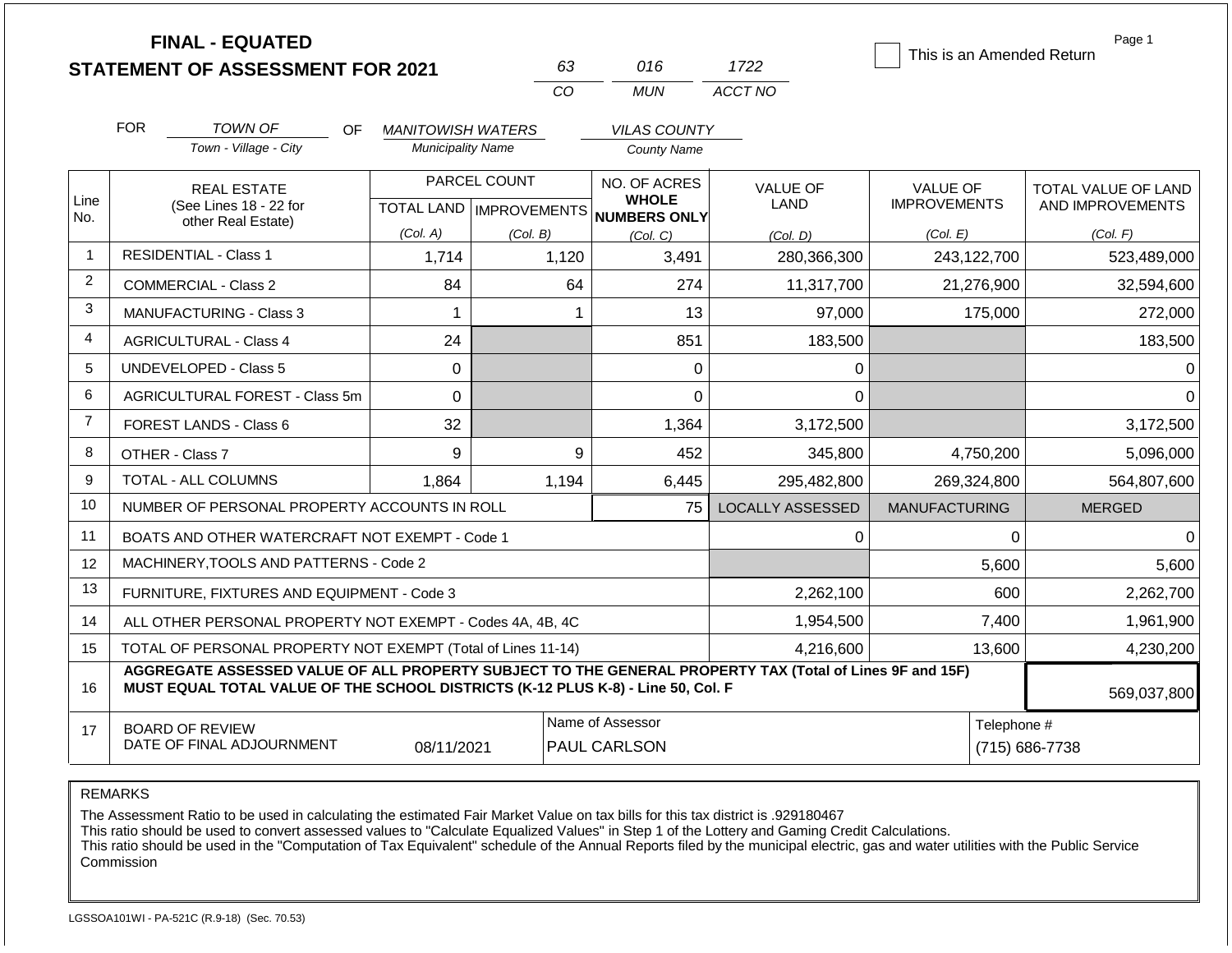2021 63 016 1722

FOREST LANDS (Line 7) and FOREST CROPS (in this section) - are **NOT** the same *YEAR CO MUN ACCT NO*

|    |                                                            |                 | Private Forest Crop - Reg Class @ 10¢ per acre |                                                                                | Private Forest Crop - Reg Class @ \$2.52 per acre             |                                                                              |  |                                                                    |                    |                    |
|----|------------------------------------------------------------|-----------------|------------------------------------------------|--------------------------------------------------------------------------------|---------------------------------------------------------------|------------------------------------------------------------------------------|--|--------------------------------------------------------------------|--------------------|--------------------|
|    | (a) PARCELS                                                | (b) ACRES       |                                                | (c) ASSESSED VALUE                                                             |                                                               | (d) PARCELS                                                                  |  | (e) ACRES                                                          |                    | (f) ASSESSED VALUE |
| 18 |                                                            |                 |                                                |                                                                                |                                                               |                                                                              |  |                                                                    |                    |                    |
|    |                                                            |                 |                                                |                                                                                |                                                               |                                                                              |  |                                                                    |                    |                    |
|    |                                                            |                 |                                                | Private Forest Crop - Special Class @ 20¢ per acre                             |                                                               | Entered Before 2005 Managed Forest - Ferrous Mining CLOSED @ \$7.87 per acre |  |                                                                    | (f) ASSESSED VALUE |                    |
| 19 | (a) PARCELS                                                | (b) ACRES       |                                                | (c) ASSESSED VALUE                                                             |                                                               | (d) PARCELS                                                                  |  | (e) ACRES                                                          |                    |                    |
|    |                                                            |                 |                                                |                                                                                |                                                               |                                                                              |  |                                                                    |                    |                    |
|    |                                                            |                 |                                                | Entered Before 2005 Managed Forest - OPEN @ 74 ¢ per acre                      |                                                               |                                                                              |  | Entered Before 2005 Managed Forest - CLOSED @                      |                    | $$1.75$ per acre   |
| 20 | (a) PARCELS<br>(b) ACRES                                   |                 |                                                | (c) ASSESSED VALUE                                                             |                                                               | (d) PARCELS                                                                  |  | (e) ACRES                                                          |                    | (f) ASSESSED VALUE |
|    |                                                            |                 |                                                |                                                                                |                                                               |                                                                              |  |                                                                    |                    |                    |
|    |                                                            |                 |                                                |                                                                                |                                                               | 11<br>183                                                                    |  |                                                                    | 1,340,300          |                    |
|    | Entered After 2004 Managed Forest - OPEN @ \$2.04 per acre |                 |                                                |                                                                                | Entered After 2004 Managed Forest - CLOSED @ \$10.20 per acre |                                                                              |  |                                                                    |                    |                    |
| 21 | (a) PARCELS                                                | (b) ACRES       |                                                | (c) ASSESSED VALUE                                                             |                                                               | (d) PARCELS                                                                  |  | (e) ACRES                                                          |                    | (f) ASSESSED VALUE |
|    |                                                            |                 |                                                |                                                                                |                                                               |                                                                              |  |                                                                    |                    |                    |
|    | 5                                                          | 197.92          |                                                | 344,500                                                                        |                                                               | 12                                                                           |  | 178.75                                                             |                    | 650,000            |
|    | (a) County Forest Cropland Acres                           |                 |                                                | (b) Federal Acres                                                              |                                                               | (c) State Acres                                                              |  | (d) County (NOT FOREST CROP) Acres                                 |                    | (e) Other Acres    |
| 22 |                                                            |                 |                                                |                                                                                |                                                               |                                                                              |  |                                                                    |                    |                    |
|    |                                                            |                 |                                                |                                                                                |                                                               | 8,978.42                                                                     |  | 2.68                                                               |                    | 246.79             |
|    |                                                            |                 |                                                | Assessed Value of Omitted Property From Prior Years (Sec. 70.44)               |                                                               |                                                                              |  | Assessed Value of Sec. 70.43 Corrections of Errors by Assessors    |                    |                    |
|    |                                                            | (a) REAL ESTATE |                                                | (b) PERSONAL                                                                   |                                                               |                                                                              |  | (c1) REAL ESTATE                                                   | (c2) PERSONAL      |                    |
| 23 |                                                            |                 |                                                |                                                                                |                                                               |                                                                              |  |                                                                    |                    |                    |
|    |                                                            |                 |                                                | Manufacturing Equated Value of Omitted Property From Prior Years (Sec. 70.995) |                                                               |                                                                              |  | Mfg. Equated Value of Sec.70.43 Corrections of Errors by Assessors |                    |                    |
|    |                                                            | (d) REAL ESTATE |                                                | (e) PERSONAL                                                                   |                                                               |                                                                              |  | (f1) REAL ESTATE                                                   | (f2) PERSONAL      |                    |
|    |                                                            |                 |                                                |                                                                                |                                                               |                                                                              |  |                                                                    |                    |                    |
|    |                                                            |                 |                                                |                                                                                |                                                               |                                                                              |  |                                                                    |                    |                    |

### **SPECIAL DISTRICTS**

| Line<br>No. | Enter 6-digit<br>Special District<br>Code (Col. A) | <b>Account</b><br><b>Number</b><br>(Col. B) | <b>Special District Name</b><br>(Col. C) | <b>Locally Assessed Value</b><br>of Real Estate and<br><b>Personal Property (Col. D)</b> | Mfg Value of Real Estate<br>and Personal Property<br>(Col. E) | <b>Merged Value of</b><br><b>Real Estate and</b><br>Personal Property (Col. F) |
|-------------|----------------------------------------------------|---------------------------------------------|------------------------------------------|------------------------------------------------------------------------------------------|---------------------------------------------------------------|--------------------------------------------------------------------------------|
| 24          |                                                    |                                             |                                          |                                                                                          |                                                               |                                                                                |
| 25          |                                                    |                                             |                                          |                                                                                          |                                                               |                                                                                |
| 26          |                                                    |                                             |                                          |                                                                                          |                                                               |                                                                                |
| 27          |                                                    |                                             |                                          |                                                                                          |                                                               |                                                                                |
| 28          |                                                    |                                             |                                          |                                                                                          |                                                               |                                                                                |
| 29          |                                                    |                                             |                                          |                                                                                          |                                                               |                                                                                |
| 30          |                                                    |                                             |                                          |                                                                                          |                                                               |                                                                                |
| 31          |                                                    |                                             |                                          |                                                                                          |                                                               |                                                                                |
| 32          |                                                    |                                             |                                          |                                                                                          |                                                               |                                                                                |
| 33          |                                                    |                                             |                                          |                                                                                          |                                                               |                                                                                |
| 34          |                                                    |                                             |                                          |                                                                                          |                                                               |                                                                                |
| 35          |                                                    |                                             |                                          |                                                                                          |                                                               |                                                                                |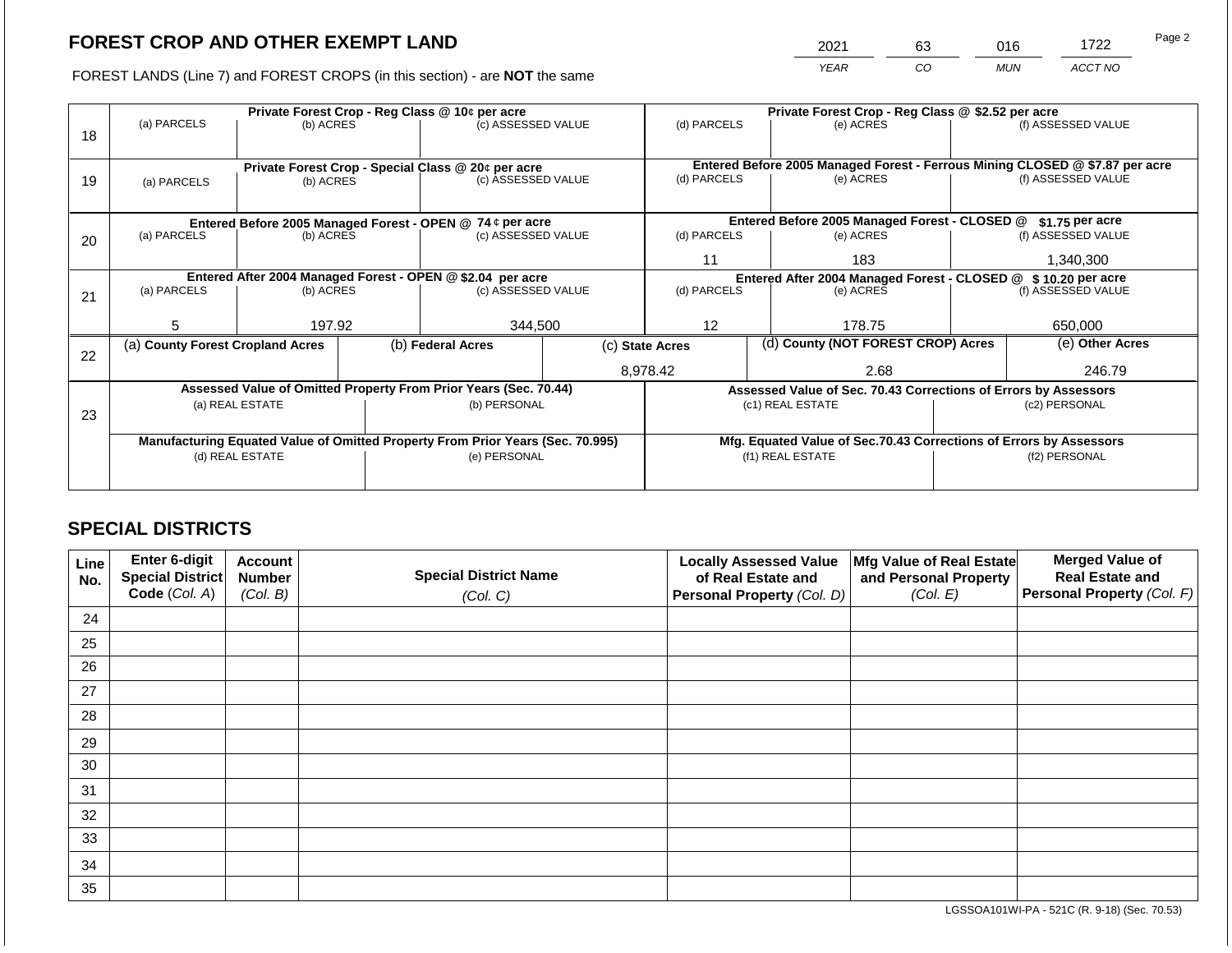#### *YEAR*  2021 *CO MUN*  016 *ACCT NO*  1722 **Line No. Enter 6-digit School District Code** *(Col. A)* **Account Number** *(Col. B)* **School District Name** *(Col. C)* **Locally Assessed Value of Real Estate and Personal Property** *(Col. D)* **Mfg Value of Real Estate and Personal Property** *(Col. E)* **Merged Value of Real Estate and Personal Property** *(Col. F)* **A. SCHOOL DISTRICTS (K-8 and K-12)** 36 37 38 39 40 41 42 43 44 45 46 47 48 49 50 TOTAL ASSESSED VALUE OF SCHOOL DISTRICTS (K-8 and K-12) **B. UNION HIGH SCHOOL DISTRICTS** 51 52 53 54 55 **C. TECHNICAL COLLEGE DISTRICTS** 56 57 58 59 TOTAL ASSESSED VALUE OF TECHNICAL COLLEGES TOTAL ASSESSED VALUE OF UNION HIGH SCHOOLS 630616 0371 SCH D OF NORTH LAKELAND 568,752,200 568,752,200 433647 0261 UHS D OF LAKELAND UNION HIGH 568,752,200 001600 | 0015 | NICOLET TECHNICAL COLLEGE RHIN 568,752,200 568,752,200 285,600 569,037,800 285,600 569,037,800 285,600 569,037,800 285,600 569,037,800 285,600 569,037,800 568,752,200 285,600 569,037,800

 *I hereby certify, to the best of my knowledge and belief, this form is complete and correct.*

| Name                 |                          | Title | Submission date                          |
|----------------------|--------------------------|-------|------------------------------------------|
| <b>CRISTA MCCRUM</b> |                          |       | 2021<br>$\Omega$<br>10<br>טו<br><u>_</u> |
| Phone                | Email address            |       |                                          |
| 715<br>3696<br>479   | CRMCCR@VILASCOUNTYWI.GOV |       |                                          |

LGSSOA101WI -PA-521C (R. 9-18) (Sec. 70.53)

Page 3

| <b>SCHOOL DISTRICTS</b> |  |  |  |  |  |  |  |  |
|-------------------------|--|--|--|--|--|--|--|--|
|-------------------------|--|--|--|--|--|--|--|--|

| 63     |  |
|--------|--|
| $\cap$ |  |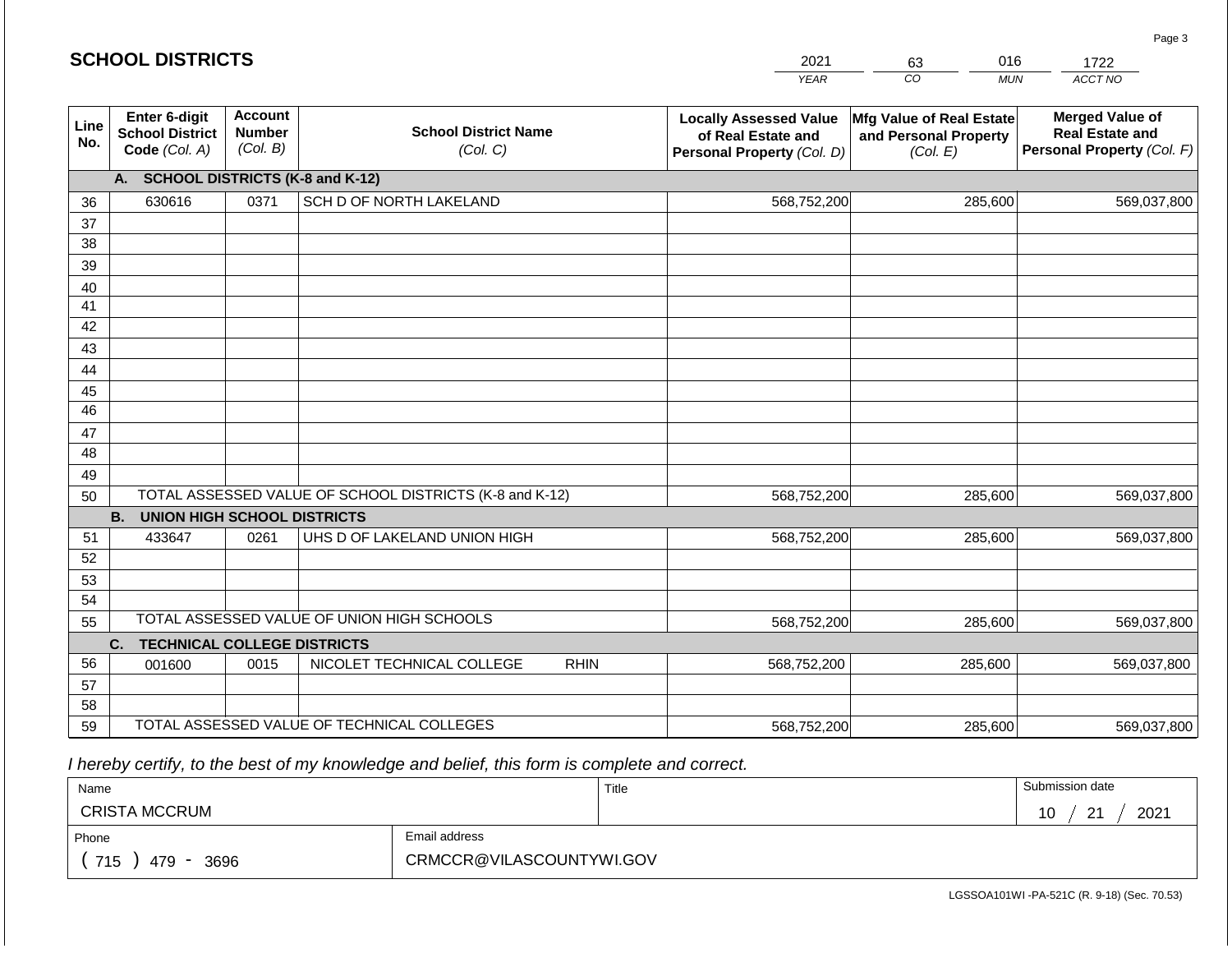- Each municipality's SOA is completed after the Board of Review and includes any changes made to the locally assessed values, under state law (sec. 70.53, Wis. Stats.)
- The Wisconsin Department of Revenue (DOR) merges the locally assessed values with the state assessed manufacturing values
- DOR provides the information regarding district names and codes. If a district is not listed, contact DOR.

Note: If you submit an amended SOA to DOR after your municipality's SOA is equated and posted to our website, we will process the SOA. However, DOR will not recalculate the *aggregate ratio or update the final SOA posted on our website. You should use the corrected values to calculate your tax rates.*

### **Page 1: Real Estate and Personal Property**

- Lines 1-9 assessed real estate values, parcel counts and acres by classification
- Lines 10-15 assessed personal property values and number of accounts by class
- Line 16 aggregate assessed value of all property subject to general property; use to calculate tax rates. Note: This line equals the total assessed value of K-8 and K-12 school districts (Line 50) and total assessed value of technical colleges (Line 59).
- Remarks assessment ratio used to calculate estimated fair market value on property tax bills

### **Page 2: Forest Crop, Other Exempt Land and Special Districts**

- Lines 18-21 private forest crop and managed forest lands assessed values
- Line  $22 -$  tax exempt land acres
- Line 23 prior years assessed value of omitted property under sec. 70.44 and correction of errors under sec. 70.43 shown by locally assessed or manufacturing real estate and personal property. Note: If there is an amount on this line, report the corresponding tax in the Statement of Taxes, Sections J or K.
- Lines 24-35 special district assessed values. These values are used to calculate tax rates for the special districts.

### **Page 3: School Districts**

- Lines 36-50 school districts (K-8 and K-12) assessed values. These values are used to calculate tax rates for school districts.
- Lines 51-55 union high school district assessed values. These values are used to calculate tax rates for union high school districts.
- Lines 56-59 technical college assessed values. These values are used to calculate tax rates for technical colleges.

If you have questions: Email: lgs@wisconsin.gov

 Phone: (608) 266-2569 or (608) 264-6892 Fax: (608) 264-6887

PO BOX 267<br>MANITOWISH WATERS, WI 54545 - 0267 MANITOWISH WATERS, WI 54545 - 0267TOWN OF MANITOWISH WATERS TOWN OF MANITOWISH WATERS **DANA HILBERT** DANA HILBERT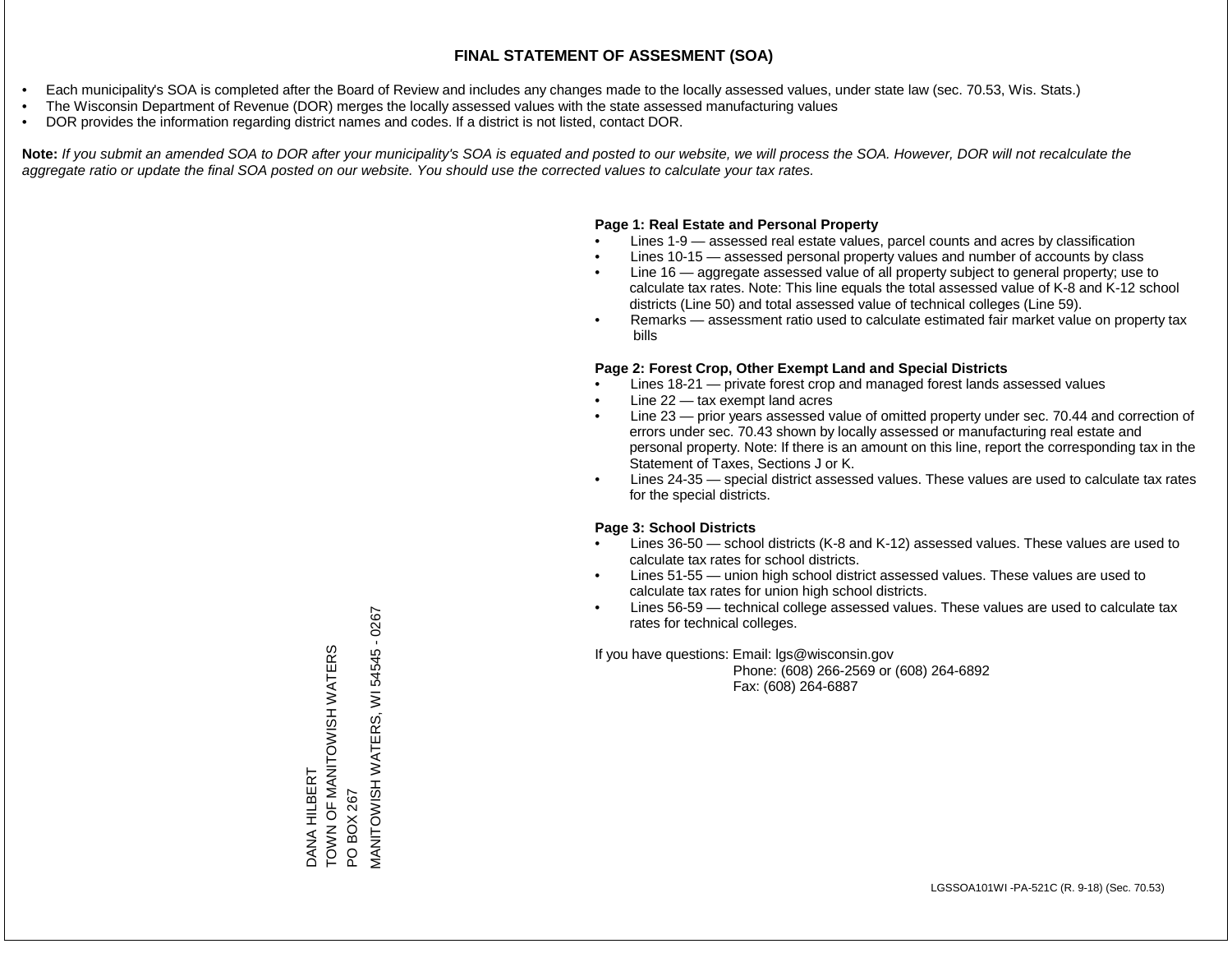|                |                                                                                  | <b>FINAL - EQUATED</b><br><b>STATEMENT OF ASSESSMENT FOR 2021</b>                                                                                   |                          | 63           | 018                                                 | 1723                    | This is an Amended Return | Page 1              |  |
|----------------|----------------------------------------------------------------------------------|-----------------------------------------------------------------------------------------------------------------------------------------------------|--------------------------|--------------|-----------------------------------------------------|-------------------------|---------------------------|---------------------|--|
|                |                                                                                  |                                                                                                                                                     |                          | CO           | <b>MUN</b>                                          | ACCT NO                 |                           |                     |  |
|                | <b>FOR</b>                                                                       | TOWN OF<br>OF.                                                                                                                                      | <b>PHELPS</b>            |              | <b>VILAS COUNTY</b>                                 |                         |                           |                     |  |
|                |                                                                                  | Town - Village - City                                                                                                                               | <b>Municipality Name</b> |              | <b>County Name</b>                                  |                         |                           |                     |  |
|                |                                                                                  | <b>REAL ESTATE</b>                                                                                                                                  |                          | PARCEL COUNT | NO. OF ACRES                                        | <b>VALUE OF</b>         | <b>VALUE OF</b>           | TOTAL VALUE OF LAND |  |
| Line<br>No.    | (See Lines 18 - 22 for                                                           |                                                                                                                                                     |                          |              | <b>WHOLE</b><br>TOTAL LAND MPROVEMENTS NUMBERS ONLY | LAND                    | <b>IMPROVEMENTS</b>       | AND IMPROVEMENTS    |  |
|                | other Real Estate)                                                               |                                                                                                                                                     | (Col. A)                 | (Col. B)     | (Col, C)                                            | (Col, D)                | (Col. E)                  | (Col. F)            |  |
| $\mathbf{1}$   |                                                                                  | <b>RESIDENTIAL - Class 1</b>                                                                                                                        | 2,541                    | 1,796        | 5,872                                               | 177,269,600             | 208,036,500               | 385,306,100         |  |
| $\overline{2}$ |                                                                                  | <b>COMMERCIAL - Class 2</b>                                                                                                                         | 52                       | 42           | 267                                                 | 3,623,000               | 7,774,500                 | 11,397,500          |  |
| 3              |                                                                                  | <b>MANUFACTURING - Class 3</b>                                                                                                                      | $\overline{2}$           |              | $\overline{2}$<br>8                                 | 52,200                  | 244,100                   | 296,300             |  |
| $\overline{4}$ |                                                                                  | <b>AGRICULTURAL - Class 4</b>                                                                                                                       | 41                       |              | 577                                                 | 106,300                 |                           | 106,300             |  |
| 5              |                                                                                  | UNDEVELOPED - Class 5                                                                                                                               | 208                      |              | 2,076                                               | 914,200                 |                           | 914,200             |  |
| 6              |                                                                                  | <b>AGRICULTURAL FOREST - Class 5m</b>                                                                                                               | 24                       |              | 486                                                 | 454,700                 |                           | 454,700             |  |
| $\overline{7}$ |                                                                                  | <b>FOREST LANDS - Class 6</b>                                                                                                                       | 441                      |              | 10,063                                              | 21,298,800              |                           | 21,298,800          |  |
| 8              |                                                                                  | OTHER - Class 7                                                                                                                                     | 8                        | 8            | 8                                                   | 113,000                 | 1,047,500                 | 1,160,500           |  |
| 9              |                                                                                  | <b>TOTAL - ALL COLUMNS</b>                                                                                                                          | 3,317                    | 1,848        | 19,357                                              | 203,831,800             | 217,102,600               | 420,934,400         |  |
| 10             |                                                                                  | NUMBER OF PERSONAL PROPERTY ACCOUNTS IN ROLL                                                                                                        |                          |              | 55                                                  | <b>LOCALLY ASSESSED</b> | <b>MANUFACTURING</b>      | <b>MERGED</b>       |  |
| 11             |                                                                                  | BOATS AND OTHER WATERCRAFT NOT EXEMPT - Code 1                                                                                                      |                          |              |                                                     | 67,400                  | 0                         | 67,400              |  |
| 12             |                                                                                  | MACHINERY, TOOLS AND PATTERNS - Code 2                                                                                                              |                          |              |                                                     |                         | 12,100                    | 12,100              |  |
| 13             |                                                                                  | FURNITURE, FIXTURES AND EQUIPMENT - Code 3                                                                                                          |                          |              |                                                     | 242,400                 | 100                       | 242,500             |  |
| 14             |                                                                                  | ALL OTHER PERSONAL PROPERTY NOT EXEMPT - Codes 4A, 4B, 4C                                                                                           |                          |              |                                                     | 427,300                 | 4,100                     | 431,400             |  |
| 15             |                                                                                  | TOTAL OF PERSONAL PROPERTY NOT EXEMPT (Total of Lines 11-14)                                                                                        |                          |              |                                                     | 737,100                 | 16,300                    | 753,400             |  |
| 16             | MUST EQUAL TOTAL VALUE OF THE SCHOOL DISTRICTS (K-12 PLUS K-8) - Line 50, Col. F | AGGREGATE ASSESSED VALUE OF ALL PROPERTY SUBJECT TO THE GENERAL PROPERTY TAX (Total of Lines 9F and 15F)                                            | 421,687,800              |              |                                                     |                         |                           |                     |  |
| 17             |                                                                                  | Name of Assessor<br>Telephone #<br><b>BOARD OF REVIEW</b><br>DATE OF FINAL ADJOURNMENT<br>08/19/2021<br><b>HOFFMAN APPRAISALS</b><br>(715) 536-6236 |                          |              |                                                     |                         |                           |                     |  |

The Assessment Ratio to be used in calculating the estimated Fair Market Value on tax bills for this tax district is .96894703

This ratio should be used to convert assessed values to "Calculate Equalized Values" in Step 1 of the Lottery and Gaming Credit Calculations.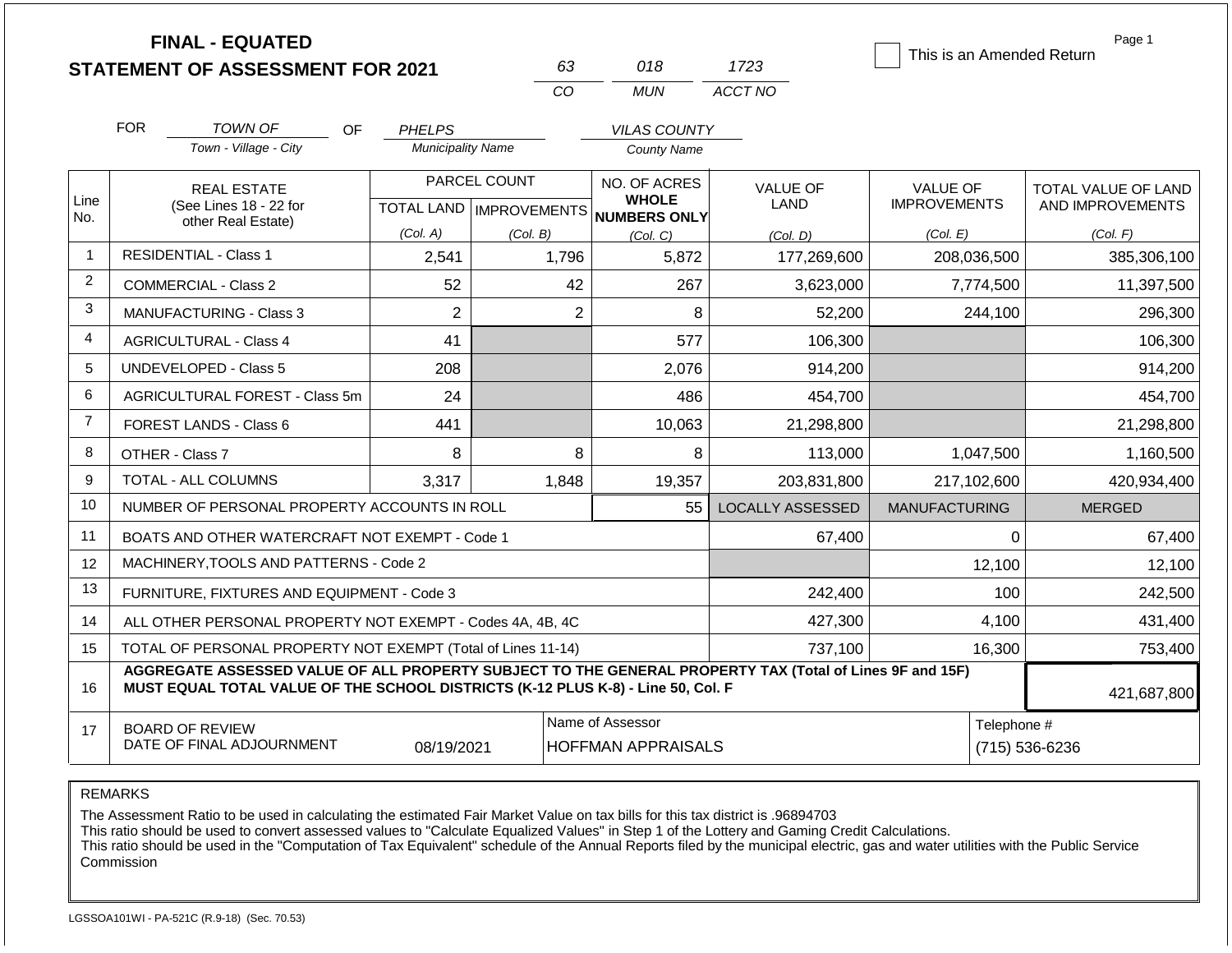2021 63 018 1723

FOREST LANDS (Line 7) and FOREST CROPS (in this section) - are **NOT** the same *YEAR CO MUN ACCT NO*

|    |                                  |                                                            |  | Private Forest Crop - Reg Class @ 10¢ per acre                                 | Private Forest Crop - Reg Class @ \$2.52 per acre                            |                  |  |                                                                    |                                        |                    |
|----|----------------------------------|------------------------------------------------------------|--|--------------------------------------------------------------------------------|------------------------------------------------------------------------------|------------------|--|--------------------------------------------------------------------|----------------------------------------|--------------------|
| 18 | (a) PARCELS                      | (b) ACRES                                                  |  | (c) ASSESSED VALUE                                                             |                                                                              | (d) PARCELS      |  | (e) ACRES                                                          |                                        | (f) ASSESSED VALUE |
|    |                                  |                                                            |  |                                                                                |                                                                              |                  |  | 38.75                                                              |                                        | 73,600             |
|    |                                  |                                                            |  | Private Forest Crop - Special Class @ 20¢ per acre                             | Entered Before 2005 Managed Forest - Ferrous Mining CLOSED @ \$7.87 per acre |                  |  |                                                                    |                                        |                    |
| 19 | (a) PARCELS                      | (b) ACRES                                                  |  | (c) ASSESSED VALUE                                                             |                                                                              | (d) PARCELS      |  | (e) ACRES                                                          |                                        | (f) ASSESSED VALUE |
|    |                                  |                                                            |  |                                                                                |                                                                              |                  |  |                                                                    |                                        |                    |
|    |                                  |                                                            |  | Entered Before 2005 Managed Forest - OPEN @ 74 ¢ per acre                      |                                                                              |                  |  | Entered Before 2005 Managed Forest - CLOSED @                      |                                        | $$1.75$ per acre   |
| 20 | (a) PARCELS<br>(b) ACRES         |                                                            |  | (c) ASSESSED VALUE                                                             |                                                                              | (d) PARCELS      |  | (e) ACRES                                                          |                                        | (f) ASSESSED VALUE |
|    | 2                                | 115.5                                                      |  | 230,000                                                                        |                                                                              | 21               |  | 735.6                                                              |                                        | 1,960,900          |
|    |                                  |                                                            |  |                                                                                |                                                                              |                  |  |                                                                    |                                        |                    |
|    | (a) PARCELS                      | Entered After 2004 Managed Forest - OPEN @ \$2.04 per acre |  |                                                                                | Entered After 2004 Managed Forest - CLOSED @<br>(d) PARCELS<br>(e) ACRES     |                  |  |                                                                    | \$10.20 per acre<br>(f) ASSESSED VALUE |                    |
| 21 |                                  | (b) ACRES                                                  |  | (c) ASSESSED VALUE                                                             |                                                                              |                  |  |                                                                    |                                        |                    |
|    |                                  |                                                            |  |                                                                                |                                                                              |                  |  |                                                                    |                                        |                    |
|    | 5.                               | 168.26                                                     |  | 319,700                                                                        |                                                                              | 33               |  | 1.002.4                                                            |                                        | 3,704,300          |
|    | (a) County Forest Cropland Acres |                                                            |  | (b) Federal Acres                                                              |                                                                              | (c) State Acres  |  | (d) County (NOT FOREST CROP) Acres                                 | (e) Other Acres                        |                    |
| 22 |                                  |                                                            |  |                                                                                |                                                                              |                  |  |                                                                    |                                        |                    |
|    | 17.83                            |                                                            |  | 36,690.04                                                                      |                                                                              | 471.81           |  | 7.24                                                               | 299.06                                 |                    |
|    |                                  |                                                            |  | Assessed Value of Omitted Property From Prior Years (Sec. 70.44)               |                                                                              |                  |  | Assessed Value of Sec. 70.43 Corrections of Errors by Assessors    |                                        |                    |
|    |                                  | (a) REAL ESTATE                                            |  | (b) PERSONAL                                                                   |                                                                              |                  |  | (c1) REAL ESTATE                                                   |                                        | (c2) PERSONAL      |
| 23 |                                  |                                                            |  |                                                                                |                                                                              |                  |  |                                                                    |                                        |                    |
|    |                                  |                                                            |  | Manufacturing Equated Value of Omitted Property From Prior Years (Sec. 70.995) |                                                                              |                  |  | Mfg. Equated Value of Sec.70.43 Corrections of Errors by Assessors |                                        |                    |
|    |                                  | (d) REAL ESTATE                                            |  | (e) PERSONAL                                                                   |                                                                              | (f1) REAL ESTATE |  |                                                                    | (f2) PERSONAL                          |                    |
|    |                                  |                                                            |  |                                                                                |                                                                              |                  |  |                                                                    |                                        |                    |
|    |                                  |                                                            |  |                                                                                |                                                                              |                  |  |                                                                    |                                        |                    |

### **SPECIAL DISTRICTS**

| Line<br>No. | <b>Enter 6-digit</b><br>Special District<br>Code (Col. A) | <b>Account</b><br><b>Number</b><br>(Col. B) | <b>Special District Name</b><br>(Col. C)    | <b>Locally Assessed Value</b><br>of Real Estate and<br><b>Personal Property (Col. D)</b> | Mfg Value of Real Estate<br>and Personal Property<br>(Col. E) | <b>Merged Value of</b><br><b>Real Estate and</b><br>Personal Property (Col. F) |
|-------------|-----------------------------------------------------------|---------------------------------------------|---------------------------------------------|------------------------------------------------------------------------------------------|---------------------------------------------------------------|--------------------------------------------------------------------------------|
|             |                                                           | 0396                                        | PHELPS SANITARY DISTRICT #1                 | 59,073,400                                                                               | 263,400                                                       |                                                                                |
| 24          | 637030                                                    |                                             |                                             |                                                                                          |                                                               | 59,336,800                                                                     |
| 25          | 638060                                                    | 0401                                        | SPECTACLE LAKE PROT & REHAB DISTRICT        | 21,828,400                                                                               |                                                               | 21,828,400                                                                     |
| 26          | 638070                                                    | 0402                                        | KENTUCK LAKE PROT & REHAB DISTRICT          | 19,373,700                                                                               |                                                               | 19,373,700                                                                     |
| 27          | 638080                                                    | 0587                                        | LONG LAKE OF PHELPS LAKE DISTRICT           | 52,681,500                                                                               |                                                               | 52,681,500                                                                     |
| 28          | 638120                                                    | 0617                                        | NORTH AND SOUTH TWIN LAKES PRO & REHAB DIST | 78,284,800                                                                               |                                                               | 78,284,800                                                                     |
| 29          |                                                           |                                             |                                             |                                                                                          |                                                               |                                                                                |
| 30          |                                                           |                                             |                                             |                                                                                          |                                                               |                                                                                |
| 31          |                                                           |                                             |                                             |                                                                                          |                                                               |                                                                                |
| 32          |                                                           |                                             |                                             |                                                                                          |                                                               |                                                                                |
| 33          |                                                           |                                             |                                             |                                                                                          |                                                               |                                                                                |
| 34          |                                                           |                                             |                                             |                                                                                          |                                                               |                                                                                |
| 35          |                                                           |                                             |                                             |                                                                                          |                                                               |                                                                                |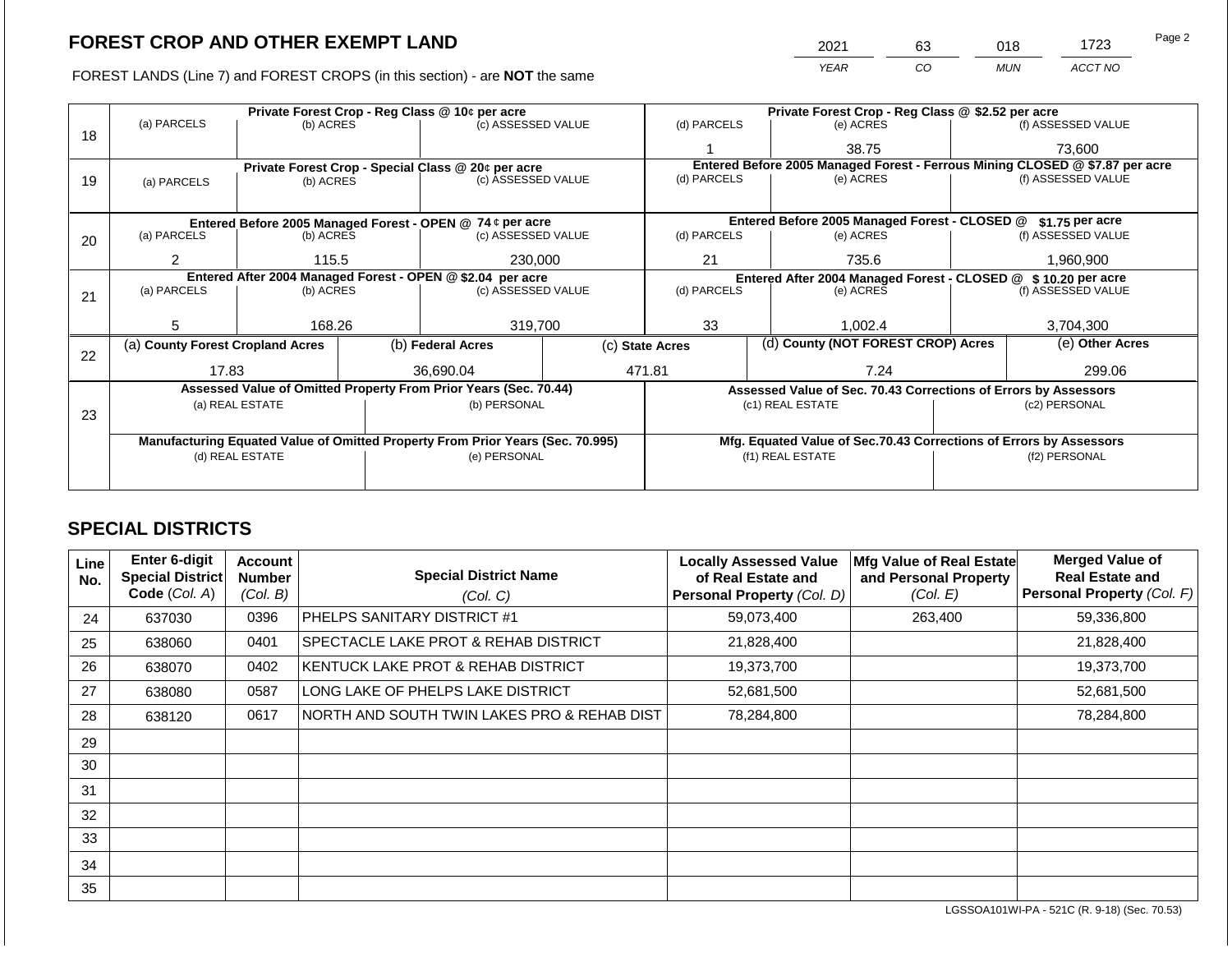| <b>SCHOOL DISTRICTS</b> |                                                                 |                                             |                                                         | 2021                                                                              | 018<br>63                                                     | 1723                                                                           |  |
|-------------------------|-----------------------------------------------------------------|---------------------------------------------|---------------------------------------------------------|-----------------------------------------------------------------------------------|---------------------------------------------------------------|--------------------------------------------------------------------------------|--|
|                         |                                                                 |                                             |                                                         | <b>YEAR</b>                                                                       | $\overline{co}$<br><b>MUN</b>                                 | ACCT NO                                                                        |  |
| Line<br>No.             | <b>Enter 6-digit</b><br><b>School District</b><br>Code (Col. A) | <b>Account</b><br><b>Number</b><br>(Col. B) | <b>School District Name</b><br>(Col. C)                 | <b>Locally Assessed Value</b><br>of Real Estate and<br>Personal Property (Col. D) | Mfg Value of Real Estate<br>and Personal Property<br>(Col. E) | <b>Merged Value of</b><br><b>Real Estate and</b><br>Personal Property (Col. F) |  |
|                         | A. SCHOOL DISTRICTS (K-8 and K-12)                              |                                             |                                                         |                                                                                   |                                                               |                                                                                |  |
| 36                      | 631526                                                          | 0372                                        | SCH D OF NORTHLAND PINES (EAGLE RIVER)                  | 529,500                                                                           |                                                               | 529,500                                                                        |  |
| 37                      | 634330                                                          | 0374                                        | SCH D OF PHELPS                                         | 420,845,700                                                                       | 312,600                                                       | 421,158,300                                                                    |  |
| 38                      |                                                                 |                                             |                                                         |                                                                                   |                                                               |                                                                                |  |
| 39                      |                                                                 |                                             |                                                         |                                                                                   |                                                               |                                                                                |  |
| 40                      |                                                                 |                                             |                                                         |                                                                                   |                                                               |                                                                                |  |
| 41                      |                                                                 |                                             |                                                         |                                                                                   |                                                               |                                                                                |  |
| 42                      |                                                                 |                                             |                                                         |                                                                                   |                                                               |                                                                                |  |
| 43                      |                                                                 |                                             |                                                         |                                                                                   |                                                               |                                                                                |  |
| 44                      |                                                                 |                                             |                                                         |                                                                                   |                                                               |                                                                                |  |
| 45<br>46                |                                                                 |                                             |                                                         |                                                                                   |                                                               |                                                                                |  |
|                         |                                                                 |                                             |                                                         |                                                                                   |                                                               |                                                                                |  |
| 47<br>48                |                                                                 |                                             |                                                         |                                                                                   |                                                               |                                                                                |  |
| 49                      |                                                                 |                                             |                                                         |                                                                                   |                                                               |                                                                                |  |
| 50                      |                                                                 |                                             | TOTAL ASSESSED VALUE OF SCHOOL DISTRICTS (K-8 and K-12) | 421,375,200                                                                       | 312,600                                                       | 421,687,800                                                                    |  |
|                         | <b>B.</b><br><b>UNION HIGH SCHOOL DISTRICTS</b>                 |                                             |                                                         |                                                                                   |                                                               |                                                                                |  |
| 51                      |                                                                 |                                             |                                                         |                                                                                   |                                                               |                                                                                |  |
| 52                      |                                                                 |                                             |                                                         |                                                                                   |                                                               |                                                                                |  |
| 53                      |                                                                 |                                             |                                                         |                                                                                   |                                                               |                                                                                |  |
| 54                      |                                                                 |                                             |                                                         |                                                                                   |                                                               |                                                                                |  |
| 55                      |                                                                 |                                             | TOTAL ASSESSED VALUE OF UNION HIGH SCHOOLS              |                                                                                   |                                                               |                                                                                |  |
|                         | C.<br><b>TECHNICAL COLLEGE DISTRICTS</b>                        |                                             |                                                         |                                                                                   |                                                               |                                                                                |  |
| 56                      | 001600                                                          | 0015                                        | NICOLET TECHNICAL COLLEGE<br><b>RHIN</b>                | 421,375,200                                                                       | 312,600                                                       | 421,687,800                                                                    |  |
| 57                      |                                                                 |                                             |                                                         |                                                                                   |                                                               |                                                                                |  |
| 58                      |                                                                 |                                             |                                                         |                                                                                   |                                                               |                                                                                |  |
| 59                      |                                                                 |                                             | TOTAL ASSESSED VALUE OF TECHNICAL COLLEGES              | 421,375,200                                                                       | 312,600                                                       | 421,687,800                                                                    |  |

2021

 *I hereby certify, to the best of my knowledge and belief, this form is complete and correct.*

**SCHOOL DISTRICTS**

| Name                                           |                          | Title | Submission date  |
|------------------------------------------------|--------------------------|-------|------------------|
| <b>CRISTA MCCRUM</b>                           |                          |       | 2021<br>26<br>08 |
| Phone                                          | Email address            |       |                  |
| 715<br>3696<br>479<br>$\overline{\phantom{0}}$ | CRMCCR@VILASCOUNTYWI.GOV |       |                  |

LGSSOA101WI -PA-521C (R. 9-18) (Sec. 70.53)

Page 3

018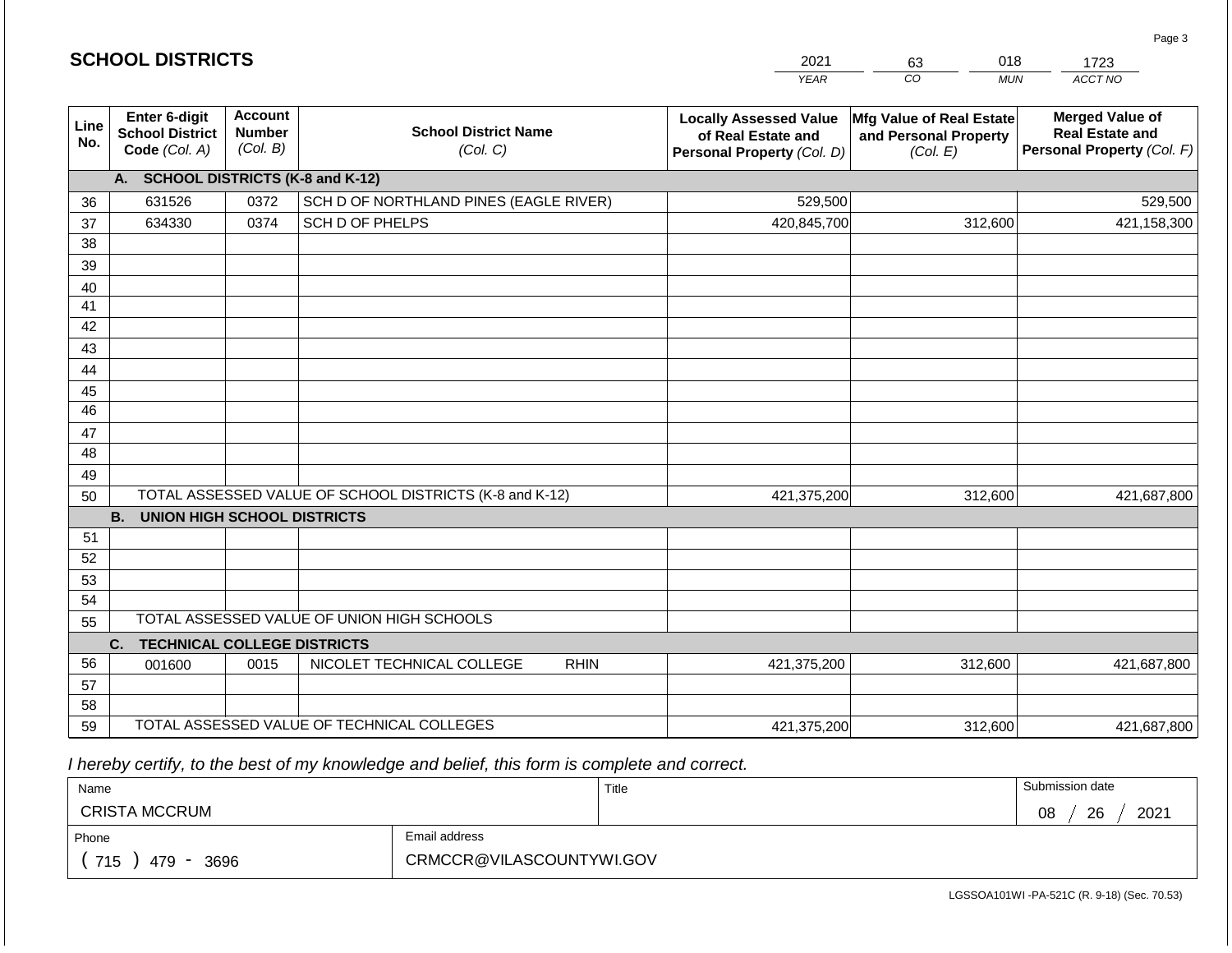- Each municipality's SOA is completed after the Board of Review and includes any changes made to the locally assessed values, under state law (sec. 70.53, Wis. Stats.)
- The Wisconsin Department of Revenue (DOR) merges the locally assessed values with the state assessed manufacturing values
- DOR provides the information regarding district names and codes. If a district is not listed, contact DOR.

Note: If you submit an amended SOA to DOR after your municipality's SOA is equated and posted to our website, we will process the SOA. However, DOR will not recalculate the *aggregate ratio or update the final SOA posted on our website. You should use the corrected values to calculate your tax rates.*

### **Page 1: Real Estate and Personal Property**

- Lines 1-9 assessed real estate values, parcel counts and acres by classification
- Lines 10-15 assessed personal property values and number of accounts by class
- Line 16 aggregate assessed value of all property subject to general property; use to calculate tax rates. Note: This line equals the total assessed value of K-8 and K-12 school districts (Line 50) and total assessed value of technical colleges (Line 59).
- Remarks assessment ratio used to calculate estimated fair market value on property tax bills

### **Page 2: Forest Crop, Other Exempt Land and Special Districts**

- Lines 18-21 private forest crop and managed forest lands assessed values
- Line  $22 -$  tax exempt land acres
- Line 23 prior years assessed value of omitted property under sec. 70.44 and correction of errors under sec. 70.43 shown by locally assessed or manufacturing real estate and personal property. Note: If there is an amount on this line, report the corresponding tax in the Statement of Taxes, Sections J or K.
- Lines 24-35 special district assessed values. These values are used to calculate tax rates for the special districts.

### **Page 3: School Districts**

- Lines 36-50 school districts (K-8 and K-12) assessed values. These values are used to calculate tax rates for school districts.
- Lines 51-55 union high school district assessed values. These values are used to calculate tax rates for union high school districts.
- Lines 56-59 technical college assessed values. These values are used to calculate tax rates for technical colleges.

If you have questions: Email: lgs@wisconsin.gov

 Phone: (608) 266-2569 or (608) 264-6892 Fax: (608) 264-6887

PO BOX 157, 4495 TOWNHALL RD PO BOX 157, 4495 TOWNHALL RD.  $-0157$ PHELPS, WI 54554 - 0157DANIELLE STEFFENS<br>TOWN OF PHELPS DANIELLE STEFFENS TOWN OF PHELPS PHELPS, WI 54554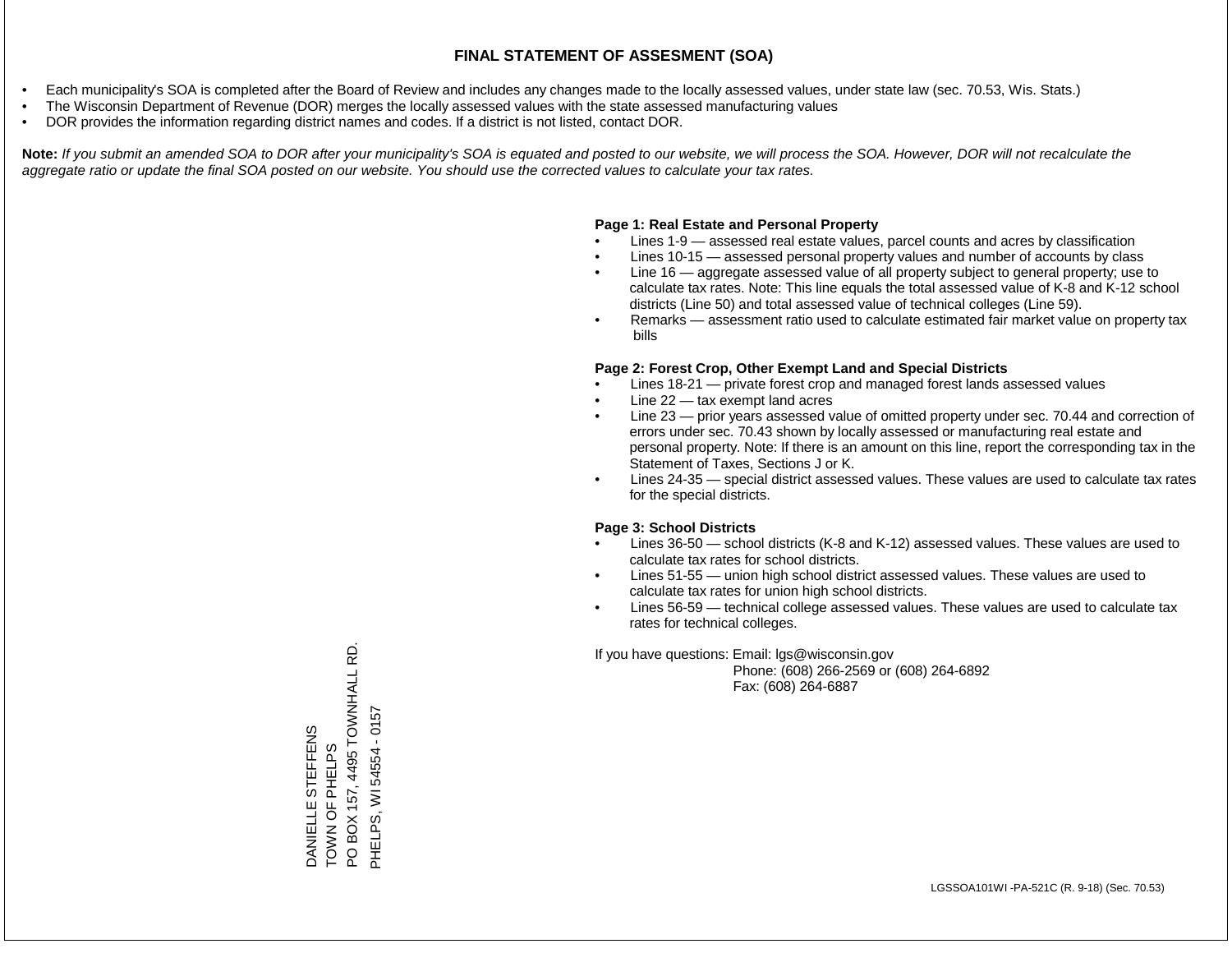|                |                                            | <b>FINAL - EQUATED</b>                                                                                                                                                                       |                          |                           | 63          | 020                          | 1724             | This is an Amended Return |              | Page 1                     |
|----------------|--------------------------------------------|----------------------------------------------------------------------------------------------------------------------------------------------------------------------------------------------|--------------------------|---------------------------|-------------|------------------------------|------------------|---------------------------|--------------|----------------------------|
|                |                                            | <b>STATEMENT OF ASSESSMENT FOR 2021</b>                                                                                                                                                      |                          | CO                        |             | <b>MUN</b>                   | ACCT NO          |                           |              |                            |
|                |                                            |                                                                                                                                                                                              |                          |                           |             |                              |                  |                           |              |                            |
|                | <b>FOR</b>                                 | <b>TOWN OF</b><br>OF.                                                                                                                                                                        | <b>PLUM LAKE</b>         |                           |             | <b>VILAS COUNTY</b>          |                  |                           |              |                            |
|                |                                            | Town - Village - City                                                                                                                                                                        | <b>Municipality Name</b> |                           |             | <b>County Name</b>           |                  |                           |              |                            |
|                |                                            | <b>REAL ESTATE</b>                                                                                                                                                                           | PARCEL COUNT             |                           |             | NO. OF ACRES                 | <b>VALUE OF</b>  | <b>VALUE OF</b>           |              | <b>TOTAL VALUE OF LAND</b> |
| Line<br>No.    |                                            | (See Lines 18 - 22 for<br>other Real Estate)                                                                                                                                                 |                          | TOTAL LAND   IMPROVEMENTS |             | <b>WHOLE</b><br>NUMBERS ONLY | LAND             | <b>IMPROVEMENTS</b>       |              | AND IMPROVEMENTS           |
|                |                                            |                                                                                                                                                                                              | (Col. A)                 | (Col. B)                  |             | (Col, C)                     | (Col. D)         | (Col. E)                  |              | (Col. F)                   |
| $\overline{1}$ |                                            | <b>RESIDENTIAL - Class 1</b>                                                                                                                                                                 | 1,207                    |                           | 831         | 2,690                        | 125,529,400      | 101,246,300               |              | 226,775,700                |
| $\overline{2}$ | 54<br><b>COMMERCIAL - Class 2</b>          |                                                                                                                                                                                              |                          |                           | 46          | 341                          | 7,193,400        | 8,130,100                 |              | 15,323,500                 |
| 3              | <b>MANUFACTURING - Class 3</b><br>$\Omega$ |                                                                                                                                                                                              |                          |                           | $\Omega$    | 0                            | 0                |                           | $\mathbf{0}$ |                            |
| 4              |                                            | <b>AGRICULTURAL - Class 4</b>                                                                                                                                                                | 0                        |                           |             | 0                            | 0                |                           |              | $\Omega$                   |
| 5              |                                            | UNDEVELOPED - Class 5                                                                                                                                                                        | 130                      |                           |             | 1,024                        | 517,500          |                           |              | 517,500                    |
| 6              |                                            | AGRICULTURAL FOREST - Class 5m                                                                                                                                                               | $\overline{0}$           |                           |             | 0                            | 0                |                           |              | $\Omega$                   |
| $\overline{7}$ |                                            | <b>FOREST LANDS - Class 6</b>                                                                                                                                                                | 270                      |                           |             | 7,148<br>18,210,600          |                  |                           |              | 18,210,600                 |
| 8              |                                            | OTHER - Class 7                                                                                                                                                                              | $\Omega$                 |                           | $\mathbf 0$ | 0                            | $\Omega$         |                           | $\mathbf 0$  | $\Omega$                   |
| 9              |                                            | <b>TOTAL - ALL COLUMNS</b>                                                                                                                                                                   | 1,661                    |                           | 877         | 11,203                       | 151,450,900      | 109,376,400               |              | 260,827,300                |
| 10             |                                            | NUMBER OF PERSONAL PROPERTY ACCOUNTS IN ROLL                                                                                                                                                 |                          |                           |             | 77                           | LOCALLY ASSESSED | <b>MANUFACTURING</b>      |              | <b>MERGED</b>              |
| 11             |                                            | BOATS AND OTHER WATERCRAFT NOT EXEMPT - Code 1                                                                                                                                               |                          |                           |             |                              | 33,600           |                           | $\mathbf 0$  | 33,600                     |
| 12             |                                            | MACHINERY, TOOLS AND PATTERNS - Code 2                                                                                                                                                       |                          |                           |             |                              |                  |                           | $\mathsf 0$  | $\Omega$                   |
| 13             |                                            | FURNITURE, FIXTURES AND EQUIPMENT - Code 3                                                                                                                                                   |                          |                           |             |                              | 361,400          |                           | $\mathbf 0$  | 361,400                    |
| 14             |                                            | ALL OTHER PERSONAL PROPERTY NOT EXEMPT - Codes 4A, 4B, 4C                                                                                                                                    |                          |                           |             |                              | 255,376          |                           | $\mathbf 0$  | 255,376                    |
| 15             |                                            | TOTAL OF PERSONAL PROPERTY NOT EXEMPT (Total of Lines 11-14)                                                                                                                                 |                          |                           |             | 650.376                      | $\Omega$         |                           | 650,376      |                            |
| 16             |                                            | AGGREGATE ASSESSED VALUE OF ALL PROPERTY SUBJECT TO THE GENERAL PROPERTY TAX (Total of Lines 9F and 15F)<br>MUST EQUAL TOTAL VALUE OF THE SCHOOL DISTRICTS (K-12 PLUS K-8) - Line 50, Col. F |                          |                           |             |                              |                  |                           |              | 261,477,676                |
| 17             |                                            | Name of Assessor<br>Telephone #<br><b>BOARD OF REVIEW</b><br>DATE OF FINAL ADJOURNMENT<br><b>APPRAISAL SERVICES</b><br>08/17/2021                                                            |                          |                           |             |                              |                  |                           |              | (888) 820-6862             |

The Assessment Ratio to be used in calculating the estimated Fair Market Value on tax bills for this tax district is .876472746

This ratio should be used to convert assessed values to "Calculate Equalized Values" in Step 1 of the Lottery and Gaming Credit Calculations.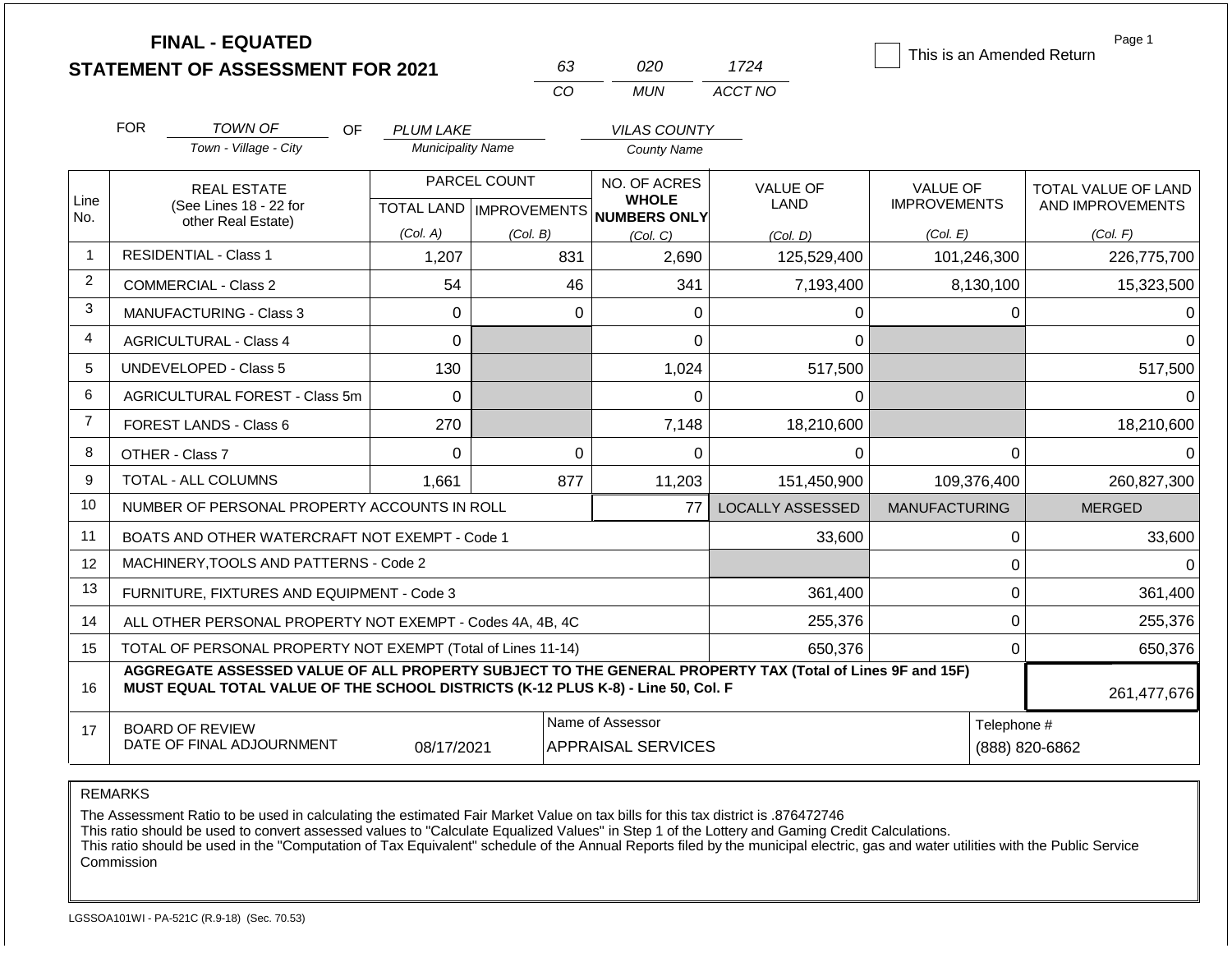2021 63 020 1724

FOREST LANDS (Line 7) and FOREST CROPS (in this section) - are **NOT** the same *YEAR CO MUN ACCT NO*

| (a) PARCELS                                                                    | (b) ACRES |                                                                                                | Private Forest Crop - Reg Class @ 10¢ per acre |                   |                                                                                                                                                                                                                                                                                                             | Private Forest Crop - Reg Class @ \$2.52 per acre |           |                                      |                                                                                                                                                           |
|--------------------------------------------------------------------------------|-----------|------------------------------------------------------------------------------------------------|------------------------------------------------|-------------------|-------------------------------------------------------------------------------------------------------------------------------------------------------------------------------------------------------------------------------------------------------------------------------------------------------------|---------------------------------------------------|-----------|--------------------------------------|-----------------------------------------------------------------------------------------------------------------------------------------------------------|
|                                                                                |           |                                                                                                | (c) ASSESSED VALUE                             |                   | (d) PARCELS                                                                                                                                                                                                                                                                                                 |                                                   | (e) ACRES |                                      | (f) ASSESSED VALUE                                                                                                                                        |
|                                                                                |           |                                                                                                |                                                |                   | Entered Before 2005 Managed Forest - Ferrous Mining CLOSED @ \$7.87 per acre                                                                                                                                                                                                                                |                                                   |           |                                      |                                                                                                                                                           |
| (a) PARCELS                                                                    | (b) ACRES |                                                                                                |                                                |                   | (d) PARCELS                                                                                                                                                                                                                                                                                                 |                                                   | (e) ACRES |                                      | (f) ASSESSED VALUE                                                                                                                                        |
|                                                                                |           |                                                                                                |                                                |                   |                                                                                                                                                                                                                                                                                                             |                                                   |           |                                      |                                                                                                                                                           |
|                                                                                |           |                                                                                                |                                                |                   |                                                                                                                                                                                                                                                                                                             |                                                   |           |                                      | \$1.75 per acre                                                                                                                                           |
| (a) PARCELS                                                                    | (b) ACRES |                                                                                                |                                                |                   | (d) PARCELS                                                                                                                                                                                                                                                                                                 |                                                   | (e) ACRES |                                      | (f) ASSESSED VALUE                                                                                                                                        |
|                                                                                | 60        |                                                                                                |                                                |                   | 51                                                                                                                                                                                                                                                                                                          |                                                   | 1,673.84  | 4,222,500                            |                                                                                                                                                           |
| Entered After 2004 Managed Forest - OPEN @ \$2.04 per acre                     |           |                                                                                                |                                                |                   | Entered After 2004 Managed Forest - CLOSED @ \$10.20 per acre                                                                                                                                                                                                                                               |                                                   |           |                                      |                                                                                                                                                           |
| (a) PARCELS                                                                    |           |                                                                                                |                                                |                   |                                                                                                                                                                                                                                                                                                             |                                                   | (e) ACRES |                                      | (f) ASSESSED VALUE                                                                                                                                        |
|                                                                                |           |                                                                                                |                                                |                   |                                                                                                                                                                                                                                                                                                             |                                                   |           |                                      |                                                                                                                                                           |
|                                                                                | 133.33    |                                                                                                |                                                |                   | 50                                                                                                                                                                                                                                                                                                          |                                                   | 1,863.22  |                                      | 4,715,200                                                                                                                                                 |
|                                                                                |           |                                                                                                |                                                |                   |                                                                                                                                                                                                                                                                                                             |                                                   |           |                                      | (e) Other Acres                                                                                                                                           |
|                                                                                |           |                                                                                                | 35,060.27                                      |                   |                                                                                                                                                                                                                                                                                                             |                                                   | 17.89     | 174.84                               |                                                                                                                                                           |
|                                                                                |           |                                                                                                |                                                |                   | Assessed Value of Sec. 70.43 Corrections of Errors by Assessors                                                                                                                                                                                                                                             |                                                   |           |                                      |                                                                                                                                                           |
|                                                                                |           |                                                                                                |                                                |                   |                                                                                                                                                                                                                                                                                                             |                                                   |           |                                      | (c2) PERSONAL                                                                                                                                             |
|                                                                                |           |                                                                                                |                                                |                   |                                                                                                                                                                                                                                                                                                             |                                                   |           |                                      |                                                                                                                                                           |
| Manufacturing Equated Value of Omitted Property From Prior Years (Sec. 70.995) |           |                                                                                                |                                                |                   |                                                                                                                                                                                                                                                                                                             |                                                   |           |                                      |                                                                                                                                                           |
|                                                                                |           |                                                                                                |                                                |                   |                                                                                                                                                                                                                                                                                                             |                                                   |           |                                      | (f2) PERSONAL                                                                                                                                             |
|                                                                                |           |                                                                                                |                                                |                   |                                                                                                                                                                                                                                                                                                             |                                                   |           |                                      |                                                                                                                                                           |
|                                                                                |           | (b) ACRES<br>(a) County Forest Cropland Acres<br>5,656.4<br>(a) REAL ESTATE<br>(d) REAL ESTATE |                                                | (b) Federal Acres | Private Forest Crop - Special Class @ 20¢ per acre<br>(c) ASSESSED VALUE<br>Entered Before 2005 Managed Forest - OPEN @ 74 ¢ per acre<br>(c) ASSESSED VALUE<br>150,000<br>(c) ASSESSED VALUE<br>286,800<br>Assessed Value of Omitted Property From Prior Years (Sec. 70.44)<br>(b) PERSONAL<br>(e) PERSONAL | (d) PARCELS<br>(c) State Acres                    |           | (c1) REAL ESTATE<br>(f1) REAL ESTATE | Entered Before 2005 Managed Forest - CLOSED @<br>(d) County (NOT FOREST CROP) Acres<br>Mfg. Equated Value of Sec.70.43 Corrections of Errors by Assessors |

### **SPECIAL DISTRICTS**

| Line<br>No. | Enter 6-digit<br>Special District<br>Code (Col. A) | <b>Account</b><br><b>Number</b><br>(Col. B) | <b>Special District Name</b><br>(Col. C) | <b>Locally Assessed Value</b><br>of Real Estate and<br><b>Personal Property (Col. D)</b> | Mfg Value of Real Estate<br>and Personal Property<br>(Col. E) | <b>Merged Value of</b><br><b>Real Estate and</b><br>Personal Property (Col. F) |
|-------------|----------------------------------------------------|---------------------------------------------|------------------------------------------|------------------------------------------------------------------------------------------|---------------------------------------------------------------|--------------------------------------------------------------------------------|
| 24          |                                                    |                                             |                                          |                                                                                          |                                                               |                                                                                |
| 25          |                                                    |                                             |                                          |                                                                                          |                                                               |                                                                                |
| 26          |                                                    |                                             |                                          |                                                                                          |                                                               |                                                                                |
| 27          |                                                    |                                             |                                          |                                                                                          |                                                               |                                                                                |
| 28          |                                                    |                                             |                                          |                                                                                          |                                                               |                                                                                |
| 29          |                                                    |                                             |                                          |                                                                                          |                                                               |                                                                                |
| 30          |                                                    |                                             |                                          |                                                                                          |                                                               |                                                                                |
| 31          |                                                    |                                             |                                          |                                                                                          |                                                               |                                                                                |
| 32          |                                                    |                                             |                                          |                                                                                          |                                                               |                                                                                |
| 33          |                                                    |                                             |                                          |                                                                                          |                                                               |                                                                                |
| 34          |                                                    |                                             |                                          |                                                                                          |                                                               |                                                                                |
| 35          |                                                    |                                             |                                          |                                                                                          |                                                               |                                                                                |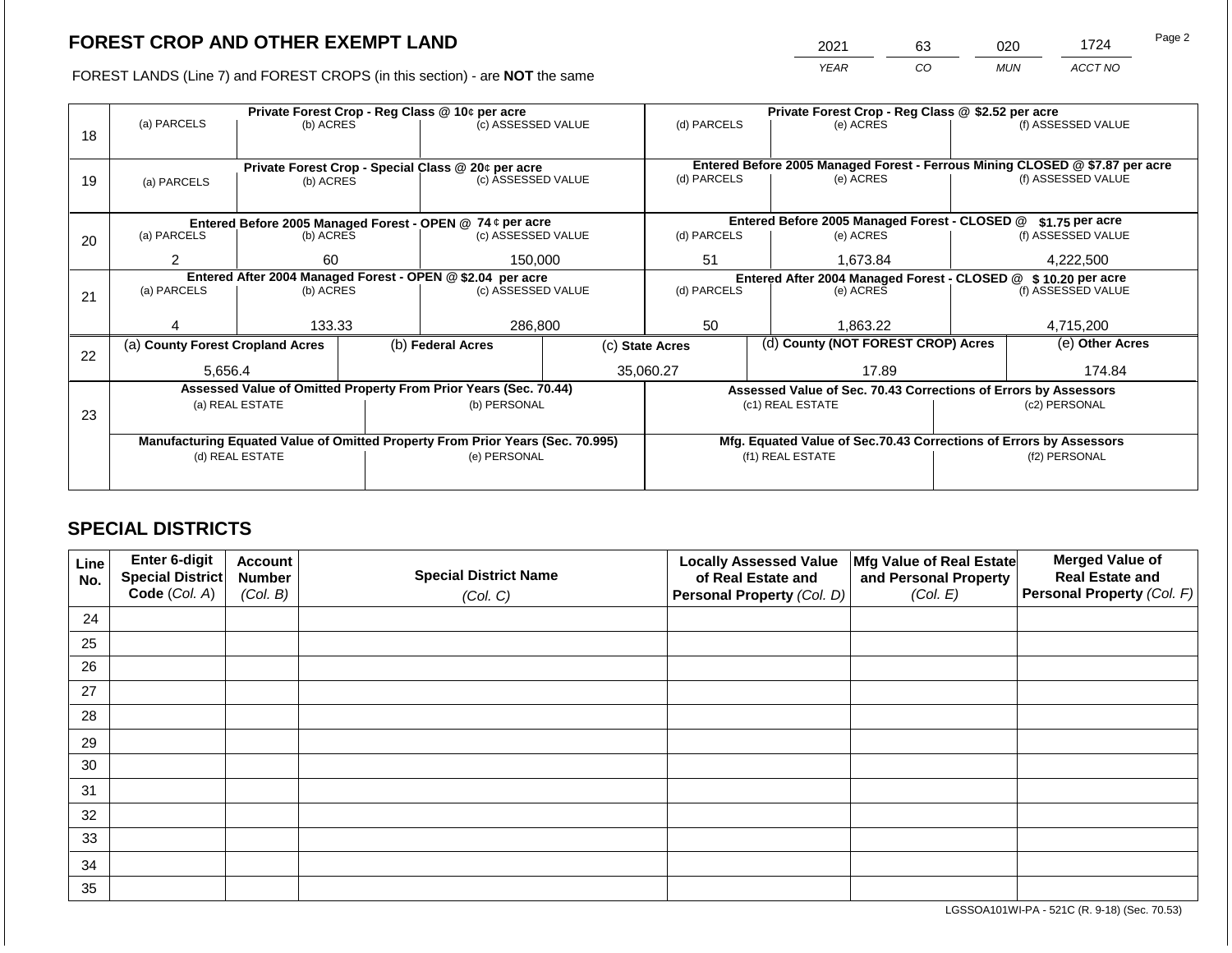| 2021 | 63 | )20 | 724     |
|------|----|-----|---------|
| YFAR | CO | MUN | ACCT NO |

| Line<br>No. | Enter 6-digit<br><b>School District</b><br>Code (Col. A) | <b>Account</b><br><b>Number</b><br>(Col. B) | <b>School District Name</b><br>(Col. C)                 | <b>Locally Assessed Value</b><br>of Real Estate and<br>Personal Property (Col. D) | Mfg Value of Real Estate<br>and Personal Property<br>(Col. E) | <b>Merged Value of</b><br><b>Real Estate and</b><br>Personal Property (Col. F) |
|-------------|----------------------------------------------------------|---------------------------------------------|---------------------------------------------------------|-----------------------------------------------------------------------------------|---------------------------------------------------------------|--------------------------------------------------------------------------------|
|             | <b>SCHOOL DISTRICTS (K-8 and K-12)</b><br>A.             |                                             |                                                         |                                                                                   |                                                               |                                                                                |
| 36          | 631526                                                   | 0372                                        | SCH D OF NORTHLAND PINES (EAGLE RIVER)                  | 261,477,676                                                                       |                                                               | 261,477,676                                                                    |
| 37          |                                                          |                                             |                                                         |                                                                                   |                                                               |                                                                                |
| 38          |                                                          |                                             |                                                         |                                                                                   |                                                               |                                                                                |
| 39          |                                                          |                                             |                                                         |                                                                                   |                                                               |                                                                                |
| 40          |                                                          |                                             |                                                         |                                                                                   |                                                               |                                                                                |
| 41          |                                                          |                                             |                                                         |                                                                                   |                                                               |                                                                                |
| 42          |                                                          |                                             |                                                         |                                                                                   |                                                               |                                                                                |
| 43          |                                                          |                                             |                                                         |                                                                                   |                                                               |                                                                                |
| 44          |                                                          |                                             |                                                         |                                                                                   |                                                               |                                                                                |
| 45          |                                                          |                                             |                                                         |                                                                                   |                                                               |                                                                                |
| 46          |                                                          |                                             |                                                         |                                                                                   |                                                               |                                                                                |
| 47          |                                                          |                                             |                                                         |                                                                                   |                                                               |                                                                                |
| 48          |                                                          |                                             |                                                         |                                                                                   |                                                               |                                                                                |
| 49          |                                                          |                                             |                                                         |                                                                                   |                                                               |                                                                                |
| 50          |                                                          |                                             | TOTAL ASSESSED VALUE OF SCHOOL DISTRICTS (K-8 and K-12) | 261,477,676                                                                       |                                                               | 261,477,676                                                                    |
|             | <b>B.</b><br><b>UNION HIGH SCHOOL DISTRICTS</b>          |                                             |                                                         |                                                                                   |                                                               |                                                                                |
| 51          |                                                          |                                             |                                                         |                                                                                   |                                                               |                                                                                |
| 52          |                                                          |                                             |                                                         |                                                                                   |                                                               |                                                                                |
| 53          |                                                          |                                             |                                                         |                                                                                   |                                                               |                                                                                |
| 54          |                                                          |                                             |                                                         |                                                                                   |                                                               |                                                                                |
| 55          |                                                          |                                             | TOTAL ASSESSED VALUE OF UNION HIGH SCHOOLS              |                                                                                   |                                                               |                                                                                |
|             | C.<br><b>TECHNICAL COLLEGE DISTRICTS</b>                 |                                             |                                                         |                                                                                   |                                                               |                                                                                |
| 56          | 001600                                                   | 0015                                        | NICOLET TECHNICAL COLLEGE<br><b>RHIN</b>                | 261,477,676                                                                       |                                                               | 261,477,676                                                                    |
| 57          |                                                          |                                             |                                                         |                                                                                   |                                                               |                                                                                |
| 58          |                                                          |                                             |                                                         |                                                                                   |                                                               |                                                                                |
| 59          |                                                          |                                             | TOTAL ASSESSED VALUE OF TECHNICAL COLLEGES              | 261,477,676                                                                       |                                                               | 261,477,676                                                                    |

 *I hereby certify, to the best of my knowledge and belief, this form is complete and correct.*

| Name                                           |  | Title | Submission date  |
|------------------------------------------------|--|-------|------------------|
| <b>CRISTA MCCRUM</b>                           |  |       | 2021<br>09<br>30 |
| Email address<br>Phone                         |  |       |                  |
| CRMCCR@VILASCOUNTYWI.GOV<br>715<br>479<br>3696 |  |       |                  |

Page 3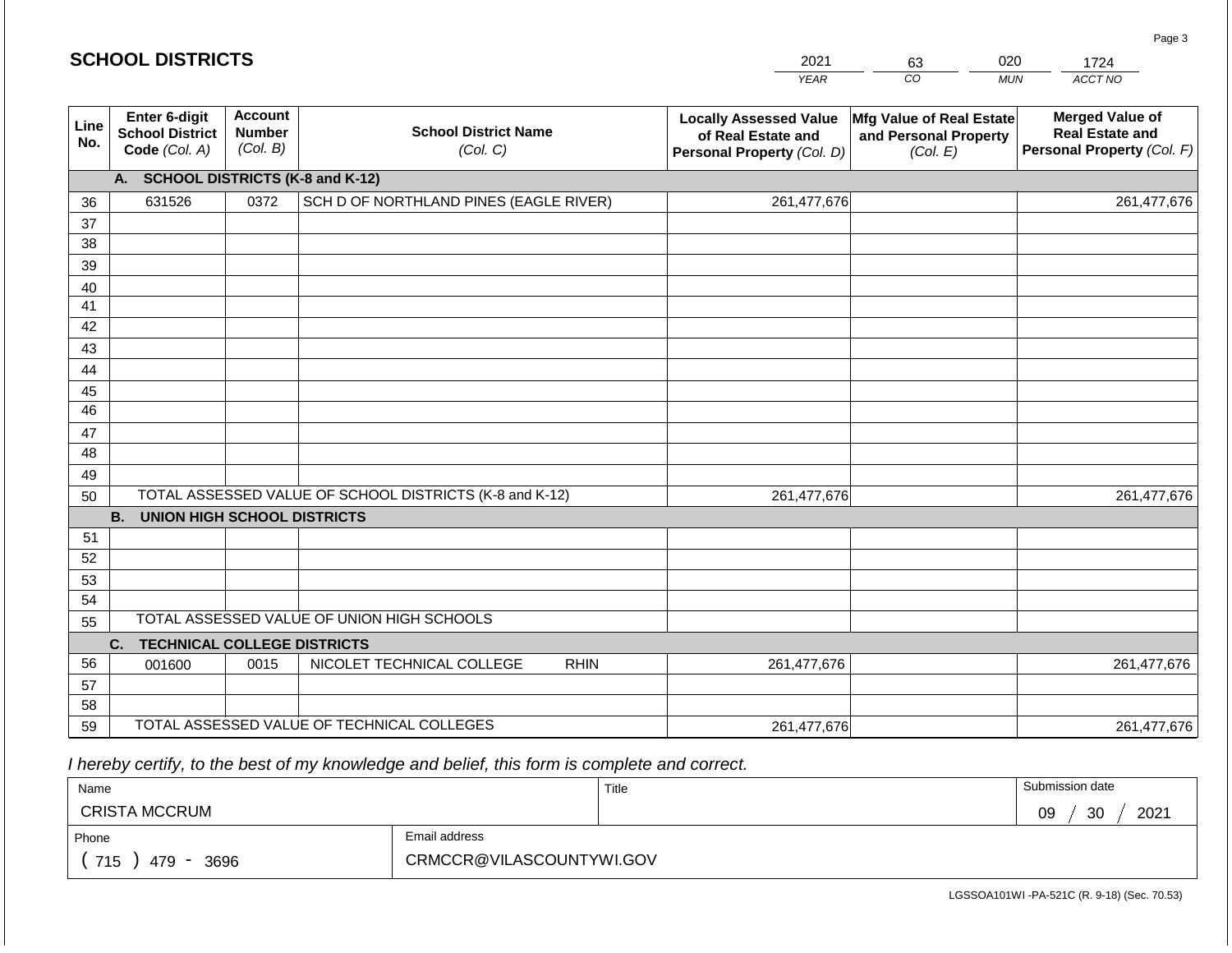- Each municipality's SOA is completed after the Board of Review and includes any changes made to the locally assessed values, under state law (sec. 70.53, Wis. Stats.)
- The Wisconsin Department of Revenue (DOR) merges the locally assessed values with the state assessed manufacturing values
- DOR provides the information regarding district names and codes. If a district is not listed, contact DOR.

Note: If you submit an amended SOA to DOR after your municipality's SOA is equated and posted to our website, we will process the SOA. However, DOR will not recalculate the *aggregate ratio or update the final SOA posted on our website. You should use the corrected values to calculate your tax rates.*

### **Page 1: Real Estate and Personal Property**

- Lines 1-9 assessed real estate values, parcel counts and acres by classification
- Lines 10-15 assessed personal property values and number of accounts by class
- Line 16 aggregate assessed value of all property subject to general property; use to calculate tax rates. Note: This line equals the total assessed value of K-8 and K-12 school districts (Line 50) and total assessed value of technical colleges (Line 59).
- Remarks assessment ratio used to calculate estimated fair market value on property tax bills

### **Page 2: Forest Crop, Other Exempt Land and Special Districts**

- Lines 18-21 private forest crop and managed forest lands assessed values
- Line  $22 -$  tax exempt land acres
- Line 23 prior years assessed value of omitted property under sec. 70.44 and correction of errors under sec. 70.43 shown by locally assessed or manufacturing real estate and personal property. Note: If there is an amount on this line, report the corresponding tax in the Statement of Taxes, Sections J or K.
- Lines 24-35 special district assessed values. These values are used to calculate tax rates for the special districts.

### **Page 3: School Districts**

- Lines 36-50 school districts (K-8 and K-12) assessed values. These values are used to calculate tax rates for school districts.
- Lines 51-55 union high school district assessed values. These values are used to calculate tax rates for union high school districts.
- Lines 56-59 technical college assessed values. These values are used to calculate tax rates for technical colleges.

If you have questions: Email: lgs@wisconsin.gov

 Phone: (608) 266-2569 or (608) 264-6892 Fax: (608) 264-6887

SHARON BROOKER TOWN OF PLUM LAKE SHARON BROOKER<br>TOWN OF PLUM LAKE<br>PO BOX 280<br>SAYNER, WI 54560 - 0280 SAYNER, WI 54560 - 0280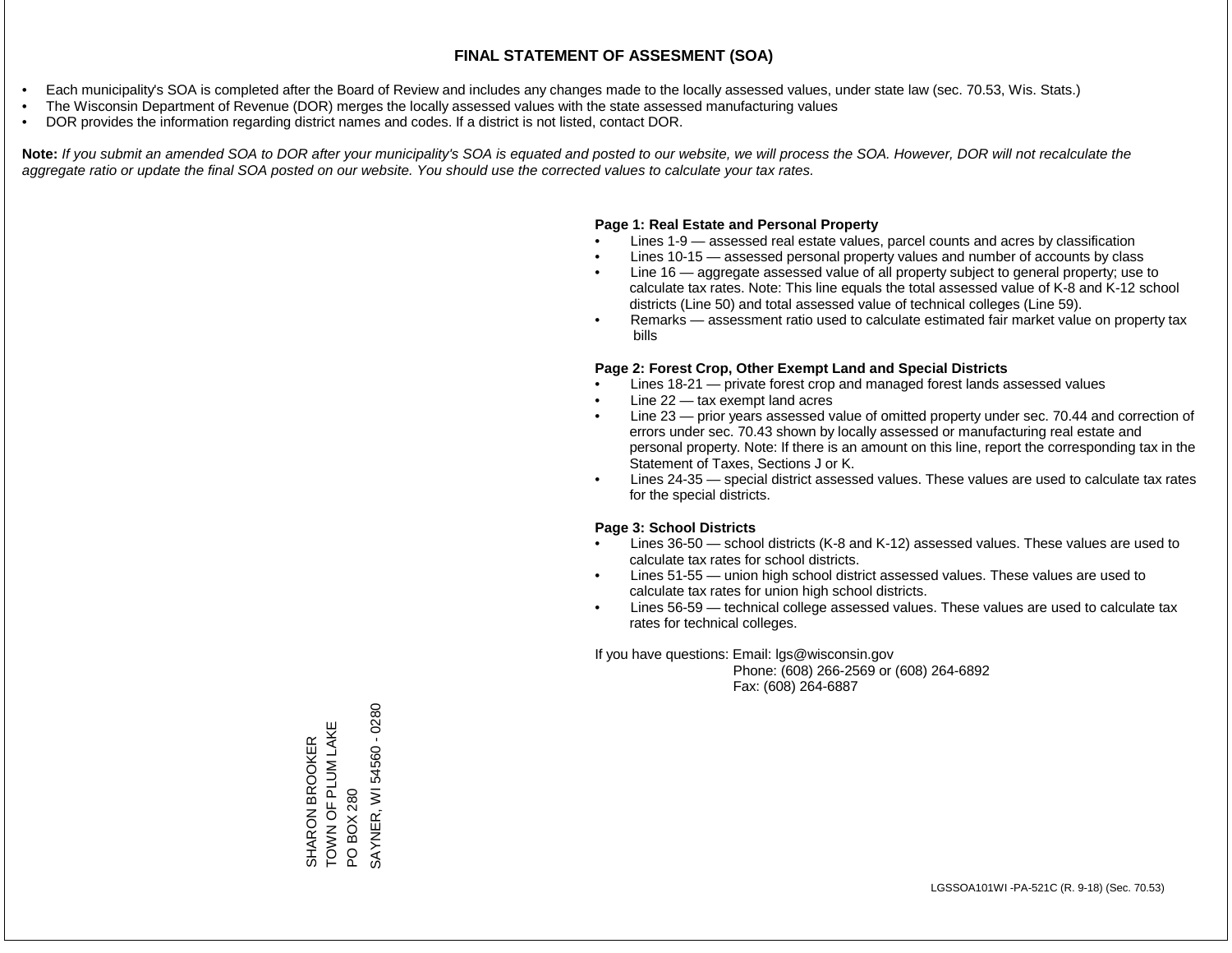|                |                                                                                                       | <b>FINAL - EQUATED</b><br><b>STATEMENT OF ASSESSMENT FOR 2021</b>                                                                                                                            |                          |              | 63       | 022                                                                 | 1725                    |                                        |             | Page 1<br>This is an Amended Return            |
|----------------|-------------------------------------------------------------------------------------------------------|----------------------------------------------------------------------------------------------------------------------------------------------------------------------------------------------|--------------------------|--------------|----------|---------------------------------------------------------------------|-------------------------|----------------------------------------|-------------|------------------------------------------------|
|                |                                                                                                       |                                                                                                                                                                                              |                          | CO           |          | <b>MUN</b>                                                          | ACCT NO                 |                                        |             |                                                |
|                | <b>FOR</b>                                                                                            | TOWN OF<br>OF.                                                                                                                                                                               | <b>PRESQUE ISLE</b>      |              |          | <b>VILAS COUNTY</b>                                                 |                         |                                        |             |                                                |
|                |                                                                                                       | Town - Village - City                                                                                                                                                                        | <b>Municipality Name</b> |              |          | <b>County Name</b>                                                  |                         |                                        |             |                                                |
| Line           |                                                                                                       | <b>REAL ESTATE</b><br>(See Lines 18 - 22 for                                                                                                                                                 |                          | PARCEL COUNT |          | NO. OF ACRES<br><b>WHOLE</b><br>TOTAL LAND MPROVEMENTS NUMBERS ONLY | <b>VALUE OF</b><br>LAND | <b>VALUE OF</b><br><b>IMPROVEMENTS</b> |             | <b>TOTAL VALUE OF LAND</b><br>AND IMPROVEMENTS |
| No.            |                                                                                                       | other Real Estate)                                                                                                                                                                           | (Col. A)                 | (Col. B)     |          | (Col, C)                                                            | (Col. D)                | (Col. E)                               |             | (Col. F)                                       |
| $\mathbf{1}$   |                                                                                                       | <b>RESIDENTIAL - Class 1</b>                                                                                                                                                                 | 2,554                    | 1,466        |          | 18,332                                                              | 325,364,300             |                                        | 249,547,600 | 574,911,900                                    |
| 2              |                                                                                                       | <b>COMMERCIAL - Class 2</b>                                                                                                                                                                  | 44                       |              | 26       | 129                                                                 | 2,411,500               |                                        | 5,267,000   | 7,678,500                                      |
| 3              |                                                                                                       | MANUFACTURING - Class 3                                                                                                                                                                      | $\mathbf 0$              |              | $\Omega$ | $\mathbf 0$                                                         | 0                       |                                        | 0           | 0                                              |
| $\overline{4}$ |                                                                                                       | <b>AGRICULTURAL - Class 4</b>                                                                                                                                                                | $\mathbf 0$              |              |          | 0                                                                   | 0                       |                                        |             | $\Omega$                                       |
| 5              |                                                                                                       | UNDEVELOPED - Class 5                                                                                                                                                                        | 0                        |              |          | 0                                                                   | 0                       |                                        |             | $\Omega$                                       |
| 6              |                                                                                                       | AGRICULTURAL FOREST - Class 5m                                                                                                                                                               | $\mathbf 0$              |              |          | $\overline{0}$                                                      | $\mathbf 0$             |                                        |             | $\Omega$                                       |
| $\overline{7}$ |                                                                                                       | <b>FOREST LANDS - Class 6</b>                                                                                                                                                                | 92                       |              |          | 4,951                                                               | 8,615,800               |                                        |             | 8,615,800                                      |
| 8              |                                                                                                       | OTHER - Class 7                                                                                                                                                                              | $\Omega$                 |              | $\Omega$ | $\Omega$                                                            | $\Omega$                |                                        | $\Omega$    | <sup>0</sup>                                   |
| 9              |                                                                                                       | <b>TOTAL - ALL COLUMNS</b>                                                                                                                                                                   | 2.690                    | 1,492        |          | 23,412                                                              | 336,391,600             |                                        | 254,814,600 | 591,206,200                                    |
| 10             |                                                                                                       | NUMBER OF PERSONAL PROPERTY ACCOUNTS IN ROLL                                                                                                                                                 |                          |              |          | 26                                                                  | <b>LOCALLY ASSESSED</b> | <b>MANUFACTURING</b>                   |             | <b>MERGED</b>                                  |
| 11             |                                                                                                       | BOATS AND OTHER WATERCRAFT NOT EXEMPT - Code 1                                                                                                                                               |                          |              |          |                                                                     | 0                       |                                        | 0           | $\Omega$                                       |
| 12             |                                                                                                       | MACHINERY, TOOLS AND PATTERNS - Code 2                                                                                                                                                       |                          |              |          |                                                                     |                         |                                        | 0           | $\Omega$                                       |
| 13             |                                                                                                       | FURNITURE, FIXTURES AND EQUIPMENT - Code 3                                                                                                                                                   |                          |              |          |                                                                     | 465,600                 |                                        | 0           | 465,600                                        |
| 14             |                                                                                                       | ALL OTHER PERSONAL PROPERTY NOT EXEMPT - Codes 4A, 4B, 4C                                                                                                                                    |                          | 191,500      |          | $\mathbf 0$                                                         | 191,500                 |                                        |             |                                                |
| 15             | TOTAL OF PERSONAL PROPERTY NOT EXEMPT (Total of Lines 11-14)                                          |                                                                                                                                                                                              |                          |              |          |                                                                     | 657,100                 |                                        | $\Omega$    | 657,100                                        |
| 16             |                                                                                                       | AGGREGATE ASSESSED VALUE OF ALL PROPERTY SUBJECT TO THE GENERAL PROPERTY TAX (Total of Lines 9F and 15F)<br>MUST EQUAL TOTAL VALUE OF THE SCHOOL DISTRICTS (K-12 PLUS K-8) - Line 50, Col. F |                          |              |          |                                                                     |                         |                                        |             | 591,863,300                                    |
| 17             | Name of Assessor<br><b>BOARD OF REVIEW</b><br>DATE OF FINAL ADJOURNMENT<br>11/20/2021<br>PAUL CARLSON |                                                                                                                                                                                              |                          |              |          |                                                                     |                         |                                        | Telephone # | (715) 686-7738                                 |

The Assessment Ratio to be used in calculating the estimated Fair Market Value on tax bills for this tax district is .97462251

This ratio should be used to convert assessed values to "Calculate Equalized Values" in Step 1 of the Lottery and Gaming Credit Calculations.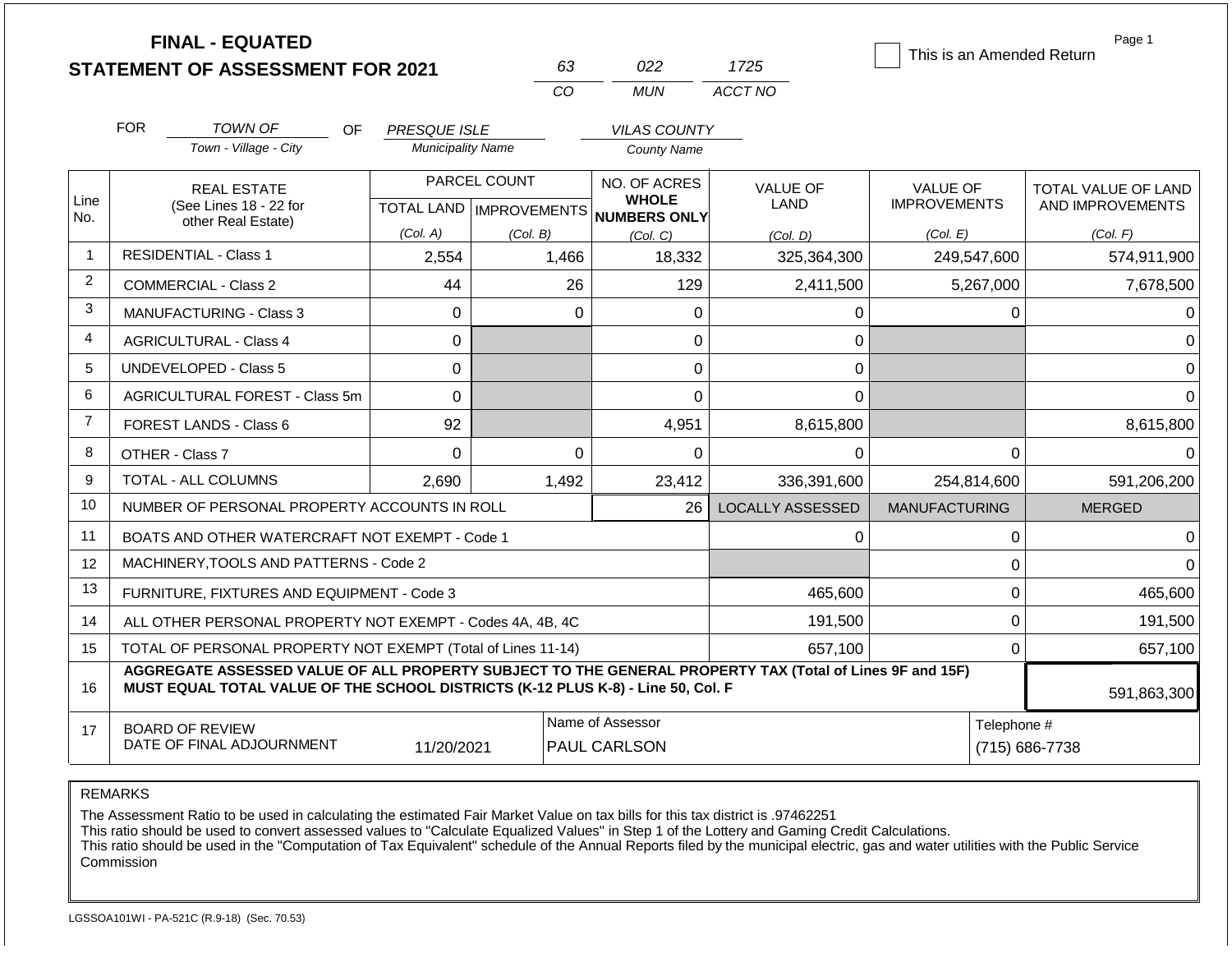2021 63 022 1725 Page 2

FOREST LANDS (Line 7) and FOREST CROPS (in this section) - are **NOT** the same *YEAR CO MUN ACCT NO*

|    | Private Forest Crop - Reg Class @ 10¢ per acre                                 |                 |  |                                                                          |  | Private Forest Crop - Reg Class @ \$2.52 per acre               |                                                                    |                                               |  |                                                                              |
|----|--------------------------------------------------------------------------------|-----------------|--|--------------------------------------------------------------------------|--|-----------------------------------------------------------------|--------------------------------------------------------------------|-----------------------------------------------|--|------------------------------------------------------------------------------|
|    | (a) PARCELS                                                                    | (b) ACRES       |  | (c) ASSESSED VALUE                                                       |  | (d) PARCELS                                                     |                                                                    | (e) ACRES                                     |  | (f) ASSESSED VALUE                                                           |
| 18 |                                                                                |                 |  |                                                                          |  |                                                                 |                                                                    |                                               |  |                                                                              |
|    |                                                                                |                 |  |                                                                          |  |                                                                 |                                                                    |                                               |  | Entered Before 2005 Managed Forest - Ferrous Mining CLOSED @ \$7.87 per acre |
| 19 |                                                                                |                 |  | Private Forest Crop - Special Class @ 20¢ per acre<br>(c) ASSESSED VALUE |  | (d) PARCELS                                                     |                                                                    | (e) ACRES                                     |  | (f) ASSESSED VALUE                                                           |
|    | (a) PARCELS                                                                    | (b) ACRES       |  |                                                                          |  |                                                                 |                                                                    |                                               |  |                                                                              |
|    |                                                                                |                 |  |                                                                          |  |                                                                 |                                                                    |                                               |  |                                                                              |
|    |                                                                                |                 |  | Entered Before 2005 Managed Forest - OPEN @ 74 ¢ per acre                |  |                                                                 |                                                                    | Entered Before 2005 Managed Forest - CLOSED @ |  | $$1.75$ per acre                                                             |
| 20 | (a) PARCELS                                                                    | (b) ACRES       |  | (c) ASSESSED VALUE                                                       |  | (d) PARCELS                                                     |                                                                    | (e) ACRES                                     |  | (f) ASSESSED VALUE                                                           |
|    |                                                                                |                 |  |                                                                          |  |                                                                 |                                                                    |                                               |  |                                                                              |
|    | 2                                                                              | 28              |  | 382,000                                                                  |  | 17                                                              |                                                                    | 454                                           |  | 3,355,700                                                                    |
|    |                                                                                |                 |  | Entered After 2004 Managed Forest - OPEN @ \$2.04 per acre               |  | Entered After 2004 Managed Forest - CLOSED @ \$ 10.20 per acre  |                                                                    |                                               |  |                                                                              |
| 21 | (a) PARCELS                                                                    | (b) ACRES       |  | (c) ASSESSED VALUE                                                       |  | (d) PARCELS                                                     |                                                                    | (e) ACRES                                     |  | (f) ASSESSED VALUE                                                           |
|    |                                                                                |                 |  |                                                                          |  |                                                                 |                                                                    |                                               |  |                                                                              |
|    | 45                                                                             | 1,908.64        |  | 4,609,000                                                                |  | 48                                                              |                                                                    | 1,274.48                                      |  | 5,502,600                                                                    |
|    | (a) County Forest Cropland Acres                                               |                 |  | (b) Federal Acres                                                        |  | (c) State Acres                                                 |                                                                    | (d) County (NOT FOREST CROP) Acres            |  | (e) Other Acres                                                              |
| 22 |                                                                                |                 |  |                                                                          |  |                                                                 |                                                                    |                                               |  |                                                                              |
|    |                                                                                |                 |  | 1.5                                                                      |  | 8,352.25                                                        |                                                                    | 10.96                                         |  | 3,912.61                                                                     |
|    |                                                                                |                 |  | Assessed Value of Omitted Property From Prior Years (Sec. 70.44)         |  | Assessed Value of Sec. 70.43 Corrections of Errors by Assessors |                                                                    |                                               |  |                                                                              |
|    |                                                                                | (a) REAL ESTATE |  | (b) PERSONAL                                                             |  |                                                                 |                                                                    | (c1) REAL ESTATE                              |  | (c2) PERSONAL                                                                |
| 23 |                                                                                |                 |  |                                                                          |  |                                                                 |                                                                    |                                               |  |                                                                              |
|    | Manufacturing Equated Value of Omitted Property From Prior Years (Sec. 70.995) |                 |  |                                                                          |  |                                                                 | Mfg. Equated Value of Sec.70.43 Corrections of Errors by Assessors |                                               |  |                                                                              |
|    |                                                                                | (d) REAL ESTATE |  | (e) PERSONAL                                                             |  |                                                                 |                                                                    | (f1) REAL ESTATE                              |  | (f2) PERSONAL                                                                |
|    |                                                                                |                 |  |                                                                          |  |                                                                 |                                                                    |                                               |  |                                                                              |
|    |                                                                                |                 |  |                                                                          |  |                                                                 |                                                                    |                                               |  |                                                                              |

### **SPECIAL DISTRICTS**

| Line<br>No. | Enter 6-digit<br>Special District<br>Code (Col. A) | <b>Account</b><br><b>Number</b><br>(Col. B) | <b>Special District Name</b><br>(Col. C) | <b>Locally Assessed Value</b><br>of Real Estate and<br><b>Personal Property (Col. D)</b> | Mfg Value of Real Estate<br>and Personal Property<br>(Col. E) | <b>Merged Value of</b><br><b>Real Estate and</b><br>Personal Property (Col. F) |
|-------------|----------------------------------------------------|---------------------------------------------|------------------------------------------|------------------------------------------------------------------------------------------|---------------------------------------------------------------|--------------------------------------------------------------------------------|
| 24          |                                                    |                                             |                                          |                                                                                          |                                                               |                                                                                |
| 25          |                                                    |                                             |                                          |                                                                                          |                                                               |                                                                                |
| 26          |                                                    |                                             |                                          |                                                                                          |                                                               |                                                                                |
| 27          |                                                    |                                             |                                          |                                                                                          |                                                               |                                                                                |
| 28          |                                                    |                                             |                                          |                                                                                          |                                                               |                                                                                |
| 29          |                                                    |                                             |                                          |                                                                                          |                                                               |                                                                                |
| 30          |                                                    |                                             |                                          |                                                                                          |                                                               |                                                                                |
| 31          |                                                    |                                             |                                          |                                                                                          |                                                               |                                                                                |
| 32          |                                                    |                                             |                                          |                                                                                          |                                                               |                                                                                |
| 33          |                                                    |                                             |                                          |                                                                                          |                                                               |                                                                                |
| 34          |                                                    |                                             |                                          |                                                                                          |                                                               |                                                                                |
| 35          |                                                    |                                             |                                          |                                                                                          |                                                               |                                                                                |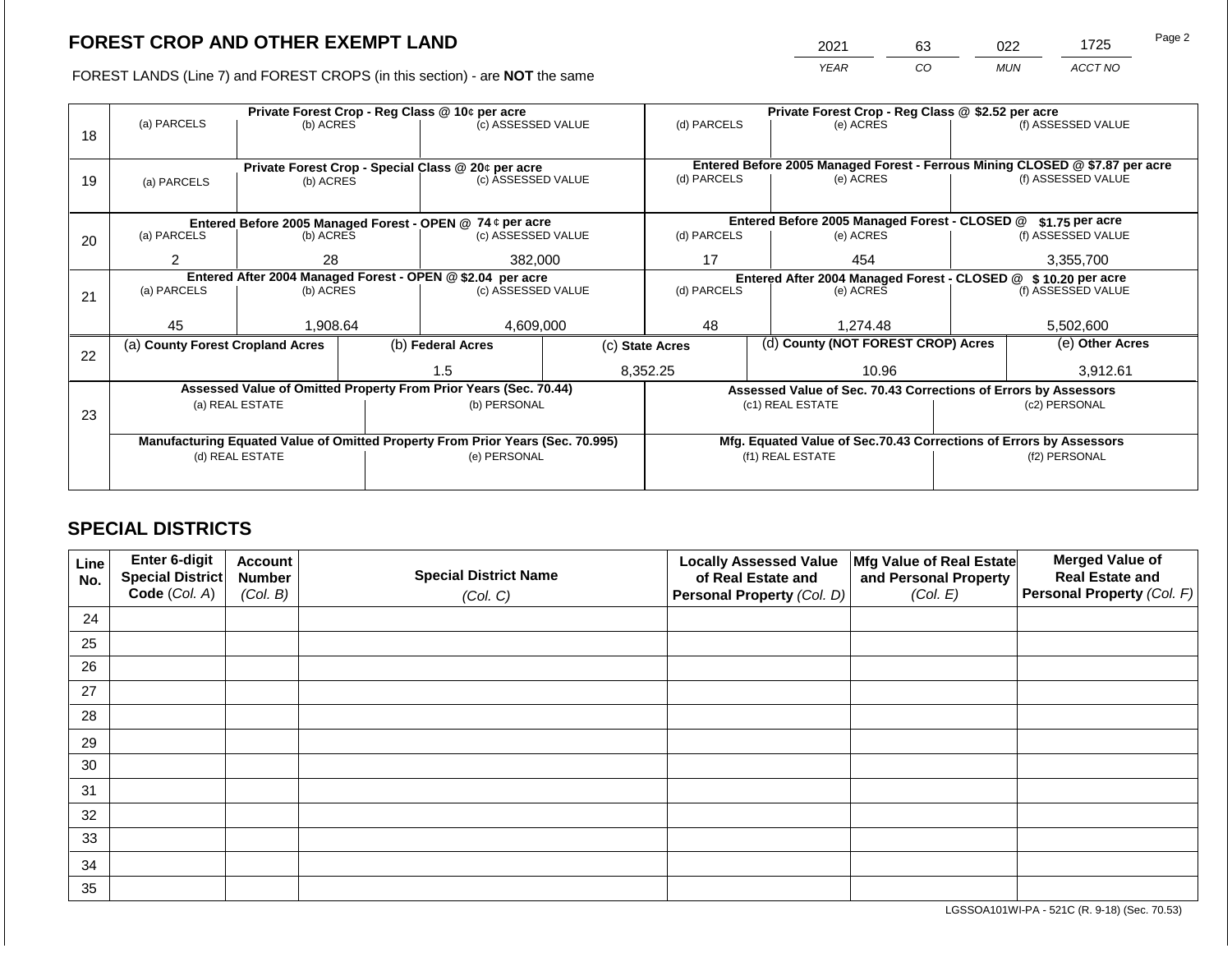|             | <b>SCHOOL DISTRICTS</b>                                  |                                             |                                                         | 2021                                                                              | 63                                                            | 022<br>1725                                                                    |
|-------------|----------------------------------------------------------|---------------------------------------------|---------------------------------------------------------|-----------------------------------------------------------------------------------|---------------------------------------------------------------|--------------------------------------------------------------------------------|
|             |                                                          |                                             |                                                         | <b>YEAR</b>                                                                       | CO                                                            | ACCT NO<br><b>MUN</b>                                                          |
| Line<br>No. | Enter 6-digit<br><b>School District</b><br>Code (Col. A) | <b>Account</b><br><b>Number</b><br>(Col. B) | <b>School District Name</b><br>(Col. C)                 | <b>Locally Assessed Value</b><br>of Real Estate and<br>Personal Property (Col. D) | Mfg Value of Real Estate<br>and Personal Property<br>(Col. E) | <b>Merged Value of</b><br><b>Real Estate and</b><br>Personal Property (Col. F) |
|             | А.                                                       |                                             | <b>SCHOOL DISTRICTS (K-8 and K-12)</b>                  |                                                                                   |                                                               |                                                                                |
| 36          | 630616                                                   | 0371                                        | SCH D OF NORTH LAKELAND                                 | 591,863,300                                                                       |                                                               | 591,863,300                                                                    |
| 37          |                                                          |                                             |                                                         |                                                                                   |                                                               |                                                                                |
| 38          |                                                          |                                             |                                                         |                                                                                   |                                                               |                                                                                |
| 39          |                                                          |                                             |                                                         |                                                                                   |                                                               |                                                                                |
| 40          |                                                          |                                             |                                                         |                                                                                   |                                                               |                                                                                |
| 41          |                                                          |                                             |                                                         |                                                                                   |                                                               |                                                                                |
| 42          |                                                          |                                             |                                                         |                                                                                   |                                                               |                                                                                |
| 43          |                                                          |                                             |                                                         |                                                                                   |                                                               |                                                                                |
| 44          |                                                          |                                             |                                                         |                                                                                   |                                                               |                                                                                |
| 45<br>46    |                                                          |                                             |                                                         |                                                                                   |                                                               |                                                                                |
| 47          |                                                          |                                             |                                                         |                                                                                   |                                                               |                                                                                |
| 48          |                                                          |                                             |                                                         |                                                                                   |                                                               |                                                                                |
| 49          |                                                          |                                             |                                                         |                                                                                   |                                                               |                                                                                |
| 50          |                                                          |                                             | TOTAL ASSESSED VALUE OF SCHOOL DISTRICTS (K-8 and K-12) | 591,863,300                                                                       |                                                               | 591,863,300                                                                    |
|             | <b>B.</b><br><b>UNION HIGH SCHOOL DISTRICTS</b>          |                                             |                                                         |                                                                                   |                                                               |                                                                                |
| 51          | 433647                                                   | 0261                                        | UHS D OF LAKELAND UNION HIGH                            | 591,863,300                                                                       |                                                               | 591,863,300                                                                    |
| 52          |                                                          |                                             |                                                         |                                                                                   |                                                               |                                                                                |
| 53          |                                                          |                                             |                                                         |                                                                                   |                                                               |                                                                                |
| 54          |                                                          |                                             |                                                         |                                                                                   |                                                               |                                                                                |
| 55          |                                                          |                                             | TOTAL ASSESSED VALUE OF UNION HIGH SCHOOLS              | 591,863,300                                                                       |                                                               | 591,863,300                                                                    |
|             | C.<br><b>TECHNICAL COLLEGE DISTRICTS</b>                 |                                             |                                                         |                                                                                   |                                                               |                                                                                |
| 56          | 001600                                                   | 0015                                        | NICOLET TECHNICAL COLLEGE<br><b>RHIN</b>                | 591,863,300                                                                       |                                                               | 591,863,300                                                                    |
| 57          |                                                          |                                             |                                                         |                                                                                   |                                                               |                                                                                |
| 58          |                                                          |                                             |                                                         |                                                                                   |                                                               |                                                                                |
| 59          |                                                          |                                             | TOTAL ASSESSED VALUE OF TECHNICAL COLLEGES              | 591,863,300                                                                       |                                                               | 591,863,300                                                                    |

 *I hereby certify, to the best of my knowledge and belief, this form is complete and correct.*

| Name                                           |               | Title | Submission date  |
|------------------------------------------------|---------------|-------|------------------|
| <b>CRISTA MCCRUM</b>                           |               |       | 2021<br>ററ<br>-- |
| Phone                                          | Email address |       |                  |
| CRMCCR@VILASCOUNTYWI.GOV<br>175<br>3696<br>479 |               |       |                  |

LGSSOA101WI -PA-521C (R. 9-18) (Sec. 70.53)

Page 3

| <b>SCHOOL DISTRICTS</b> |  |
|-------------------------|--|
|-------------------------|--|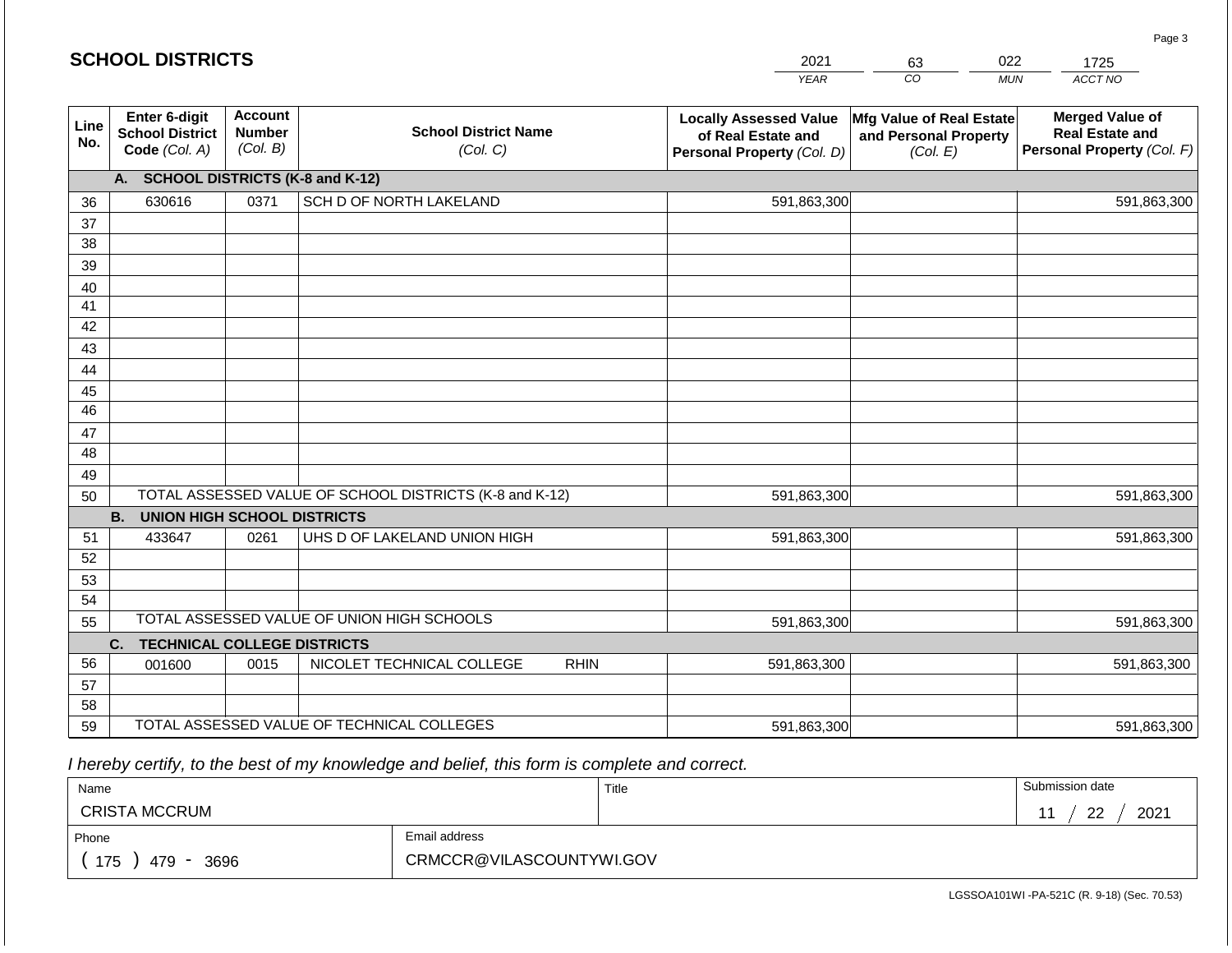- Each municipality's SOA is completed after the Board of Review and includes any changes made to the locally assessed values, under state law (sec. 70.53, Wis. Stats.)
- The Wisconsin Department of Revenue (DOR) merges the locally assessed values with the state assessed manufacturing values
- DOR provides the information regarding district names and codes. If a district is not listed, contact DOR.

Note: If you submit an amended SOA to DOR after your municipality's SOA is equated and posted to our website, we will process the SOA. However, DOR will not recalculate the *aggregate ratio or update the final SOA posted on our website. You should use the corrected values to calculate your tax rates.*

### **Page 1: Real Estate and Personal Property**

- Lines 1-9 assessed real estate values, parcel counts and acres by classification
- Lines 10-15 assessed personal property values and number of accounts by class
- Line 16 aggregate assessed value of all property subject to general property; use to calculate tax rates. Note: This line equals the total assessed value of K-8 and K-12 school districts (Line 50) and total assessed value of technical colleges (Line 59).
- Remarks assessment ratio used to calculate estimated fair market value on property tax bills

### **Page 2: Forest Crop, Other Exempt Land and Special Districts**

- Lines 18-21 private forest crop and managed forest lands assessed values
- Line  $22 -$  tax exempt land acres
- Line 23 prior years assessed value of omitted property under sec. 70.44 and correction of errors under sec. 70.43 shown by locally assessed or manufacturing real estate and personal property. Note: If there is an amount on this line, report the corresponding tax in the Statement of Taxes, Sections J or K.
- Lines 24-35 special district assessed values. These values are used to calculate tax rates for the special districts.

### **Page 3: School Districts**

- Lines 36-50 school districts (K-8 and K-12) assessed values. These values are used to calculate tax rates for school districts.
- Lines 51-55 union high school district assessed values. These values are used to calculate tax rates for union high school districts.
- Lines 56-59 technical college assessed values. These values are used to calculate tax rates for technical colleges.

If you have questions: Email: lgs@wisconsin.gov

 Phone: (608) 266-2569 or (608) 264-6892 Fax: (608) 264-6887

 $-0130$ PRESQUE ISLE, WI 54557 - 0130TOWN OF PRESQUE ISLE LORINE WALTERS<br>TOWN OF PRESQUE ISLE PRESQUE ISLE, WI 54557 SCHOOL LOOP RD 8306 SCHOOL LOOP RD LORINE WALTERS 8306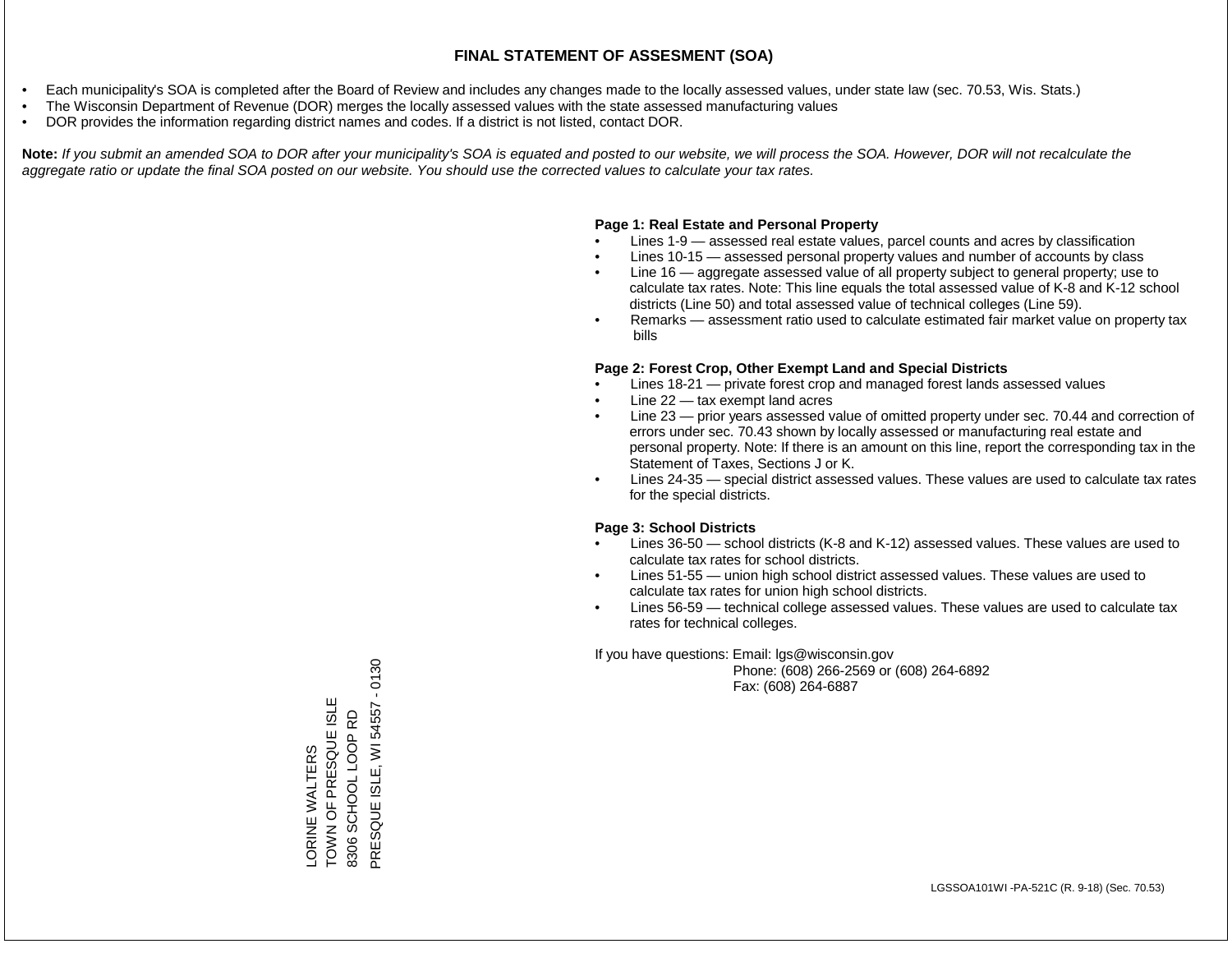|                |                                                                                                                      | <b>FINAL - EQUATED</b><br><b>STATEMENT OF ASSESSMENT FOR 2021</b>                                                                                                                            |                          |                                           | 63             | 024                                          | 1726                    |                                        |                | Page 1<br>This is an Amended Return            |
|----------------|----------------------------------------------------------------------------------------------------------------------|----------------------------------------------------------------------------------------------------------------------------------------------------------------------------------------------|--------------------------|-------------------------------------------|----------------|----------------------------------------------|-------------------------|----------------------------------------|----------------|------------------------------------------------|
|                |                                                                                                                      |                                                                                                                                                                                              |                          |                                           | CO             | <b>MUN</b>                                   | ACCT NO                 |                                        |                |                                                |
|                | <b>FOR</b>                                                                                                           | <b>TOWN OF</b><br><b>OF</b>                                                                                                                                                                  | <b>SAINT GERMAIN</b>     |                                           |                | <b>VILAS COUNTY</b>                          |                         |                                        |                |                                                |
|                |                                                                                                                      | Town - Village - City                                                                                                                                                                        | <b>Municipality Name</b> |                                           |                | <b>County Name</b>                           |                         |                                        |                |                                                |
| Line<br>No.    |                                                                                                                      | <b>REAL ESTATE</b><br>(See Lines 18 - 22 for                                                                                                                                                 |                          | PARCEL COUNT<br>TOTAL LAND   IMPROVEMENTS |                | NO. OF ACRES<br><b>WHOLE</b><br>NUMBERS ONLY | <b>VALUE OF</b><br>LAND | <b>VALUE OF</b><br><b>IMPROVEMENTS</b> |                | <b>TOTAL VALUE OF LAND</b><br>AND IMPROVEMENTS |
|                |                                                                                                                      | other Real Estate)                                                                                                                                                                           | (Col. A)                 | (Col. B)                                  |                | (Col. C)                                     | (Col. D)                | (Col. E)                               |                | (Col. F)                                       |
| $\overline{1}$ |                                                                                                                      | <b>RESIDENTIAL - Class 1</b>                                                                                                                                                                 | 3,705                    |                                           | 2,442          | 7,113                                        | 319,165,600             |                                        | 331,572,700    | 650,738,300                                    |
| $\overline{2}$ |                                                                                                                      | <b>COMMERCIAL - Class 2</b>                                                                                                                                                                  | 164                      |                                           | 100            | 387                                          | 13,145,200              |                                        | 27,368,800     | 40,514,000                                     |
| 3              |                                                                                                                      | <b>MANUFACTURING - Class 3</b>                                                                                                                                                               | $\mathbf{0}$             |                                           | $\Omega$       | 0                                            | 0                       |                                        | $\Omega$       | O                                              |
| 4              |                                                                                                                      | <b>AGRICULTURAL - Class 4</b>                                                                                                                                                                | 0                        |                                           |                | 0                                            | 0                       |                                        |                | $\Omega$                                       |
| 5              |                                                                                                                      | <b>UNDEVELOPED - Class 5</b>                                                                                                                                                                 | $\Omega$                 |                                           |                | 0                                            | 0                       |                                        |                | $\Omega$                                       |
| 6              |                                                                                                                      | <b>AGRICULTURAL FOREST - Class 5m</b>                                                                                                                                                        | 0                        |                                           | $\overline{0}$ |                                              | 0                       |                                        |                | $\Omega$                                       |
| $\overline{7}$ |                                                                                                                      | FOREST LANDS - Class 6                                                                                                                                                                       | 46                       |                                           |                | 1,636                                        | 3,847,400               |                                        |                | 3,847,400                                      |
| 8              |                                                                                                                      | OTHER - Class 7                                                                                                                                                                              | $\Omega$                 |                                           | $\Omega$       | 0                                            | $\Omega$                |                                        | $\mathbf 0$    | $\Omega$                                       |
| 9              |                                                                                                                      | <b>TOTAL - ALL COLUMNS</b>                                                                                                                                                                   | 3,915                    | 2,542                                     |                | 9,136                                        | 336,158,200             |                                        | 358.941.500    | 695,099,700                                    |
| 10             |                                                                                                                      | NUMBER OF PERSONAL PROPERTY ACCOUNTS IN ROLL                                                                                                                                                 |                          |                                           |                | 108                                          | LOCALLY ASSESSED        | <b>MANUFACTURING</b>                   |                | <b>MERGED</b>                                  |
| 11             |                                                                                                                      | BOATS AND OTHER WATERCRAFT NOT EXEMPT - Code 1                                                                                                                                               |                          |                                           |                |                                              | 0                       |                                        | 0              | $\Omega$                                       |
| 12             |                                                                                                                      | MACHINERY, TOOLS AND PATTERNS - Code 2                                                                                                                                                       |                          |                                           |                |                                              |                         |                                        | $\mathsf 0$    | $\Omega$                                       |
| 13             |                                                                                                                      | FURNITURE, FIXTURES AND EQUIPMENT - Code 3                                                                                                                                                   |                          |                                           |                |                                              | 2,296,700               |                                        | $\mathbf 0$    | 2,296,700                                      |
| 14             | 2,444,500<br>ALL OTHER PERSONAL PROPERTY NOT EXEMPT - Codes 4A, 4B, 4C                                               |                                                                                                                                                                                              |                          |                                           |                |                                              |                         |                                        | $\mathbf 0$    | 2,444,500                                      |
| 15             | TOTAL OF PERSONAL PROPERTY NOT EXEMPT (Total of Lines 11-14)<br>4,741,200<br>$\Omega$                                |                                                                                                                                                                                              |                          |                                           |                |                                              |                         | 4,741,200                              |                |                                                |
| 16             |                                                                                                                      | AGGREGATE ASSESSED VALUE OF ALL PROPERTY SUBJECT TO THE GENERAL PROPERTY TAX (Total of Lines 9F and 15F)<br>MUST EQUAL TOTAL VALUE OF THE SCHOOL DISTRICTS (K-12 PLUS K-8) - Line 50, Col. F |                          |                                           |                |                                              |                         |                                        |                | 699,840,900                                    |
| 17             | Name of Assessor<br>Telephone #<br><b>BOARD OF REVIEW</b><br>DATE OF FINAL ADJOURNMENT<br>10/28/2021<br>PAUL CARLSON |                                                                                                                                                                                              |                          |                                           |                |                                              |                         |                                        | (715) 686-7738 |                                                |

The Assessment Ratio to be used in calculating the estimated Fair Market Value on tax bills for this tax district is .942496781

This ratio should be used to convert assessed values to "Calculate Equalized Values" in Step 1 of the Lottery and Gaming Credit Calculations.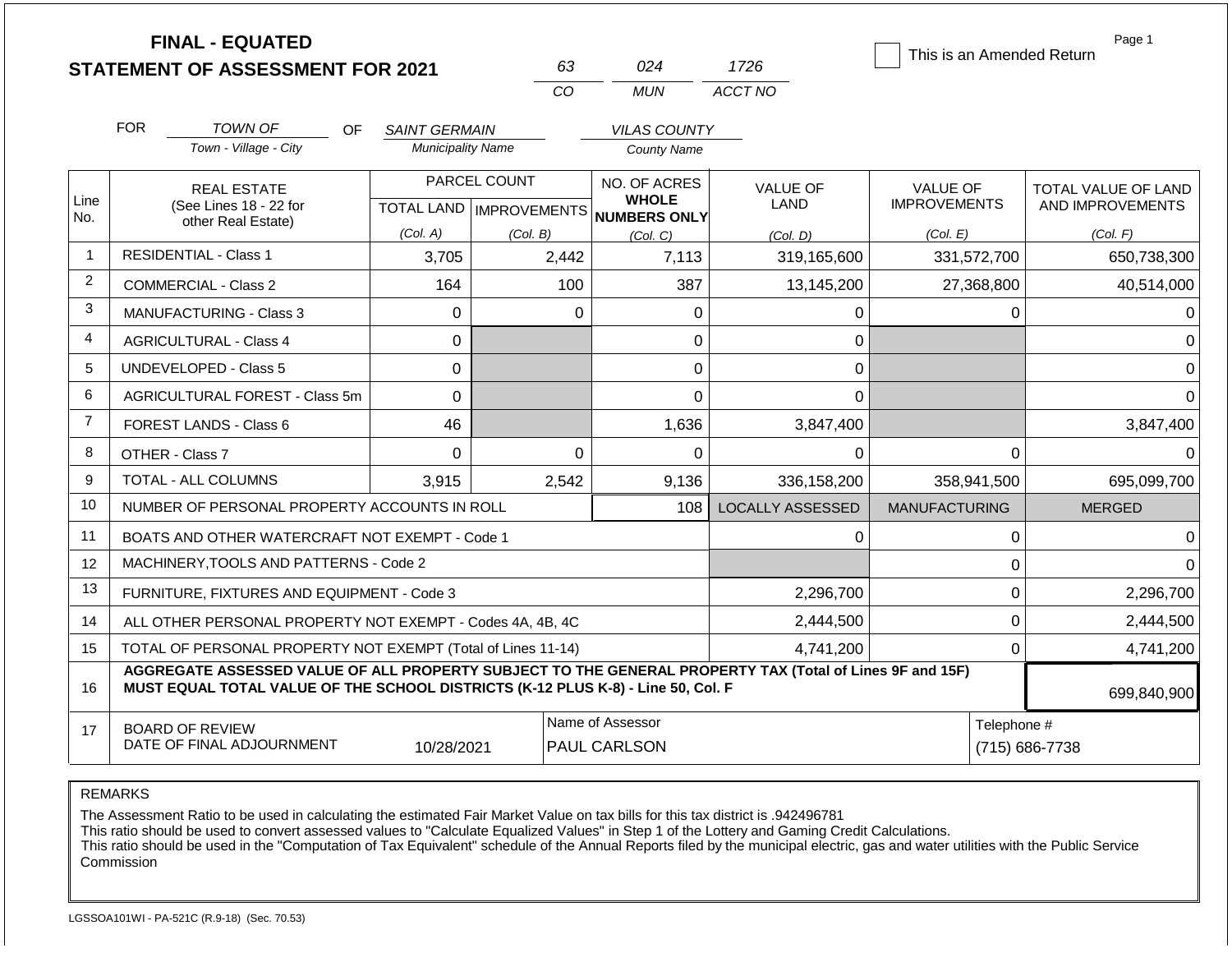2021 63 024 1726

FOREST LANDS (Line 7) and FOREST CROPS (in this section) - are **NOT** the same *YEAR CO MUN ACCT NO*

|    | Private Forest Crop - Reg Class @ 10¢ per acre                                 |                 |  |                                                                  |                                                                |                    | Private Forest Crop - Reg Class @ \$2.52 per acre |                                                                    |                                                                                                    |                    |  |
|----|--------------------------------------------------------------------------------|-----------------|--|------------------------------------------------------------------|----------------------------------------------------------------|--------------------|---------------------------------------------------|--------------------------------------------------------------------|----------------------------------------------------------------------------------------------------|--------------------|--|
|    | (a) PARCELS                                                                    | (b) ACRES       |  | (c) ASSESSED VALUE                                               |                                                                | (d) PARCELS        |                                                   | (e) ACRES                                                          |                                                                                                    | (f) ASSESSED VALUE |  |
| 18 |                                                                                |                 |  |                                                                  |                                                                |                    |                                                   |                                                                    |                                                                                                    |                    |  |
|    |                                                                                |                 |  |                                                                  |                                                                |                    |                                                   |                                                                    |                                                                                                    |                    |  |
|    |                                                                                |                 |  | Private Forest Crop - Special Class @ 20¢ per acre               |                                                                | (d) PARCELS        |                                                   | (e) ACRES                                                          | Entered Before 2005 Managed Forest - Ferrous Mining CLOSED @ \$7.87 per acre<br>(f) ASSESSED VALUE |                    |  |
| 19 | (a) PARCELS                                                                    | (b) ACRES       |  | (c) ASSESSED VALUE                                               |                                                                |                    |                                                   |                                                                    |                                                                                                    |                    |  |
|    |                                                                                |                 |  |                                                                  |                                                                |                    |                                                   |                                                                    |                                                                                                    |                    |  |
|    |                                                                                |                 |  | Entered Before 2005 Managed Forest - OPEN @ 74 ¢ per acre        |                                                                |                    |                                                   | Entered Before 2005 Managed Forest - CLOSED @                      |                                                                                                    | $$1.75$ per acre   |  |
| 20 | (a) PARCELS                                                                    | (b) ACRES       |  | (c) ASSESSED VALUE                                               |                                                                | (d) PARCELS        |                                                   | (e) ACRES                                                          |                                                                                                    | (f) ASSESSED VALUE |  |
|    |                                                                                |                 |  |                                                                  |                                                                |                    |                                                   |                                                                    |                                                                                                    |                    |  |
|    |                                                                                |                 |  |                                                                  |                                                                | 15                 |                                                   | 391.58                                                             |                                                                                                    | 1,714,500          |  |
|    |                                                                                |                 |  | Entered After 2004 Managed Forest - OPEN @ \$2.04 per acre       | Entered After 2004 Managed Forest - CLOSED @ \$ 10.20 per acre |                    |                                                   |                                                                    |                                                                                                    |                    |  |
| 21 | (a) PARCELS                                                                    | (b) ACRES       |  | (c) ASSESSED VALUE                                               |                                                                | (d) PARCELS        |                                                   | (e) ACRES                                                          |                                                                                                    | (f) ASSESSED VALUE |  |
|    |                                                                                |                 |  |                                                                  |                                                                |                    |                                                   |                                                                    |                                                                                                    |                    |  |
|    |                                                                                | 152             |  | 325,900                                                          |                                                                | 37                 |                                                   | 1,006.01                                                           |                                                                                                    | 5,974,200          |  |
|    | (a) County Forest Cropland Acres                                               |                 |  | (b) Federal Acres                                                | (d) County (NOT FOREST CROP) Acres<br>(c) State Acres          |                    |                                                   |                                                                    | (e) Other Acres                                                                                    |                    |  |
| 22 |                                                                                |                 |  |                                                                  |                                                                |                    |                                                   |                                                                    |                                                                                                    |                    |  |
|    | 64.45                                                                          |                 |  |                                                                  |                                                                | 9,031.39<br>173.62 |                                                   |                                                                    | 1,032.27                                                                                           |                    |  |
|    |                                                                                |                 |  | Assessed Value of Omitted Property From Prior Years (Sec. 70.44) |                                                                |                    |                                                   | Assessed Value of Sec. 70.43 Corrections of Errors by Assessors    |                                                                                                    |                    |  |
|    |                                                                                | (a) REAL ESTATE |  | (b) PERSONAL                                                     |                                                                |                    |                                                   | (c1) REAL ESTATE                                                   | (c2) PERSONAL                                                                                      |                    |  |
| 23 |                                                                                |                 |  |                                                                  |                                                                |                    |                                                   |                                                                    |                                                                                                    |                    |  |
|    | Manufacturing Equated Value of Omitted Property From Prior Years (Sec. 70.995) |                 |  |                                                                  |                                                                |                    |                                                   | Mfg. Equated Value of Sec.70.43 Corrections of Errors by Assessors |                                                                                                    |                    |  |
|    | (d) REAL ESTATE                                                                |                 |  | (e) PERSONAL                                                     |                                                                |                    |                                                   | (f1) REAL ESTATE                                                   | (f2) PERSONAL                                                                                      |                    |  |
|    |                                                                                |                 |  |                                                                  |                                                                |                    |                                                   |                                                                    |                                                                                                    |                    |  |
|    |                                                                                |                 |  |                                                                  |                                                                |                    |                                                   |                                                                    |                                                                                                    |                    |  |

### **SPECIAL DISTRICTS**

| Line<br>No. | <b>Enter 6-digit</b><br>Special District<br>Code (Col. A) | Account<br><b>Number</b><br>(Col. B) | <b>Special District Name</b><br>(Col. C)    | <b>Locally Assessed Value</b><br>of Real Estate and<br>Personal Property (Col. D) | Mfg Value of Real Estate<br>and Personal Property<br>(Col. E) | <b>Merged Value of</b><br><b>Real Estate and</b><br>Personal Property (Col. F) |
|-------------|-----------------------------------------------------------|--------------------------------------|---------------------------------------------|-----------------------------------------------------------------------------------|---------------------------------------------------------------|--------------------------------------------------------------------------------|
| 24          | 638030                                                    | 0398                                 | LITTLE ST GERMAIN LAKE PRO & REHAB DISTRICT | 176,040,400                                                                       |                                                               | 176,040,400                                                                    |
| 25          | 638040                                                    | 0399                                 | ALMA MOON LAKE PRO & REHAB DISTRICT         | 26,573,300                                                                        |                                                               | 26,573,300                                                                     |
| 26          | 638050                                                    | 0400                                 | <b>STELLA LAKE DISTRICT</b>                 | 2,429,500                                                                         |                                                               | 2,429,500                                                                      |
| 27          | 638090                                                    | 0591                                 | <b>BIG ST. GERMAIN LAKE AREA DISTRICT</b>   | 181,855,400                                                                       |                                                               | 181,855,400                                                                    |
| 28          | 638100                                                    | 0598                                 | LOST LAKE PROTECTION & REHABILITATION DIST  | 55,599,200                                                                        |                                                               | 55,599,200                                                                     |
| 29          |                                                           |                                      |                                             |                                                                                   |                                                               |                                                                                |
| 30          |                                                           |                                      |                                             |                                                                                   |                                                               |                                                                                |
| 31          |                                                           |                                      |                                             |                                                                                   |                                                               |                                                                                |
| 32          |                                                           |                                      |                                             |                                                                                   |                                                               |                                                                                |
| 33          |                                                           |                                      |                                             |                                                                                   |                                                               |                                                                                |
| 34          |                                                           |                                      |                                             |                                                                                   |                                                               |                                                                                |
| 35          |                                                           |                                      |                                             |                                                                                   |                                                               |                                                                                |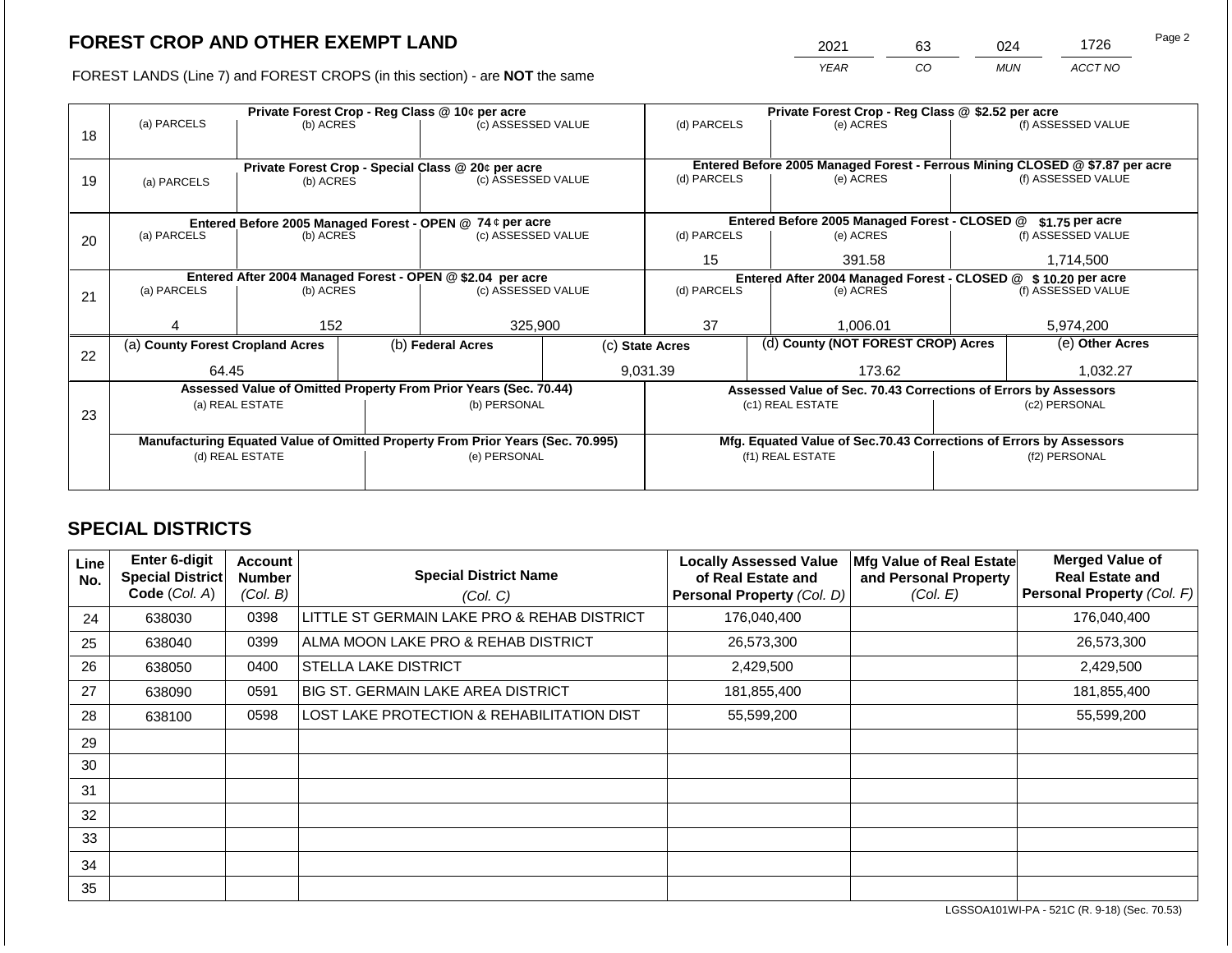| <b>SCHOOL DISTRICTS</b> |  |
|-------------------------|--|
|-------------------------|--|

| 2021 | 63 | ገ24 | 1726    |
|------|----|-----|---------|
| YFAR | CO | MUN | ACCT NO |

| Line<br>No. | Enter 6-digit<br><b>School District</b><br>Code (Col. A) | <b>Account</b><br><b>Number</b><br>(Col. B) | <b>School District Name</b><br>(Col. C)                 | <b>Locally Assessed Value</b><br>of Real Estate and<br>Personal Property (Col. D) | Mfg Value of Real Estate<br>and Personal Property<br>(Col. E) | <b>Merged Value of</b><br><b>Real Estate and</b><br>Personal Property (Col. F) |
|-------------|----------------------------------------------------------|---------------------------------------------|---------------------------------------------------------|-----------------------------------------------------------------------------------|---------------------------------------------------------------|--------------------------------------------------------------------------------|
|             | A. SCHOOL DISTRICTS (K-8 and K-12)                       |                                             |                                                         |                                                                                   |                                                               |                                                                                |
| 36          | 631526                                                   | 0372                                        | SCH D OF NORTHLAND PINES (EAGLE RIVER)                  | 699,840,900                                                                       |                                                               | 699,840,900                                                                    |
| 37          |                                                          |                                             |                                                         |                                                                                   |                                                               |                                                                                |
| 38          |                                                          |                                             |                                                         |                                                                                   |                                                               |                                                                                |
| 39          |                                                          |                                             |                                                         |                                                                                   |                                                               |                                                                                |
| 40          |                                                          |                                             |                                                         |                                                                                   |                                                               |                                                                                |
| 41          |                                                          |                                             |                                                         |                                                                                   |                                                               |                                                                                |
| 42          |                                                          |                                             |                                                         |                                                                                   |                                                               |                                                                                |
| 43          |                                                          |                                             |                                                         |                                                                                   |                                                               |                                                                                |
| 44          |                                                          |                                             |                                                         |                                                                                   |                                                               |                                                                                |
| 45          |                                                          |                                             |                                                         |                                                                                   |                                                               |                                                                                |
| 46          |                                                          |                                             |                                                         |                                                                                   |                                                               |                                                                                |
| 47          |                                                          |                                             |                                                         |                                                                                   |                                                               |                                                                                |
| 48          |                                                          |                                             |                                                         |                                                                                   |                                                               |                                                                                |
| 49          |                                                          |                                             |                                                         |                                                                                   |                                                               |                                                                                |
| 50          |                                                          |                                             | TOTAL ASSESSED VALUE OF SCHOOL DISTRICTS (K-8 and K-12) | 699,840,900                                                                       |                                                               | 699,840,900                                                                    |
|             | <b>B.</b><br><b>UNION HIGH SCHOOL DISTRICTS</b>          |                                             |                                                         |                                                                                   |                                                               |                                                                                |
| 51          |                                                          |                                             |                                                         |                                                                                   |                                                               |                                                                                |
| 52          |                                                          |                                             |                                                         |                                                                                   |                                                               |                                                                                |
| 53          |                                                          |                                             |                                                         |                                                                                   |                                                               |                                                                                |
| 54          |                                                          |                                             |                                                         |                                                                                   |                                                               |                                                                                |
| 55          |                                                          |                                             | TOTAL ASSESSED VALUE OF UNION HIGH SCHOOLS              |                                                                                   |                                                               |                                                                                |
|             | C.<br><b>TECHNICAL COLLEGE DISTRICTS</b>                 |                                             |                                                         |                                                                                   |                                                               |                                                                                |
| 56          | 001600                                                   | 0015                                        | NICOLET TECHNICAL COLLEGE<br><b>RHIN</b>                | 699,840,900                                                                       |                                                               | 699,840,900                                                                    |
| 57          |                                                          |                                             |                                                         |                                                                                   |                                                               |                                                                                |
| 58          |                                                          |                                             |                                                         |                                                                                   |                                                               |                                                                                |
| 59          |                                                          |                                             | TOTAL ASSESSED VALUE OF TECHNICAL COLLEGES              | 699,840,900                                                                       |                                                               | 699,840,900                                                                    |

 *I hereby certify, to the best of my knowledge and belief, this form is complete and correct.*

| Name                 |                          | Title | Submission date        |
|----------------------|--------------------------|-------|------------------------|
| <b>CRISTA MCCRUM</b> |                          |       | 2021<br>ാവ<br>10<br>∠ວ |
| Phone                | Email address            |       |                        |
| 715<br>479<br>3696   | CRMCCR@VILASCOUNTYWI.GOV |       |                        |

Page 3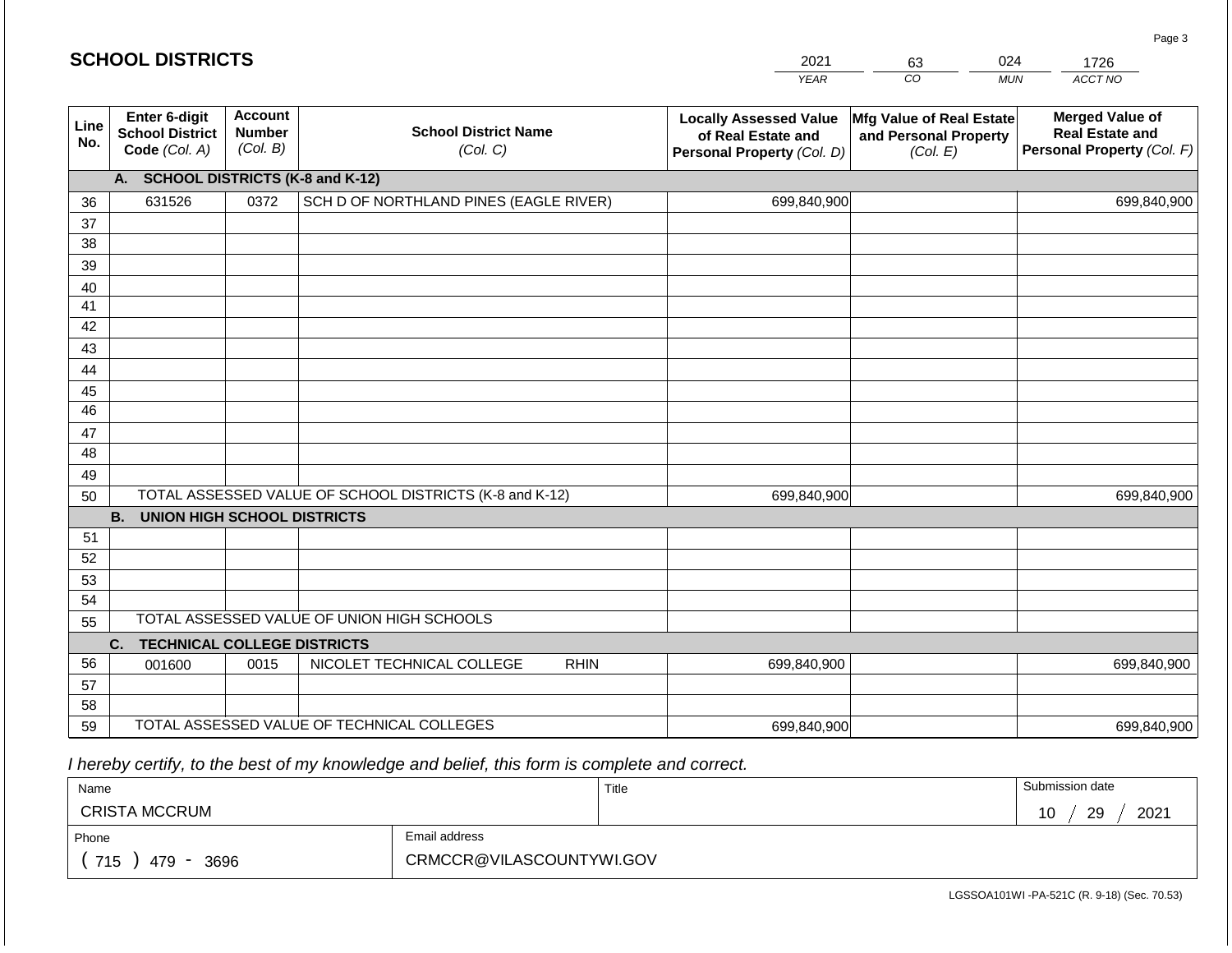- Each municipality's SOA is completed after the Board of Review and includes any changes made to the locally assessed values, under state law (sec. 70.53, Wis. Stats.)
- The Wisconsin Department of Revenue (DOR) merges the locally assessed values with the state assessed manufacturing values
- DOR provides the information regarding district names and codes. If a district is not listed, contact DOR.

Note: If you submit an amended SOA to DOR after your municipality's SOA is equated and posted to our website, we will process the SOA. However, DOR will not recalculate the *aggregate ratio or update the final SOA posted on our website. You should use the corrected values to calculate your tax rates.*

#### **Page 1: Real Estate and Personal Property**

- Lines 1-9 assessed real estate values, parcel counts and acres by classification
- Lines 10-15 assessed personal property values and number of accounts by class
- Line 16 aggregate assessed value of all property subject to general property; use to calculate tax rates. Note: This line equals the total assessed value of K-8 and K-12 school districts (Line 50) and total assessed value of technical colleges (Line 59).
- Remarks assessment ratio used to calculate estimated fair market value on property tax bills

#### **Page 2: Forest Crop, Other Exempt Land and Special Districts**

- Lines 18-21 private forest crop and managed forest lands assessed values
- Line  $22 -$  tax exempt land acres
- Line 23 prior years assessed value of omitted property under sec. 70.44 and correction of errors under sec. 70.43 shown by locally assessed or manufacturing real estate and personal property. Note: If there is an amount on this line, report the corresponding tax in the Statement of Taxes, Sections J or K.
- Lines 24-35 special district assessed values. These values are used to calculate tax rates for the special districts.

#### **Page 3: School Districts**

- Lines 36-50 school districts (K-8 and K-12) assessed values. These values are used to calculate tax rates for school districts.
- Lines 51-55 union high school district assessed values. These values are used to calculate tax rates for union high school districts.
- Lines 56-59 technical college assessed values. These values are used to calculate tax rates for technical colleges.

If you have questions: Email: lgs@wisconsin.gov

 Phone: (608) 266-2569 or (608) 264-6892 Fax: (608) 264-6887

GERMAIN, WI 54558 - 0007 ST GERMAIN, WI 54558 - 0007TOWN OF SAINT CHANGERMAIN JUNE VOGEL<br>TOWN OF SAINT GERMAIN PO BOX 7<br>ST GERM/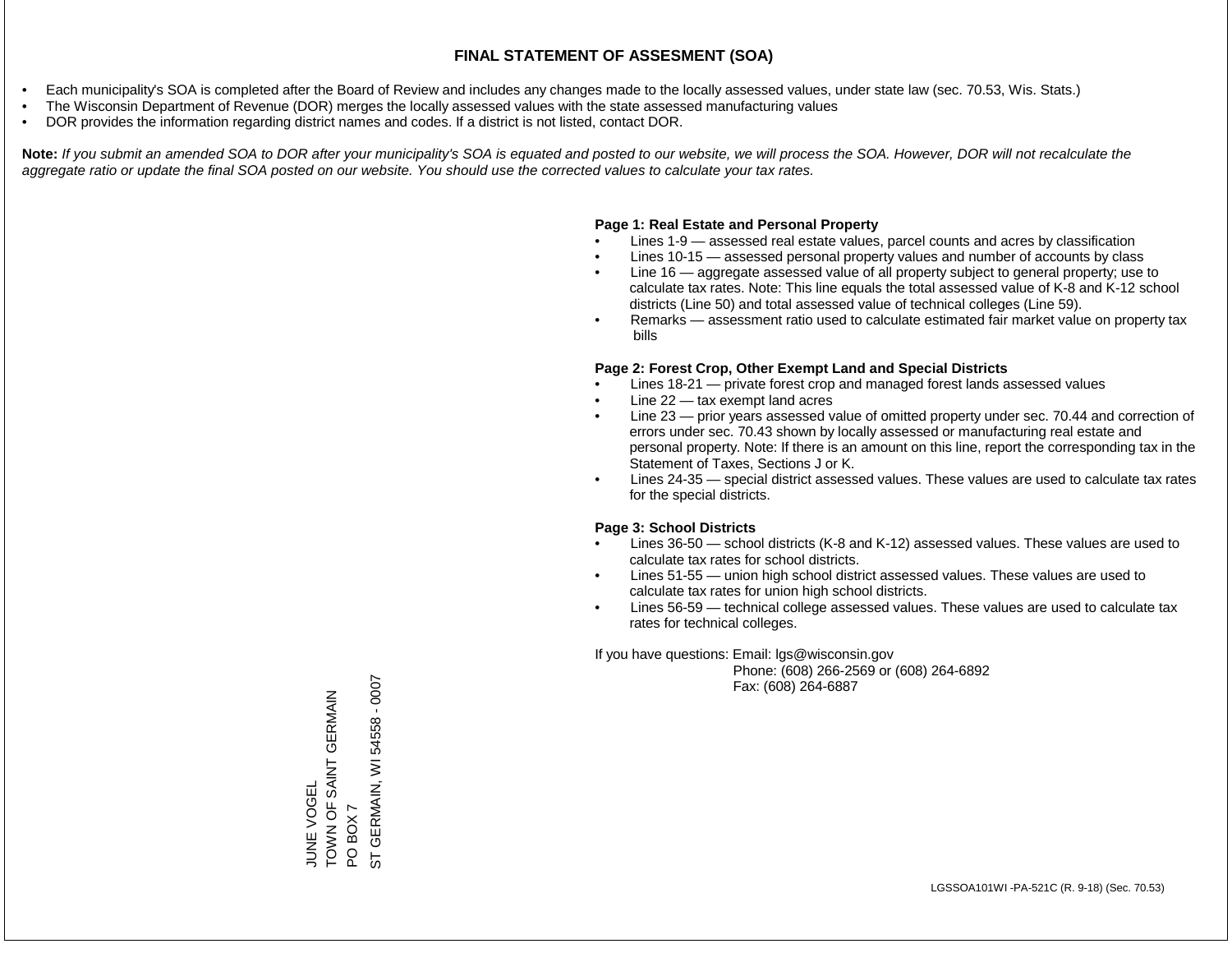|                |                                                           | <b>FINAL - EQUATED</b><br><b>STATEMENT OF ASSESSMENT FOR 2021</b>                                                                                                                            |                          | 63           | 026                                                 | 1727                    | This is an Amended Return | Page 1              |
|----------------|-----------------------------------------------------------|----------------------------------------------------------------------------------------------------------------------------------------------------------------------------------------------|--------------------------|--------------|-----------------------------------------------------|-------------------------|---------------------------|---------------------|
|                |                                                           |                                                                                                                                                                                              |                          | CO.          | <b>MUN</b>                                          | ACCT NO                 |                           |                     |
|                | <b>FOR</b>                                                | <b>TOWN OF</b><br>OF.                                                                                                                                                                        | <b>WASHINGTON</b>        |              | <b>VILAS COUNTY</b>                                 |                         |                           |                     |
|                |                                                           | Town - Village - City                                                                                                                                                                        | <b>Municipality Name</b> |              | <b>County Name</b>                                  |                         |                           |                     |
|                |                                                           | <b>REAL ESTATE</b>                                                                                                                                                                           |                          | PARCEL COUNT | NO. OF ACRES                                        | <b>VALUE OF</b>         | <b>VALUE OF</b>           | TOTAL VALUE OF LAND |
| Line<br>No.    |                                                           | (See Lines 18 - 22 for<br>other Real Estate)                                                                                                                                                 |                          |              | <b>WHOLE</b><br>TOTAL LAND MPROVEMENTS NUMBERS ONLY | LAND                    | <b>IMPROVEMENTS</b>       | AND IMPROVEMENTS    |
|                |                                                           |                                                                                                                                                                                              | (Col. A)                 | (Col. B)     | (Col, C)                                            | (Col, D)                | (Col. E)                  | (Col. F)            |
| $\mathbf{1}$   |                                                           | <b>RESIDENTIAL - Class 1</b>                                                                                                                                                                 | 2,650                    | 2,064        | 4,209                                               | 242,156,500             | 239,365,400               | 481,521,900         |
| $\overline{2}$ |                                                           | COMMERCIAL - Class 2                                                                                                                                                                         | 41                       | 41           | 177                                                 | 6,088,200               | 9,072,400                 | 15,160,600          |
| 3              |                                                           | <b>MANUFACTURING - Class 3</b>                                                                                                                                                               | $\Omega$                 | $\Omega$     | $\overline{0}$                                      | 0                       | $\Omega$                  | 0                   |
| 4              |                                                           | <b>AGRICULTURAL - Class 4</b>                                                                                                                                                                | 50                       |              | 1,059                                               | 172,000                 |                           | 172,000             |
| 5              |                                                           | <b>UNDEVELOPED - Class 5</b>                                                                                                                                                                 | 137                      |              | 1,566                                               | 632,300                 |                           | 632,300             |
| 6              |                                                           | AGRICULTURAL FOREST - Class 5m                                                                                                                                                               | 30                       |              | 499                                                 | 742,300                 |                           | 742,300             |
| $\overline{7}$ |                                                           | <b>FOREST LANDS - Class 6</b>                                                                                                                                                                | 251                      |              | 4,918                                               | 11,496,800              |                           | 11,496,800          |
| 8              |                                                           | OTHER - Class 7                                                                                                                                                                              | $\Omega$                 | $\Omega$     | $\Omega$                                            | 0                       | $\mathbf 0$               | 0                   |
| 9              |                                                           | TOTAL - ALL COLUMNS                                                                                                                                                                          | 3,159                    | 2,105        | 12,428                                              | 261,288,100             | 248,437,800               | 509,725,900         |
| 10             |                                                           | NUMBER OF PERSONAL PROPERTY ACCOUNTS IN ROLL                                                                                                                                                 |                          |              | 72                                                  | <b>LOCALLY ASSESSED</b> | <b>MANUFACTURING</b>      | <b>MERGED</b>       |
| 11             |                                                           | BOATS AND OTHER WATERCRAFT NOT EXEMPT - Code 1                                                                                                                                               |                          |              |                                                     | 140,000                 | $\mathbf 0$               | 140,000             |
| 12             |                                                           | MACHINERY.TOOLS AND PATTERNS - Code 2                                                                                                                                                        |                          |              |                                                     |                         | $\mathbf 0$               | $\Omega$            |
| 13             |                                                           | FURNITURE, FIXTURES AND EQUIPMENT - Code 3                                                                                                                                                   |                          |              |                                                     | 210,200                 | $\boldsymbol{0}$          | 210,200             |
| 14             | ALL OTHER PERSONAL PROPERTY NOT EXEMPT - Codes 4A, 4B, 4C | $\pmb{0}$                                                                                                                                                                                    | 1,457,300                |              |                                                     |                         |                           |                     |
| 15             |                                                           | TOTAL OF PERSONAL PROPERTY NOT EXEMPT (Total of Lines 11-14)                                                                                                                                 |                          |              |                                                     | 1,807,500               | $\Omega$                  | 1,807,500           |
| 16             |                                                           | AGGREGATE ASSESSED VALUE OF ALL PROPERTY SUBJECT TO THE GENERAL PROPERTY TAX (Total of Lines 9F and 15F)<br>MUST EQUAL TOTAL VALUE OF THE SCHOOL DISTRICTS (K-12 PLUS K-8) - Line 50, Col. F |                          |              |                                                     |                         |                           | 511,533,400         |
| 17             |                                                           | <b>BOARD OF REVIEW</b>                                                                                                                                                                       |                          |              | Name of Assessor                                    |                         | Telephone #               |                     |
|                |                                                           | DATE OF FINAL ADJOURNMENT                                                                                                                                                                    | 08/18/2021               |              | <b>HOFFMAN APPRAISALS</b>                           |                         |                           | (715) 536-6236      |

The Assessment Ratio to be used in calculating the estimated Fair Market Value on tax bills for this tax district is .81091183

This ratio should be used to convert assessed values to "Calculate Equalized Values" in Step 1 of the Lottery and Gaming Credit Calculations.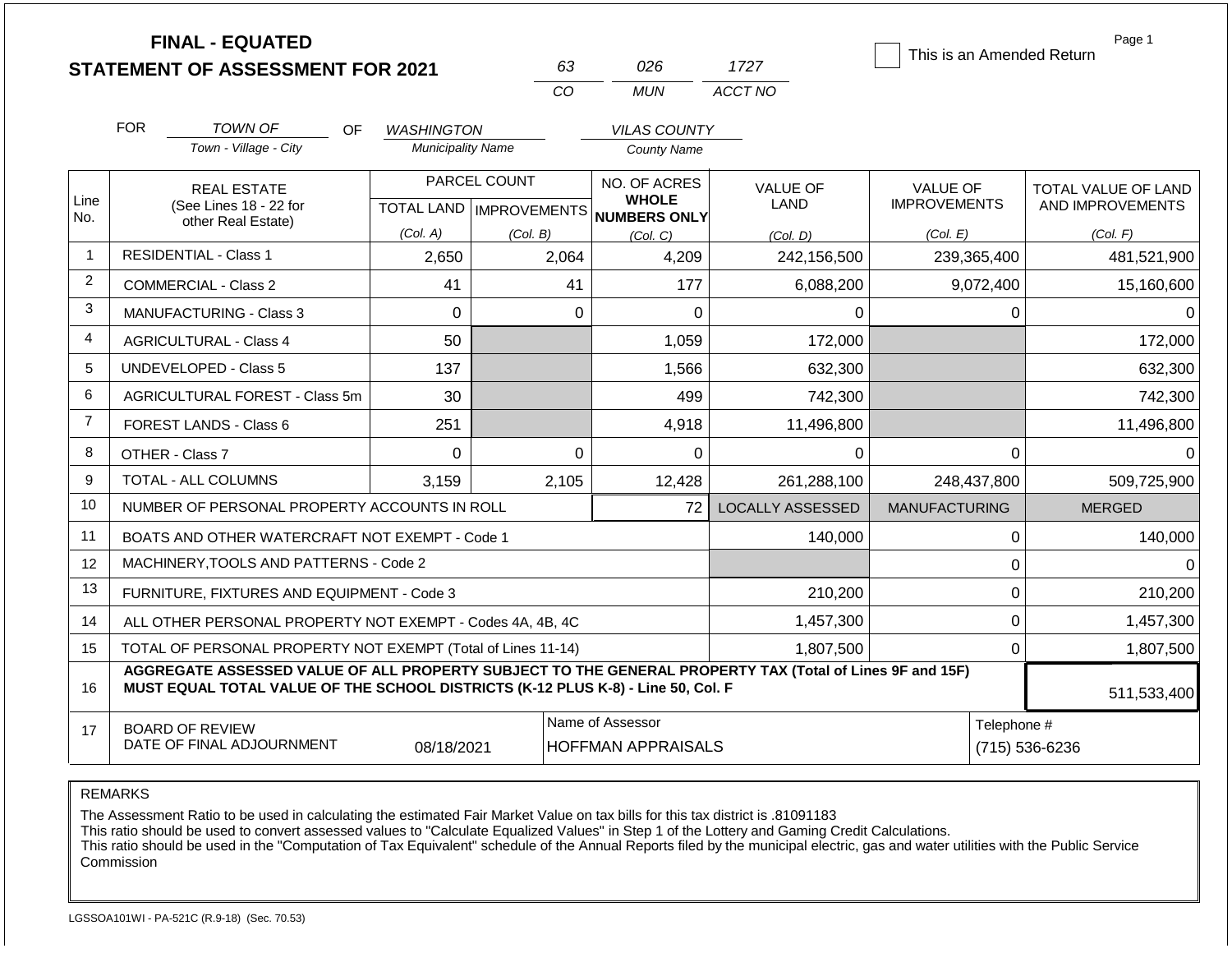FOREST LANDS (Line 7) and FOREST CROPS (in this section) - are NOT the same

|    |                                                                                |                 |  | Private Forest Crop - Reg Class @ 10¢ per acre                   |                 | Private Forest Crop - Reg Class @ \$2.52 per acre |                                    |                                                                              |                  |                    |  |
|----|--------------------------------------------------------------------------------|-----------------|--|------------------------------------------------------------------|-----------------|---------------------------------------------------|------------------------------------|------------------------------------------------------------------------------|------------------|--------------------|--|
| 18 | (a) PARCELS                                                                    | (b) ACRES       |  | (c) ASSESSED VALUE                                               |                 | (d) PARCELS                                       |                                    | (e) ACRES                                                                    |                  | (f) ASSESSED VALUE |  |
|    |                                                                                |                 |  |                                                                  |                 |                                                   |                                    | 282                                                                          |                  | 631,000            |  |
|    |                                                                                |                 |  | Private Forest Crop - Special Class @ 20¢ per acre               |                 |                                                   |                                    | Entered Before 2005 Managed Forest - Ferrous Mining CLOSED @ \$7.87 per acre |                  |                    |  |
| 19 | (a) PARCELS                                                                    | (b) ACRES       |  | (c) ASSESSED VALUE                                               |                 | (d) PARCELS                                       |                                    | (e) ACRES                                                                    |                  | (f) ASSESSED VALUE |  |
|    |                                                                                |                 |  |                                                                  |                 |                                                   |                                    |                                                                              |                  |                    |  |
|    |                                                                                |                 |  | Entered Before 2005 Managed Forest - OPEN @ 74 ¢ per acre        |                 |                                                   |                                    | Entered Before 2005 Managed Forest - CLOSED @                                |                  | $$1.75$ per acre   |  |
| 20 | (a) PARCELS                                                                    | (b) ACRES       |  | (c) ASSESSED VALUE                                               |                 | (d) PARCELS                                       |                                    | (e) ACRES                                                                    |                  | (f) ASSESSED VALUE |  |
|    |                                                                                |                 |  |                                                                  |                 |                                                   |                                    |                                                                              |                  |                    |  |
|    |                                                                                | 74              |  | 222,000                                                          |                 | 16                                                |                                    | 433.29                                                                       |                  | 1,902,800          |  |
|    | Entered After 2004 Managed Forest - OPEN @ \$2.04 per acre                     |                 |  |                                                                  |                 | Entered After 2004 Managed Forest - CLOSED @      |                                    |                                                                              | \$10.20 per acre |                    |  |
| 21 | (a) PARCELS                                                                    | (b) ACRES       |  | (c) ASSESSED VALUE                                               |                 | (d) PARCELS                                       |                                    | (e) ACRES                                                                    |                  | (f) ASSESSED VALUE |  |
|    |                                                                                |                 |  |                                                                  |                 |                                                   |                                    |                                                                              |                  |                    |  |
|    |                                                                                | 189.13          |  | 1,951,600                                                        |                 | 18                                                |                                    | 585.53                                                                       |                  | 1,852,600          |  |
|    | (a) County Forest Cropland Acres                                               |                 |  | (b) Federal Acres                                                | (c) State Acres |                                                   | (d) County (NOT FOREST CROP) Acres |                                                                              | (e) Other Acres  |                    |  |
| 22 | 57.73                                                                          |                 |  | 9.210.99                                                         | 458.23          |                                                   | 44.3                               |                                                                              |                  |                    |  |
|    |                                                                                |                 |  |                                                                  |                 |                                                   |                                    |                                                                              |                  | 1,499.98           |  |
|    |                                                                                |                 |  | Assessed Value of Omitted Property From Prior Years (Sec. 70.44) |                 |                                                   |                                    | Assessed Value of Sec. 70.43 Corrections of Errors by Assessors              |                  |                    |  |
| 23 |                                                                                | (a) REAL ESTATE |  | (b) PERSONAL                                                     |                 |                                                   |                                    | (c1) REAL ESTATE                                                             |                  | (c2) PERSONAL      |  |
|    |                                                                                |                 |  |                                                                  |                 |                                                   |                                    |                                                                              |                  |                    |  |
|    | Manufacturing Equated Value of Omitted Property From Prior Years (Sec. 70.995) |                 |  |                                                                  |                 |                                                   |                                    | Mfg. Equated Value of Sec.70.43 Corrections of Errors by Assessors           |                  |                    |  |
|    |                                                                                | (d) REAL ESTATE |  | (e) PERSONAL                                                     |                 |                                                   |                                    | (f1) REAL ESTATE                                                             |                  | (f2) PERSONAL      |  |
|    |                                                                                |                 |  |                                                                  |                 |                                                   |                                    |                                                                              |                  |                    |  |
|    |                                                                                |                 |  |                                                                  |                 |                                                   |                                    |                                                                              |                  |                    |  |

### **SPECIAL DISTRICTS**

| Line<br>No. | Enter 6-digit<br>Special District<br>Code (Col. A) | <b>Account</b><br><b>Number</b><br>(Col. B) | <b>Special District Name</b><br>(Col. C) | <b>Locally Assessed Value</b><br>of Real Estate and<br>Personal Property (Col. D) | Mfg Value of Real Estate<br>and Personal Property<br>(Col. E) | <b>Merged Value of</b><br><b>Real Estate and</b><br>Personal Property (Col. F) |
|-------------|----------------------------------------------------|---------------------------------------------|------------------------------------------|-----------------------------------------------------------------------------------|---------------------------------------------------------------|--------------------------------------------------------------------------------|
| 24          |                                                    |                                             |                                          |                                                                                   |                                                               |                                                                                |
| 25          |                                                    |                                             |                                          |                                                                                   |                                                               |                                                                                |
| 26          |                                                    |                                             |                                          |                                                                                   |                                                               |                                                                                |
| 27          |                                                    |                                             |                                          |                                                                                   |                                                               |                                                                                |
| 28          |                                                    |                                             |                                          |                                                                                   |                                                               |                                                                                |
| 29          |                                                    |                                             |                                          |                                                                                   |                                                               |                                                                                |
| 30          |                                                    |                                             |                                          |                                                                                   |                                                               |                                                                                |
| 31          |                                                    |                                             |                                          |                                                                                   |                                                               |                                                                                |
| 32          |                                                    |                                             |                                          |                                                                                   |                                                               |                                                                                |
| 33          |                                                    |                                             |                                          |                                                                                   |                                                               |                                                                                |
| 34          |                                                    |                                             |                                          |                                                                                   |                                                               |                                                                                |
| 35          |                                                    |                                             |                                          |                                                                                   |                                                               |                                                                                |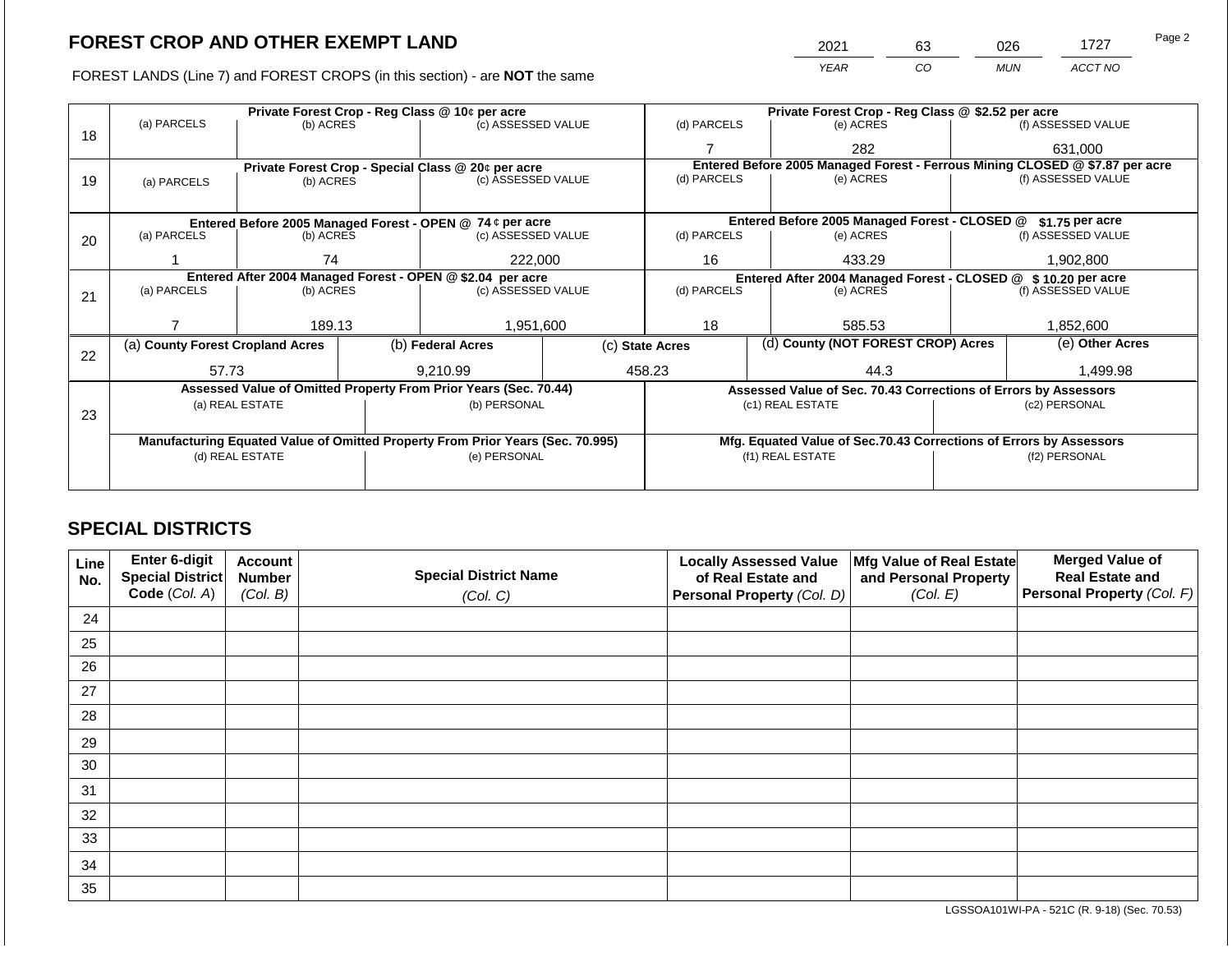| 2021        | 63  |     | 727     |
|-------------|-----|-----|---------|
| <b>VFAR</b> | 30. | MUN | ACCT NO |

| Line<br>No. | Enter 6-digit<br><b>School District</b><br>Code (Col. A) | <b>Account</b><br><b>Number</b><br>(Col. B) | <b>School District Name</b><br>(Col. C)                 | <b>Locally Assessed Value</b><br>of Real Estate and<br>Personal Property (Col. D) | Mfg Value of Real Estate<br>and Personal Property<br>(Col. E) | <b>Merged Value of</b><br><b>Real Estate and</b><br>Personal Property (Col. F) |
|-------------|----------------------------------------------------------|---------------------------------------------|---------------------------------------------------------|-----------------------------------------------------------------------------------|---------------------------------------------------------------|--------------------------------------------------------------------------------|
|             | <b>SCHOOL DISTRICTS (K-8 and K-12)</b><br>A.             |                                             |                                                         |                                                                                   |                                                               |                                                                                |
| 36          | 631526                                                   | 0372                                        | SCH D OF NORTHLAND PINES (EAGLE RIVER)                  | 511,533,400                                                                       |                                                               | 511,533,400                                                                    |
| 37          |                                                          |                                             |                                                         |                                                                                   |                                                               |                                                                                |
| 38          |                                                          |                                             |                                                         |                                                                                   |                                                               |                                                                                |
| 39          |                                                          |                                             |                                                         |                                                                                   |                                                               |                                                                                |
| 40          |                                                          |                                             |                                                         |                                                                                   |                                                               |                                                                                |
| 41          |                                                          |                                             |                                                         |                                                                                   |                                                               |                                                                                |
| 42          |                                                          |                                             |                                                         |                                                                                   |                                                               |                                                                                |
| 43          |                                                          |                                             |                                                         |                                                                                   |                                                               |                                                                                |
| 44          |                                                          |                                             |                                                         |                                                                                   |                                                               |                                                                                |
| 45          |                                                          |                                             |                                                         |                                                                                   |                                                               |                                                                                |
| 46          |                                                          |                                             |                                                         |                                                                                   |                                                               |                                                                                |
| 47          |                                                          |                                             |                                                         |                                                                                   |                                                               |                                                                                |
| 48          |                                                          |                                             |                                                         |                                                                                   |                                                               |                                                                                |
| 49          |                                                          |                                             |                                                         |                                                                                   |                                                               |                                                                                |
| 50          |                                                          |                                             | TOTAL ASSESSED VALUE OF SCHOOL DISTRICTS (K-8 and K-12) | 511,533,400                                                                       |                                                               | 511,533,400                                                                    |
|             | <b>B.</b><br><b>UNION HIGH SCHOOL DISTRICTS</b>          |                                             |                                                         |                                                                                   |                                                               |                                                                                |
| 51          |                                                          |                                             |                                                         |                                                                                   |                                                               |                                                                                |
| 52          |                                                          |                                             |                                                         |                                                                                   |                                                               |                                                                                |
| 53          |                                                          |                                             |                                                         |                                                                                   |                                                               |                                                                                |
| 54          |                                                          |                                             |                                                         |                                                                                   |                                                               |                                                                                |
| 55          |                                                          |                                             | TOTAL ASSESSED VALUE OF UNION HIGH SCHOOLS              |                                                                                   |                                                               |                                                                                |
|             | C.<br><b>TECHNICAL COLLEGE DISTRICTS</b>                 |                                             |                                                         |                                                                                   |                                                               |                                                                                |
| 56          | 001600                                                   | 0015                                        | NICOLET TECHNICAL COLLEGE<br><b>RHIN</b>                | 511,533,400                                                                       |                                                               | 511,533,400                                                                    |
| 57          |                                                          |                                             |                                                         |                                                                                   |                                                               |                                                                                |
| 58          |                                                          |                                             |                                                         |                                                                                   |                                                               |                                                                                |
| 59          |                                                          |                                             | TOTAL ASSESSED VALUE OF TECHNICAL COLLEGES              | 511,533,400                                                                       |                                                               | 511,533,400                                                                    |

 *I hereby certify, to the best of my knowledge and belief, this form is complete and correct.*

| Name                 |                          | Title | Submission date        |
|----------------------|--------------------------|-------|------------------------|
| <b>CRISTA MCCRUM</b> |                          |       | 2021<br>08<br>ററ<br>دے |
| Phone                | Email address            |       |                        |
| 715<br>3696<br>479   | CRMCCR@VILASCOUNTYWI.GOV |       |                        |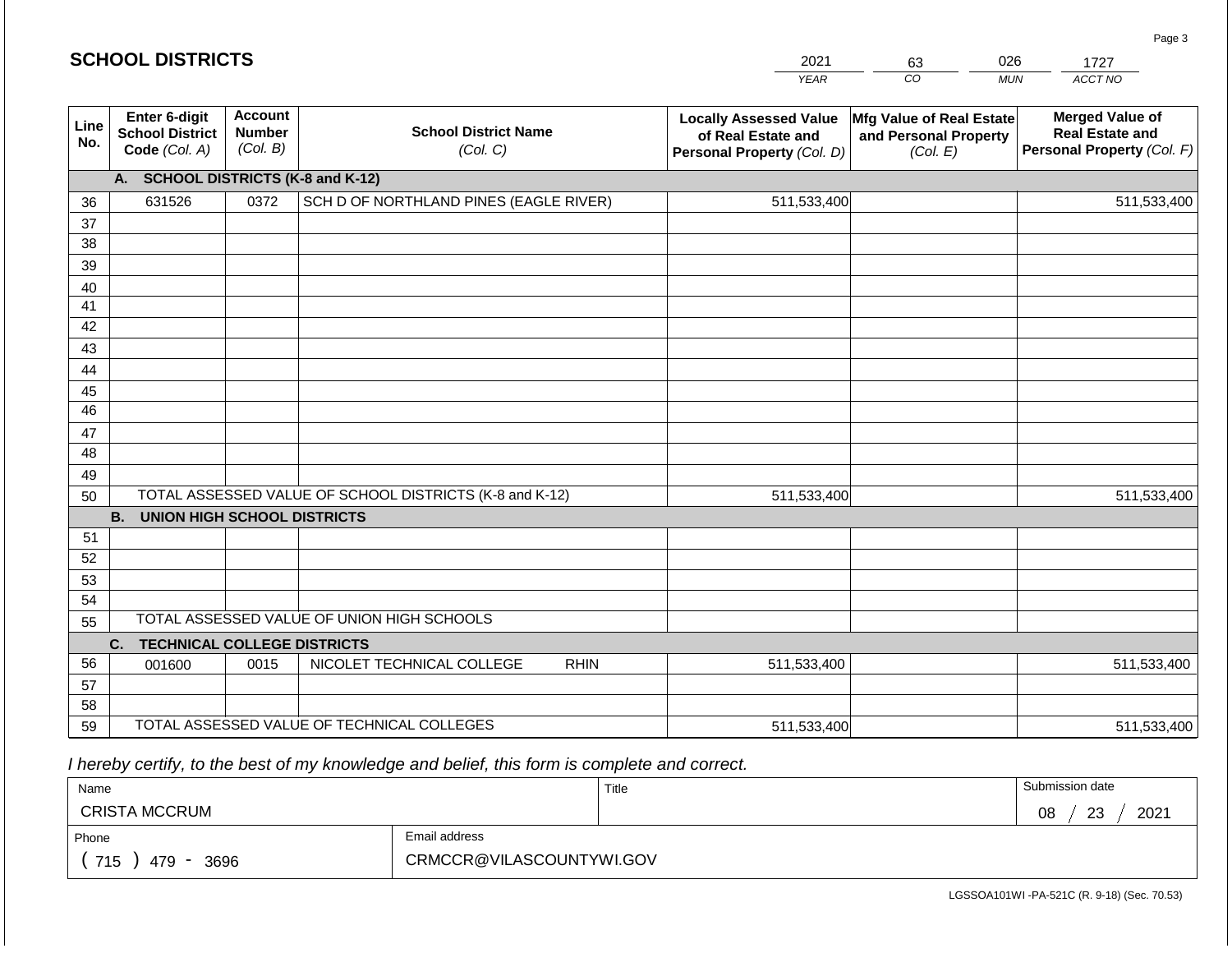- Each municipality's SOA is completed after the Board of Review and includes any changes made to the locally assessed values, under state law (sec. 70.53, Wis. Stats.)
- The Wisconsin Department of Revenue (DOR) merges the locally assessed values with the state assessed manufacturing values
- DOR provides the information regarding district names and codes. If a district is not listed, contact DOR.

Note: If you submit an amended SOA to DOR after your municipality's SOA is equated and posted to our website, we will process the SOA. However, DOR will not recalculate the *aggregate ratio or update the final SOA posted on our website. You should use the corrected values to calculate your tax rates.*

### **Page 1: Real Estate and Personal Property**

- Lines 1-9 assessed real estate values, parcel counts and acres by classification
- Lines 10-15 assessed personal property values and number of accounts by class
- Line 16 aggregate assessed value of all property subject to general property; use to calculate tax rates. Note: This line equals the total assessed value of K-8 and K-12 school districts (Line 50) and total assessed value of technical colleges (Line 59).
- Remarks assessment ratio used to calculate estimated fair market value on property tax bills

### **Page 2: Forest Crop, Other Exempt Land and Special Districts**

- Lines 18-21 private forest crop and managed forest lands assessed values
- Line  $22 -$  tax exempt land acres
- Line 23 prior years assessed value of omitted property under sec. 70.44 and correction of errors under sec. 70.43 shown by locally assessed or manufacturing real estate and personal property. Note: If there is an amount on this line, report the corresponding tax in the Statement of Taxes, Sections J or K.
- Lines 24-35 special district assessed values. These values are used to calculate tax rates for the special districts.

### **Page 3: School Districts**

- Lines 36-50 school districts (K-8 and K-12) assessed values. These values are used to calculate tax rates for school districts.
- Lines 51-55 union high school district assessed values. These values are used to calculate tax rates for union high school districts.
- Lines 56-59 technical college assessed values. These values are used to calculate tax rates for technical colleges.

If you have questions: Email: lgs@wisconsin.gov

 Phone: (608) 266-2569 or (608) 264-6892 Fax: (608) 264-6887

RIVER, WI 54521 - 8845 EAGLE RIVER, WI 54521 - 8845MICHELE SANBORN<br>TOWN OF WASHINGTON<br>2160 PINEWOOD DR ZOLUNIHSY N LO N NOL 2160 PINEWOOD DR MICHELE SANBORN EAGLE F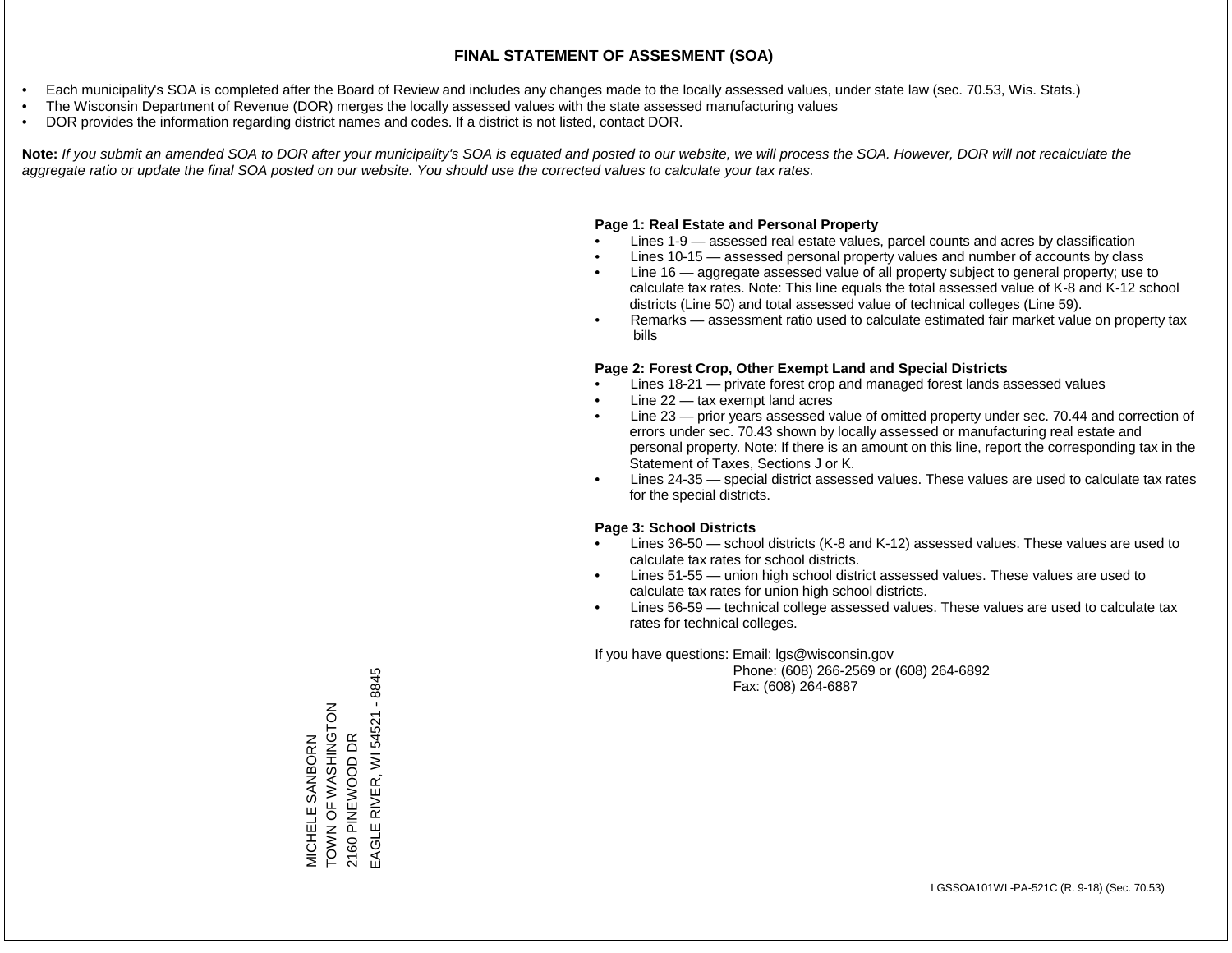|                |                                                                   | <b>FINAL - EQUATED</b><br><b>STATEMENT OF ASSESSMENT FOR 2021</b>                                                                                                                            |                          |              | 63       | 028                                                                 | 1728                    | This is an Amended Return              |                               | Page 1                                         |
|----------------|-------------------------------------------------------------------|----------------------------------------------------------------------------------------------------------------------------------------------------------------------------------------------|--------------------------|--------------|----------|---------------------------------------------------------------------|-------------------------|----------------------------------------|-------------------------------|------------------------------------------------|
|                |                                                                   |                                                                                                                                                                                              |                          |              | CO       | <b>MUN</b>                                                          | ACCT NO                 |                                        |                               |                                                |
|                | <b>FOR</b>                                                        | TOWN OF<br>OF.                                                                                                                                                                               | <b>WINCHESTER</b>        |              |          | <b>VILAS COUNTY</b>                                                 |                         |                                        |                               |                                                |
|                |                                                                   | Town - Village - City                                                                                                                                                                        | <b>Municipality Name</b> |              |          | <b>County Name</b>                                                  |                         |                                        |                               |                                                |
| Line           | <b>REAL ESTATE</b><br>(See Lines 18 - 22 for                      |                                                                                                                                                                                              |                          | PARCEL COUNT |          | NO. OF ACRES<br><b>WHOLE</b><br>TOTAL LAND MPROVEMENTS NUMBERS ONLY | <b>VALUE OF</b><br>LAND | <b>VALUE OF</b><br><b>IMPROVEMENTS</b> |                               | <b>TOTAL VALUE OF LAND</b><br>AND IMPROVEMENTS |
| No.            |                                                                   | other Real Estate)                                                                                                                                                                           | (Col. A)                 | (Col. B)     |          | (Col, C)                                                            | (Col. D)                | (Col. E)                               |                               | (Col. F)                                       |
| $\overline{1}$ |                                                                   | <b>RESIDENTIAL - Class 1</b>                                                                                                                                                                 | 1,581                    |              | 939      | 5,958                                                               | 133,401,400             | 130,453,600                            |                               | 263,855,000                                    |
| 2              |                                                                   | <b>COMMERCIAL - Class 2</b>                                                                                                                                                                  | 19                       |              | 12       | 48                                                                  | 700,500                 | 1,578,000                              |                               | 2,278,500                                      |
| 3              | MANUFACTURING - Class 3<br>$\mathbf 0$                            |                                                                                                                                                                                              |                          | $\mathbf 0$  | 0        | 0                                                                   |                         | 0                                      | 0                             |                                                |
| $\overline{4}$ |                                                                   | <b>AGRICULTURAL - Class 4</b>                                                                                                                                                                | $\mathbf 0$              |              |          | 0                                                                   | 0                       |                                        |                               | $\Omega$                                       |
| 5              |                                                                   | UNDEVELOPED - Class 5                                                                                                                                                                        | 0                        |              |          | 0                                                                   | 0                       |                                        |                               | $\Omega$                                       |
| 6              |                                                                   | AGRICULTURAL FOREST - Class 5m                                                                                                                                                               | $\overline{0}$           |              |          | $\overline{0}$                                                      | $\mathbf 0$             |                                        |                               | $\Omega$                                       |
| $\overline{7}$ |                                                                   | <b>FOREST LANDS - Class 6</b>                                                                                                                                                                | 210                      |              |          | 9,688                                                               | 17,018,500              |                                        |                               | 17,018,500                                     |
| 8              |                                                                   | OTHER - Class 7                                                                                                                                                                              | $\Omega$                 |              | $\Omega$ | $\Omega$                                                            | $\Omega$                |                                        | $\Omega$                      | <sup>0</sup>                                   |
| 9              |                                                                   | <b>TOTAL - ALL COLUMNS</b>                                                                                                                                                                   | 1.810                    |              | 951      | 15,694                                                              | 151,120,400             | 132,031,600                            |                               | 283,152,000                                    |
| 10             |                                                                   | NUMBER OF PERSONAL PROPERTY ACCOUNTS IN ROLL                                                                                                                                                 |                          |              |          | 13                                                                  | <b>LOCALLY ASSESSED</b> | <b>MANUFACTURING</b>                   |                               | <b>MERGED</b>                                  |
| 11             |                                                                   | BOATS AND OTHER WATERCRAFT NOT EXEMPT - Code 1                                                                                                                                               |                          |              |          |                                                                     | 0                       |                                        | 0                             | $\Omega$                                       |
| 12             |                                                                   | MACHINERY, TOOLS AND PATTERNS - Code 2                                                                                                                                                       |                          |              |          |                                                                     |                         |                                        | 0                             | $\Omega$                                       |
| 13             |                                                                   | FURNITURE, FIXTURES AND EQUIPMENT - Code 3                                                                                                                                                   |                          |              |          |                                                                     | 165,500                 |                                        | 0                             | 165,500                                        |
| 14             |                                                                   | ALL OTHER PERSONAL PROPERTY NOT EXEMPT - Codes 4A, 4B, 4C                                                                                                                                    |                          |              |          |                                                                     | 40,100                  |                                        | $\mathbf 0$                   | 40,100                                         |
| 15             |                                                                   | TOTAL OF PERSONAL PROPERTY NOT EXEMPT (Total of Lines 11-14)                                                                                                                                 |                          |              |          |                                                                     | 205,600                 | $\Omega$                               |                               | 205,600                                        |
| 16             |                                                                   | AGGREGATE ASSESSED VALUE OF ALL PROPERTY SUBJECT TO THE GENERAL PROPERTY TAX (Total of Lines 9F and 15F)<br>MUST EQUAL TOTAL VALUE OF THE SCHOOL DISTRICTS (K-12 PLUS K-8) - Line 50, Col. F |                          |              |          |                                                                     |                         |                                        |                               | 283,357,600                                    |
| 17             | <b>BOARD OF REVIEW</b><br>DATE OF FINAL ADJOURNMENT<br>06/23/2021 |                                                                                                                                                                                              |                          |              |          | Name of Assessor<br>PAUL CARLSON                                    |                         |                                        | Telephone #<br>(715) 686-7738 |                                                |

The Assessment Ratio to be used in calculating the estimated Fair Market Value on tax bills for this tax district is .930376478

This ratio should be used to convert assessed values to "Calculate Equalized Values" in Step 1 of the Lottery and Gaming Credit Calculations.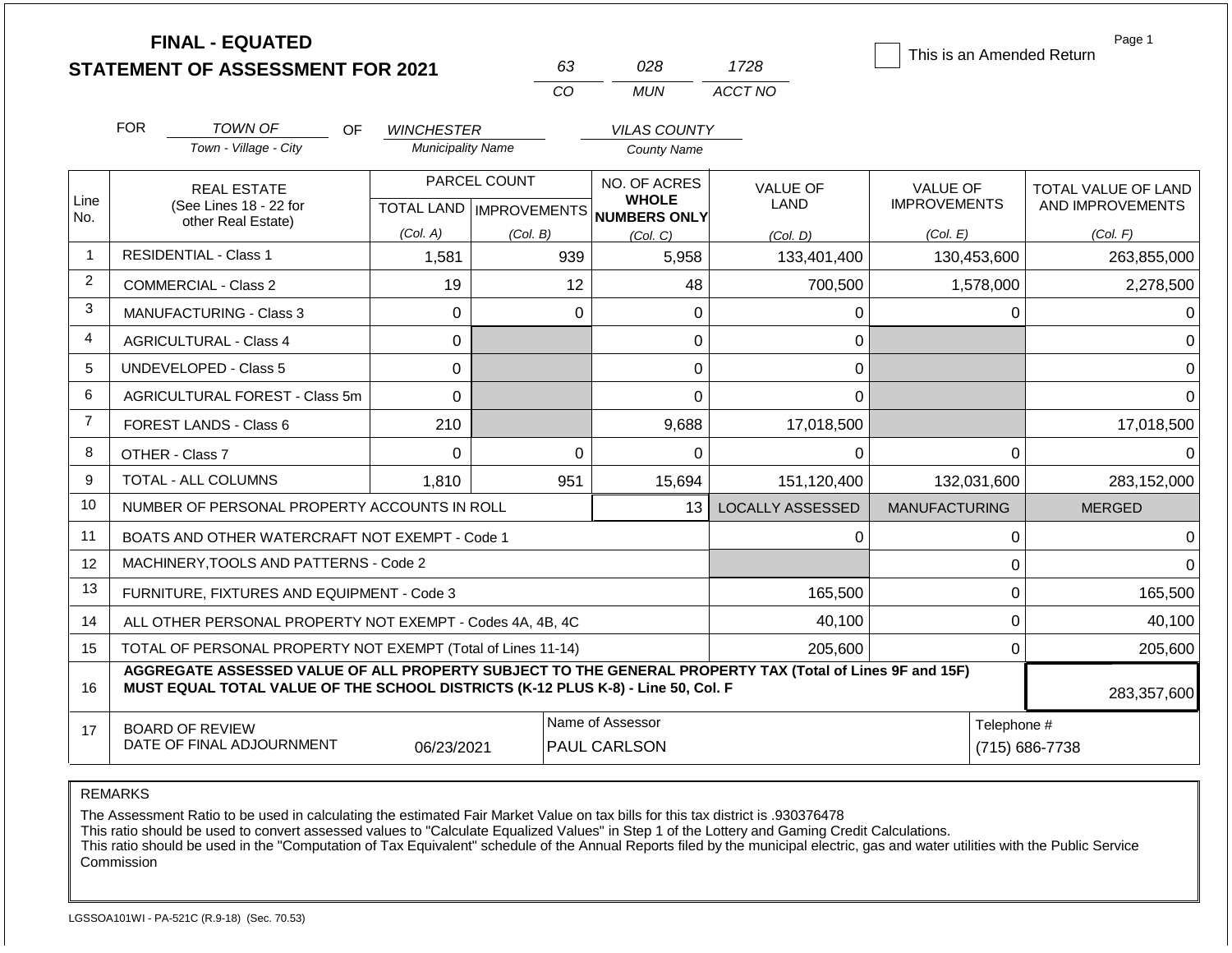2021 63 028 1728

FOREST LANDS (Line 7) and FOREST CROPS (in this section) - are **NOT** the same *YEAR CO MUN ACCT NO*

|    |                                                                                                              |           |  | Private Forest Crop - Reg Class @ 10¢ per acre                                 |           | Private Forest Crop - Reg Class @ \$2.52 per acre                            |  |                                                                    |               |                    |
|----|--------------------------------------------------------------------------------------------------------------|-----------|--|--------------------------------------------------------------------------------|-----------|------------------------------------------------------------------------------|--|--------------------------------------------------------------------|---------------|--------------------|
| 18 | (a) PARCELS                                                                                                  | (b) ACRES |  | (c) ASSESSED VALUE                                                             |           | (d) PARCELS                                                                  |  | (e) ACRES                                                          |               | (f) ASSESSED VALUE |
|    |                                                                                                              |           |  |                                                                                |           |                                                                              |  | 601.54                                                             |               | 752,500            |
|    |                                                                                                              |           |  | Private Forest Crop - Special Class @ 20¢ per acre                             |           | Entered Before 2005 Managed Forest - Ferrous Mining CLOSED @ \$7.87 per acre |  |                                                                    |               |                    |
| 19 | (a) PARCELS                                                                                                  | (b) ACRES |  | (c) ASSESSED VALUE                                                             |           | (d) PARCELS                                                                  |  | (e) ACRES                                                          |               | (f) ASSESSED VALUE |
|    |                                                                                                              |           |  |                                                                                |           |                                                                              |  |                                                                    |               |                    |
|    |                                                                                                              |           |  | Entered Before 2005 Managed Forest - OPEN @ 74 ¢ per acre                      |           |                                                                              |  | Entered Before 2005 Managed Forest - CLOSED @                      |               | $$1.75$ per acre   |
| 20 | (a) PARCELS                                                                                                  | (b) ACRES |  | (c) ASSESSED VALUE                                                             |           | (d) PARCELS                                                                  |  | (e) ACRES                                                          |               | (f) ASSESSED VALUE |
|    | 100                                                                                                          | 3,924.17  |  |                                                                                | 4,973,500 |                                                                              |  | 1,013.49                                                           |               | 1,294,100          |
|    |                                                                                                              |           |  |                                                                                | 31        |                                                                              |  |                                                                    |               |                    |
|    | Entered After 2004 Managed Forest - OPEN @ \$2.04 per acre<br>(a) PARCELS<br>(c) ASSESSED VALUE<br>(b) ACRES |           |  | (d) PARCELS                                                                    |           | Entered After 2004 Managed Forest - CLOSED @<br>(e) ACRES                    |  | \$10,20 per acre<br>(f) ASSESSED VALUE                             |               |                    |
| 21 |                                                                                                              |           |  |                                                                                |           |                                                                              |  |                                                                    |               |                    |
|    |                                                                                                              |           |  |                                                                                |           |                                                                              |  |                                                                    |               |                    |
|    | 10                                                                                                           | 417.23    |  | 1,077,700                                                                      |           | 27                                                                           |  | 832.27                                                             |               | 3,275,100          |
| 22 | (a) County Forest Cropland Acres                                                                             |           |  | (b) Federal Acres                                                              |           | (c) State Acres                                                              |  | (d) County (NOT FOREST CROP) Acres                                 |               | (e) Other Acres    |
|    |                                                                                                              |           |  | .21                                                                            |           | 7,095.2                                                                      |  | 13.46                                                              |               | 234.24             |
|    |                                                                                                              |           |  | Assessed Value of Omitted Property From Prior Years (Sec. 70.44)               |           |                                                                              |  | Assessed Value of Sec. 70.43 Corrections of Errors by Assessors    |               |                    |
|    | (a) REAL ESTATE                                                                                              |           |  | (b) PERSONAL                                                                   |           |                                                                              |  | (c1) REAL ESTATE                                                   |               | (c2) PERSONAL      |
| 23 |                                                                                                              |           |  |                                                                                |           |                                                                              |  |                                                                    |               |                    |
|    |                                                                                                              |           |  |                                                                                |           |                                                                              |  |                                                                    |               |                    |
|    |                                                                                                              |           |  | Manufacturing Equated Value of Omitted Property From Prior Years (Sec. 70.995) |           |                                                                              |  | Mfg. Equated Value of Sec.70.43 Corrections of Errors by Assessors |               |                    |
|    | (d) REAL ESTATE                                                                                              |           |  | (e) PERSONAL                                                                   |           |                                                                              |  | (f1) REAL ESTATE                                                   | (f2) PERSONAL |                    |
|    |                                                                                                              |           |  |                                                                                |           |                                                                              |  |                                                                    |               |                    |
|    |                                                                                                              |           |  |                                                                                |           |                                                                              |  |                                                                    |               |                    |

### **SPECIAL DISTRICTS**

| Line<br>No. | Enter 6-digit<br>Special District<br>Code (Col. A) | <b>Account</b><br><b>Number</b><br>(Col. B) | <b>Special District Name</b><br>(Col. C) | <b>Locally Assessed Value</b><br>of Real Estate and<br>Personal Property (Col. D) | Mfg Value of Real Estate<br>and Personal Property<br>(Col. E) | <b>Merged Value of</b><br><b>Real Estate and</b><br>Personal Property (Col. F) |
|-------------|----------------------------------------------------|---------------------------------------------|------------------------------------------|-----------------------------------------------------------------------------------|---------------------------------------------------------------|--------------------------------------------------------------------------------|
| 24          |                                                    |                                             |                                          |                                                                                   |                                                               |                                                                                |
| 25          |                                                    |                                             |                                          |                                                                                   |                                                               |                                                                                |
| 26          |                                                    |                                             |                                          |                                                                                   |                                                               |                                                                                |
| 27          |                                                    |                                             |                                          |                                                                                   |                                                               |                                                                                |
| 28          |                                                    |                                             |                                          |                                                                                   |                                                               |                                                                                |
| 29          |                                                    |                                             |                                          |                                                                                   |                                                               |                                                                                |
| 30          |                                                    |                                             |                                          |                                                                                   |                                                               |                                                                                |
| 31          |                                                    |                                             |                                          |                                                                                   |                                                               |                                                                                |
| 32          |                                                    |                                             |                                          |                                                                                   |                                                               |                                                                                |
| 33          |                                                    |                                             |                                          |                                                                                   |                                                               |                                                                                |
| 34          |                                                    |                                             |                                          |                                                                                   |                                                               |                                                                                |
| 35          |                                                    |                                             |                                          |                                                                                   |                                                               |                                                                                |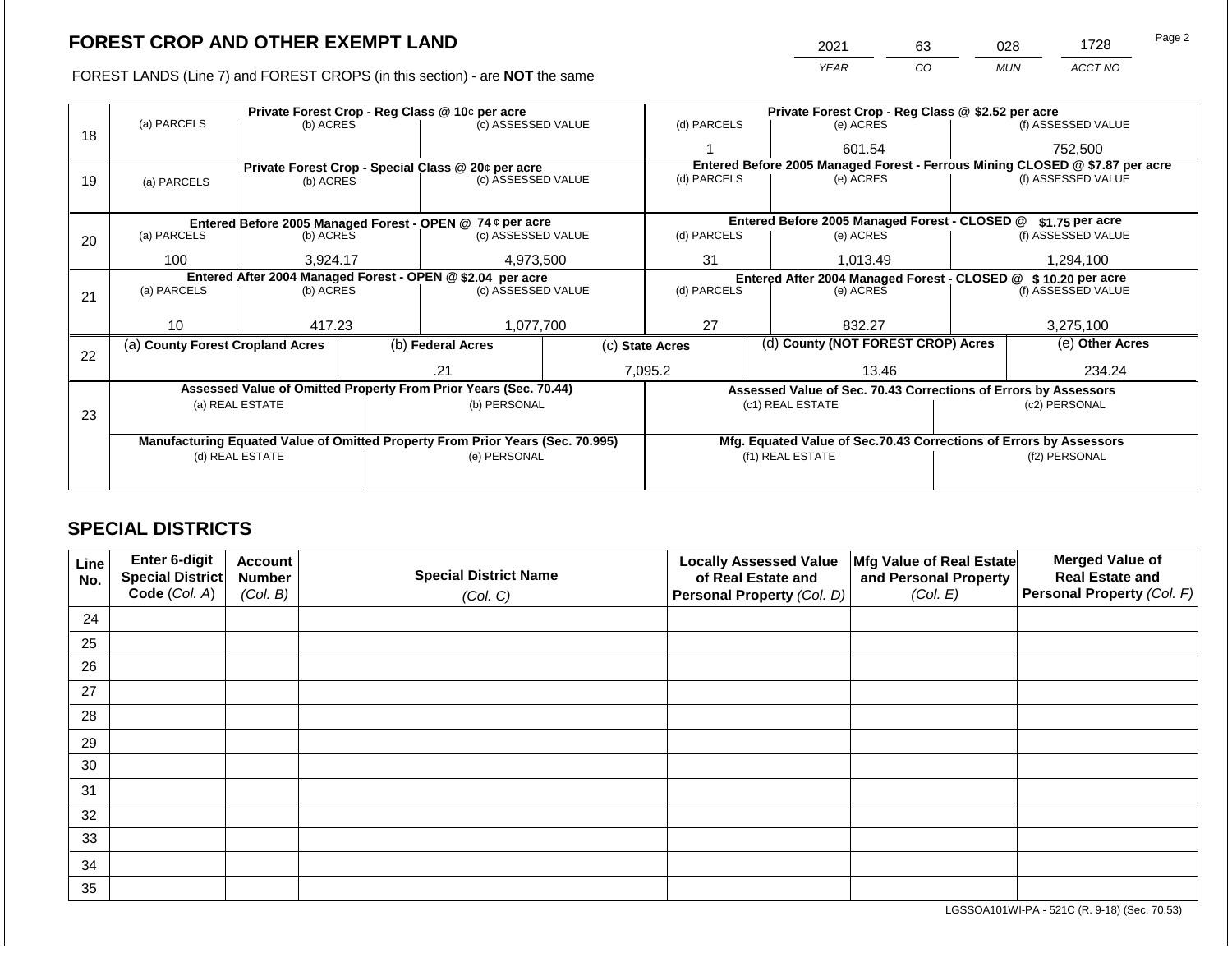|             | <b>SCHOOL DISTRICTS</b>                                  |                                             |                                                         | 2021                                                                              | 63                                                            | 028        | 1728                                                                           |
|-------------|----------------------------------------------------------|---------------------------------------------|---------------------------------------------------------|-----------------------------------------------------------------------------------|---------------------------------------------------------------|------------|--------------------------------------------------------------------------------|
|             |                                                          |                                             |                                                         | <b>YEAR</b>                                                                       | CO                                                            | <b>MUN</b> | ACCT NO                                                                        |
| Line<br>No. | Enter 6-digit<br><b>School District</b><br>Code (Col. A) | <b>Account</b><br><b>Number</b><br>(Col. B) | <b>School District Name</b><br>(Col. C)                 | <b>Locally Assessed Value</b><br>of Real Estate and<br>Personal Property (Col. D) | Mfg Value of Real Estate<br>and Personal Property<br>(Col. E) |            | <b>Merged Value of</b><br><b>Real Estate and</b><br>Personal Property (Col. F) |
|             | A.                                                       |                                             | <b>SCHOOL DISTRICTS (K-8 and K-12)</b>                  |                                                                                   |                                                               |            |                                                                                |
| 36          | 630616                                                   | 0371                                        | SCH D OF NORTH LAKELAND                                 | 283,357,600                                                                       |                                                               |            | 283,357,600                                                                    |
| 37          |                                                          |                                             |                                                         |                                                                                   |                                                               |            |                                                                                |
| 38          |                                                          |                                             |                                                         |                                                                                   |                                                               |            |                                                                                |
| 39          |                                                          |                                             |                                                         |                                                                                   |                                                               |            |                                                                                |
| 40          |                                                          |                                             |                                                         |                                                                                   |                                                               |            |                                                                                |
| 41<br>42    |                                                          |                                             |                                                         |                                                                                   |                                                               |            |                                                                                |
| 43          |                                                          |                                             |                                                         |                                                                                   |                                                               |            |                                                                                |
| 44          |                                                          |                                             |                                                         |                                                                                   |                                                               |            |                                                                                |
| 45          |                                                          |                                             |                                                         |                                                                                   |                                                               |            |                                                                                |
| 46          |                                                          |                                             |                                                         |                                                                                   |                                                               |            |                                                                                |
| 47          |                                                          |                                             |                                                         |                                                                                   |                                                               |            |                                                                                |
| 48          |                                                          |                                             |                                                         |                                                                                   |                                                               |            |                                                                                |
| 49          |                                                          |                                             |                                                         |                                                                                   |                                                               |            |                                                                                |
| 50          |                                                          |                                             | TOTAL ASSESSED VALUE OF SCHOOL DISTRICTS (K-8 and K-12) | 283,357,600                                                                       |                                                               |            | 283,357,600                                                                    |
|             | <b>B.</b><br><b>UNION HIGH SCHOOL DISTRICTS</b>          |                                             |                                                         |                                                                                   |                                                               |            |                                                                                |
| 51          | 433647                                                   | 0261                                        | UHS D OF LAKELAND UNION HIGH                            | 283,357,600                                                                       |                                                               |            | 283,357,600                                                                    |
| 52          |                                                          |                                             |                                                         |                                                                                   |                                                               |            |                                                                                |
| 53<br>54    |                                                          |                                             |                                                         |                                                                                   |                                                               |            |                                                                                |
| 55          |                                                          |                                             | TOTAL ASSESSED VALUE OF UNION HIGH SCHOOLS              | 283,357,600                                                                       |                                                               |            | 283,357,600                                                                    |
|             | C.<br><b>TECHNICAL COLLEGE DISTRICTS</b>                 |                                             |                                                         |                                                                                   |                                                               |            |                                                                                |
| 56          | 001600                                                   | 0015                                        | NICOLET TECHNICAL COLLEGE<br><b>RHIN</b>                | 283,357,600                                                                       |                                                               |            | 283,357,600                                                                    |
| 57          |                                                          |                                             |                                                         |                                                                                   |                                                               |            |                                                                                |
| 58          |                                                          |                                             |                                                         |                                                                                   |                                                               |            |                                                                                |
| 59          |                                                          |                                             | TOTAL ASSESSED VALUE OF TECHNICAL COLLEGES              | 283,357,600                                                                       |                                                               |            | 283,357,600                                                                    |

 *I hereby certify, to the best of my knowledge and belief, this form is complete and correct.*

| Name                 |                          | Title | Submission date  |
|----------------------|--------------------------|-------|------------------|
| <b>CRISTA MCCRUM</b> |                          |       | 16<br>2021<br>08 |
| Phone                | Email address            |       |                  |
| 715<br>3696<br>479   | CRMCCR@VILASCOUNTYWI.GOV |       |                  |

LGSSOA101WI -PA-521C (R. 9-18) (Sec. 70.53)

Page 3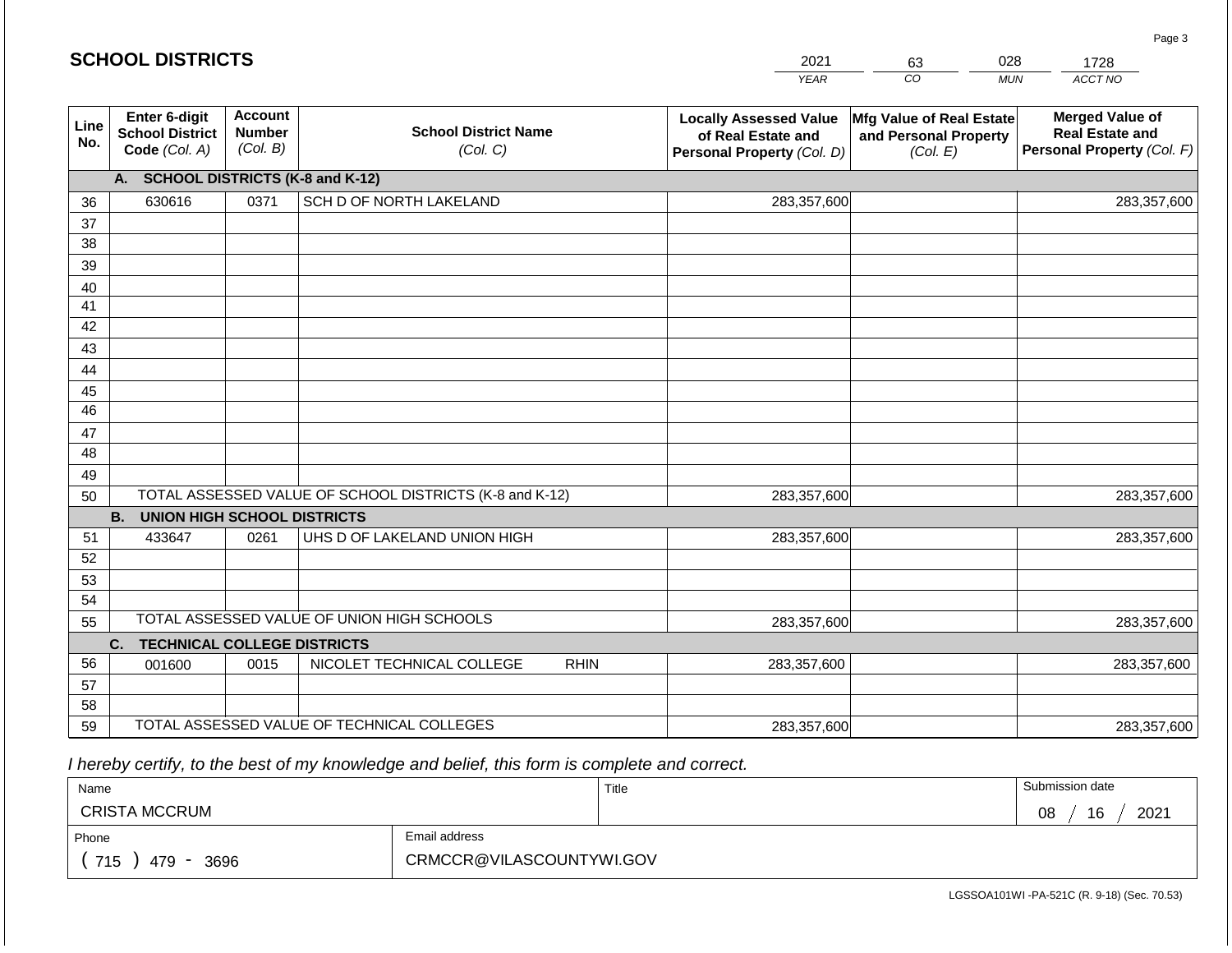- Each municipality's SOA is completed after the Board of Review and includes any changes made to the locally assessed values, under state law (sec. 70.53, Wis. Stats.)
- The Wisconsin Department of Revenue (DOR) merges the locally assessed values with the state assessed manufacturing values
- DOR provides the information regarding district names and codes. If a district is not listed, contact DOR.

Note: If you submit an amended SOA to DOR after your municipality's SOA is equated and posted to our website, we will process the SOA. However, DOR will not recalculate the *aggregate ratio or update the final SOA posted on our website. You should use the corrected values to calculate your tax rates.*

### **Page 1: Real Estate and Personal Property**

- Lines 1-9 assessed real estate values, parcel counts and acres by classification
- Lines 10-15 assessed personal property values and number of accounts by class
- Line 16 aggregate assessed value of all property subject to general property; use to calculate tax rates. Note: This line equals the total assessed value of K-8 and K-12 school districts (Line 50) and total assessed value of technical colleges (Line 59).
- Remarks assessment ratio used to calculate estimated fair market value on property tax bills

### **Page 2: Forest Crop, Other Exempt Land and Special Districts**

- Lines 18-21 private forest crop and managed forest lands assessed values
- Line  $22 -$  tax exempt land acres
- Line 23 prior years assessed value of omitted property under sec. 70.44 and correction of errors under sec. 70.43 shown by locally assessed or manufacturing real estate and personal property. Note: If there is an amount on this line, report the corresponding tax in the Statement of Taxes, Sections J or K.
- Lines 24-35 special district assessed values. These values are used to calculate tax rates for the special districts.

### **Page 3: School Districts**

- Lines 36-50 school districts (K-8 and K-12) assessed values. These values are used to calculate tax rates for school districts.
- Lines 51-55 union high school district assessed values. These values are used to calculate tax rates for union high school districts.
- Lines 56-59 technical college assessed values. These values are used to calculate tax rates for technical colleges.

If you have questions: Email: lgs@wisconsin.gov

 Phone: (608) 266-2569 or (608) 264-6892 Fax: (608) 264-6887

TOWN OF WINCHESTER JOAN WAINIO<br>TOWN OF WINCHESTER 54557 WINCHESTER, WI 545577228 COUNTY RD W 7228 COUNTY RD W *NINCHESTER, WI*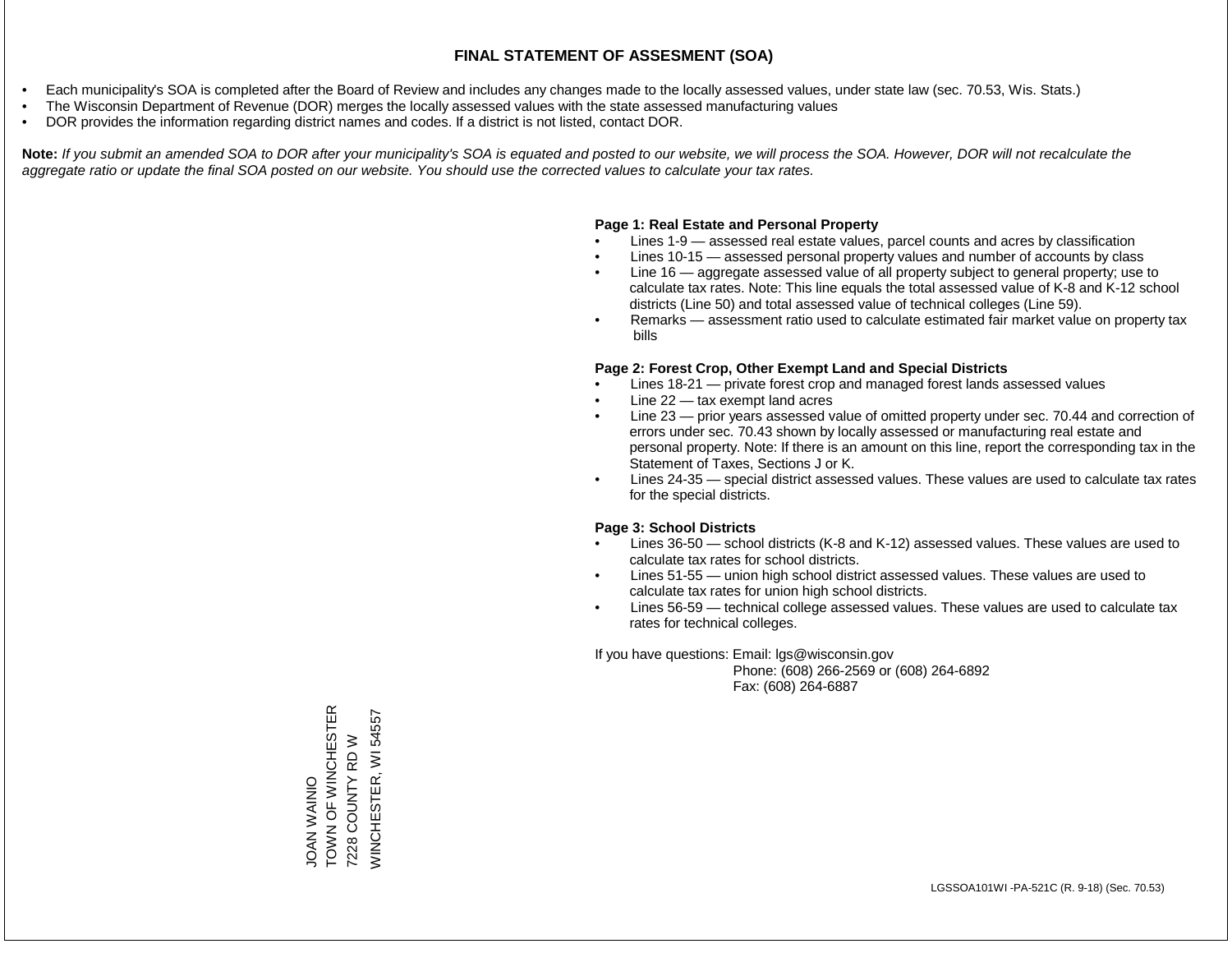|                |                                     | <b>FINAL - EQUATED</b><br><b>STATEMENT OF ASSESSMENT FOR 2021</b>                                                                                                                            |                                                |                           | 63                 | 221                          | 1729                    | This is an Amended Return | Page 1                  |  |
|----------------|-------------------------------------|----------------------------------------------------------------------------------------------------------------------------------------------------------------------------------------------|------------------------------------------------|---------------------------|--------------------|------------------------------|-------------------------|---------------------------|-------------------------|--|
|                |                                     |                                                                                                                                                                                              |                                                | CO                        |                    | <b>MUN</b>                   | ACCT NO                 |                           |                         |  |
|                |                                     |                                                                                                                                                                                              |                                                |                           |                    |                              |                         |                           |                         |  |
|                | <b>FOR</b>                          | CITY OF<br><b>OF</b><br>Town - Village - City                                                                                                                                                | <b>EAGLE RIVER</b><br><b>Municipality Name</b> |                           |                    | <b>VILAS COUNTY</b>          |                         |                           |                         |  |
|                |                                     |                                                                                                                                                                                              |                                                |                           | <b>County Name</b> |                              |                         |                           |                         |  |
| Line           |                                     | <b>REAL ESTATE</b>                                                                                                                                                                           |                                                | PARCEL COUNT              |                    | NO. OF ACRES<br><b>WHOLE</b> | <b>VALUE OF</b>         | <b>VALUE OF</b>           | TOTAL VALUE OF LAND     |  |
| No.            |                                     | (See Lines 18 - 22 for<br>other Real Estate)                                                                                                                                                 |                                                | TOTAL LAND   IMPROVEMENTS |                    | NUMBERS ONLY                 | LAND                    | <b>IMPROVEMENTS</b>       | AND IMPROVEMENTS        |  |
|                |                                     |                                                                                                                                                                                              | (Col. A)                                       | (Col. B)                  |                    | (Col, C)                     | (Col. D)                | (Col. E)                  | (Col. F)                |  |
| $\overline{1}$ |                                     | <b>RESIDENTIAL - Class 1</b>                                                                                                                                                                 | 749                                            |                           | 617                | 347                          | 22,686,300              | 56,164,900                | 78,851,200              |  |
| 2              |                                     | <b>COMMERCIAL - Class 2</b>                                                                                                                                                                  | 328                                            |                           | 263                | 457                          | 29,134,300              | 72,020,300                | 101,154,600             |  |
| 3              | <b>MANUFACTURING - Class 3</b><br>5 |                                                                                                                                                                                              |                                                |                           | 5                  | 18                           | 423,300                 | 2,246,500                 | 2,669,800               |  |
| $\overline{4}$ | 0<br><b>AGRICULTURAL - Class 4</b>  |                                                                                                                                                                                              |                                                |                           |                    | 0                            | 0                       |                           | 0                       |  |
| 5              |                                     | <b>UNDEVELOPED - Class 5</b>                                                                                                                                                                 | 0                                              |                           |                    | 0                            | 0                       |                           | 0                       |  |
| 6              |                                     | AGRICULTURAL FOREST - Class 5m                                                                                                                                                               | 0                                              |                           |                    | 0                            | 0                       |                           | $\overline{0}$          |  |
| $\overline{7}$ |                                     | FOREST LANDS - Class 6                                                                                                                                                                       | 0                                              |                           |                    | 0                            | 0                       |                           | 0                       |  |
| 8              |                                     | OTHER - Class 7                                                                                                                                                                              | 0                                              |                           | $\mathbf 0$        | 0                            | 0                       |                           | $\mathbf 0$<br>$\Omega$ |  |
| 9              |                                     | <b>TOTAL - ALL COLUMNS</b>                                                                                                                                                                   | 1,082                                          |                           | 885                | 822                          | 52,243,900              | 130,431,700               | 182,675,600             |  |
| 10             |                                     | NUMBER OF PERSONAL PROPERTY ACCOUNTS IN ROLL                                                                                                                                                 |                                                |                           |                    | 322                          | <b>LOCALLY ASSESSED</b> | <b>MANUFACTURING</b>      | <b>MERGED</b>           |  |
| 11             |                                     | BOATS AND OTHER WATERCRAFT NOT EXEMPT - Code 1                                                                                                                                               |                                                |                           |                    |                              | 57,100                  |                           | $\Omega$<br>57,100      |  |
| 12             |                                     | MACHINERY, TOOLS AND PATTERNS - Code 2                                                                                                                                                       |                                                |                           |                    |                              |                         | 132,300                   | 132,300                 |  |
| 13             |                                     | FURNITURE, FIXTURES AND EQUIPMENT - Code 3                                                                                                                                                   |                                                |                           |                    |                              | 4,149,200               | 46,900                    | 4,196,100               |  |
| 14             |                                     | ALL OTHER PERSONAL PROPERTY NOT EXEMPT - Codes 4A, 4B, 4C                                                                                                                                    |                                                |                           |                    |                              | 5,312,300               | 275,400                   | 5,587,700               |  |
| 15             |                                     | TOTAL OF PERSONAL PROPERTY NOT EXEMPT (Total of Lines 11-14)                                                                                                                                 |                                                |                           |                    |                              | 9,518,600               | 454,600                   | 9,973,200               |  |
| 16             |                                     | AGGREGATE ASSESSED VALUE OF ALL PROPERTY SUBJECT TO THE GENERAL PROPERTY TAX (Total of Lines 9F and 15F)<br>MUST EQUAL TOTAL VALUE OF THE SCHOOL DISTRICTS (K-12 PLUS K-8) - Line 50, Col. F |                                                |                           |                    |                              |                         |                           | 192,648,800             |  |
| 17             |                                     | <b>BOARD OF REVIEW</b>                                                                                                                                                                       |                                                |                           | Name of Assessor   |                              |                         |                           | Telephone #             |  |
|                |                                     | DATE OF FINAL ADJOURNMENT                                                                                                                                                                    | 05/11/2021                                     |                           |                    | <b>ASSOCIATED APPRAISALS</b> |                         |                           | (888) 457-4720          |  |

The Assessment Ratio to be used in calculating the estimated Fair Market Value on tax bills for this tax district is .910173372

This ratio should be used to convert assessed values to "Calculate Equalized Values" in Step 1 of the Lottery and Gaming Credit Calculations.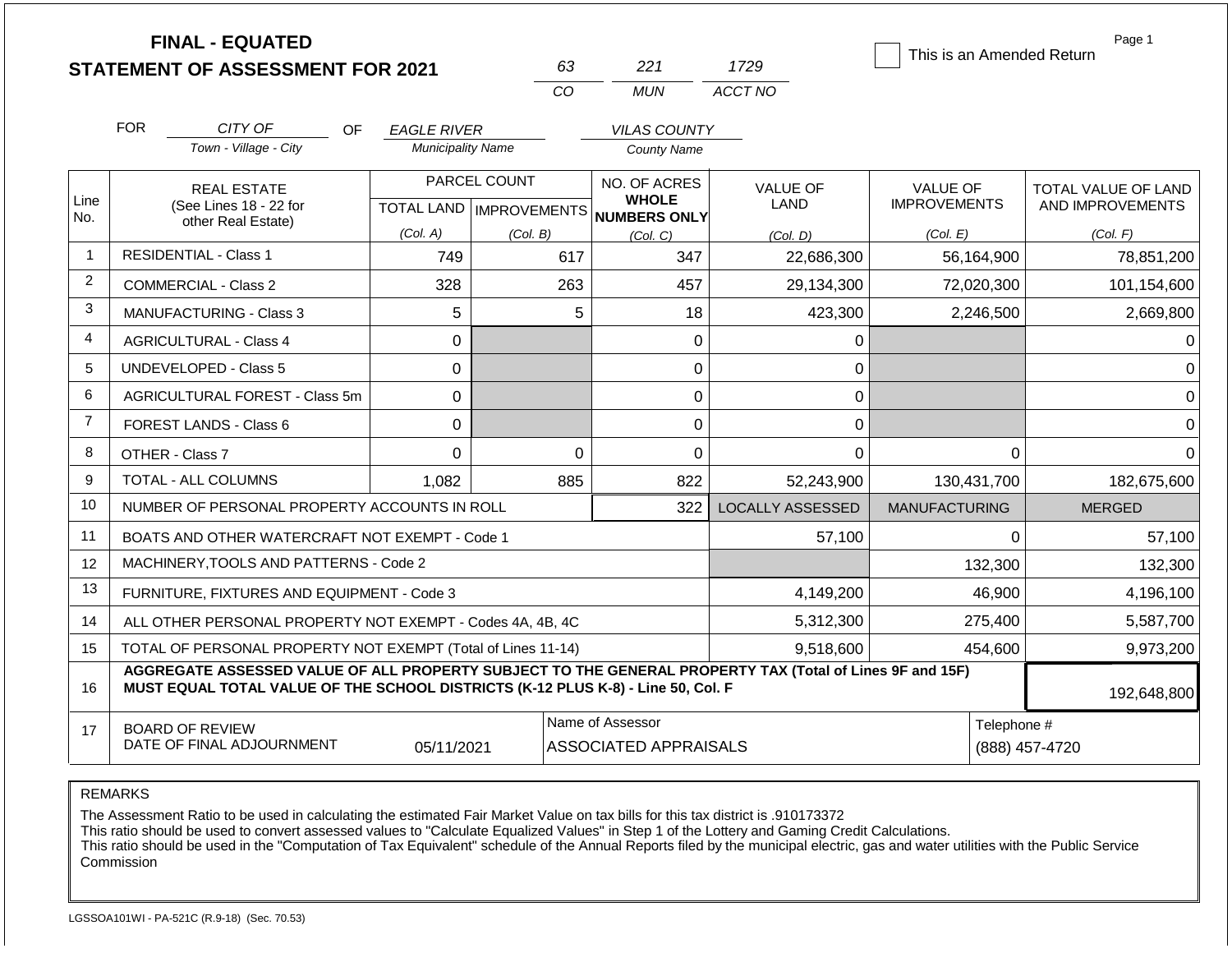2021 63 221 1729

FOREST LANDS (Line 7) and FOREST CROPS (in this section) - are **NOT** the same *YEAR CO MUN ACCT NO*

| 18 | (a) PARCELS                                                                    | (b) ACRES                                                       |                                                                    | Private Forest Crop - Reg Class @ 10¢ per acre<br>(c) ASSESSED VALUE |                    |                  | (d) PARCELS | Private Forest Crop - Reg Class @ \$2.52 per acre<br>(e) ACRES  |                 | (f) ASSESSED VALUE                                                                                 |
|----|--------------------------------------------------------------------------------|-----------------------------------------------------------------|--------------------------------------------------------------------|----------------------------------------------------------------------|--------------------|------------------|-------------|-----------------------------------------------------------------|-----------------|----------------------------------------------------------------------------------------------------|
| 19 | (a) PARCELS                                                                    | Private Forest Crop - Special Class @ 20¢ per acre<br>(b) ACRES |                                                                    |                                                                      | (c) ASSESSED VALUE | (d) PARCELS      |             | (e) ACRES                                                       |                 | Entered Before 2005 Managed Forest - Ferrous Mining CLOSED @ \$7.87 per acre<br>(f) ASSESSED VALUE |
|    |                                                                                |                                                                 |                                                                    | Entered Before 2005 Managed Forest - OPEN @ 74 ¢ per acre            |                    |                  |             | Entered Before 2005 Managed Forest - CLOSED @                   |                 | $$1.75$ per acre                                                                                   |
| 20 |                                                                                | (a) PARCELS<br>(b) ACRES                                        |                                                                    | (c) ASSESSED VALUE                                                   |                    | (d) PARCELS      |             | (e) ACRES                                                       |                 | (f) ASSESSED VALUE                                                                                 |
|    | Entered After 2004 Managed Forest - OPEN @ \$2.04 per acre                     |                                                                 |                                                                    |                                                                      |                    | (d) PARCELS      |             | Entered After 2004 Managed Forest - CLOSED @ \$10.20 per acre   |                 |                                                                                                    |
| 21 | (a) PARCELS                                                                    | (b) ACRES                                                       |                                                                    | (c) ASSESSED VALUE                                                   |                    |                  |             | (e) ACRES                                                       |                 | (f) ASSESSED VALUE                                                                                 |
|    |                                                                                |                                                                 |                                                                    |                                                                      |                    |                  |             |                                                                 |                 |                                                                                                    |
| 22 | (a) County Forest Cropland Acres                                               |                                                                 |                                                                    | (b) Federal Acres                                                    |                    | (c) State Acres  |             | (d) County (NOT FOREST CROP) Acres                              | (e) Other Acres |                                                                                                    |
|    |                                                                                |                                                                 |                                                                    | 3.02                                                                 |                    | 3.36             |             | 16.7                                                            |                 | 244.69                                                                                             |
|    |                                                                                |                                                                 |                                                                    | Assessed Value of Omitted Property From Prior Years (Sec. 70.44)     |                    |                  |             | Assessed Value of Sec. 70.43 Corrections of Errors by Assessors |                 |                                                                                                    |
| 23 | (a) REAL ESTATE                                                                |                                                                 |                                                                    | (b) PERSONAL                                                         |                    | (c1) REAL ESTATE |             |                                                                 | (c2) PERSONAL   |                                                                                                    |
|    | Manufacturing Equated Value of Omitted Property From Prior Years (Sec. 70.995) |                                                                 | Mfg. Equated Value of Sec.70.43 Corrections of Errors by Assessors |                                                                      |                    |                  |             |                                                                 |                 |                                                                                                    |
|    | (d) REAL ESTATE                                                                |                                                                 |                                                                    | (e) PERSONAL                                                         | (f1) REAL ESTATE   |                  |             | (f2) PERSONAL                                                   |                 |                                                                                                    |
|    |                                                                                |                                                                 |                                                                    |                                                                      |                    |                  |             |                                                                 |                 |                                                                                                    |

### **SPECIAL DISTRICTS**

| Line<br>No. | <b>Enter 6-digit</b><br>Special District | <b>Account</b><br><b>Number</b> | <b>Special District Name</b> | <b>Locally Assessed Value</b><br>of Real Estate and | Mfg Value of Real Estate<br>and Personal Property | <b>Merged Value of</b><br><b>Real Estate and</b> |
|-------------|------------------------------------------|---------------------------------|------------------------------|-----------------------------------------------------|---------------------------------------------------|--------------------------------------------------|
|             | Code (Col. A)                            | (Col. B)                        | (Col. C)                     | Personal Property (Col. D)                          | (Col. E)                                          | <b>Personal Property (Col. F)</b>                |
| 24          |                                          |                                 |                              |                                                     |                                                   |                                                  |
| 25          |                                          |                                 |                              |                                                     |                                                   |                                                  |
| 26          |                                          |                                 |                              |                                                     |                                                   |                                                  |
| 27          |                                          |                                 |                              |                                                     |                                                   |                                                  |
| 28          |                                          |                                 |                              |                                                     |                                                   |                                                  |
| 29          |                                          |                                 |                              |                                                     |                                                   |                                                  |
| 30          |                                          |                                 |                              |                                                     |                                                   |                                                  |
| 31          |                                          |                                 |                              |                                                     |                                                   |                                                  |
| 32          |                                          |                                 |                              |                                                     |                                                   |                                                  |
| 33          |                                          |                                 |                              |                                                     |                                                   |                                                  |
| 34          |                                          |                                 |                              |                                                     |                                                   |                                                  |
| 35          |                                          |                                 |                              |                                                     |                                                   |                                                  |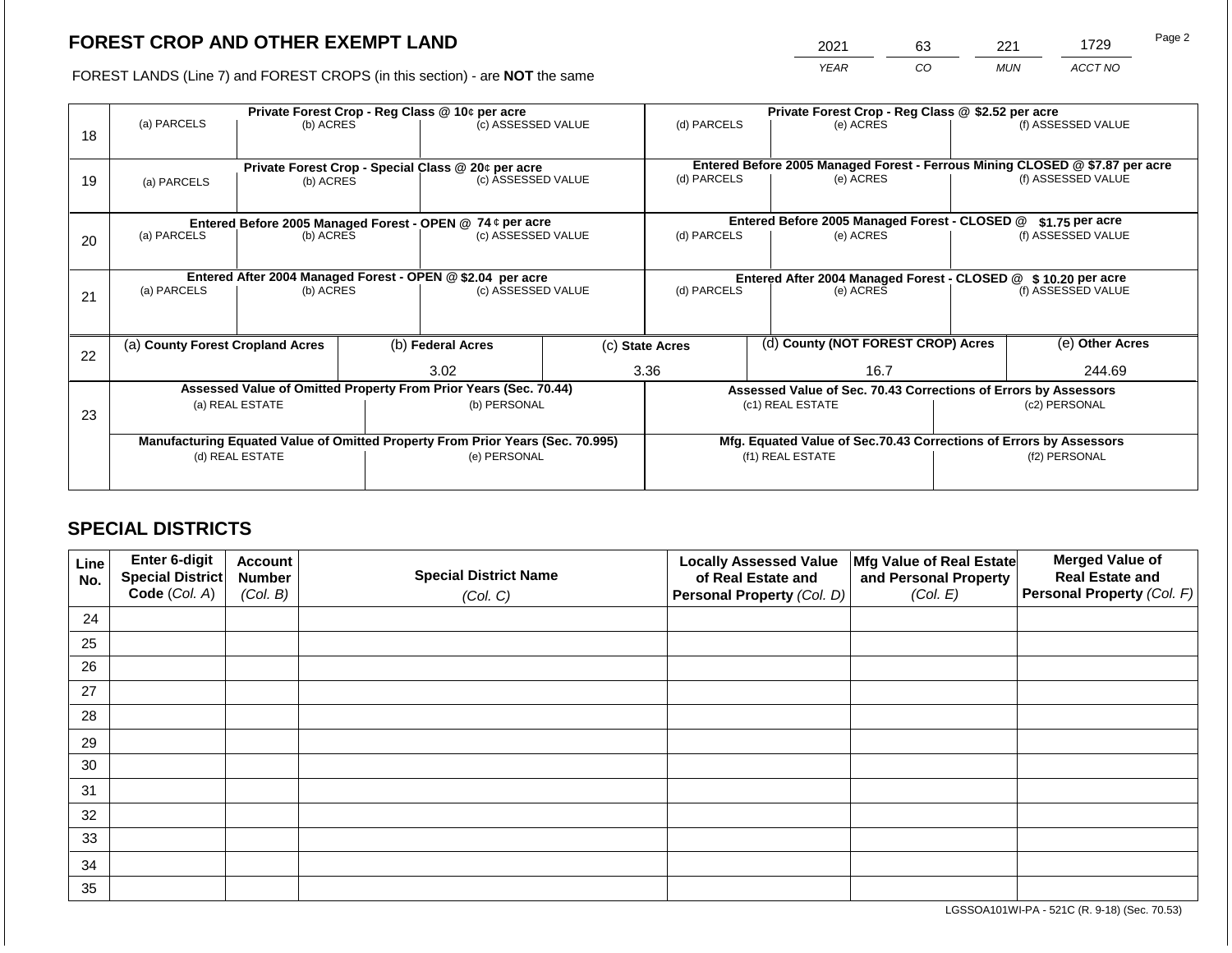### **SCHOOL DISTRICTS**

| 2021        | 63 | 221        | ס?      |
|-------------|----|------------|---------|
| <b>VEAD</b> | ി∩ | <b>MUN</b> | ACCT NO |

| Line<br>No. | Enter 6-digit<br><b>School District</b><br>Code (Col. A) | <b>Account</b><br><b>Number</b><br>(Col. B) | <b>School District Name</b><br>(Col. C)                 | <b>Locally Assessed Value</b><br>of Real Estate and<br>Personal Property (Col. D) | Mfg Value of Real Estate<br>and Personal Property<br>(Col. E) | <b>Merged Value of</b><br><b>Real Estate and</b><br>Personal Property (Col. F) |
|-------------|----------------------------------------------------------|---------------------------------------------|---------------------------------------------------------|-----------------------------------------------------------------------------------|---------------------------------------------------------------|--------------------------------------------------------------------------------|
|             | A.                                                       |                                             | <b>SCHOOL DISTRICTS (K-8 and K-12)</b>                  |                                                                                   |                                                               |                                                                                |
| 36          | 631526                                                   | 0372                                        | SCH D OF NORTHLAND PINES (EAGLE RIVER)                  | 189,524,400                                                                       | 3,124,400                                                     | 192,648,800                                                                    |
| 37          |                                                          |                                             |                                                         |                                                                                   |                                                               |                                                                                |
| 38          |                                                          |                                             |                                                         |                                                                                   |                                                               |                                                                                |
| 39          |                                                          |                                             |                                                         |                                                                                   |                                                               |                                                                                |
| 40          |                                                          |                                             |                                                         |                                                                                   |                                                               |                                                                                |
| 41          |                                                          |                                             |                                                         |                                                                                   |                                                               |                                                                                |
| 42          |                                                          |                                             |                                                         |                                                                                   |                                                               |                                                                                |
| 43          |                                                          |                                             |                                                         |                                                                                   |                                                               |                                                                                |
| 44          |                                                          |                                             |                                                         |                                                                                   |                                                               |                                                                                |
| 45          |                                                          |                                             |                                                         |                                                                                   |                                                               |                                                                                |
| 46          |                                                          |                                             |                                                         |                                                                                   |                                                               |                                                                                |
| 47          |                                                          |                                             |                                                         |                                                                                   |                                                               |                                                                                |
| 48          |                                                          |                                             |                                                         |                                                                                   |                                                               |                                                                                |
| 49          |                                                          |                                             |                                                         |                                                                                   |                                                               |                                                                                |
| 50          |                                                          |                                             | TOTAL ASSESSED VALUE OF SCHOOL DISTRICTS (K-8 and K-12) | 189,524,400                                                                       | 3,124,400                                                     | 192,648,800                                                                    |
|             | <b>B.</b><br><b>UNION HIGH SCHOOL DISTRICTS</b>          |                                             |                                                         |                                                                                   |                                                               |                                                                                |
| 51          |                                                          |                                             |                                                         |                                                                                   |                                                               |                                                                                |
| 52          |                                                          |                                             |                                                         |                                                                                   |                                                               |                                                                                |
| 53          |                                                          |                                             |                                                         |                                                                                   |                                                               |                                                                                |
| 54          |                                                          |                                             |                                                         |                                                                                   |                                                               |                                                                                |
| 55          |                                                          | TOTAL ASSESSED VALUE OF UNION HIGH SCHOOLS  |                                                         |                                                                                   |                                                               |                                                                                |
|             | C.<br><b>TECHNICAL COLLEGE DISTRICTS</b>                 |                                             |                                                         |                                                                                   |                                                               |                                                                                |
| 56          | 001600                                                   | 0015                                        | NICOLET TECHNICAL COLLEGE<br><b>RHIN</b>                | 189,524,400                                                                       | 3,124,400                                                     | 192,648,800                                                                    |
| 57          |                                                          |                                             |                                                         |                                                                                   |                                                               |                                                                                |
| 58          |                                                          |                                             |                                                         |                                                                                   |                                                               |                                                                                |
| 59          |                                                          |                                             | TOTAL ASSESSED VALUE OF TECHNICAL COLLEGES              | 189,524,400                                                                       | 3,124,400                                                     | 192,648,800                                                                    |

 *I hereby certify, to the best of my knowledge and belief, this form is complete and correct.*

| Name                                           |                          | Title | Submission date        |
|------------------------------------------------|--------------------------|-------|------------------------|
| <b>CRISTA MCCRUM</b>                           |                          |       | 2021<br>10<br>ົດ⊿<br>- |
| Phone                                          | Email address            |       |                        |
| 715<br>3696<br>479<br>$\overline{\phantom{a}}$ | CRMCCR@VILASCOUNTYWI.GOV |       |                        |

Page 3